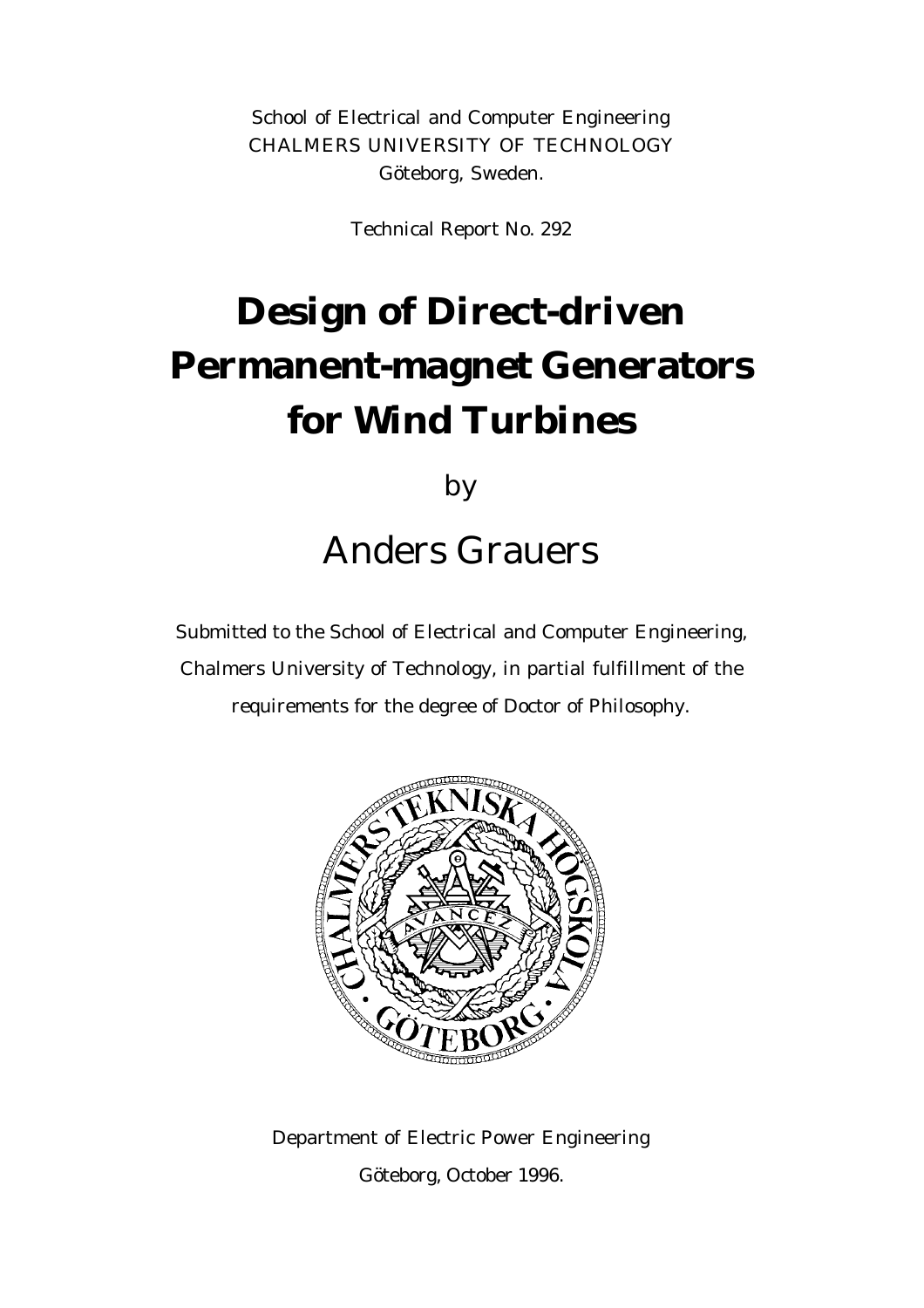### CHALMERS UNIVERSITY OF TECHNOLOGY Department of Electric Power Engineering S - 412 96 GÖTEBORG, SWEDEN

ISBN 91-7197-373-7 ISSN 0346-718X Chalmers Bibliotek, Reproservice Göteborg, 1996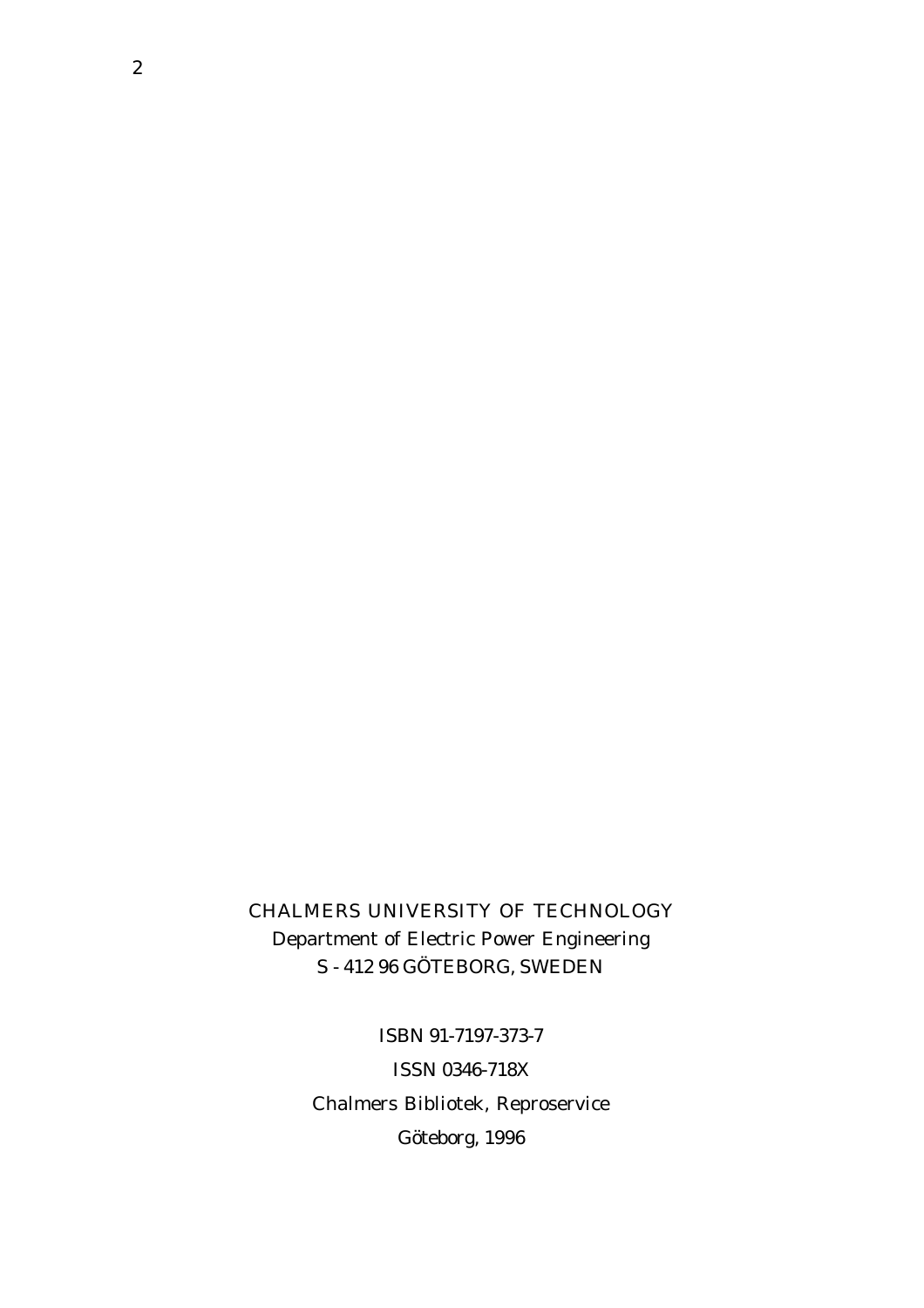# **Abstract**

This thesis presents an investigation of how a direct-driven wind turbine generator should be designed and how small and efficient such a generator will be. Advantages and disadvantages of various types of direct-driven wind turbine generators are discussed, and a radial-flux permanent-magnet generator connected to a forced-commutated rectifier is chosen for a detailed theoretical investigation. Further, a design method is developed for the electromagnetic part of the chosen generator type. The generator is optimized with a simplified cost function which, besides including the cost of the active generator parts and the cost of the structure, also includes the cost of the average losses. Therefore, a method to calculate the average losses is derived. The design method is used to investigate the optimization of a 500 kW generator, and the size, efficiency and active weight of optimized generators from 30 kW to 3 MW are presented. A result of the investigation is that the outer diameters of the direct-driven generators are only slightly larger than the width of conventional wind energy converter nacelles. A comparison of average efficiency shows that direct-driven generators, including the losses in the frequency converters, are more efficient than conventional wind energy converter drive trains. Compared with other direct-driven generators, the proposed generator type is small, mainly because of the forcedcommutated rectifier and because the generator is not required to produce a pull-out torque higher than the rated torque.

# **Preface**

The work presented in this thesis was carried out at the Department of Electrical Power Engineering at Chalmers University of Technology. The work was financed by NUTEK, partly under the Swedish wind energy research program, partly as an EU Joule II project. The financial support is gratefully acknowledged.

I would like to thank Dr Ola Carlson for interesting discussions about the application of the low-speed generator in wind energy converters. Deborah Fronko and Margot Bolinder both made an important contribution by revizing my English. Finally, I wish to express my gratitude to Professor Jorma Luomi for valuable help with the generator design and for discussions on how to present the results from my project.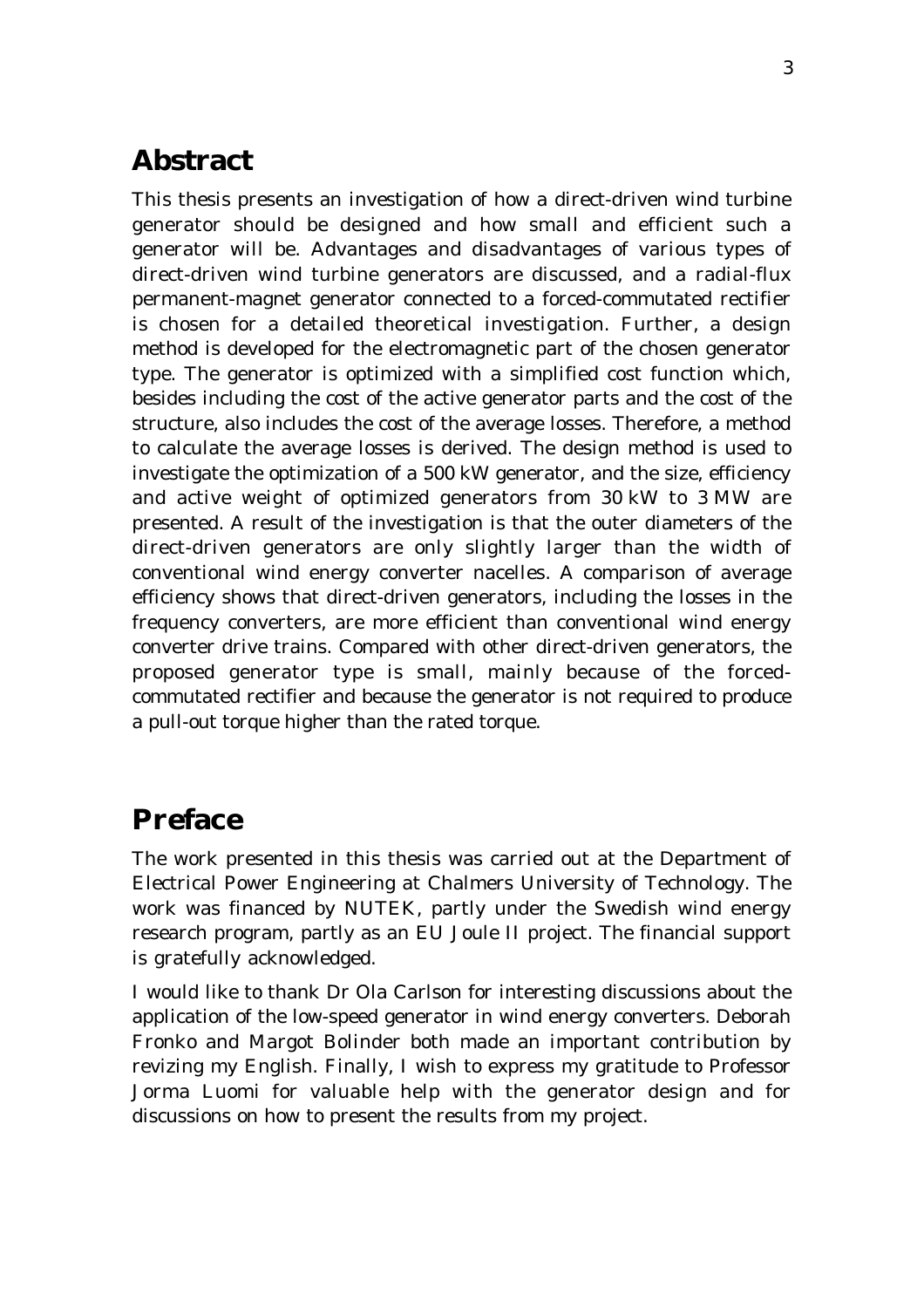# **Table of Contents**

| Abstract                                                 | 3                |
|----------------------------------------------------------|------------------|
| Preface                                                  | 3                |
| <b>Table of Contents</b>                                 | 4                |
| <b>List of Symbols</b>                                   | $\boldsymbol{6}$ |
| 1 Introduction                                           | 11               |
| 1.1 Why Use Direct-driven Wind-turbine Generators        | 11               |
| 1.2 Differences Compared with Conventional Generators    | 12               |
| 1.3 Proposed Generator Types                             | 12               |
| 1.3.1 Sector Induction Generator                         | 12               |
| 1.3.2 Electrically Excited Synchronous Generator         | 13               |
| 1.3.3 Switched Reluctance Generator                      | 14               |
| 1.3.4 Permanent-magnet Radial-flux Synchronous Generator | 14               |
| 1.3.5 Axial-flux Generators                              | 16               |
| 1.3.6 Transversal-flux Variable-speed Generator          | 17               |
| 1.4 Discussion of Earlier Research                       | 19               |
| 1.5 Goal and Outline of the Thesis                       | 19               |
| 2 Generator Specification and Cost Function              | 21               |
| 2.1 Specification                                        | 21               |
| 2.2 Generator Cost Function                              | 23               |
| 2.2.1 Cost of Active Parts                               | 24               |
| 2.2.2 Cost of Structure                                  | 24               |
| 2.2.3 Cost of Average Losses                             | 24               |
| 2.2.4 Total Cost Function                                | 26               |
| 3 Calculation Method for the Average Losses              | 27               |
| 3.1 Average Losses                                       | 27               |
| 3.2 Average Efficiency and Average Power                 | 29               |
| 3.3 Determining Average Loss Factors                     | 30               |
| 4 Generator Types                                        | 37               |
| 4.1 Electrical Excitation or Permanent Magnets           | 37               |
| 4.2 Direct Grid Connection or Frequency Converter        | 39               |
| 4.3 Surface Magnets or Flux Concentration                | 40               |
| 4.4 Slot Winding or Air Gap Winding                      | 41               |
| 4.5 Radial-, Axial- and Transversal-flux Machines        | 42               |
| 4.6 Forced-commutated Rectifier or Diode Rectifier       | 44               |
| 4.6.1 Generator Model                                    | 45               |
| 4.6.2 Diode Rectifier                                    | 45               |
| 4.6.3 Forced-commutated Rectifier                        | 46               |
| 4.6.4 Rectifier Comparison                               | 48               |
| 4.7 Chosen Generator Type                                | 51               |
| 4.7.1 Basic Generator Concept                            | 51               |
| 4.7.2 Details of the Chosen Generator                    | 51               |
| 4.7.3 Materials                                          | 52               |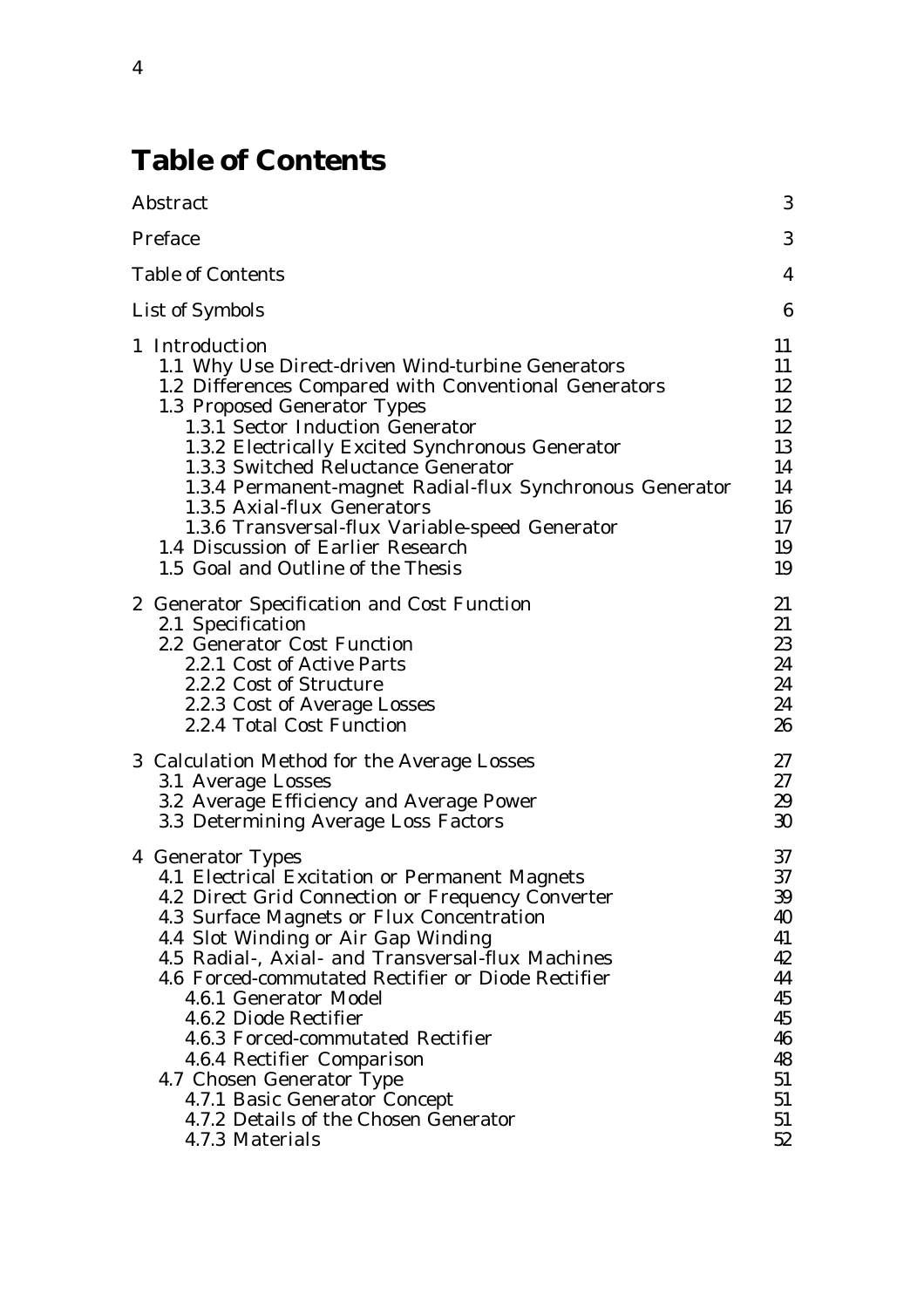| 5 Design Method for a Permanent-magnet Generator<br>5.1 Design Variables<br>5.2 Design Equations<br>5.2.1 General Definitions<br>5.2.2 Magnetic Circuit<br>5.2.3 Stator Inductance and Resistance<br>5.2.4 Material Volume and Weight<br>5.2.5 Losses<br>5.2.6 Voltage, Power and Efficiency<br>5.2.7 Thermal Model and Temperature Rise<br>5.2.8 Irreversible Demagnetization<br><b>5.3 Calculation Procedure</b><br>5.4 Test of the Design Method<br>5.4.1 Comparison with Finite Element Calculations                                           | 55<br>55<br>58<br>58<br>60<br>61<br>63<br>64<br>67<br>68<br>69<br>71<br>72<br>72 |
|----------------------------------------------------------------------------------------------------------------------------------------------------------------------------------------------------------------------------------------------------------------------------------------------------------------------------------------------------------------------------------------------------------------------------------------------------------------------------------------------------------------------------------------------------|----------------------------------------------------------------------------------|
| 5.4.2 Test of Thermal Model<br>6 Generator Optimization<br>6.1 Optimum 500 kW Generators<br>6.1.1 Optimized Reference Generator<br>6.1.2 Optimized Generators for 50 Hz and 200 % Peak Power<br>6.1.3 Optimization Using the Losses at Rated Load<br>6.2 Sensitivity to Variable Changes<br>6.3 Sensitivity to Cost Function Changes<br>6.3.1 Cost of Losses<br>6.3.2 Cost of Iron and Copper<br>6.3.3 Cost of Permanent Magnets<br>6.3.4 Cost of the Structure<br>6.4 Optimum Generator Diameter<br>6.5 Typical 500 kW Permanent-magnet Generator | 73<br>77<br>77<br>77<br>80<br>82<br>84<br>86<br>86<br>87<br>88<br>89<br>90<br>92 |
| 7 Design and Comparison<br>7.1 Generators from 30 kW to 3 MW<br>7.1.1 Generator Data<br>7.1.2 Optimum Variables and Parameter Values<br>7.1.3 Power Limits For the Direct-driven Generators<br>7.2 Comparisons<br>7.2.1 Comparison with Conventional Generators and Gears<br>7.2.2 Comparison with Other Direct-driven Generators                                                                                                                                                                                                                  | 95<br>95<br>95<br>97<br>100<br>102<br>102<br>104                                 |
| 8 Conclusions<br>8.1 Different Generator Types<br>8.2 Generator Design and Optimization<br>8.3 Designed Generators and Comparison with Other Generators<br>8.4 Further Work                                                                                                                                                                                                                                                                                                                                                                        | 107<br>107<br>108<br>108<br>109                                                  |
| References                                                                                                                                                                                                                                                                                                                                                                                                                                                                                                                                         | 111                                                                              |
| Appendix A Magnetizing Inductance                                                                                                                                                                                                                                                                                                                                                                                                                                                                                                                  | 115                                                                              |
| Appendix B Thermal Model of the Generator                                                                                                                                                                                                                                                                                                                                                                                                                                                                                                          | 119                                                                              |
| Appendix C Average Efficiencies                                                                                                                                                                                                                                                                                                                                                                                                                                                                                                                    | 131                                                                              |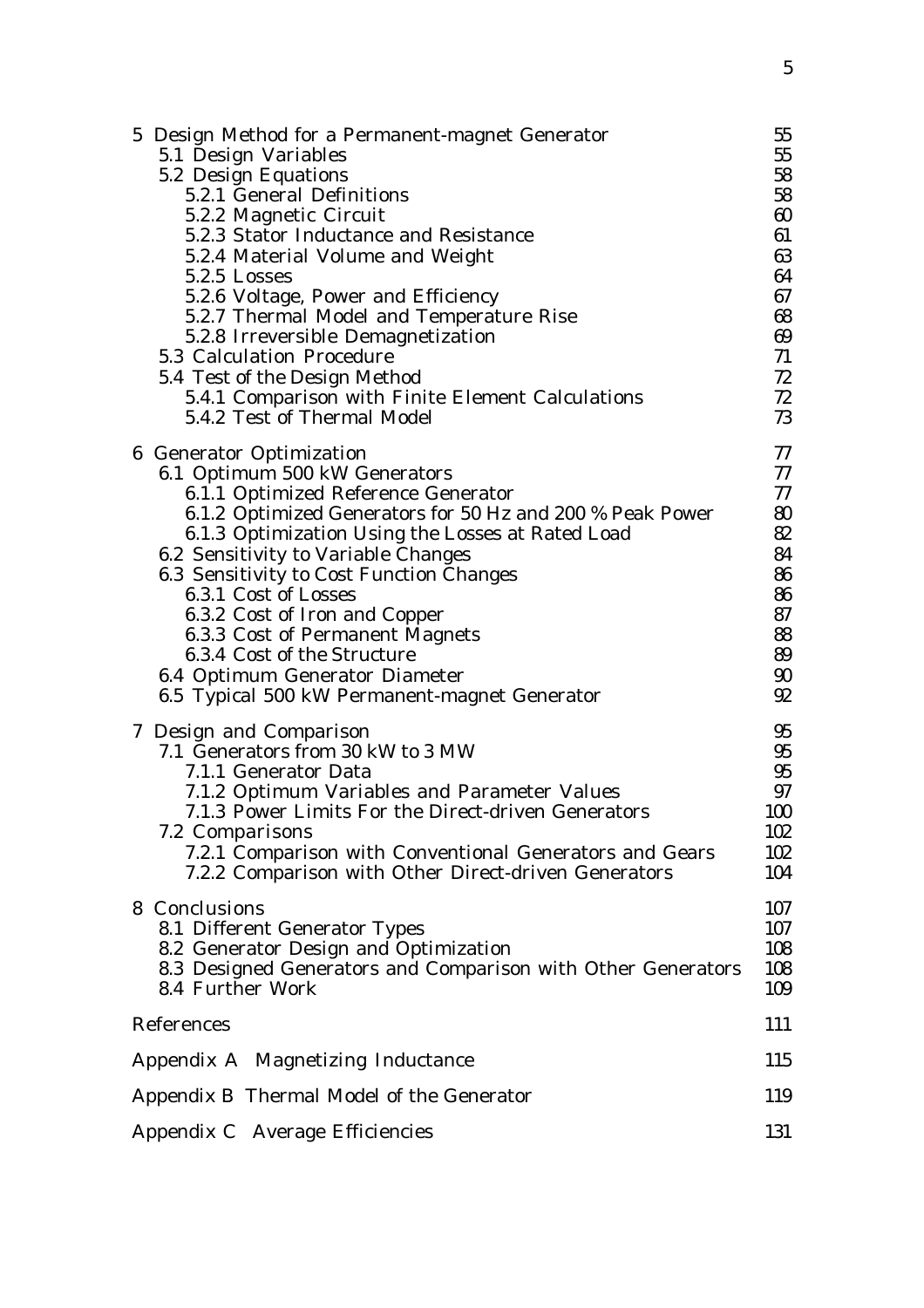# **List of Symbols**

| <b>Symbol</b>                                                                      | <u>Unit</u> | <u>Description</u>                                    |
|------------------------------------------------------------------------------------|-------------|-------------------------------------------------------|
| a                                                                                  |             | Exponent for the structure cost                       |
| $\boldsymbol{A}$                                                                   |             | Parameter for wind speed probability density function |
| $b_{\rm Cu}$                                                                       | m           | Conductor width                                       |
| $b_{\rm d}$                                                                        | m           | Tooth width                                           |
| $b_{\rm m}$                                                                        | m           | Magnet width                                          |
| $b_{\rm s}$                                                                        | m           | Slot width                                            |
|                                                                                    | m           | Slot opening                                          |
| $\stackrel{b_{\rm s1}}{\stackrel{\wedge}{B_{\rm d0}}}$                             | T           | Maximum flux density in the teeth at no-load          |
|                                                                                    | T           | Min. flux density allowed in the permanent-magnets    |
| $\stackrel{B_{\rm min}}{\stackrel{\wedge}{B_{\rm s}}}$                             | T           | Peak air gap flux density generated by the stator at  |
|                                                                                    |             | rated current                                         |
|                                                                                    | T           | Maximum flux density in the rotor yoke                |
| $\hat{B}_{\lambda \text{ys}}^{\Lambda}$<br>$\hat{B}_{\lambda \text{ys}}^{\Lambda}$ | T           | Maximum flux density in the stator yoke               |
|                                                                                    | T           | Peak air gap flux density at no-load                  |
| $B_{\delta(1)}$                                                                    | T           | Fundamental air gap flux density (RMS value)          |
| $\mathcal C$                                                                       |             | Parameter for wind speed probability density function |
| $c_{\text{Cu}}$                                                                    | ECU/kg      | Specific cost of the copper                           |
| $c_{\rm d}$                                                                        | ECU/kW      | Specific cost of average losses                       |
| $c_{el}$                                                                           | ECU/kWh     | Specific cost of electric energy                      |
| $c_{\rm Fe}$                                                                       | ECU/kg      | Specific cost of the active iron                      |
| $c_{\rm m}$                                                                        | ECU/kg      | Specific cost of the permanent magnets                |
| $c_{\rm str}$                                                                      | <b>ECU</b>  | Cost of a reference structure                         |
| $C_{\text{act}}$                                                                   | ECU         | Cost of the active parts of the generator             |
| $C_{\rm d}$                                                                        | ECU         | Cost of the losses of the generator                   |
| $C_{\rm str}$                                                                      | ECU         | Cost of the generator structure                       |
| $C_{\rm tot}$                                                                      | ECU         | Total cost function for generator optimization        |
| $\boldsymbol{d}$                                                                   | m           | Air gap diameter                                      |
| $d_{\text{ref}}$                                                                   | m           | Diameter of the reference structure                   |
| $d_{\rm se}$                                                                       | m           | Outer diameter of the stator                          |
| $\cal E$                                                                           | V           | Internal line-to-line emf                             |
| $E_{\rm p}$                                                                        | V           | Internal phase emf                                    |
| $E_{\rm pN}$                                                                       | V           | Internal phase emf at rated speed                     |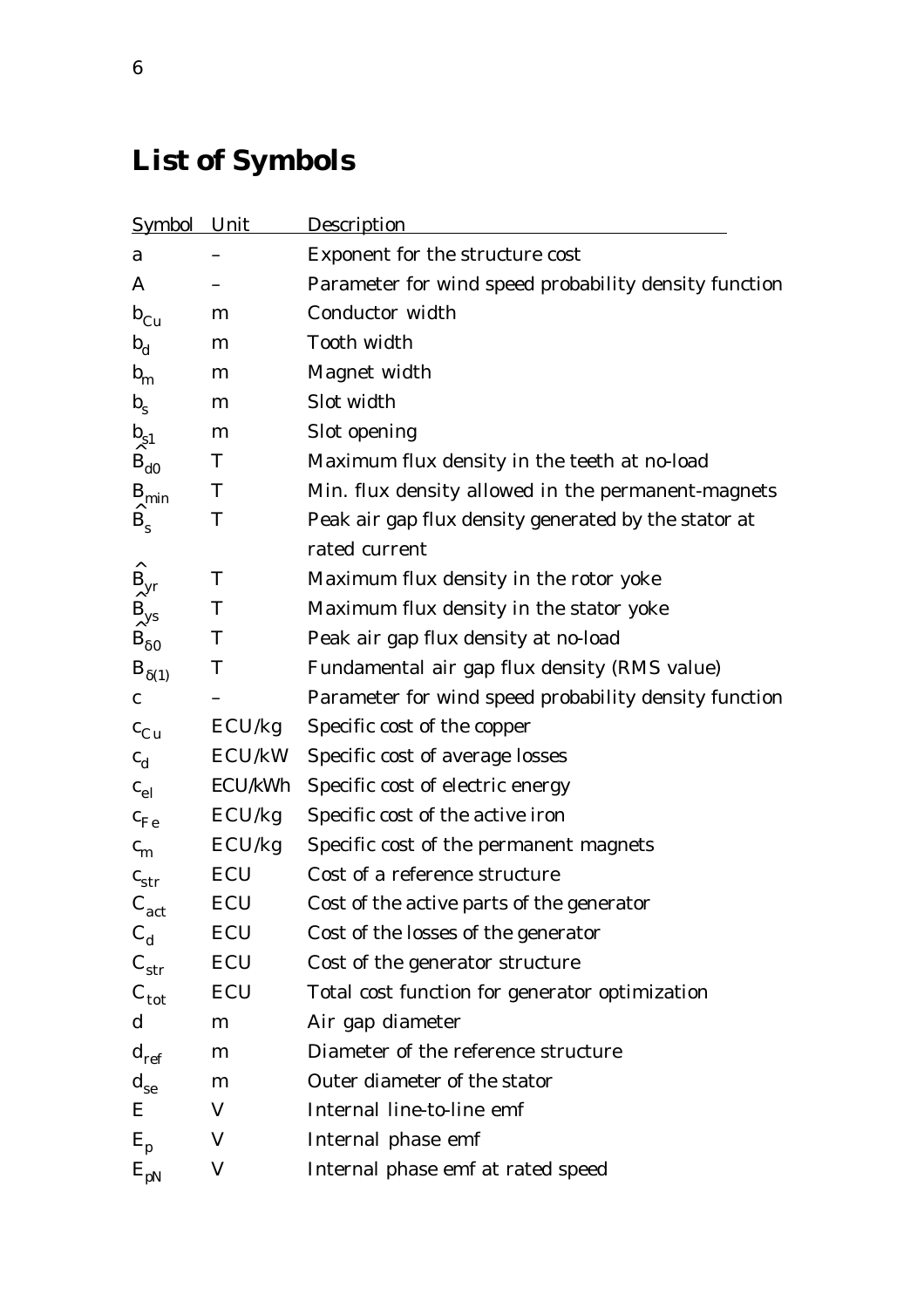| $\mathbf f$       | Hz           | Frequency                                              |
|-------------------|--------------|--------------------------------------------------------|
| $f_{\rm N}$       | Hz           | <b>Rated frequency</b>                                 |
| $g_{\rm ad}$      |              | Factor for the additional losses                       |
| $g_{Cu}$          |              | Factor for the copper losses                           |
| $g_{\rm Ft}$      |              | Factor for the eddy current losses                     |
| $g_{\text{Hy}}$   |              | Factor for the hysteresis losses                       |
| $g_{\rm t}$       |              | Factor for the turbine power                           |
| $g_{\mu}$         |              | Factor for the windage and friction losses             |
| $h_{\rm Cu}$      | m            | Conductor height                                       |
| $h_i$             | m            | Insulation height (in the slots)                       |
| $h_{\rm m}$       | m            | Magnet height                                          |
| $h_{\rm s}$       | m            | Stator slot height                                     |
| $h_{s1}$          | m            | Tooth tip height 1                                     |
| $h_{s2}$          | m            | Tooth tip height 2                                     |
| $h_{\rm s3}$      | m            | Slot height, excluding tooth tips                      |
| $h_{\rm yr}$      | m            | Rotor yoke height                                      |
| $h_{\rm ys}$      | m            | Stator yoke height                                     |
| $H_{\rm c}$       | A/m          | Coercivity of the magnets                              |
| $\boldsymbol{i}$  |              | Real interest rate                                     |
| $I_{\rm a}$       | A            | Armature current                                       |
| $I_{aN}$          | $\mathbf{A}$ | Rated armature current                                 |
| $I_{(1)}$         | A            | Fundamental armature current                           |
| $J_{\rm s}$       | $A/m^2$      | Current density in the armature winding                |
| $k_{\text{Cu}}$   |              | Copper fill factor of the stranded wire                |
| $k_{\rm dad}$     |              | Average loss factor for additional losses              |
| $k_{\text{dCu}}$  |              | Average loss factor for copper losses                  |
| $k_{\text{dFt}}$  |              | Average loss factor for eddy current losses            |
| $k_{\text{dHy}}$  |              | Average loss factor for hysteresis losses              |
| $k_{\rm d\mu}$    |              | Average loss factor for windage and friction losses    |
| $k_{\rm{Fes}}$    |              | Fill factor for the stator iron                        |
| $k_{\text{Ftd}}$  |              | Empirical eddy current loss factor for the teeth       |
| $k_{\text{Frys}}$ |              | Empirical eddy current loss factor for the stator yoke |
| $k_{\text{Hyd}}$  |              | Empirical hysteresis loss factor for the teeth         |
| $k_{\rm Hyys}$    |              | Empirical hysteresis loss factor for the stator yoke   |
| $k_{\rm N}$       |              | Factor for the present value of future costs           |
| $k_{\rm t}$       |              | Average factor for the turbine power (capacity factor) |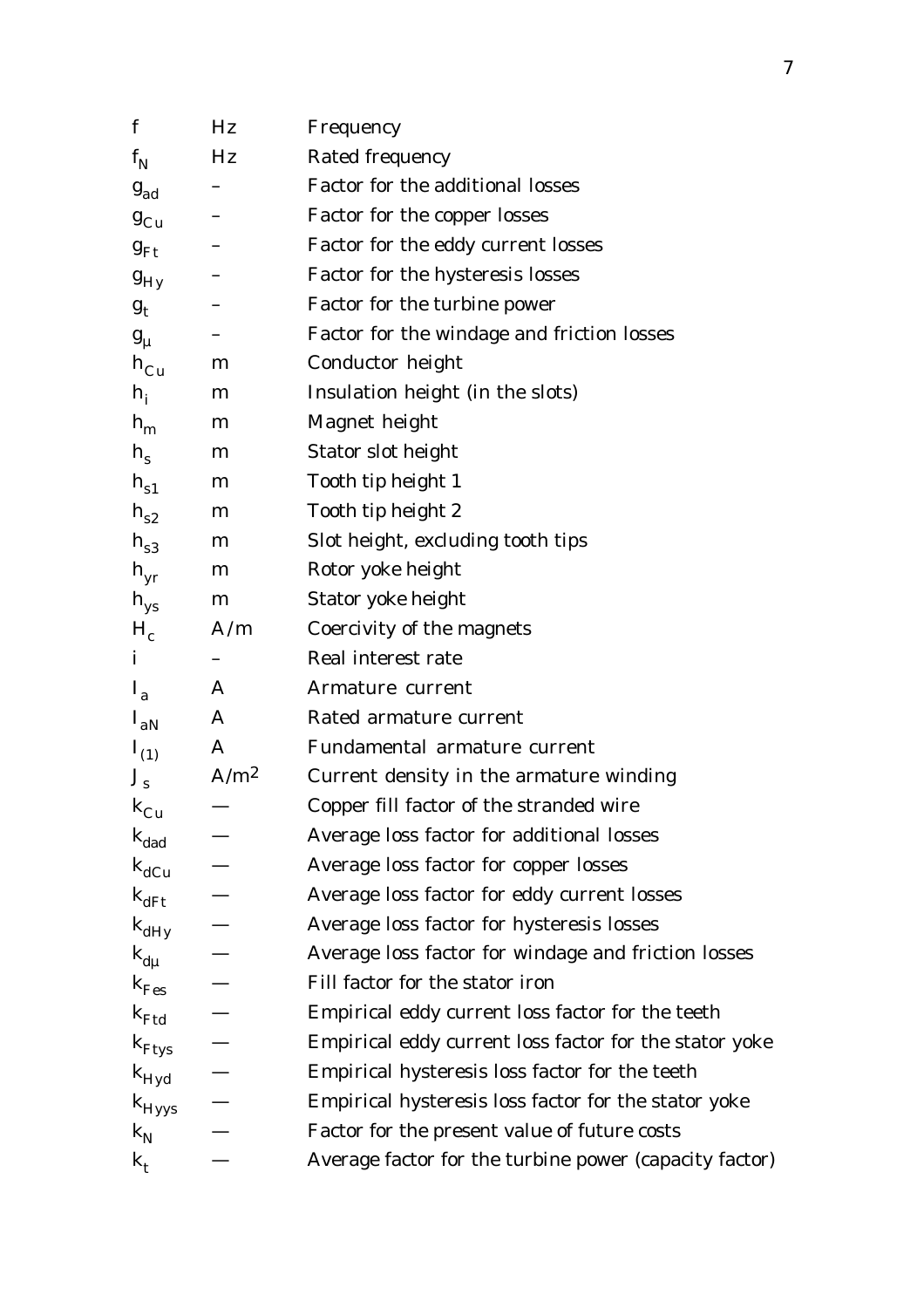| $k_{w(1)}$          |           | Winding factor for the fundamental voltage       |
|---------------------|-----------|--------------------------------------------------|
| $\boldsymbol{l}$    | ${\bf m}$ | Active length of the generator                   |
| $I_{\rm b}$         | m         | End winding length                               |
| $I_{\rm e}$         | m         | Equivalent core length                           |
| $I_{\rm ref}$       | m         | Length of the reference structure                |
| $I_{\rm tot}$       | m         | Total length of the stator and end windings      |
| $I_{\rm u}$         | m         | Useful length of the stator core                 |
| $L_{\rm a}$         | H         | Total armature inductance per phase              |
| $L_{\rm b}$         | H         | End winding leakage inductance                   |
| $L_{\rm m}$         | H         | Magnetizing inductance per phase                 |
| $L_{sl}$            | H         | Slot leakage inductance                          |
| $L_{tl}$            | H         | Tooth tip leakage inductance                     |
| $L_{\sigma}$        | H         | Total leakage inductance                         |
| $\boldsymbol{m}$    |           | Number of phases                                 |
| $m_{Cu}$            | kg        | Copper weight                                    |
| $m_{\rm Fe}$        | <b>kg</b> | Iron weight of the active parts of the generator |
| $m_{\rm Fed}$       | kg        | Teeth weight                                     |
| $m_{\text{Feyr}}$   | <b>kg</b> | Rotor yoke weight                                |
| $m$ <sub>Feys</sub> | kg        | Stator yoke weight                               |
| $m_{\rm m}$         | <b>kg</b> | Weight of the magnets                            |
| $m_{\rm tot}$       | <b>kg</b> | Total active weight of the generator             |
| $\boldsymbol{n}$    | rpm       | <b>Generator speed</b>                           |
| $n_{\rm N}$         | rpm       | Rated speed of the generator                     |
| $N_{\mathrm{WEC}}$  |           | Number of years of the assumed wind energy       |
|                     |           | converter life time                              |
| $N_{\rm y}$         |           | Number of hours per year                         |
| $\boldsymbol{p}$    |           | Number of pole pairs                             |
| $p_{\rm{Ft}}$       | W/kg      | Eddy current loss density at 50 Hz and 1.5 T     |
| $p_{\rm Ftm}$       | $W/m^2$   | Eddy current loss density of the magnet surface  |
| $p_{\rm Hy}$        | W/kg      | Hysteresis loss density at 50 Hz and 1.5 T       |
| $P_{\rm a}$         | W         | Armature output power                            |
| $P_{\rm ad}$        | W         | <b>Additional losses</b>                         |
| $P_{\mathrm{adN}}$  | W         | Additional losses at rated load                  |
| $P_{\rm aN}$        | W         | Rated electrical power                           |
| $P_{\rm Av}$        | W         | Average turbine power                            |
| $P_{\text{Cu}}$     | W         | <b>Copper losses</b>                             |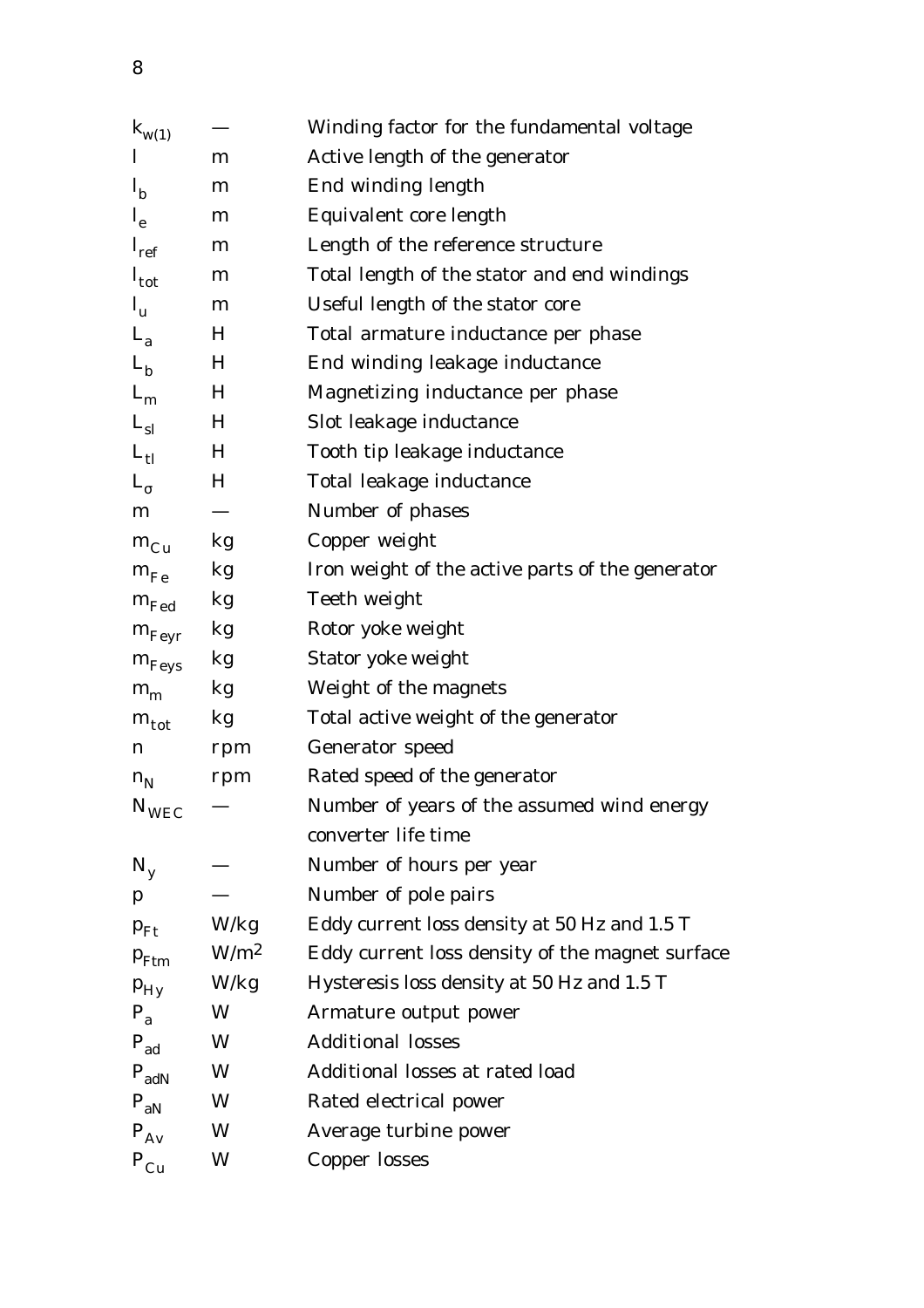| Copper losses at maximum ambient tempearture    |
|-------------------------------------------------|
|                                                 |
| Copper losses at rated load (only in Chapter 3) |
| <b>Total generator losses</b>                   |
|                                                 |
| Total eddy current losses                       |
| Eddy current losses in the teeth                |
| Eddy current losses in the magnets              |
| Total eddy current losses at rated load         |
| Eddy current losses in the stator yoke          |
| <b>Total hysteresis losses</b>                  |
| Hysteresis losses in the teeth                  |
| Total hysteresis losses at rated load           |
| Hysteresis losses in the stator yoke            |
| <b>Total average losses</b>                     |
| Total losses at maximum ambient temperature     |
| Rated mechanical input power of the generator   |
| Active power from the turbine                   |
| Friction and windage losses                     |
| Friction and windage losses at rated load       |
| Number of slots                                 |
| Number of slots per pole and phase              |
| Armature resistance                             |
|                                                 |
| Rated torque of the generator                   |
| Armature voltage                                |
| Armature phase voltage                          |
| Rated armature phase voltage                    |
|                                                 |
| Cut-in wind speed                               |
| Wind speed at which the rated power is reached  |
| Wind speed at which the rated speed is reached  |
| Cut-out wind speed                              |
| Mmf drop of the teeth                           |
| Mmf drop of the magnets                         |
| Mmf drop of the rotor yoke                      |
|                                                 |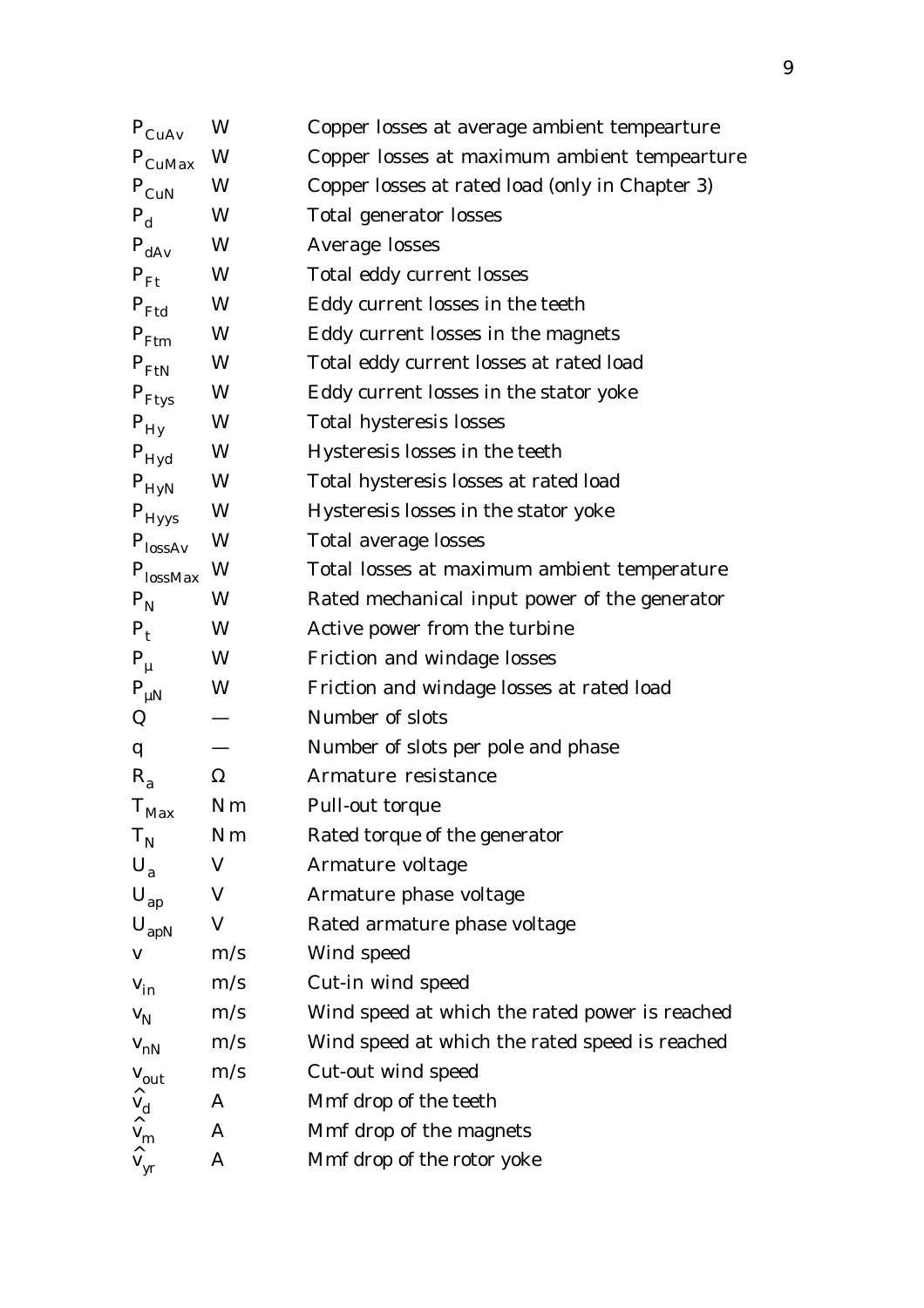|                                | A              | Mmf drop of the stator yoke                             |
|--------------------------------|----------------|---------------------------------------------------------|
| $\hat{v}_{\text{ys}}^{\prime}$ | A              | Mmf drop of the air gap                                 |
| $V_{\text{Cu}}$                | m <sup>3</sup> | Copper volume                                           |
| $V_{\rm Fed}$                  | m <sup>3</sup> | <b>Stator teeth volume</b>                              |
| $V_{\text{Feyr}}$              | m <sup>3</sup> | Rotor yoke volume                                       |
| $V_{\text{Feys}}$              | m <sup>3</sup> | Stator yoke volume                                      |
| $V_{\rm M}$                    | m <sup>3</sup> | Magnet volume                                           |
| $\boldsymbol{W}$               | s/m            | Weibull distributed probabillity density of wind speeds |
| W                              | m              | Winding pitch                                           |
| $X_{a}$                        | m              | Per unit armature reactance                             |
| $X_{a}$                        | m              | Armature reactance                                      |
|                                |                |                                                         |

| $\varphi$              | Rad            | Terminal phase angle                          |
|------------------------|----------------|-----------------------------------------------|
| $\varphi_{\rm N}$      | Rad            | Terminal phase angle at rated load            |
| $\delta$               | m              | Mechanical air gap                            |
| $\delta_{\rm ef}$      | m              | Effective air gap                             |
| $\theta_{\rm Cu}$      | K              | Temperature of the winding                    |
| $\theta_{\text{CuAv}}$ | K              | Temp. of the winding at average ambient temp. |
| $\theta_{\text{CuN}}$  | K              | Maximum temperature of the winding            |
| $\theta_{\rm m}$       | K              | Temperature of the magnets                    |
| $\tau$                 | m              | Slot pitch                                    |
| $\tau_{\rm p}$         | m              | Pole pitch                                    |
| $\mu_{0}$              |                | Permeabillity of air                          |
| $\mu_{\rm m}$          |                | Relative permeabillity of the magnet material |
| $\eta_{\text{av}}$     |                | Average efficiency                            |
| $\eta_{\rm N}$         |                | Efficiency at rated load                      |
| Ψ                      | V <sub>S</sub> | Flux linkage of the stator winding            |
| $\Psi_{\rm N}$         | <b>Vs</b>      | Flux linkage at rated load                    |
|                        |                |                                               |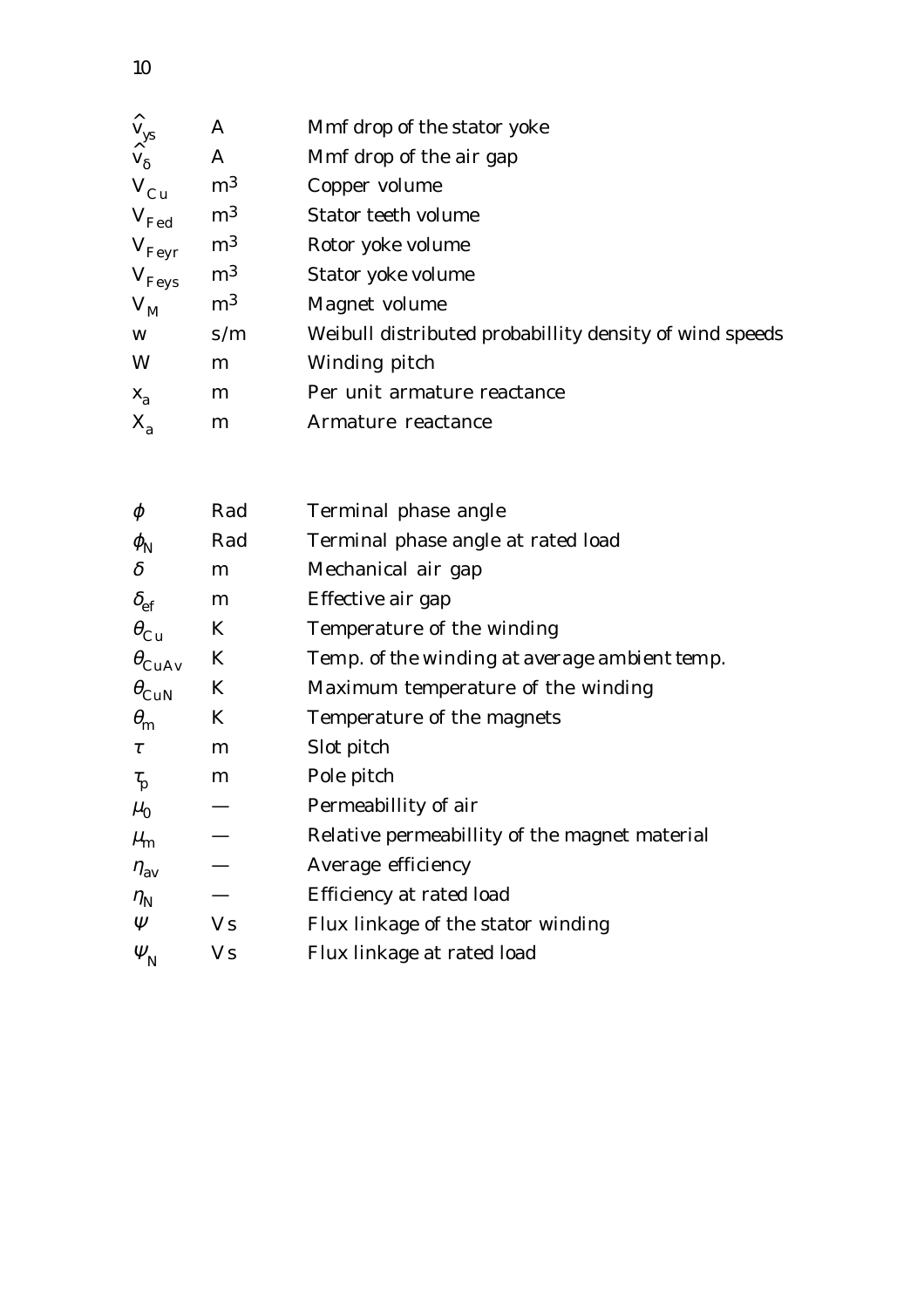# **1 Introduction**

### **1.1 Why Use Direct-driven Wind-turbine Generators**

Today almost all wind energy converters of a rated power of a few kilowatts or more use standard generators for speeds between 750 and 1800 rpm. The turbine speed is much lower than the generator speed; typically between 20 and 60 rpm. Therefore, in a conventional wind energy converter a gear is used between the turbine and the generator. An alternative is to use a generator for very low speed. The generator can then be directly connected to the turbine shaft. Direct-driven generators are already in use in at least two large commercial wind energy converters of 230 and 500 kW. The drive trains of a conventional 500 kW wind energy converter and a wind energy converter with a direct-driven generator are shown in Figure 1.1.

There are two main reasons for using direct-driven generators in wind energy converters. The cost of the produced electricity and the noise of the wind energy converter can both be reduced. Reducing the noise can be important when applying for permission to erect wind energy converters close to dwelling places. The reasons why direct-driven generators can decrease the cost of the produced electricity are as follows:

- they can decrease the cost of the drive train;
- they can decrease the losses of the energy conversion;
- they can improve the availability of the wind energy converter.

Nevertheless, to achieve all of these advantages simultaneously, an efficient generator type, which is well optimized and rationally manufactured, is required.



*Figure 1.1 500 kW drive trains of one conventional wind energy converter (left) and one with a direct-driven generator (right).*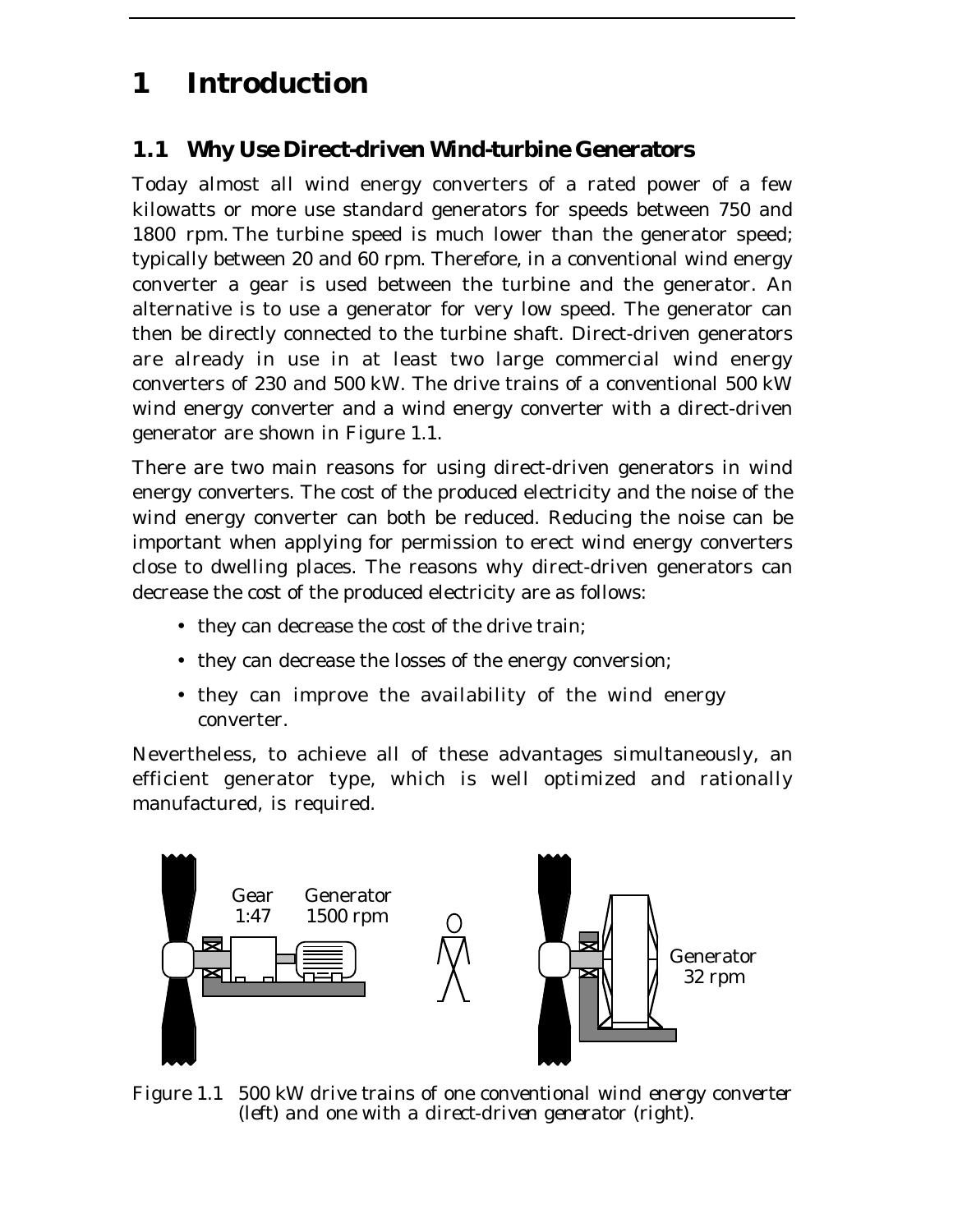### **1.2 Differences Compared with Conventional Generators**

Theoretically, direct-driven wind turbine generators do not differ much from other generator types. They can be designed and built in the same way as other generators. The most important difference between conventional and direct-driven wind turbine generators is that the low speed of the direct-driven generator makes a very high rated torque necessary. This is an important difference, since the size and the losses of a low-speed generator depend on the rated torque rather than on the rated power. A direct-driven generator for a 500 kW, 30 rpm wind turbine has the same rated torque as a 50 MW, 3000 rpm steam-turbine generator.

Because of the high rated torque, direct-driven generators are usually heavier and less efficient than conventional generators. To increase the efficiency and reduce the weight of the active parts, direct-driven generators are usually designed with a large diameter. To decrease the weight of the rotor and stator yokes and to keep the end winding losses small, direct-driven generators are also usually designed with a small pole pitch.

## **1.3 Proposed Generator Types**

Many different generators have been proposed as direct-driven windturbine generators. This section describes some of them and presents some results from the research on these generators. The generators described below are either direct grid-connected generators or variablespeed generators connected to the grid via a frequency converter.

The generators can be divided into electrically excited generators and permanent-magnet-excited generators. The electrically excited generators presented are:

- sector induction generator;
- electrically excited synchronous generator;
- switched reluctance generator.

The permanent-magnet generators presented are:

- radial-flux synchronous generator;
- axial-flux synchronous generator with toroidal stator or double-sided stator ;
- transversal-flux generator.

#### **1.3.1 Sector Induction Generator**

Gribnau and Kursten (1991) and Deleroi (1992) have presented a directdriven sector induction generator for direct grid connection, shown in Figure 1.2. The generator is an axial-flux generator with a stator only on a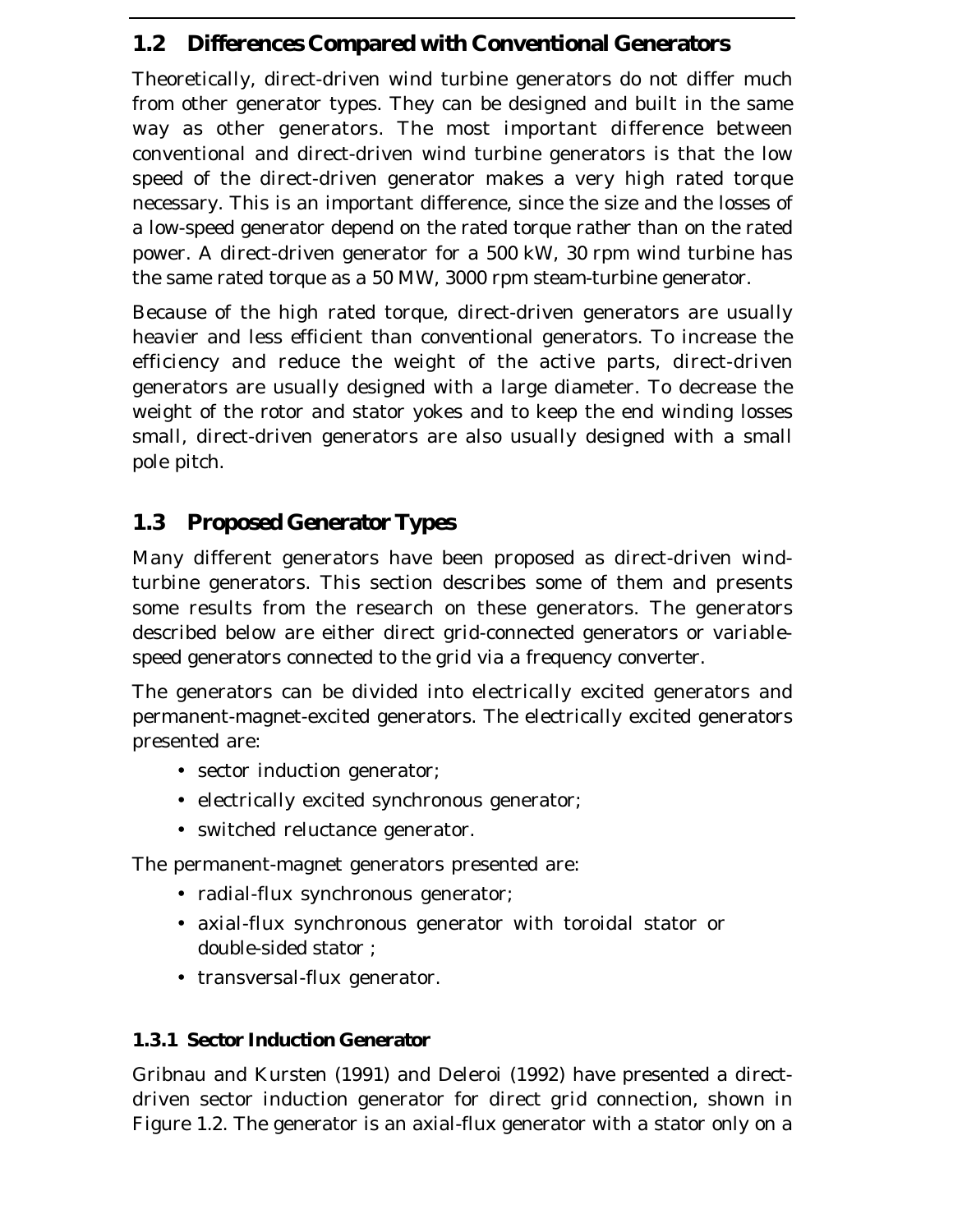

*Figure 1.2 Axial-flux sector induction generator. a) Complete generator, axial view, and b) Active part, tangential view.*

segment of the circumference. It has a large diameter in order to achieve a high air-gap speed, but since the stator segment is fixed to the tower of the wind energy converter, the structure is simple. Since it is an induction generator with a high slip, the damping of the generator is no problem for the design, even though it is direct grid-connected. The generator is developed by a Dutch company and only very little data is available on it. A 500 kW version with a diameter of about 9 m and a speed of about 40 rpm is presented (Gribnau and Kursten, 1991). The efficiency is estimated to be about 80 to 85 % with a rated slip of about 10 to 15 %. A 150 kW prototype has been built and tested. The efficiency of the prototype is much lower than the goal for the 500 kW version, only 65 % at a rated slip of about 20 %.

#### **1.3.2 Electrically Excited Synchronous Generator**

The two commercial direct-driven wind energy converters both use electrically excited synchronous generators with frequency converters. The generators are of the same principal design as hydropower generators. Very little information is available on these generators. One of them is a 500 kW generator and has a rated speed of 40 rpm (Anon. 1994a). The air gap diameter is about 4 m and the generator frequency is lower than 50 Hz. This generator is in 1996 used in more than 600 wind energy converters.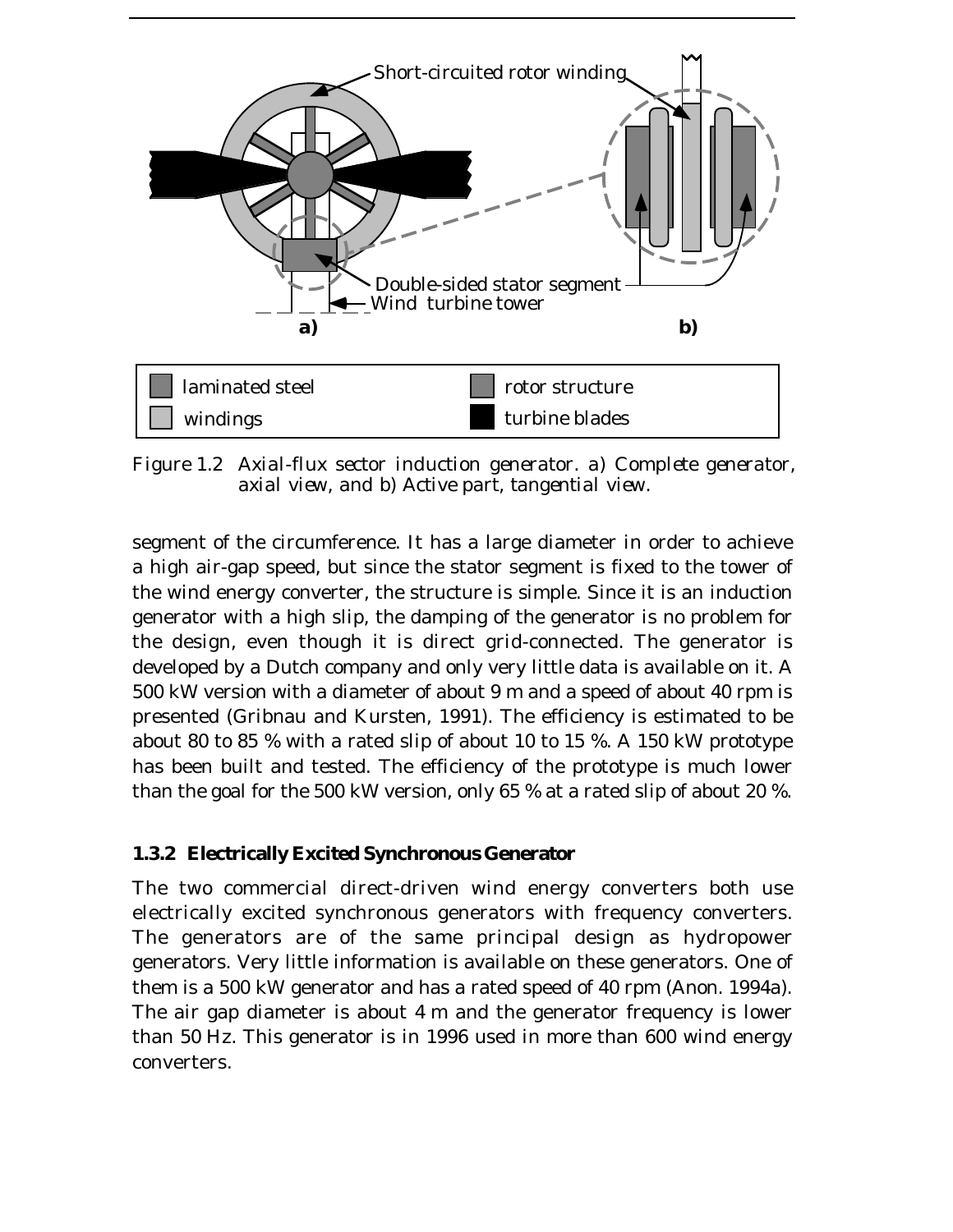#### **1.3.3 Switched Reluctance Generator**

de Haan et al. (1994) present a switched reluctance generator which produces 20 kW at 120 rpm. The generator has been optimized using an analytical design method. Finite element calculations are carried out for the chosen design, but the finite element calculations predict a much higher torque than the analytical model. The active part of the generator is shown in Figure 1.3.



*Figure 1.3 A switched reluctance generator. a) Tangential view and b) Axial view.*

#### **1.3.4 Permanent-magnet Radial-flux Synchronous Generator**

 Spooner and Williamson (1992a,1992b,1992c) have discussed the feasibility of direct grid-connected, direct-driven wind-turbine generators. The proposed generators are permanent-magnet synchronous generators, and when connected directly to the grid, they operate at a constant speed. Rotors with surface-mounted high-energy magnets have been investigated, as well as rotors with ferrite magnets and flux concentration. The two versions of the generator are shown in Figures 1.4 and 1.5. The stator is of a conventional design, but with a very small pole pitch, approximately 40 mm, in order to generate 50 Hz frequency without having a large generator diameter. The winding is a three-phase, fractional-slot winding with less than 1 slot per pole and phase. Spooner and Williamson show that direct-driven, direct grid-connected generators can be designed with a small diameter if permanent-magnet excitation is used. Both the rotor types have been found to be feasible. The main difference between them is that the generator with ferrite-magnet, fluxconcentrating rotor is heavier and more complicated but leads to a shorter generator with higher efficiency at rated load. A radial-flux, permanentmagnet generator with a modular stator design, was also presented by Spooner et al. (1994).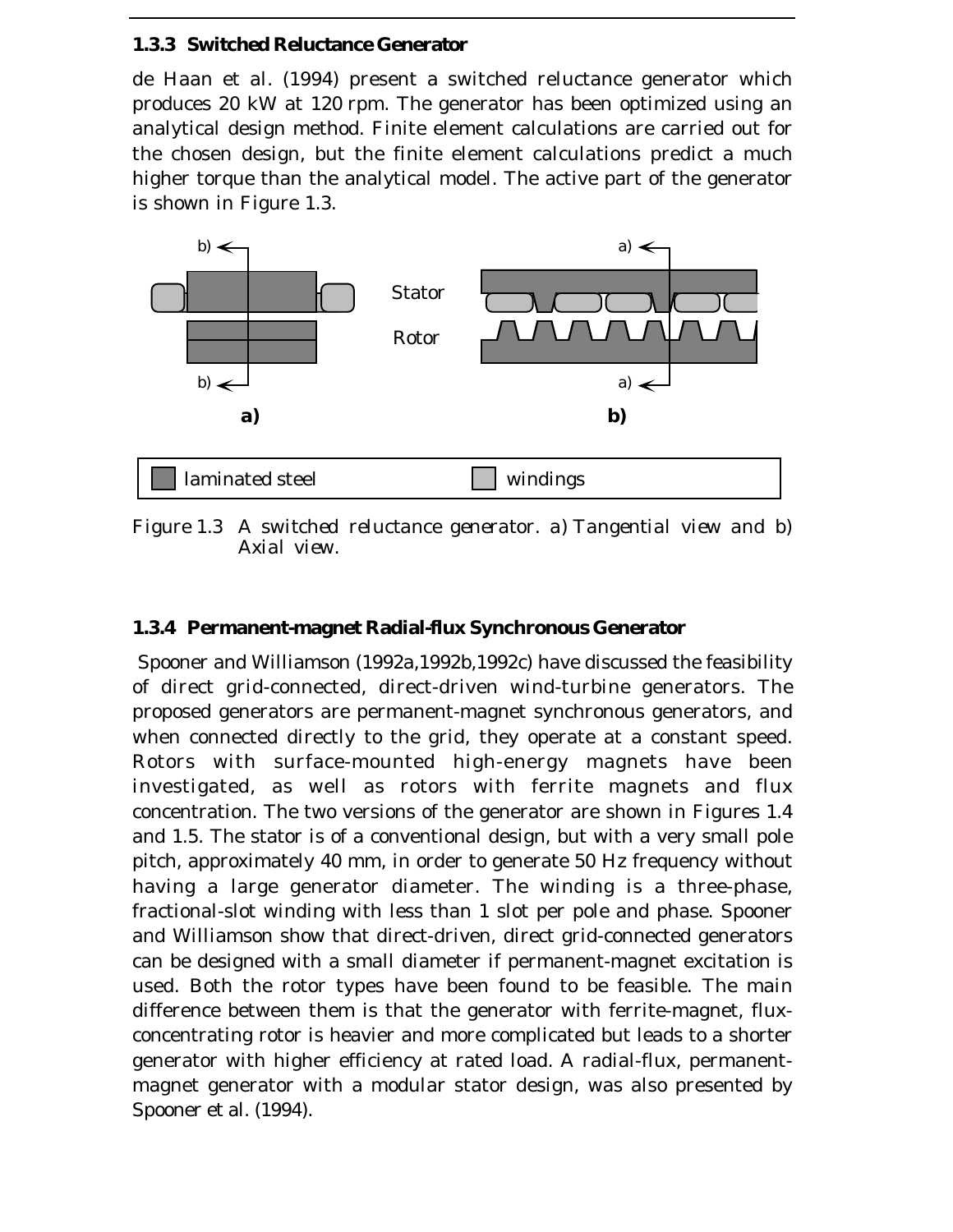

*Figure 1.4 The radial-flux generator with surface-mounted magnets. a) Tangential view and b) Axial view.*



*Figure 1.5 The radial-flux generator with flux concentration and ferrite magnets. a) Tangential view and b) Axial view.*

Two problems of the proposed design are mentioned in the papers. First, the sub-harmonic flux waves from the fractional-slot winding are considered a problem, because they may lead to additional losses. Second, parallel paths in the winding should be avoided. The reason for this is that the poles may generate unequal voltages leading to circulating currents between the parallel coils.

Two small generator prototypes have been made. They showed that a fractional-slot winding with only 0.75 slots per pole and phase can generate an almost sinusoidal voltage from a very non-sinusoidal flux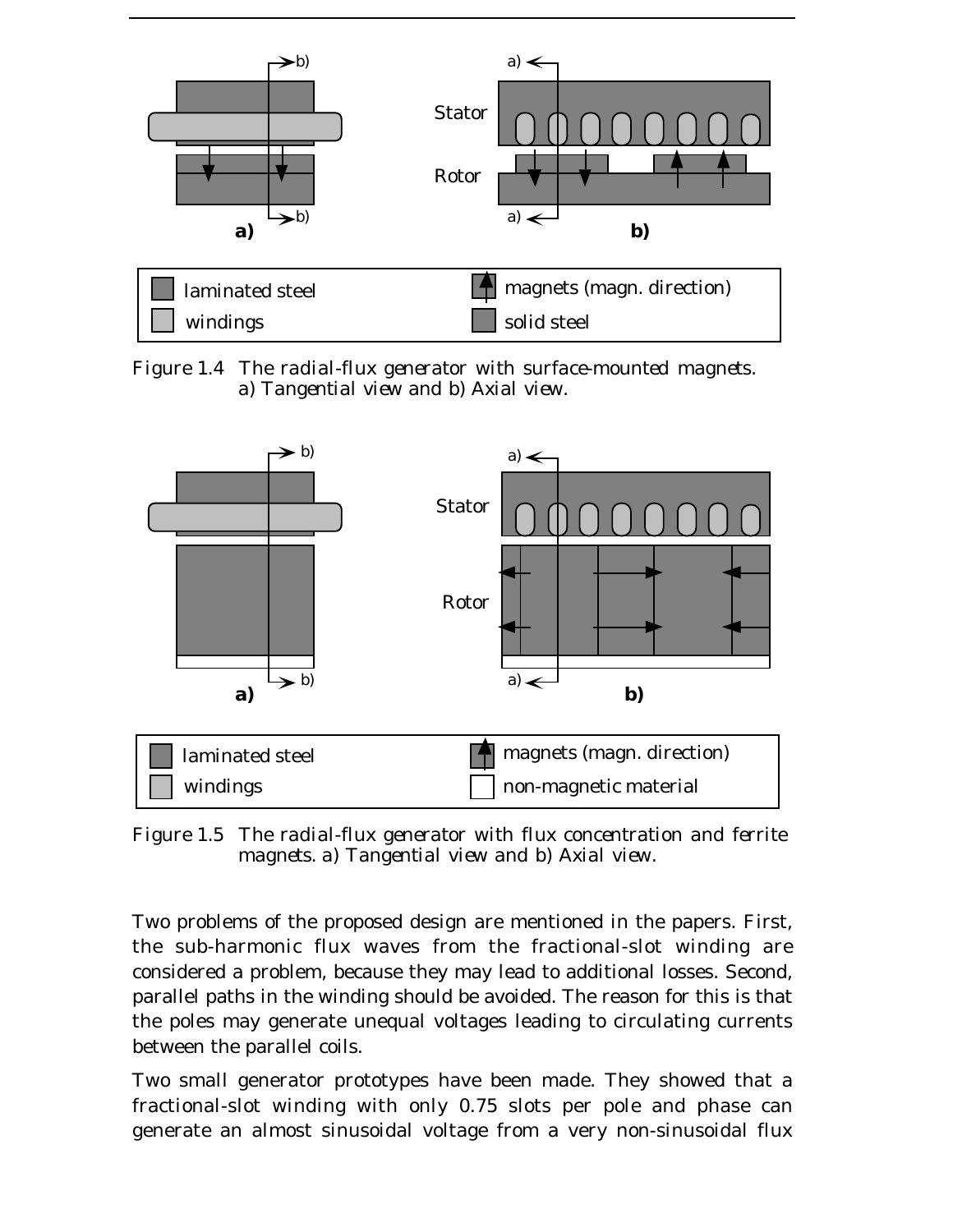wave form, and that the flux-concentration method can be used to achieve high flux densities from low-energy magnets.

A mechanical damping system for the direct grid-connected generator is discussed by Westlake et al. (1996). In conventional synchronous generators, the damping is provided by damper windings in the rotor. The direct-driven direct grid-connected wind turbine generator must have a very small pole pitch if the diameter is not very large. The small pole pitch makes the damper windings insufficient. Instead, a mechanical damping of the stator, by means of a spring and a damper, can be used. The mechanical damping system is shown to be sufficient, but it may be difficult and expensive to construct for large generators.

Lampola et al. (1995a) present a 500 kW radial-flux permanent-magnet generator. The generator is of the same design as the one in Figure 1.4 but it is not designed for direct grid-connection. The generator has been calculated in detail using the finite element method and time stepping. The torque ripple, cogging torque and rotor losses are kept minor by using 1.5 slots per pole and phase. The permanent-magnet generator is compared with a direct-driven induction generator by Lampola (1995b). The induction generator is found to be larger, heavier and less efficient than the permanent-magnet generator. In another paper (Lampola et al. 1996b) the influence of the rectifier on the generator rated power and efficiency is investigated. It is shown that the rated power and efficiency are lower if the generator is connected to a diode rectifier than if it is supplied with sinusoidal voltages.

#### **1.3.5 Axial-flux Generators**

Honorati et al. (1991), Di Napoli et al. (1991) and Carrichi et al. (1992) have proposed a permanent-magnet axial-flux synchronous generator. The generator design is shown in Figure 1.6. It is a generator with a toroidal stator, air gap winding and two rotor discs.

Two prototypes of approximately 1 kW have been built. A 1 MW generator design is presented, but it has a rated speed of 100 rpm, too high for a 1 MW wind energy converter. Because of the high speed, the generator has high efficiency and low weight.

Alatalo and Svensson (1993) have proposed an axial-flux permanentmagnet synchronous generator with a double-sided stator and air gap windings. The generator design is shown in Figure 1.7. A 5 kW prototype is presented by Alatalo (1991). The generator type has low iron weight because there is no rotor yoke but the magnet weight is high since an air gap winding is used.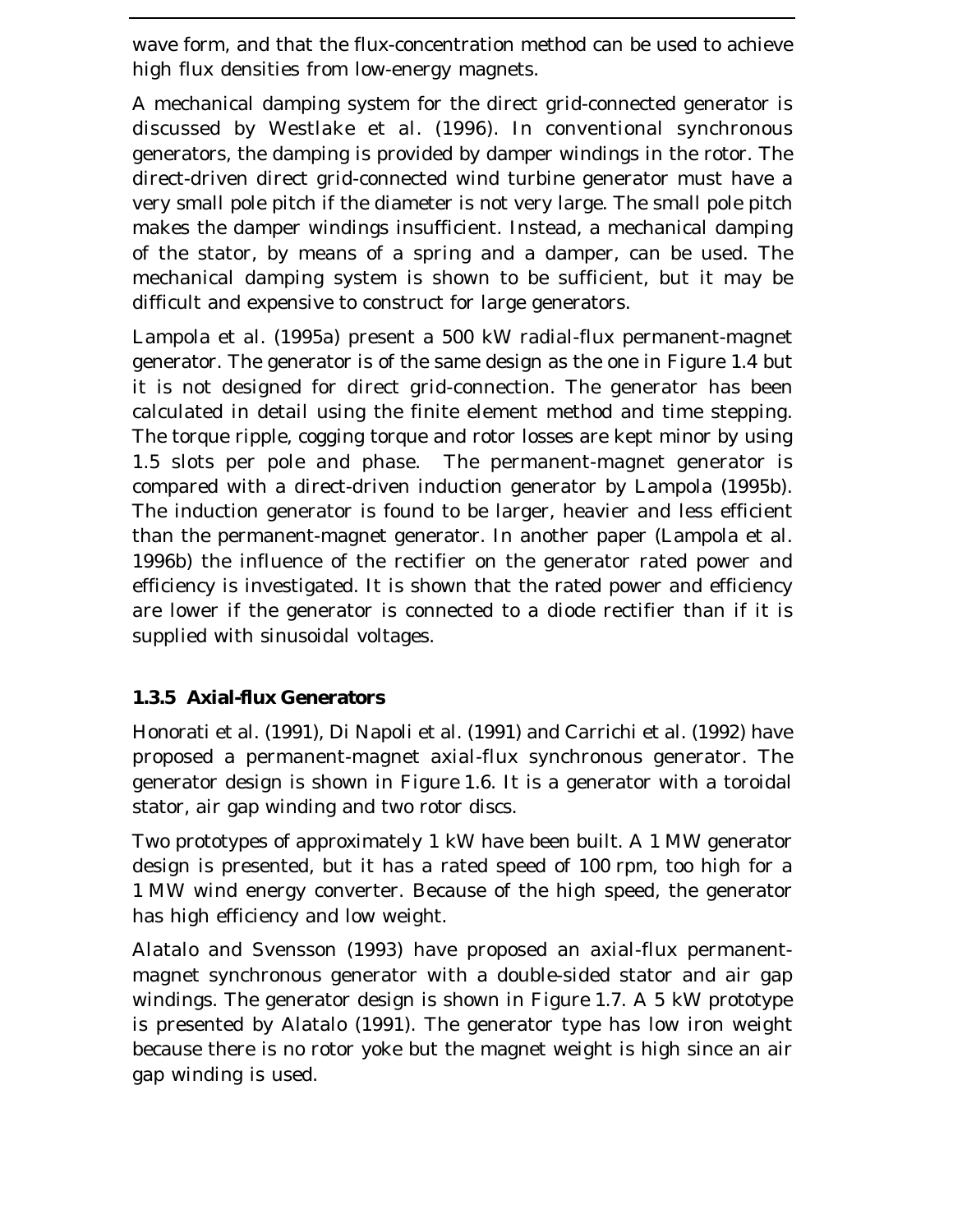

*Figure 1.6 An axial-flux generator with a toroidal stator winding and surface-mounted magnets on two rotor discs. a) Tangential view b) Radial view.*



*Figure 1.7 An axial-flux generator with double-sided stator and air gap windings. a) Tangential view b) Radial view.*

#### **1.3.6 Transversal-flux Variable-speed Generator**

Weh et al. (1988) have proposed a direct-driven transversal-flux generator for wind turbines. The generator is a two-phase generator and is magnetized by permanent magnets with flux concentration. Since the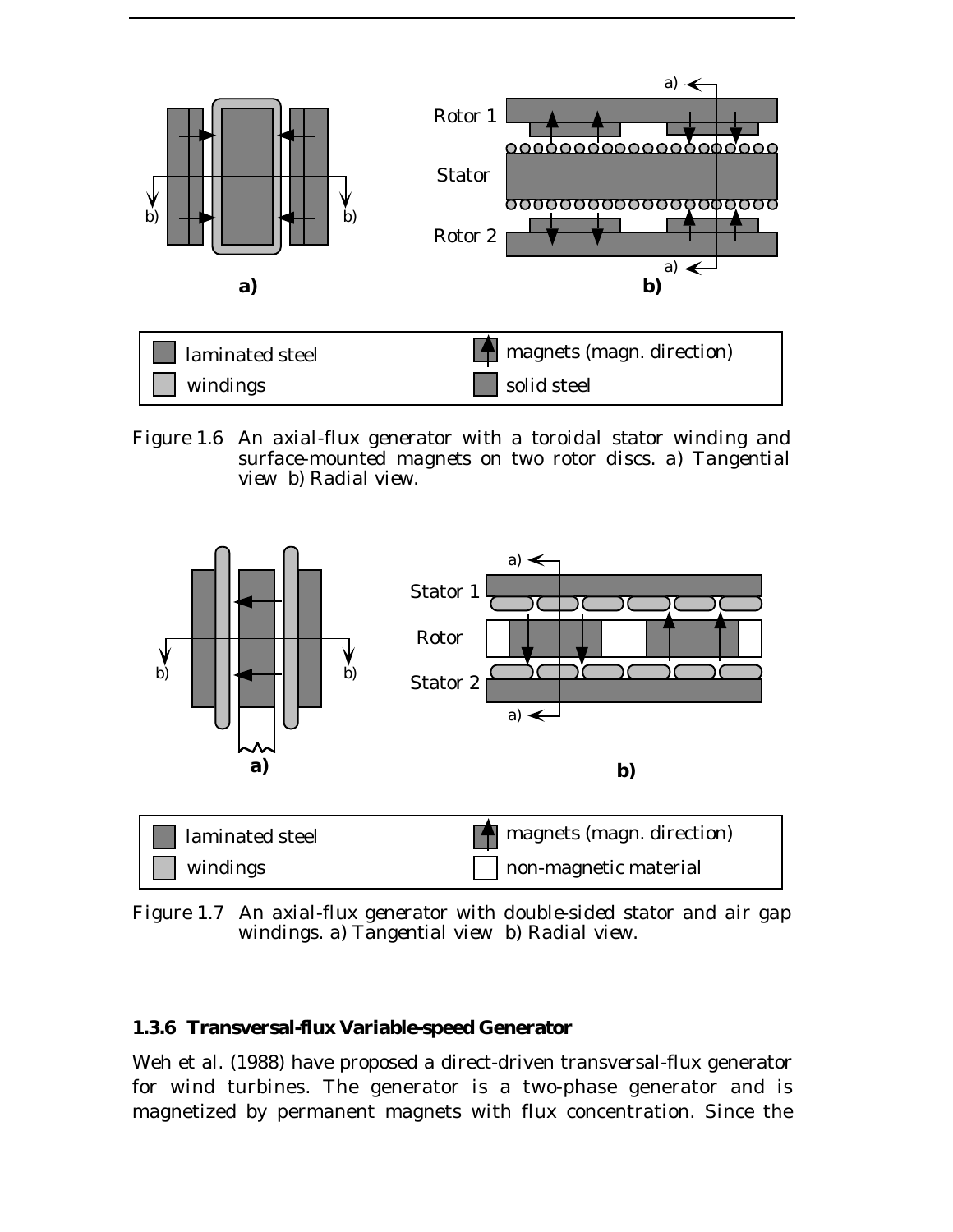generator is a two-phase machine, it cannot be direct grid-connected. Instead, it is connected to two single-phase rectifiers feeding one threephase inverter. This generator type is designed for a frequency in the range of 100 to 200 Hz to get a high force-to-weight ratio. The transversalflux generator has a very high force per weight ratio but one disadvantage is its complex structure. If the generator is connected to a diode rectifier, the force density is lower than what would be possible to achieve with a sinusoidal supply voltage because of high inductance. If connected to a forced-commutated rectifier, the transversal-flux generator is capable of producing higher force densities than conventional generator designs. One phase of the transversal-flux generator is shown in Figure 1.8. Each phase has a double-sided stator with two cylindrical windings around the generator circumference.

A number of transversal-flux machine-prototypes have been built, one example of which is a wind-turbine generator. It is a 5.8 kW generator for 195 rpm (Weh et al. 1988). A 55 kW generator design for 78 rpm is also presented and compared with a conventional drive train consisting of a gear and a four-pole generator (Weh et al. 1988). It is shown that the weight of a 55 kW drive train is approximately halved by using the directdriven transversal-flux generator instead of a gear and an induction generator.



*Figure 1.8 One phase of the two-phase transversal-flux generator with double-sided stator. The flux paths are shown. a) Tangential view and b) Axial view.*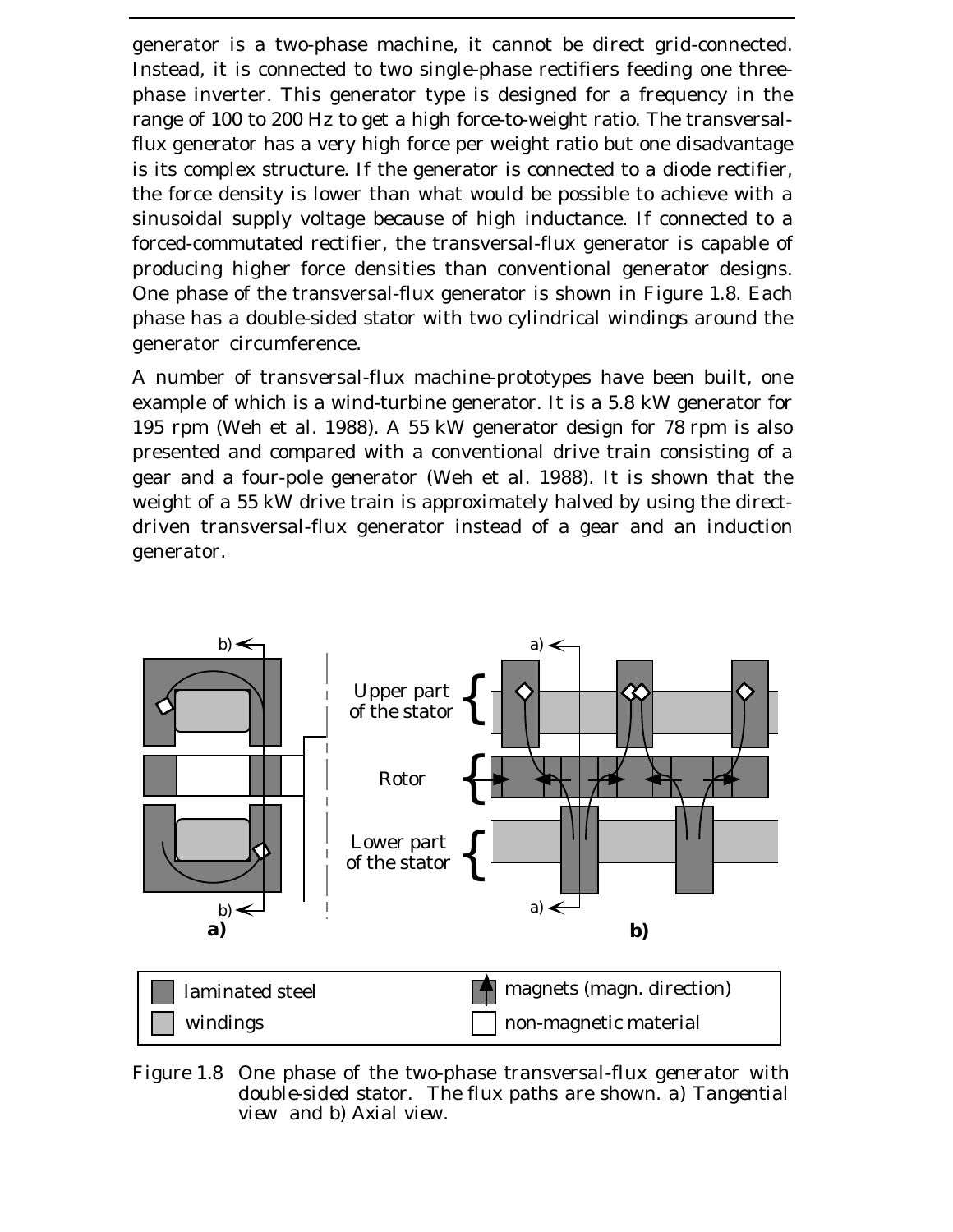### **1.4 Discussion of Earlier Research**

It is clear, from the papers mentioned above, that many generator types can be used as direct-driven wind-turbine generators. It is, however, difficult to compare the generator types based on data given in the papers since the generators are designed for different specifications, using different methods and since all data is not presented.

An investigation of direct-driven generators in general, including a comparison with conventional generators and gears, was made by Bindner et al. (1995). In the report, the switched reluctance generator, the induction generator, the electrically excited synchronous generator and the permanent-magnet synchronous generator were discussed briefly. Switched reluctance generators and induction generators have a low power factor leading to a large stator, and electrically-excited synchronous generators are larger and less efficient than permanentmagnet synchronous generators. Consequently, the permanent-magnet synchronous generator was found to be the best suited for a direct-driven wind-turbine generator.

Generators of up to 1500 kW were designed and the size, the weight and the efficiency were discussed by Søndergaard and Bindner (1995). In comparison with conventional generators and gears, direct-driven generators were found to have a much larger diameter, about the same efficiency, about the same total weight and, at present, a slightly higher price. The authors expect that there will be an upper power limit of about 500 to 1000 kW for direct-driven generators. The rated power is limited mainly because the outer diameter becomes too large as the rated power increases.

Since the size of the generator is very important for transportation and manufacturing, it is important to further investigate how small the diameter can be made. Also generator efficiency has to be investigated more thoroughly to evaluate the cost of the losses. Since the losses change with load, the cost of the losses cannot be calculated from the losses at rated load. Instead, the average losses have to be evaluated based on a typical wind speed distribution. The average losses of the generator system have not been calculated in any of the papers mentioned above.

### **1.5 Goal and Outline of the Thesis**

The goal of this thesis is to investigate how to design a permanent-magnet generator in order to be suitable for application as a direct-driven windturbine generator, and what can be expected of size and performance of such a generator. The optimum generator diameter and length, and the average efficiency are investigated in particular. The goal is also to reduce the size of the generator in comparison with the generators presented in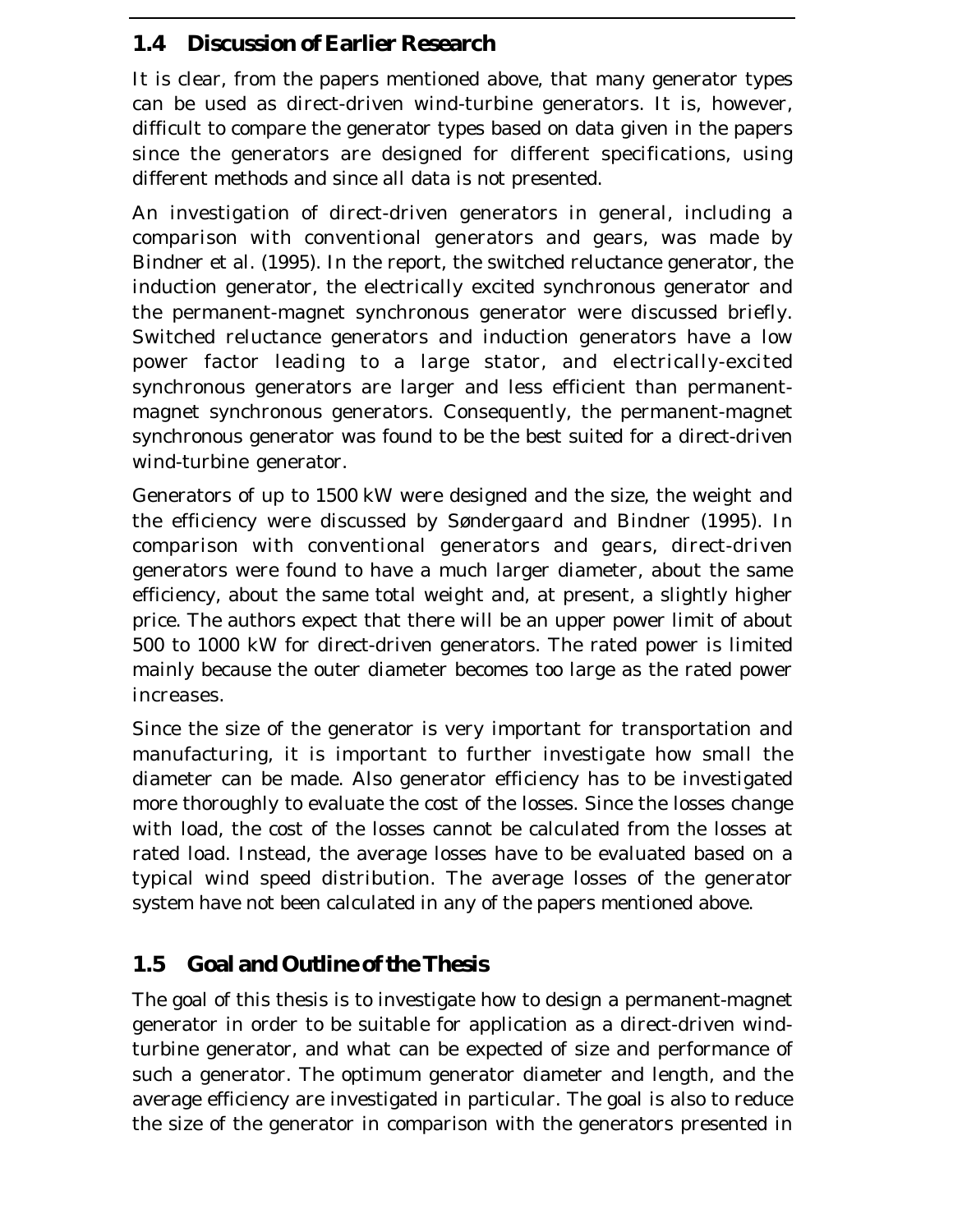Section 1.3. The investigation is theoretical and limited to the electromagnetic part of a permanent-magnet generator, but the influence of the generator structure on the electromagnetic optimization is also included.

A specification and a cost function for the design and optimization of direct-driven generators are defined. To calculate the cost of the losses, a method to estimate the average losses of a wind turbine generator is developed. Advantages and disadvantages of various generator types are discussed, and a radial-flux permanent-magnet generator with a frequency converter is chosen for further investigation.

A detailed design method is developed for the active parts of the chosen generator type. The design method is based on well-known analytical methods and a lumped-parameter thermal model. This design method is used together with numerical optimization to find a design suitable for use as a direct-driven wind turbine generator.

The influence of different parameters on the generator design is investigated in detail for a 500 kW generator. Generators from 30 kW to 3 MW are then designed and their data are discussed. Some of these generators are compared with conventional generators and gears and the proposed generator type is also compared with direct-driven generators proposed by other authors.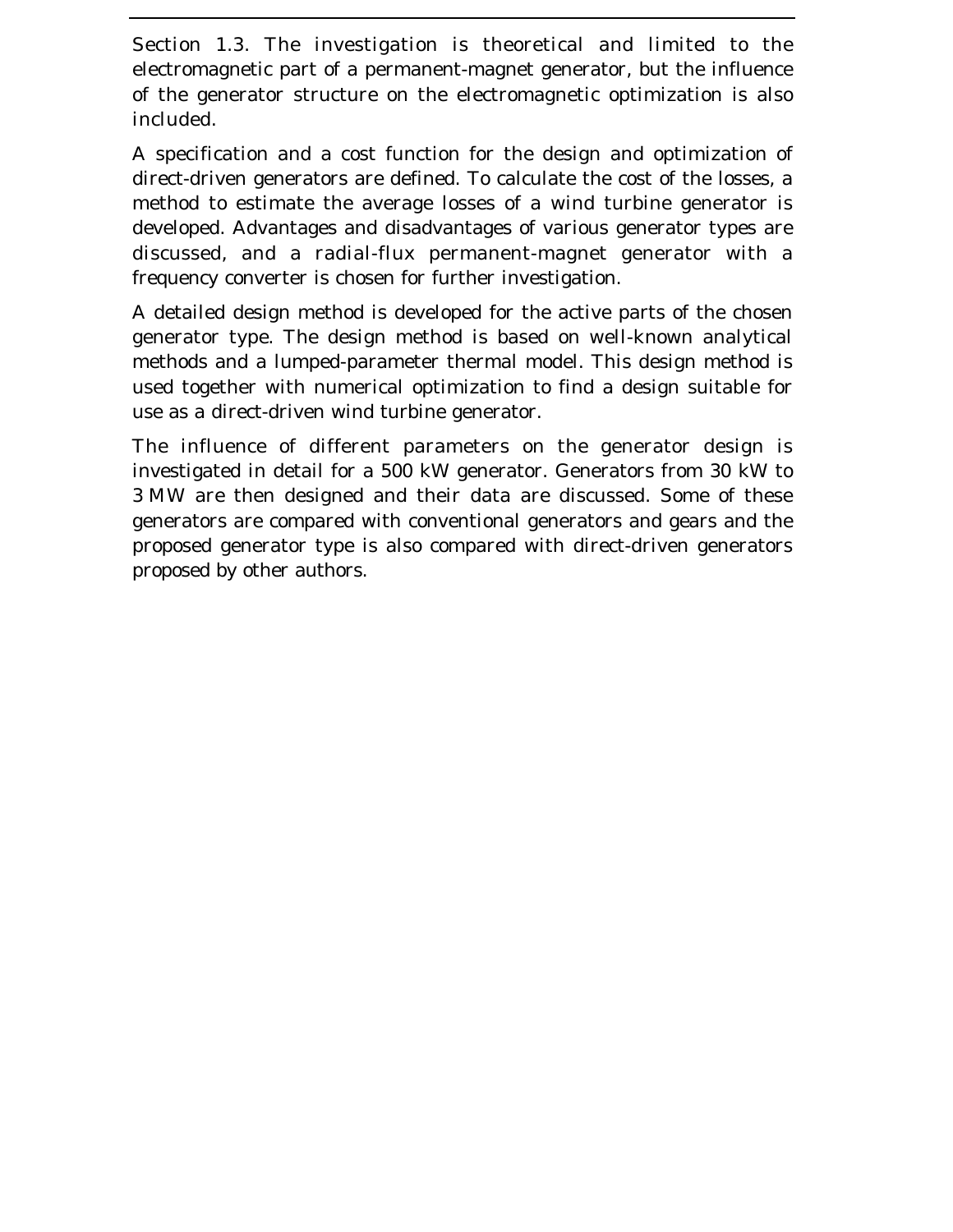## **2 Generator Specification and Cost Function**

This chapter presents a specification for direct-driven wind-turbine generators of different rated powers. A method to estimate the total cost of generators is also presented. The total cost includes the cost of the active parts, the cost of the average losses and the cost of the generator structure.

#### **2.1 Specification**

Only the quantities which significantly affect the generator performance are included in the specification. A complete specification for the final design of a generator will include many more detailed requirements. The rated power used here is the mechanical power from the turbine, not the electrical power to the grid. The reason for using mechanical power is that generators designed for the same turbine should be compared with each other, not with generators of the same output power at rated load. The difference in generator efficiency is included as a cost of the losses.

The size of a generator depends to a very large extent on the required rated torque. Consequently, the rated torque is one of the most important parts of the specification. The rated torque differs for different wind turbines of the same rated power, because of different turbine speeds. Data from 25 wind energy converters from Bindner et al. (1995) and Anon. (1994b) were used to find the typical values of the rated torque for different sizes of wind energy converters. A curve fit to the data was made to find an analytical expression of the rated torque. The rated torque can be approximated as

$$
T_{\rm N} = 71.1 \text{ Nm} \left(\frac{P_{\rm N}}{1 \text{ kW}}\right)^{1.23} \tag{2.1}
$$

The rated torque determines the rated speed, which can be expressed as

$$
n_{\rm N} = 134 \text{ rpm} \left(\frac{P_{\rm N}}{1 \text{ kW}}\right)^{-0.23} \tag{2.2}
$$

The empirical function (2.1) for the rated torque can be compared with the one used by Veltman et al. (1994) and Søndergaard & Bindner (1995)

$$
T_{\rm N} = k \left(\frac{P_{\rm N}}{1 \text{ kW}}\right)^{1.5} \tag{2.3}
$$

where *k* is approximately 13 Nm for a 500 kW turbine. Equation (2.3) predicts a faster increase in rated torque as the turbine power increases than Equation (2.1) does. The difference depends on the assumption that *k* is a constant. In order for *k* to be a constant, the tip speed of the turbine and the rated power per swept area has to be independent of the rated power. However, the tip speed increases slightly and the rated power per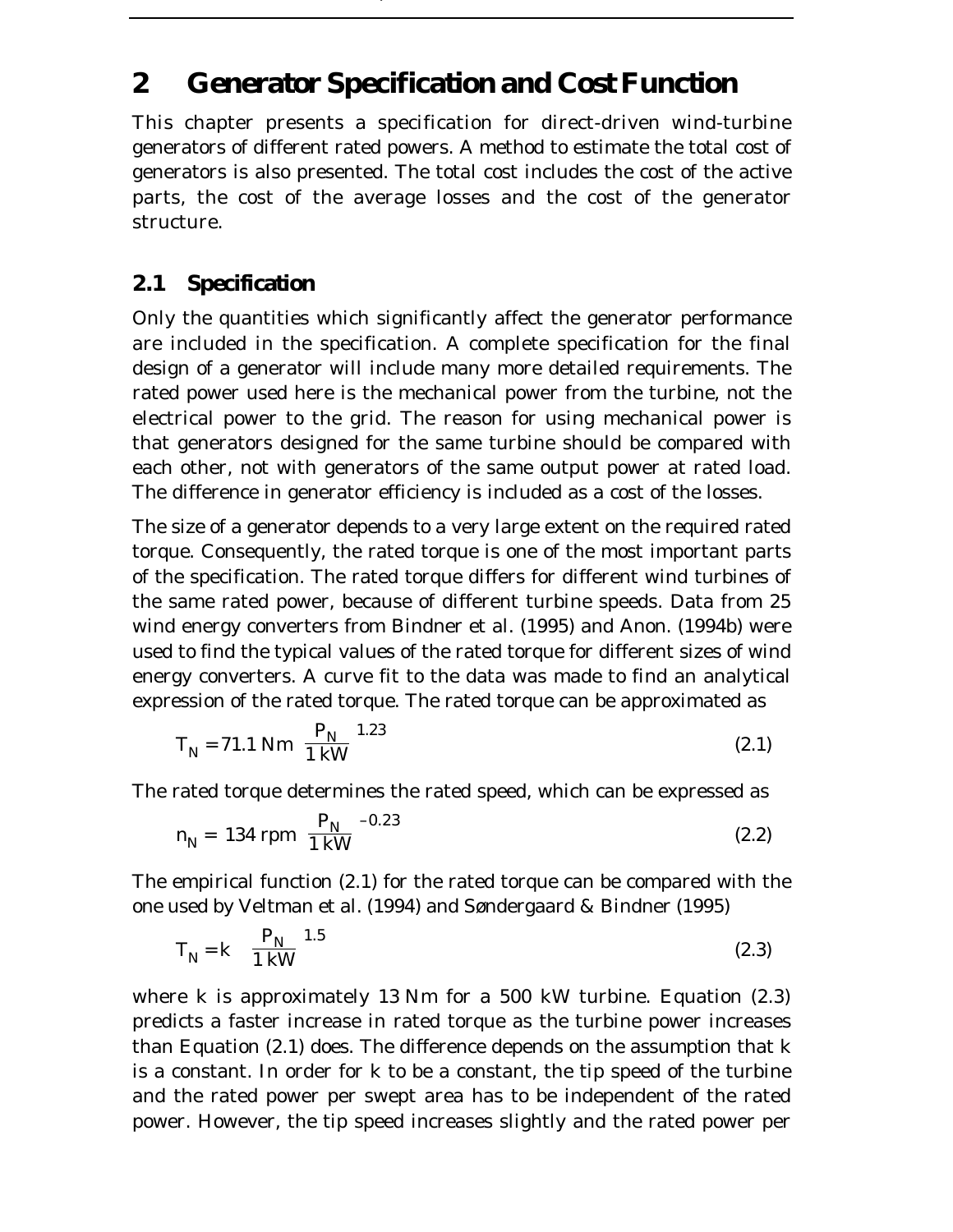swept area also increases as the turbine power increases. In Figure 2.1 the rated torques for the 25 wind energy converters are plotted in a log-log diagram together with the torque according to Equations (2.1) and (2.3). It is obvious that Equation (2.3) can only be used to predict the rated torque for generators with a rated power similar to the rated power for which *k* has been determined.

Since the winding temperature is a limiting factor for the rated current, the maximum allowed winding temperature is also vital to generator performance. The generators designed in this thesis are made for class F winding insulation. According to *Det Norske Veritas* wind energy converter standard (Anon. 1992, Section 8, p. 11) the allowed temperature rise for class F insulation is 90˚C and the thermal calculations are to be made for an ambient temperature of 40˚C. Consequently, the maximum temperature for the winding is 130˚C.

There are often technical demands that vary between different wind energy converters. In some wind energy converters, the generator has to be used as a start motor for the turbine, usually for stall-controlled turbines. The required peak torque differs between turbines with different control principles. Stall-controlled turbines need a high peak torque to limit the turbine speed during wind gusts, while pitch-controlled turbines do not have to use the generator to limit the speed and, therefore, do not



*Figure 2.1 The rated torque as a function of mechanical power.*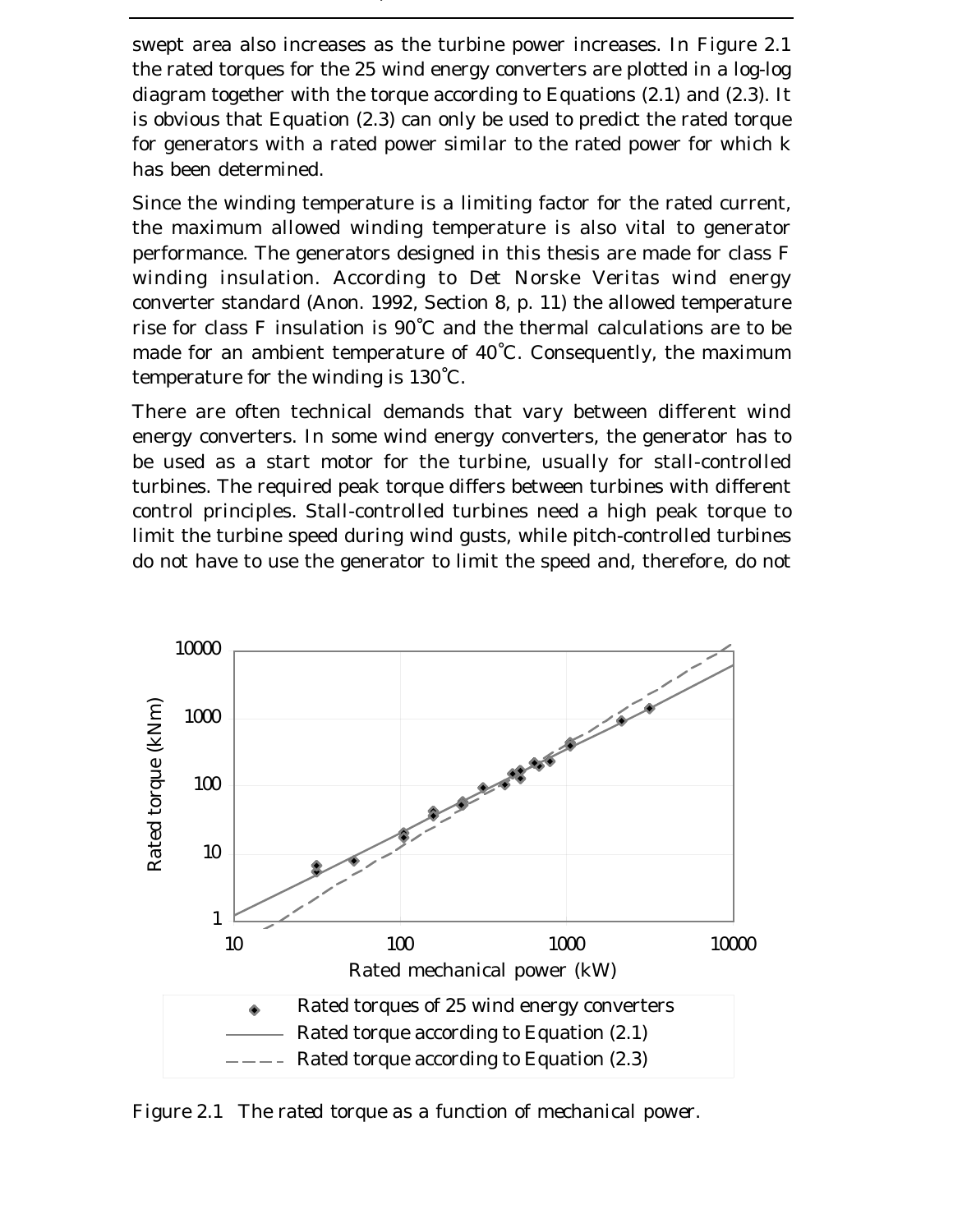need over-torque capacity. If the generator is used for electrical emergency braking, a high peak torque is also needed. The generators in this thesis are assumed to be used in a pitch-controlled wind energy converter and are not required to produce a torque higher than the rated one. The specification used in this thesis is summarized in Table 2.1.

*Table 2.1 The specification used in this thesis for a direct-driven generator of a rated power of*  $P_{\text{N}}$ .

| <b>Rated torque</b> | $T_{\rm N}$ = 71.1 Nm $\left(\frac{P_{\rm N}}{1 \text{ kW}}\right)^{1.23}$  |
|---------------------|-----------------------------------------------------------------------------|
| Rated speed         | $n_{\rm N}$ = 134 rpm $\left(\frac{P_{\rm N}}{1 \text{ kW}}\right)^{-0.23}$ |
| Winding temperature | $\theta_{\text{CuN}} \leq 130^{\circ} \text{C}$                             |
| Peak torque         | $T_{\text{Max}} \geq T_{\text{N}}$                                          |

#### **2.2 Generator Cost Function**

The generator system for a wind energy converter can be chosen by comparing the total cost of the different alternatives. The total cost includes more than the cost of purchasing or manufacturing the generator. It includes both direct costs and indirect costs. Some of the costs are:

- material costs (direct);
- manufacturing costs (direct);
- cost of losses (indirect);
- cost of maintenance (indirect);
- cost of availability (indirect).

The material and manufacturing cost of the active part of the generator is estimated from the weights of the active materials. The cost of the supporting structure is determined from the diameter and length of the generator structure and the cost of the losses is calculated from the average losses of the system. Because the maintenance required for a generator and a gear is very limited, the cost of maintenance is neglected. Moreover, the cost of the availability is neglected since the availability is assumed to be very close to 100 % for all generator systems.

Apart from the total cost of the generator system, a comparison can include other aspects that cannot easily be economically evaluated. For instance, the noise of the generator can be crucial to the acceptance of the wind energy converter. Such aspects have not been included here.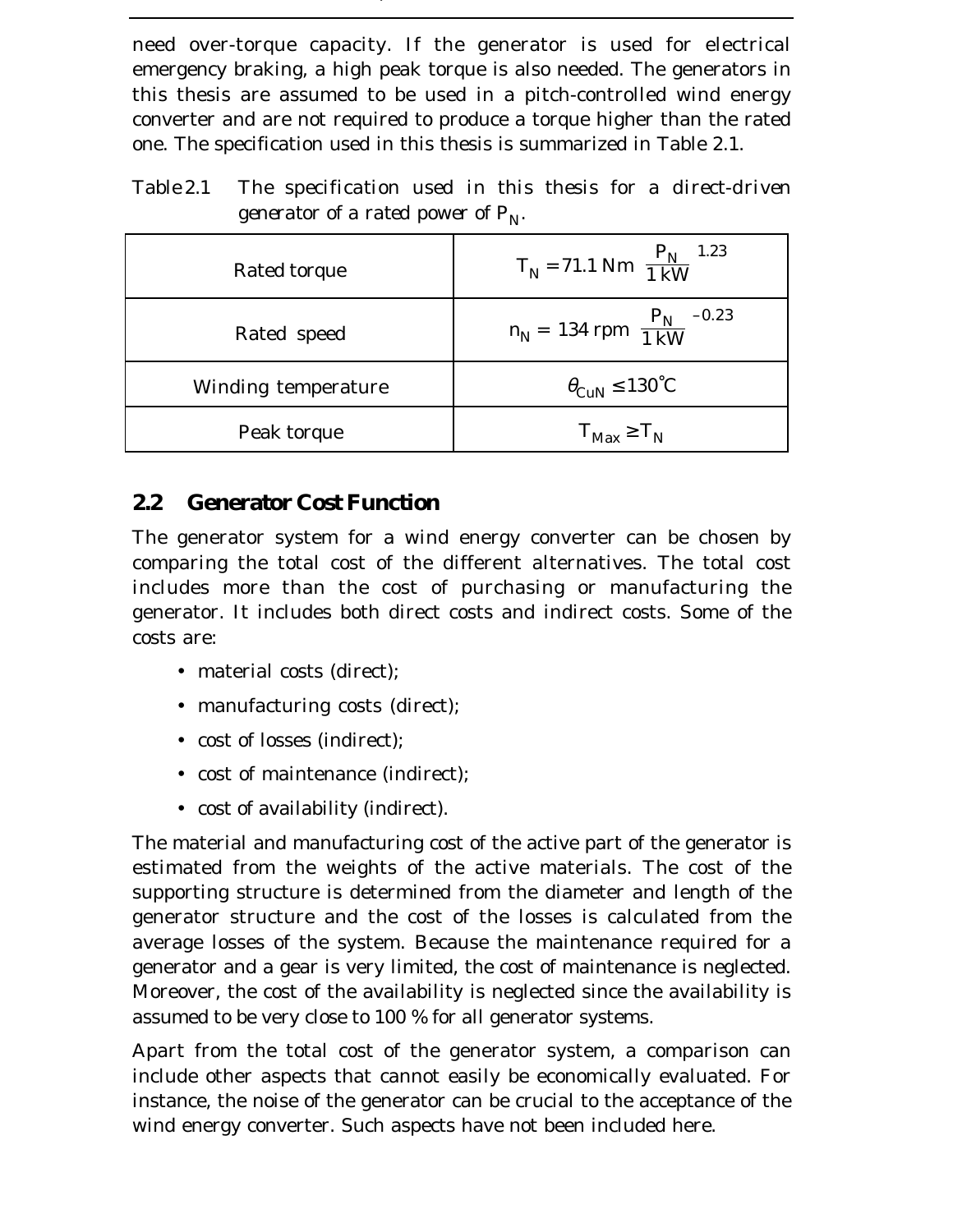#### **2.2.1 Cost of Active Parts**

The cost of the active parts of the generator is based on the assumption that the cost, of both the material and the manufacturing, can be expressed as a specific cost per weight of the different materials. The cost of the active parts is, thus, expressed as

$$
C_{\text{act}} = c_{\text{Cu}} \ m_{\text{Cu}} + c_{\text{Fe}} \ m_{\text{Fe}} + c_{\text{m}} \ m_{\text{m}}
$$
 (2.4)

where  $m_{\text{Cu}}$ ,  $m_{\text{Fe}}$  and  $m_{\text{m}}$  are the weight of the copper, the active iron and the permanent magnets, respectively. The used values of the specific costs of the different materials  $c_{\text{Cu}}$ ,  $c_{\text{Fe}}$  and  $c_{\text{m}}$  are given in Section 2.2.4.

#### **2.2.2 Cost of Structure**

The cost of the structure has not been analyzed thoroughly. Only an approximate model is used. Without going into mechanical details, it is clear that the amount of material used and the difficulty in manufacturing the structure increase as the diameter and length increase. Thus, the structural cost is a function of the stator outer diameter  $d_{se}$  and stator length including end windings  $I_{tot}$ . In this thesis, the cost of the structure is approximated as

$$
C_{\rm str} = c_{\rm str} \frac{1}{2} \left[ \left( \frac{d_{\rm se}}{d_{\rm ref}} \right)^a + \left( \frac{l_{\rm tot}}{l_{\rm ref}} \right)^a \right]
$$
 (2.5)

where the constant  $c_{str}$  is the cost of a reference structure with the diameter  $d_{ref}$  and the length  $I_{ref}$ . The exponent *a* describes how fast the cost increases with increasing diameter and length. The cost of a structure of 2 m diameter and 1 m length is assumed to be 20 000 ECU (i.e.,  $d_{\text{ref}} = 2 \text{ m}$ ,  $l_{\text{ref}} = 1 \text{ m}$  and  $c_{\text{str}} = 20000$ ). For small generators, the cost of a structure of 1 m diameter and 0.5 m length is estimated to be 2500 ECU. The exponent *a* is then 3.

Of course, this model is only approximate. The real cost function will be much more complicated and include terms which depend on both diameter and length as well as terms which are functions of other variables than the outer dimensions. The real cost function will also be discontinuous, for instance at the diameter above which the generator can no longer be transported in one piece, but instead has to be mounted at the wind energy converter site. Nevertheless, it will be shown in Section 6.3 that the exact shape of the cost function for the structure is not very important for the optimization of the generator diameter and length.

#### **2.2.3 Cost of Average Losses**

The losses decrease the energy production of the wind energy converter and reduce the income from the sold electric energy. Being proportional to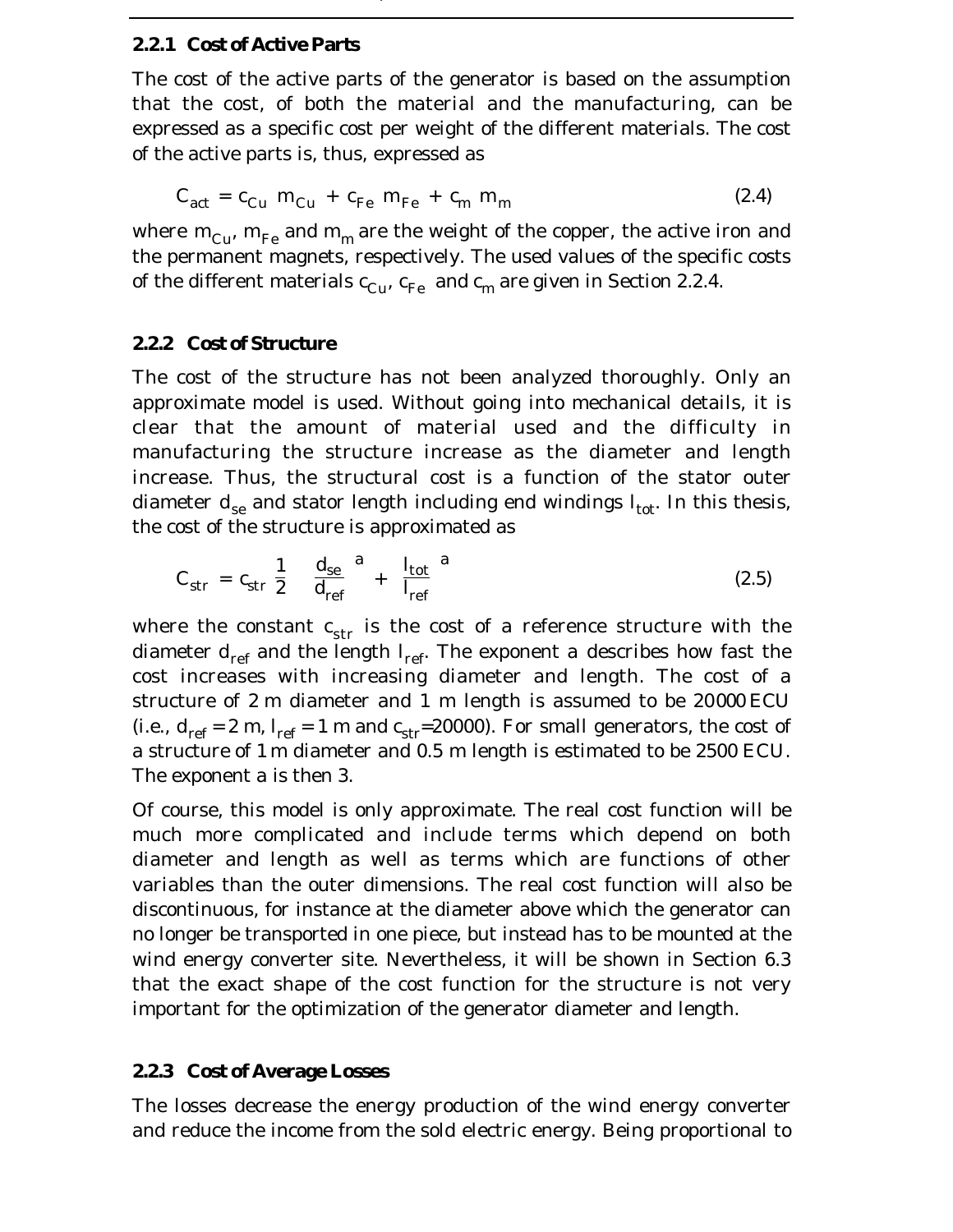the reduction of the energy production, the cost of losses is proportional to the average losses, not proportional to the losses at rated load. The cost of losses can be expressed as average losses  $P_{\rm dAv}$  times the specific cost per kilowatt of average losses  $c_d$ , i.e.

$$
C_{\rm d} = P_{\rm dAv} \, c_{\rm d} \tag{2.6}
$$

The specific cost per kilowatt of average losses is the present value of all the annual costs of one kilowatt losses during the economical lifetime of a wind energy converter. The value of this specific cost of average losses depends on several variables which are difficult to estimate, such as the future price of electricity, the real interest rate, and the lifetime of the wind energy converter. However, these problems are the same for any type of long-term investment calculation. The specific cost of average losses can be calculated as

$$
c_{\rm d} = c_{\rm el} N_{\rm y} k_N \tag{2.7}
$$

where  $c_{el}$  is the specific cost of electric energy (ECU/kWh),  $N_v$  the number of hours per year and  $k_N$  is the factor for the present value of  $N_{WEC}$  years of losses. With the real interest rate *i* the factor for the present value is

$$
k_N = \frac{(1 + j)^{N_{\text{WEC}}} - 1}{j (1 + j)^{N_{\text{WEC}}}}
$$
(2.8)

In Table 2.2, examples of the specific cost of average losses are shown, with various real-interest rates and electricity prices. The number of years  $N_{WEC}$  is assumed to be 20. Electricity produced in modern wind turbines on good sites costs about 0.04 to 0.06 ECU/kWh. The real interest rate is usually about 2-4 % for infrastructure investments, but private companies often use higher rates. It can be seen that the variation in the cost of losses is large, from 4000 to 8600 ECU. For the optimization, a specific cost of average losses of 6000 ECU/kW is used.

*Table 2.2 • Examples of the specific cost of average losses*  $c_d$  *for a wind energy converter lifetime of 20 years.*

| <b>Electricity price</b> | Real interest rate, <i>i</i> |                    |                    |
|--------------------------|------------------------------|--------------------|--------------------|
| $c_{\rm el}$             | 4 %<br>2 %                   |                    | 6 %                |
| 0.04 ECU/kWh             | <b>5700 ECU/kW</b>           | <b>4800 ECU/kW</b> | <b>4000 ECU/kW</b> |
| 0.06 ECU/kWh             | <b>8600 ECU/kW</b>           | <b>7100 ECU/kW</b> | <b>6000 ECU/kW</b> |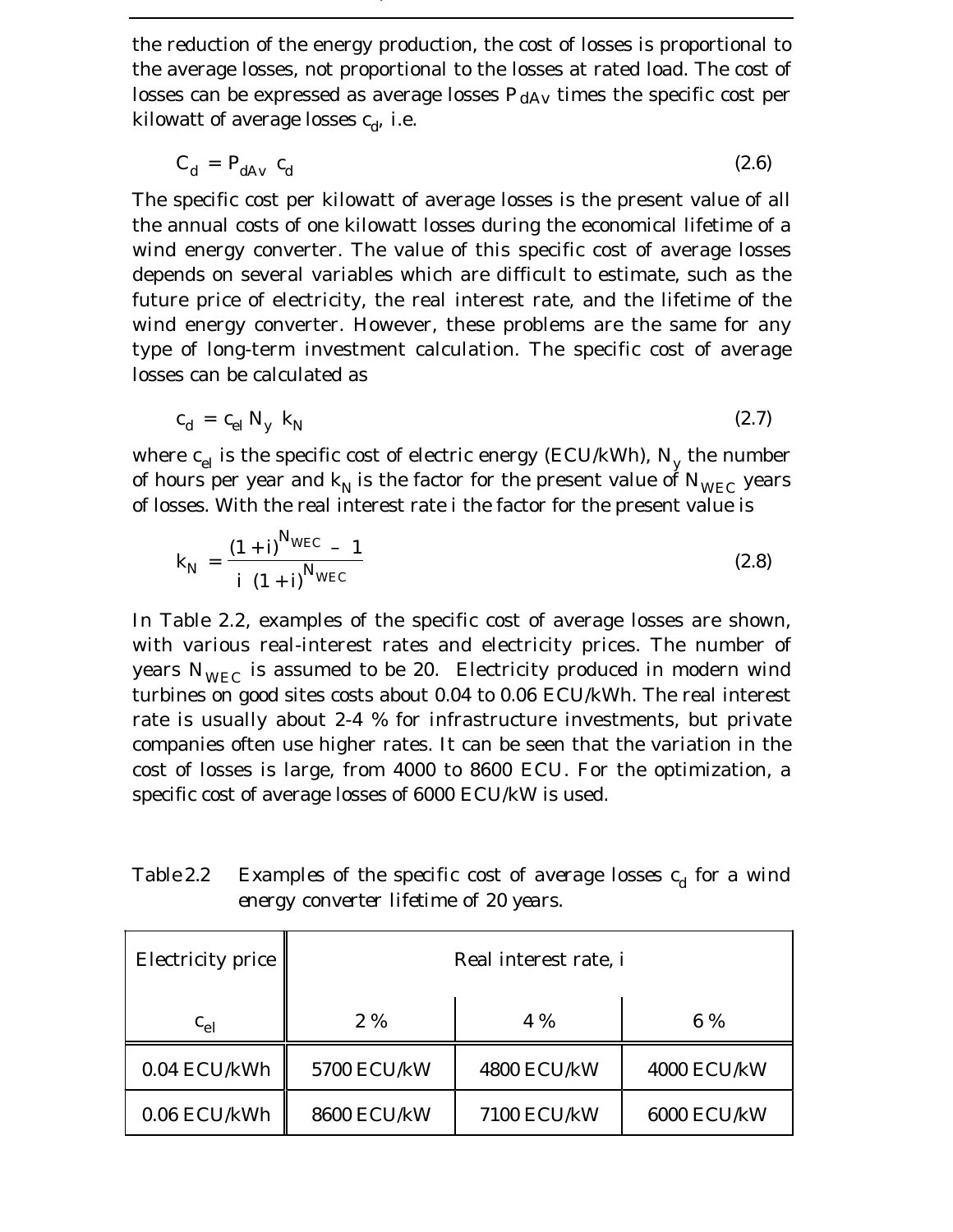#### **2.2.4 Total Cost Function**

The total cost function used in this thesis includes the cost of the active parts, the cost of the structure and the cost of average losses, i.e.

$$
C_{\text{tot}} = C_{\text{act}} + C_{\text{str}} + C_{\text{d}}
$$
\n(2.9)

This cost function is intended for approximate optimization of the generator and should not be used to estimate the manufacturing cost of a generator. The parameters for the different parts of the cost function are presented in Table 2.3.

| Cost parameter               |                  | Nominal value      |
|------------------------------|------------------|--------------------|
| Cost of copper               | $c_{\text{Cu}}$  | 6 ECU/kg           |
| Cost of iron                 | $c_{\rm Fe}$     | 4 ECU/kg           |
| <b>Cost of NdFeB magnets</b> | $c_{\rm m}$      | 100 ECU/kg         |
| Cost of reference structure  | $c_{\rm str}$    | 20 000 ECU         |
| Reference diameter           | $d_{\rm ref}$    | 2m                 |
| Reference length             | $I_{\text{ref}}$ | 1 <sub>m</sub>     |
| <b>Structure exponent</b>    | $\boldsymbol{a}$ | 3                  |
| Cost of average losses       | $c_{\rm d}$      | <b>6000 ECU/kW</b> |

*Table 2.3 The cost function parameters and their nominal values.*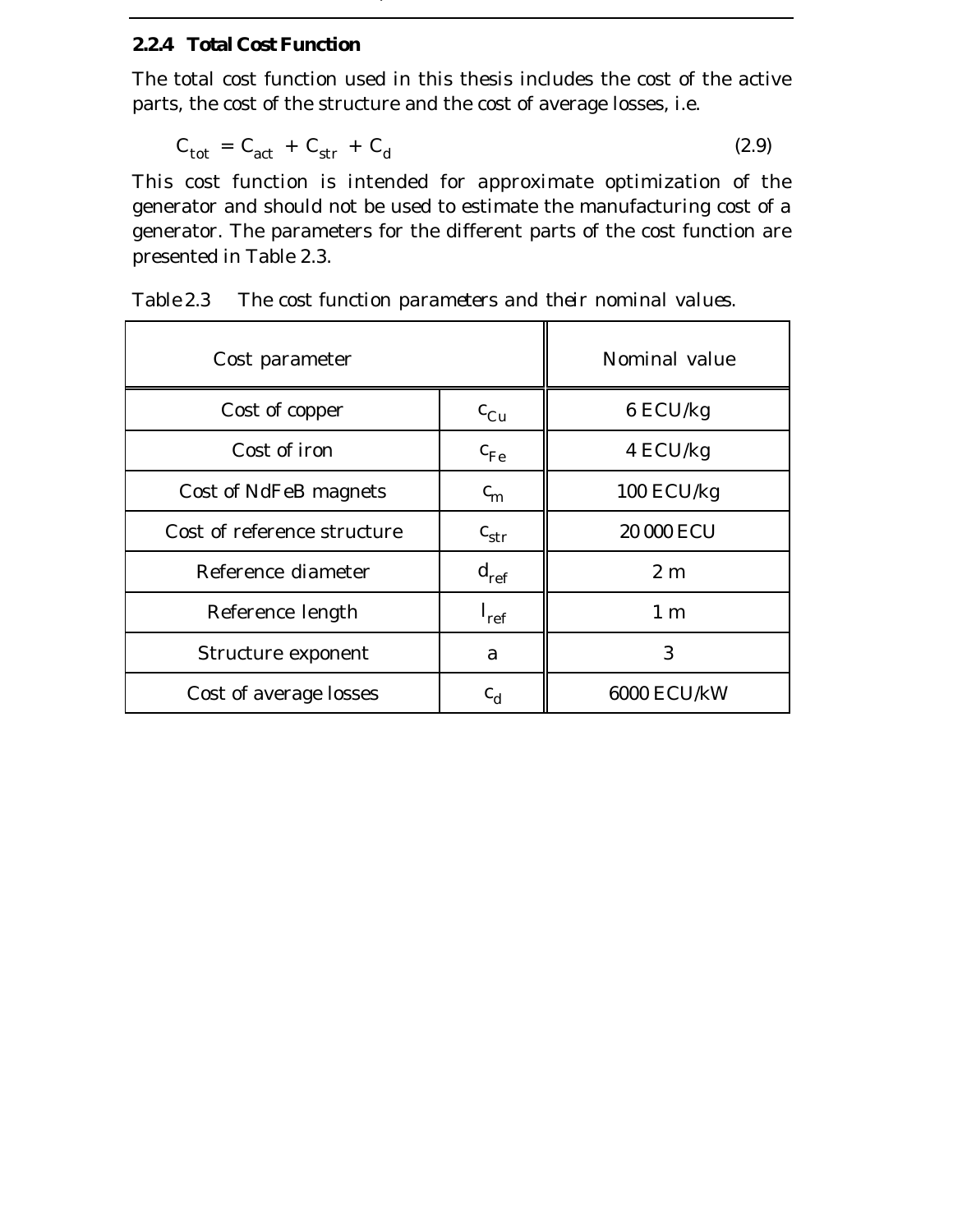In this Chapter, a method to calculate the average losses and average efficiency is derived. The average losses are calculated from the different types of losses by multiplying each type of loss at rated load with an average loss factor for that type of loss. The average loss factors need be calculated only once for a generator type. Consequently, the average losses are easy to include in the cost function for the optimization of the generator. The calculations are made for a permanent-magnet generator, but they can be made in a similar way also for other types of generators.

#### **3.1 Average Losses**

To find the average losses  $P_{\text{dAv}}$  the probability density function  $w(v)$  is used as a weighting function for the losses  $P_d(v)$  at different wind speeds. The average losses can be calculated as

$$
P_{\rm dAv} = \int_{V_{\rm in}}^{V_{\rm out}} P_{\rm d}(v) \, w(v) \, \mathrm{d}v \tag{3.1}
$$

where  $v$  is the wind speed and  $v_{\text{in}}$  and  $v_{\text{out}}$  the cut-in and cut-out wind speed of the turbine. The cut-in wind speed used in the calculation of the average loss factors is 3 m/s and the cut-out wind speed is 24 m/s.

The probability density of wind speeds is approximated with high accuracy by a Weibull distribution

$$
w = \frac{c}{v} \left(\frac{v}{A}\right)^c \quad e^{-\left(\frac{v}{A}\right)^c} \tag{3.2}
$$

where *c* is a shape parameter which varies a little, but is close to 2 for normal sites. The parameter *A* is determined by the average wind speed of the site. By definition the integral of the wind speed probability density function over wind speeds from zero to infinity is exactly one. Three typical wind speed probability density distributions are shown in Figure 3.1.

The average losses of the generator depend on which site the wind energy converter is placed on. Therefore, the average losses must be calculated for a site with wind conditions similar to the ones at the site on which the wind energy converter will be used. In Section 3.3 the average losses are calculated for three different sites.

To use Equation (3.1) to calculate the average losses, the losses must be expressed as a function of wind speed. The main types of losses for a permanent-magnet generator are: stator copper losses  $P_{Cu}$  which are a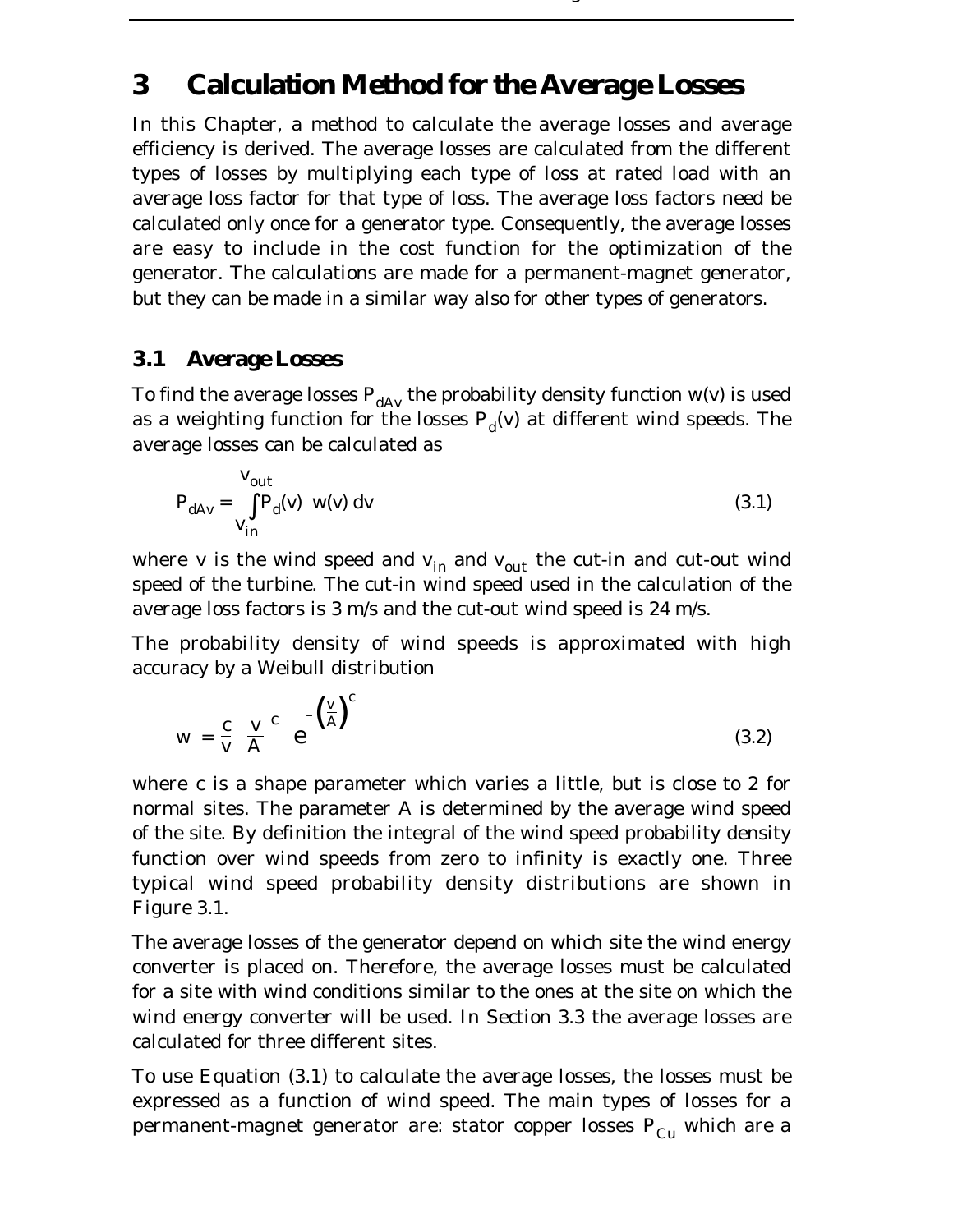

*Figure 3.1 Weibull probability density distributions for sites with different average wind speeds.*

function of armature current; stator core hysteresis and eddy current losses,  $P_{\text{Hv}}$  and  $P_{\text{Ft}}$ , which are functions of flux linkage and frequency; and friction and windage losses  $P_{\mu}$  which are a function of the rotational speed of the generator. The additional losses  $P_{ad}$  are mainly a function of the armature current. By defining the armature current, flux linkage, frequency and rotational speed as functions of wind speed, the different losses can be expressed as functions of wind speed. The total losses can then be expressed as

$$
P_{\rm d}(v) = P_{\rm Cu}(v) + P_{\rm Hy}(v) + P_{\rm Ft}(v) + P_{\rm u}(v) + P_{\rm ad}(v) \tag{3.3}
$$

One way to calculate the average losses is to use  $P_d(v)$  from Equation (3.3) directly in (3.1). But when the average losses are to be included in the optimization of a generator design, this method is inefficient. The average losses must be calculated by an integral for each new set of generator variables that is used in the optimization procedure. To simplify the generator optimization, the average losses can instead be calculated from the different types of losses at rated load using average loss factors:

$$
P_{\text{dAv}} = P_{\text{CuN}} k_{\text{dCu}} + P_{\text{HyN}} k_{\text{dHy}} + P_{\text{FtN}} k_{\text{dFt}} + P_{\mu\text{N}} k_{\text{d}\mu} + P_{\text{adN}} k_{\text{dad}} \quad (3.4)
$$

where  $k_{dCu}$ ,  $k_{dHv}$ ,  $k_{dFt}$ ,  $k_{du}$  and  $k_{dad}$  are the average loss factors for the different types of losses.  $P_{\text{CuN}}$ ,  $P_{\text{HVN}}$ ,  $P_{\text{FtN}}$ ,  $P_{\text{uN}}$  and  $P_{\text{adN}}$  are the losses at rated load.

The average loss factors are independent of how high the losses are at rated load. If the losses at different wind speeds are expressed as the losses at rated load multiplied by functions representing the dependence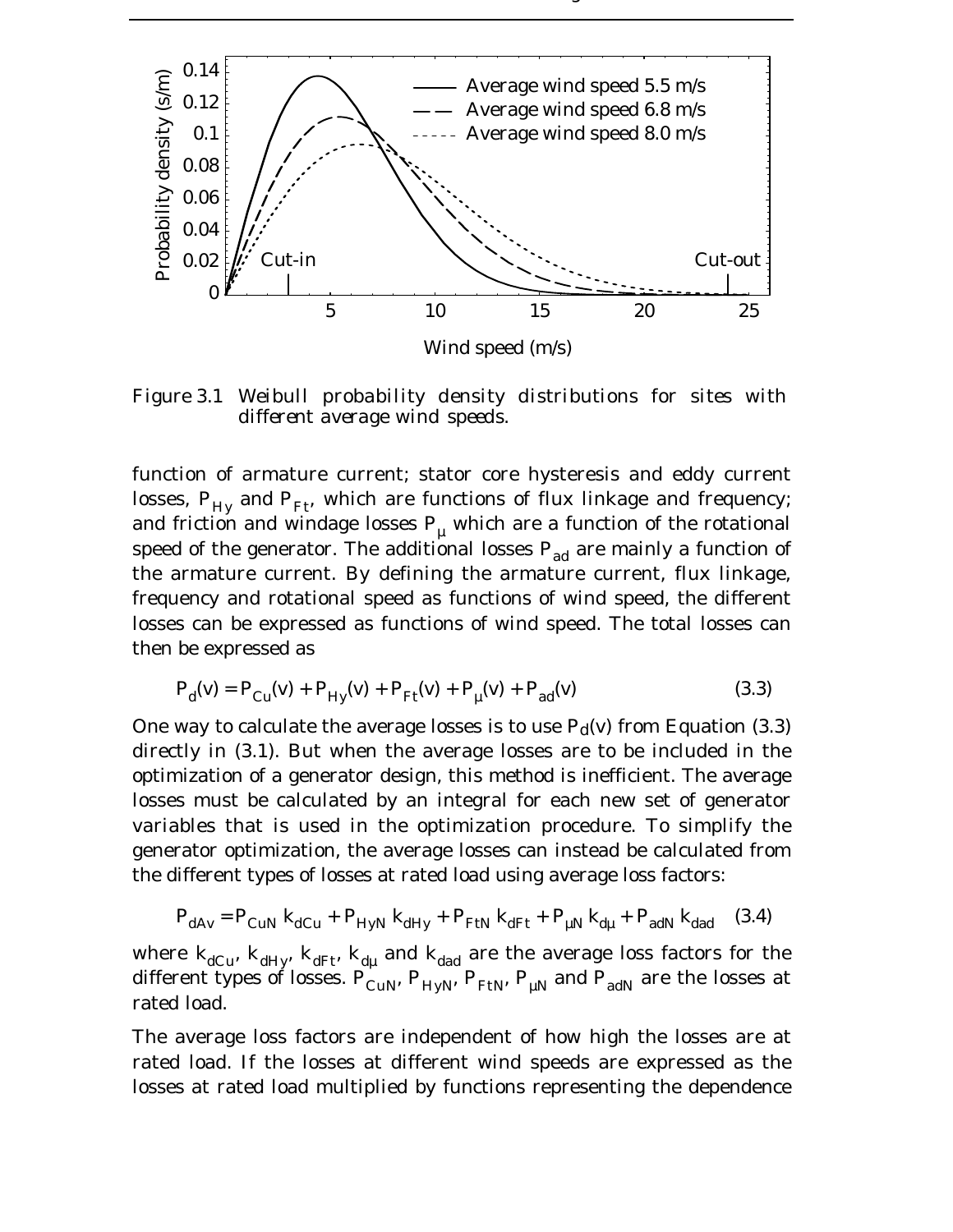on the wind speed, the average loss factors can be derived from Equation (3.1). The different losses are then expressed as

$$
P_{\text{Cu}}(v) = P_{\text{CuN}} g_{\text{Cu}}(v) \tag{3.5}
$$

$$
P_{\text{Hy}}(v) = P_{\text{HyN}} g_{\text{Hy}}(v) \tag{3.6}
$$

$$
P_{\rm Ft}(v) = P_{\rm FtN} g_{\rm Ft}(v) \tag{3.7}
$$

$$
P_{\mu}(v) = P_{\mu N} g_{\mu}(v) \tag{3.8}
$$

$$
P_{\text{ad}}(v) = P_{\text{adN}} g_{\text{ad}}(v) \tag{3.9}
$$

By substituting the total losses in (3.1) according to Equations (3.3) and (3.5)–(3.9), the average power losses can be calculated as a few integrals representing the different types of average losses. Since the losses at rated load are constant, irrespective of the wind speed, the average losses can be expressed

$$
P_{\text{dAv}} = P_{\text{CuN}} \int_{V_{\text{in}}}^{V_{\text{out}}} w(v) g_{\text{Cu}}(v) dv +
$$
  
+  $P_{\text{HyN}} \int_{V_{\text{in}}} w(v) g_{\text{Hy}}(v) dv + P_{\text{FtN}} \int_{V_{\text{in}}} w(v) g_{\text{Ft}}(v) dv +$   
+  $P_{\text{in}} \int_{V_{\text{out}}}^{V_{\text{out}}} w(v) g_{\mu}(v) dv + P_{\text{adv}} \int_{V_{\text{in}}}^{V_{\text{out}}} w(v) g_{\text{ad}}(v) dv$  (3.10)

By making a comparison with Equation (3.4) the average loss factors can be identified. For instance, the average loss factor of the copper losses is

$$
k_{\text{dCu}} = \int_{V_{\text{in}}}^{V_{\text{out}}} w(v) g_{\text{Cu}}(v) \, \text{d}v \tag{3.11}
$$

It remains to define the functions  $g_{Cu}(v)$ ,  $g_{Hv}(v)$ ,  $g_{Ft}(v)$ ,  $g_{u}(v)$  and  $g_{ad}(v)$  in order to calculate values of the average loss factors. These functions will be different for different wind energy converters since they depend on how the turbine and the generator are controlled. In Section 3.3 the average loss factors are derived for one permanent-magnet generator type.

#### **3.2 Average Efficiency and Average Power**

The average efficiency of a generator expresses the percentage of the mechanical input energy which is converted into electrical energy. The average efficiency can be calculated from the average input power  $P_{Av}$  and the average losses

$$
\eta_{\text{Av}} = 1 - \frac{P_{\text{dAv}}}{P_{\text{Av}}} \tag{3.12}
$$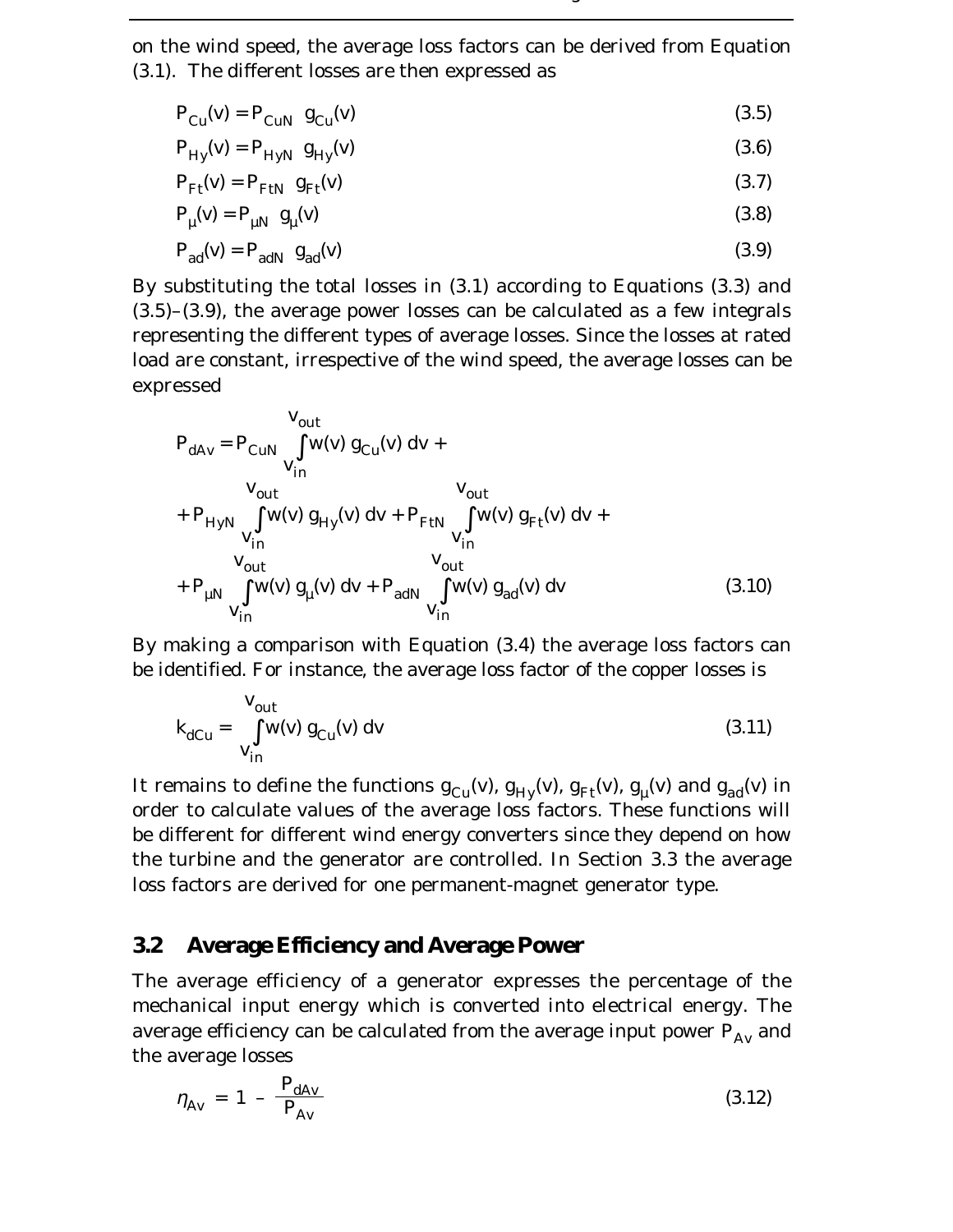The average input power can be calculated in the same way as the average losses

$$
P_{\rm Av} = k_{\rm t} \ P_{\rm N} \tag{3.13}
$$

where  $P_{\rm N}$  is the rated mechanical power of the turbine and  $k_{\rm t}$  the average factor for the turbine power. The average factor can be calculated by expressing the turbine power as the power at rated load times a function *g*t representing the wind speed dependence, i.e.,

$$
P_{\rm t}(v) = P_{\rm N} g_{\rm t}(v) \tag{3.14}
$$

The average factor for the turbine power is then

$$
k_{\rm t} = \int_{V_{\rm in}}^{V_{\rm out}} w(v) g_{\rm t}(v) \, \mathrm{d}v \tag{3.15}
$$

The value of the average factor for the turbine power is almost the same as the value of the often used capacity factor for the wind energy converter. The capacity factor expresses the relation between average power to the grid divided by rated power to the grid.

#### **3.3 Determining Average Loss Factors**

In this section, the average loss factors will be calculated for the different loss components. To calculate these factors, the *g*-functions, representing the dependence of the different loss components on the wind speed, are derived. Finally, the average loss factors are calculated and discussed.

The *g*-functions can be derived from a loss model for electrical machines. An approximate model, for how the losses change with armature current *I*a, flux linkage Ψ, frequency *f* and speed *n*, is used. The model has been verified for a wide range of generator speeds, voltages and currents by measurements on a four-pole synchronous generator (Grauers, 1994, p. 70-86). The *g*-function of the copper losses can be expressed as

$$
g_{\text{Cu}}(v) = \frac{I_a(v)^2}{I_{\text{aN}}^2}
$$
 (3.16)

where  $I_{aN}$  is the armature current at rated load. Additional losses can be approximated as proportional to the armature current squared, just like the copper losses (Adkins & Harley, 1975). Therefore, there is no need for a special *g*-function for the additional losses since they can be included in the copper losses.

The *g*-function of the eddy current losses in the iron core can be expressed approximately as

$$
g_{\rm Ft}(v) = \left(\frac{f \Psi}{f_{\rm N} \Psi_{\rm N}}\right)^2 \tag{3.17}
$$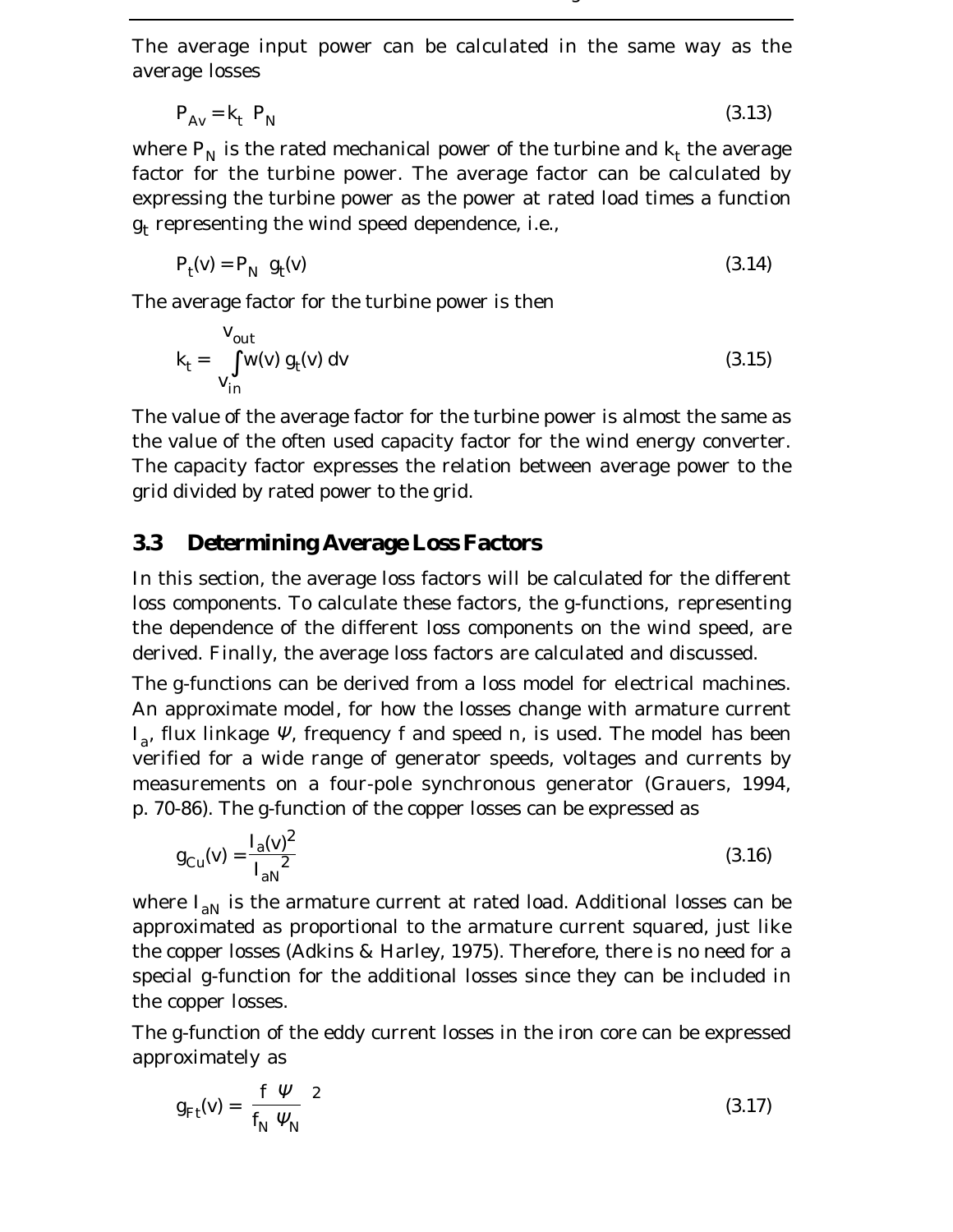$$
g_{\text{Hy}}(v) = \frac{f}{f_{\text{N}}} \left(\frac{\Psi}{\Psi_{\text{N}}}\right)^2 \tag{3.18}
$$

The friction and windage losses are bearing friction losses, approximately proportional to the rotational speed, and fan and windage losses, approximately proportional to the cube of the rotational speed. The *g*-function, therefore, can be expressed as

$$
g_{\mu}(v) = C_{\mu 1} \frac{n}{n_{\rm N}} + C_{\mu 2} \left(\frac{n}{n_{\rm N}}\right)^3 \tag{3.19}
$$

where  $C_{\mu 1} + C_{\mu 2} = 1$  and  $n_N$  is the speed at rated load. The parameter  $C_{\mu 1}$ represents friction that is proportional to the speed and  $C_{\mu 2}$  represents losses that are proportional to the cube of the speed. Here it is assumed that  $C_{\mu 1} = C_{\mu 2} = 0.5$ . For a 50 kVA, four-pole, electrically excited synchronous generator  $C_{\mu 1}$  is 0.28 and  $C_{\mu 2}$  is 0.72 (Grauers, 1994, p. 74). The lower the generator speed is, the larger  $C_{\mu 1}$  is and the lower  $C_{\mu 2}$  is.

The *g*-functions above have to be defined with the wind speed as a parameter. Consequently, the generator speed, frequency, current and flux linkage have to be expressed as functions of the wind speed. In a variable speed wind energy converter, the speed of the turbine is usually controlled to maximize turbine efficiency. The turbine speed is increased linearly with the wind speed until the rated speed  $n_N$  is reached. The rated speed is reached at a wind speed  $v_{nN}$ , which is lower than the rated wind speed. ( $v_{nN}$  = 10 m/s in this thesis.) Thus, the speed can be defined as

$$
n(v) = \begin{cases} \left(\frac{v}{v_{nN}}\right) n_N & \text{if } v \le v_{nN} \\ n_N & \text{if } v > v_{nN} \end{cases}
$$
 (3.20)

The frequency varies in the same way as the turbine speed, i.e.,

$$
f(v) = \begin{cases} \left(\frac{V}{V_{nN}}\right) f_N & \text{if } v \leq V_{nN} \\ f_N & \text{if } v > V_{nN} \end{cases}
$$
 (3.21)

The core losses of the generator are determined by the flux linkage of the generator armature. The rectifier is assumed to control the armature voltage to keep the flux linkage constant

$$
\Psi(\mathbf{v}) = \Psi_{\mathbf{N}} \tag{3.22}
$$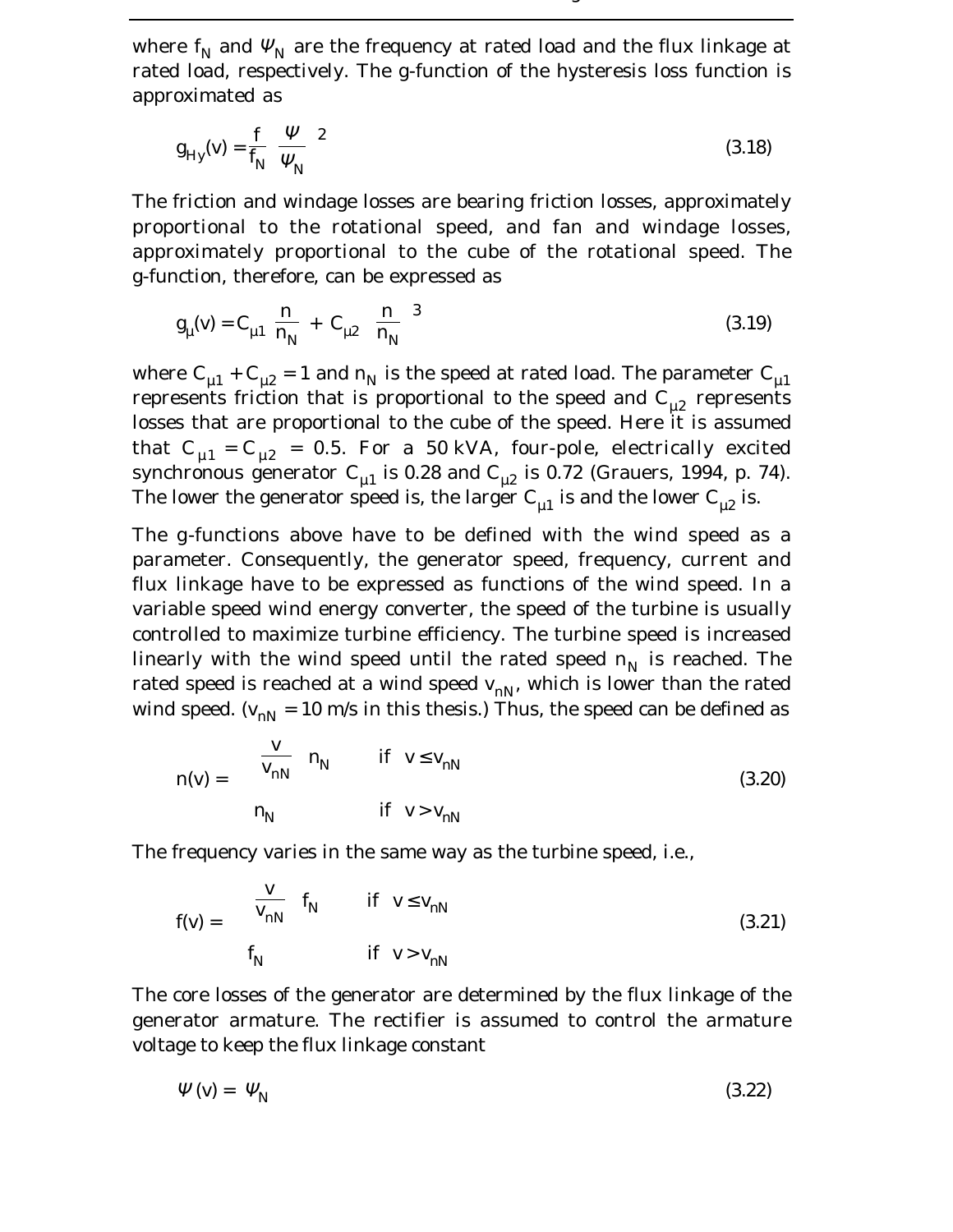The current as a function of wind speed can be calculated from the equation for the generator output power

$$
P_{\rm a}(v) = 3 U_{\rm ap}(v) I_{\rm a}(v) \cos(\varphi) \tag{3.23}
$$

where  $U_{\text{an}}$  is the armature phase voltage and cos( $\varphi$ ) the terminal power factor. The terminal voltage is kept at the same level by the rectifier control as the internal emf  $E_p$  and the emf is proportional to the frequency

$$
U_{\rm ap}(v) = E_{\rm pN} \left( \frac{f}{f_{\rm N}} \right) \tag{3.24}
$$

where  $E_{\text{pN}}$  is the internal emf at rated speed. The reactance  $X_{\text{a}}$  of the generator (=  $2 \pi f(v) L_a$ ) makes the power factor current-dependent

$$
\cos(\varphi) = \sqrt{1 - \left(\frac{0.5 I_a(\nu) 2 \pi f(\nu) L_a}{U_{ap}(\nu)}\right)^2}
$$
(3.25)

In calculating the current as a function of wind speed, generator efficiency is approximated as being constant. The electric power is consequently proportional to the turbine power

$$
P_{\rm a}(v) \sim P_{\rm t}(v) \tag{3.26}
$$

The losses in the generator are not neglected, it is only assumed that the armature power can be scaled in proportion to the turbine power. The armature power, then, can be expressed as

$$
P_{\rm a}(v) = \frac{P_{\rm t}(v)}{P_{\rm t}(v_{\rm N})} \ P_{\rm aN} \tag{3.27}
$$

where  $P_{aN}$  is the armature power at rated load and  $v_N$  is the rated wind speed, here assumed to be 13 m/s. The power from the turbine  $P_t(v)$  is

$$
P_{t}(v) = C_{p}(v, n) \frac{1}{2} \rho_{a} A_{t} v^{3}
$$
 (3.28)

where  $C_p$  is the power coefficient of the turbine,  $\rho_a$  is the density of the air and  $A_{\rm t}$  is the area swept by the turbine. Equations (3.27) and (3.28) can be used to express the armature power as

$$
P_{\mathbf{a}}(v) = \frac{C_P(v, n(v))}{C_P(v_N, n_N)} \left(\frac{v}{v_N}\right)^3 P_{\mathbf{a}N}
$$
\n(3.29)

From (3.23) and (3.25) the current as a function of electrical power and voltage can be found

$$
I_{\rm a}(v) = \sqrt{\frac{2 \left\{ U_{\rm ap}(v)^2 - \sqrt{U_{\rm ap}(v)^4 - 1/9 \left[ P_{\rm a}(v) \, 2 \pi \, f(v) \, L_{\rm a} \right]^2} \right\} }{\left[ 2 \pi \, f(v) \, L_{\rm a} \right]^2} \tag{3.30}
$$

The way in which armature current changes with wind speed depends on the generator design, since the armature inductance  $L<sub>a</sub>$  is not constant. Therefore, the average loss factor for the copper losses will vary during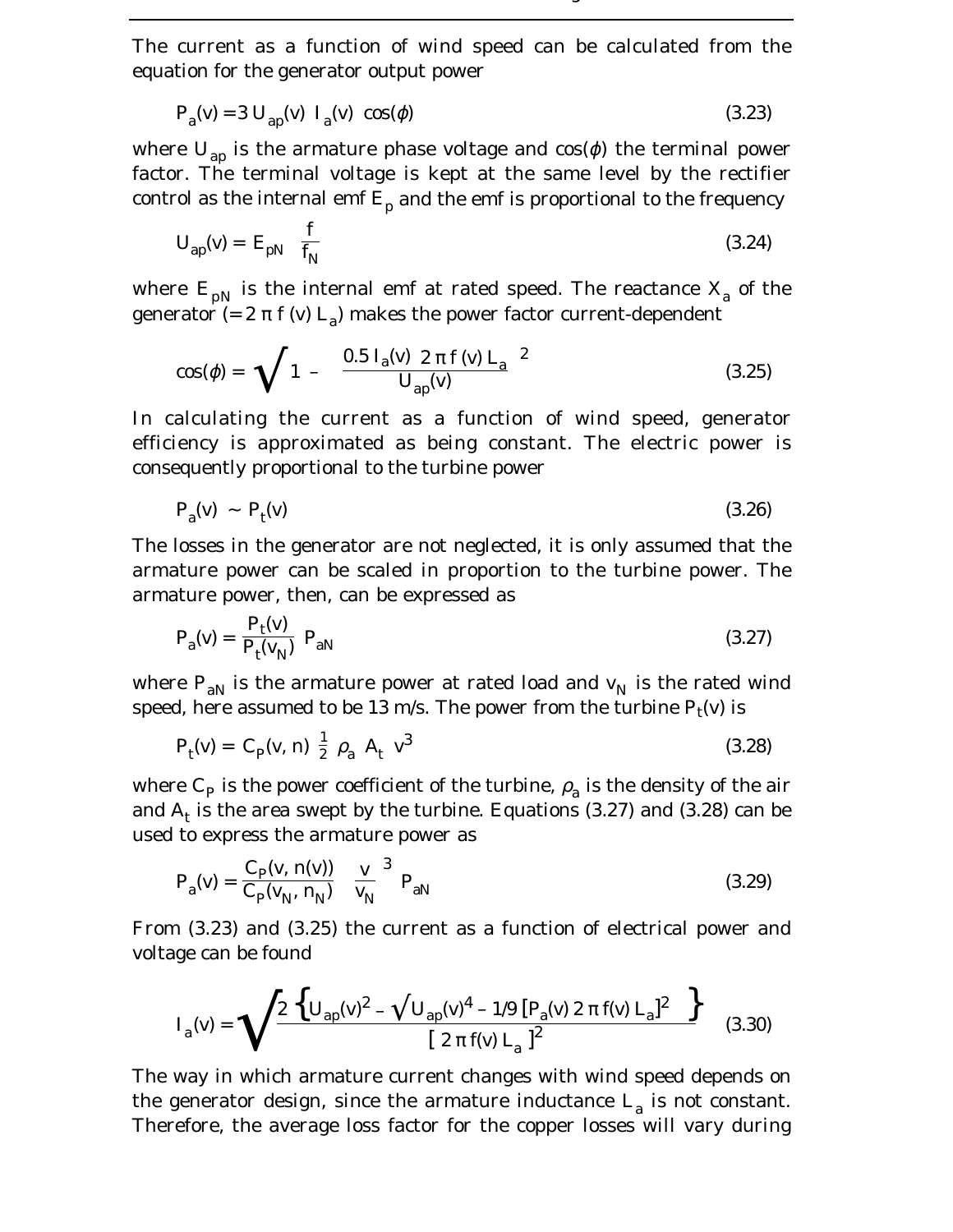the optimization of a generator. If the variation of the average loss factor is large, the loss factor has to be calculated for each new set of generator variables used in the optimization. It will later be shown that the variation in the average loss factor is small enough to be neglected.

The *g*-functions for the different types of losses can be calculated by means of the above functions for the current, rotational speed and flux linkage as functions of wind speed. In Figure 3.2 the *g*-functions for different types of losses are plotted. It can be seen that all types of losses decrease from their rated values when the wind speed decreases. The copper losses decrease rapidly as the wind speed decreases because the current is almost proportional to the power. The hysteresis losses are reduced because of the reduced speed but the reduction is much smaller than for the copper losses, since the flux of the generator remains constant. The eddy current losses are reduced more than the hysteresis losses because they decrease as the square of the frequency. The reduction of the friction and windage losses is similar to that of the eddy current losses.

The average loss factors are calculated for three different sites with the wind speed probability density approximated as a Weibull distribution. The first site is a high wind speed site, the second site is a typical wind energy converter site, and the third site is a low wind speed site. The average factors for the turbine power are 0.35, 0.25 and 0.15 on the three sites. The average loss factors for the different sites and the different types



*Figure 3.2 The g-functions for different types of losses from the cut-in to the cut-out wind speed.*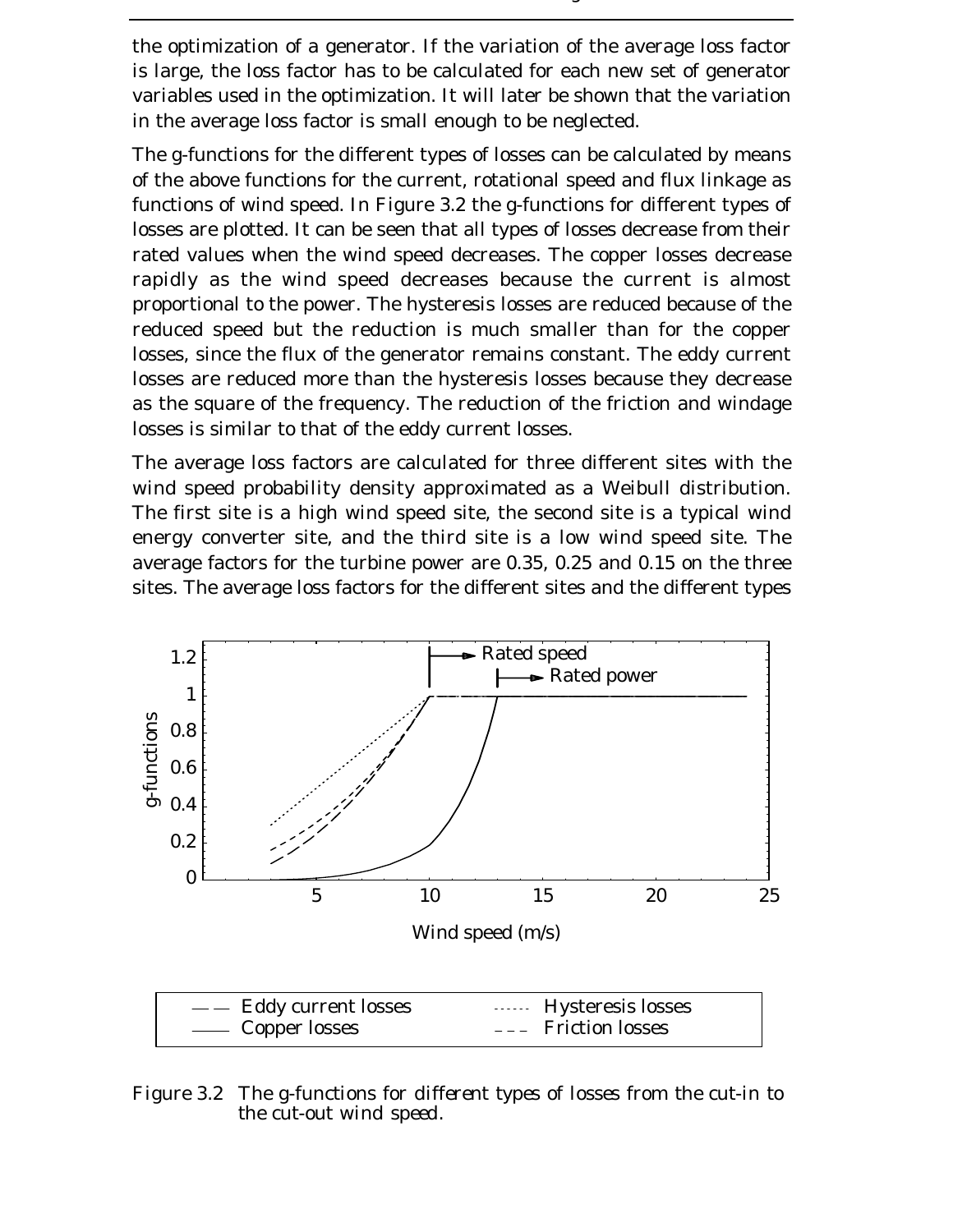of losses are shown in Table 3.1. An armature reactance  $x_a$  of 1 p.u. has been used.

It is clear that copper losses cause rather low average losses. When the generator is optimized for a wind energy converter, it will be more important to keep the core losses low than to keep the copper losses low. The average loss factors must be calculated for each new type of generator and drive train because they can differ between different generator designs and also the control of the generator affects the loss constants.

The average loss factor for the copper losses depends on the armature reactance. In Figure 3.3 the value of the average loss factor for the copper

| Average wind speed                             | $5.5 \text{ m/s}$ | $6.8$ m/s | $8.0 \text{ m/s}$ |
|------------------------------------------------|-------------------|-----------|-------------------|
| Parameter $A$ ( $c=2$ )                        | 6.23              | 7.66      | 9.06              |
| Average factor for the<br>turbine power, $k_t$ | 0.15              | 0.25      | 0.35              |
| $k_{\text{dCu}}$                               | 0.07              | 0.14      | 0.24              |
| $k_{\text{dHy}}$                               | 0.50              | 0.61      | 0.69              |
| $k_{\text{dFt}}$                               | 0.35              | 0.47      | 0.57              |
| $k_{\rm du}$                                   | 0.38              | 0.50      | 0.60              |

*Table 3.1 The average loss factors for different types of losses at different sites.*



*Figure 3.3 The value of the average factor for the copper losses*  $k_{dCu}$  *as a function of generator reactance at the medium wind speed site.*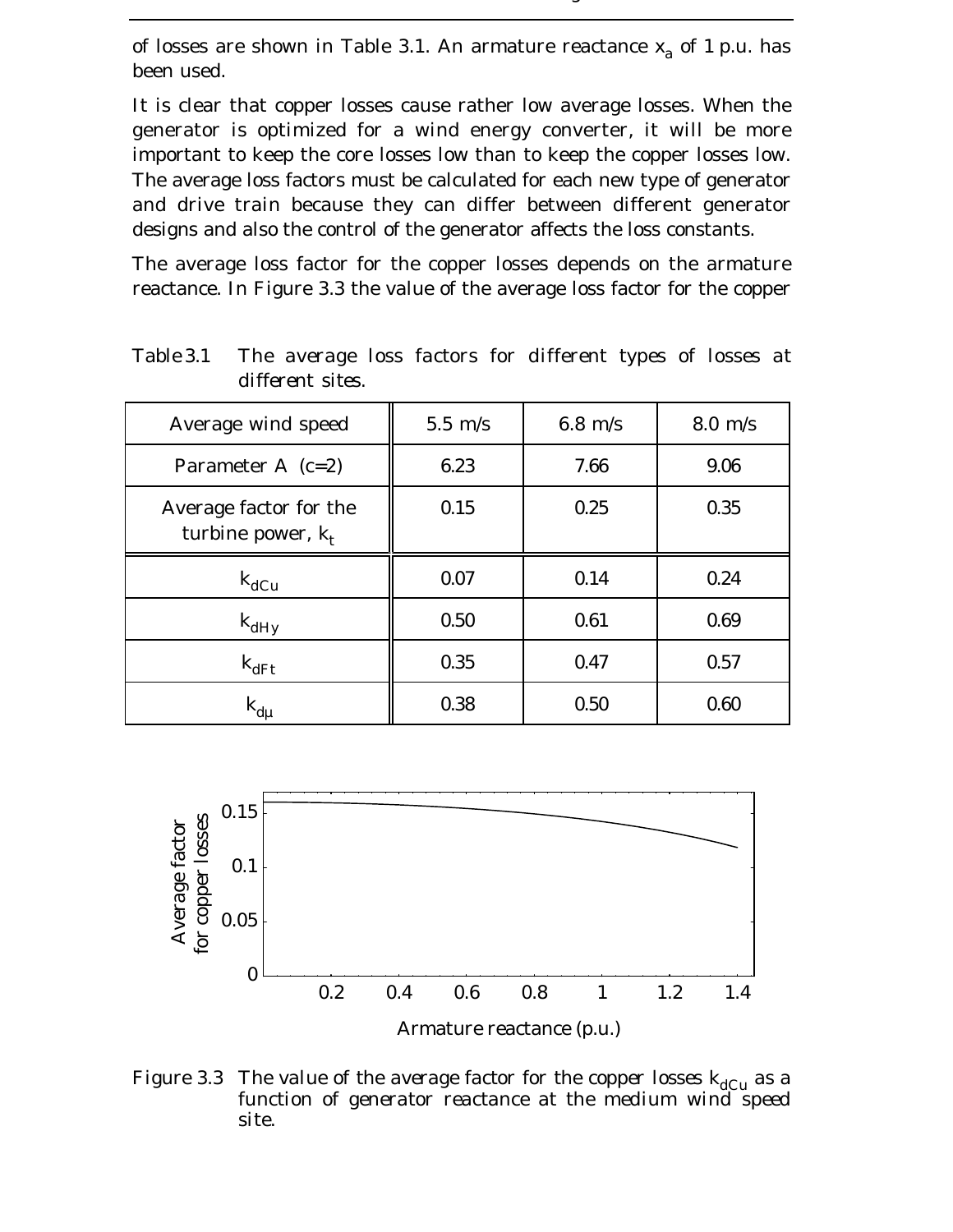losses is shown as a function of armature reactance for the site with an average wind speed of 6.8 m/s. The average loss factor decreases with increasing reactance. For generators with high force density the reactance is usually between 0.7 and 1.2 p.u. Consequently, it is reasonable to use a reactance of value 1 p.u. when the average loss factor for the copper losses is calculated.

In electrically excited generators, the flux linkage can be reduced at low power to maximize the efficiency at each load, as described by Grauers (1994, p. 90-91). If this control strategy is used, the average loss factor for the copper losses will be higher than for this permanent-magnet generator. The average loss factor for the core losses will instead be lower.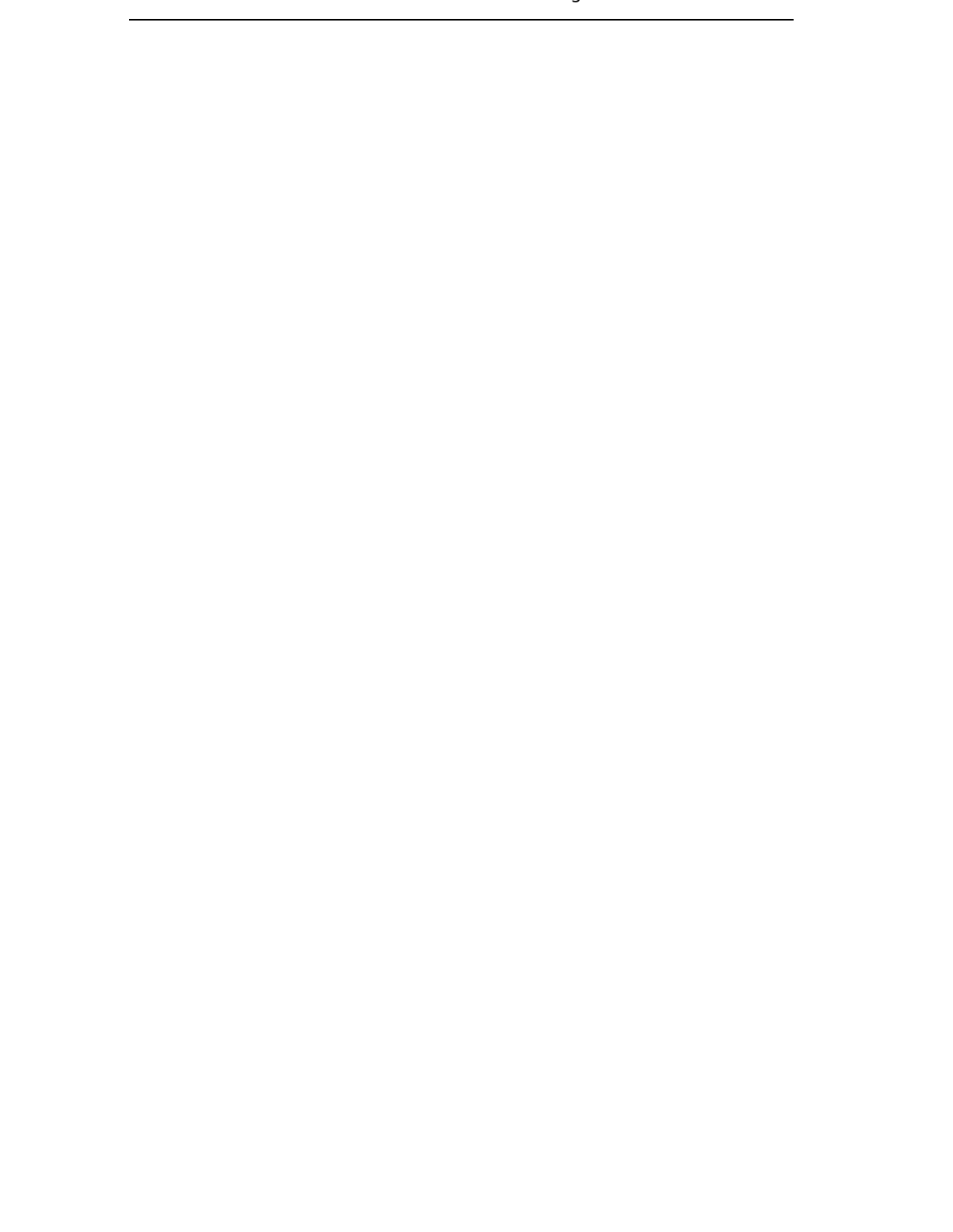# **4 Generator Types**

In this chapter a generator type suitable for direct-driven wind turbine generators is chosen. First, some different generator types are discussed briefly, and then the choice of rectifier is discussed more in detail. Finally, the chosen generator type is presented.

It is very difficult to compare generator types completely; to find which is the best for a given application. The aim of this chapter is solely to find a generator type well suited to be a direct-driven wind turbine generator.

# **4.1 Electrical Excitation or Permanent Magnets**

Synchronous generators can be either electrically excited or excited by permanent magnets. The question of which type of excitation is best is determined mainly by comparing the cost of the permanent magnets with the total cost of the rotor pole, the field winding and the field winding losses.

The cost and the losses of an electrically excited generator depend on the pole pitch. A simplified way of showing this is to look into the required field current at no-load. The mmf required of the field pole is determined by the required air gap flux density and the magnetic air gap. The mmf required for the iron has been neglected. In the electrically excited generator, the magnetic air gap is the distance between the pole shoe and the stator teeth. As the pole pitch is reduced, the no-load mmf required of each pole is constant. Consequently, the total field mmf has to be constant, although there is less room for the field winding as the pole pitch decreases. To allow constant no-load field mmf, the field pole will have to be higher as the pole pitch is decreased. In Figure 4.1, generator poles with electrical excitation are shown for three different pole pitches. The air gap flux density is 0.7 T and the air gap is 2 mm, which requires a noload field mmf of 1100 ampere-turns. The the no-load field winding current density is assumed to be 2 A/mm2 and the fill factor of the field winding is 0.5. In the figure it can be seen that it becomes difficult to decrease the pole pitch below 100 mm because there is not much room left for the field winding. Since the number of poles increases with decreasing pole pitch, the field winding losses will increase as the pole pitch decreases.

Permanent magnets are expensive but they eliminate the excitation losses and allow smaller pole pitches to be used than electrical excitation does. The pole pitch of a generator with permanent magnets can be very small. It is only limited by the leakage flux between the magnets. Just as for the electrically excited generator, the no-load mmf required of the magnet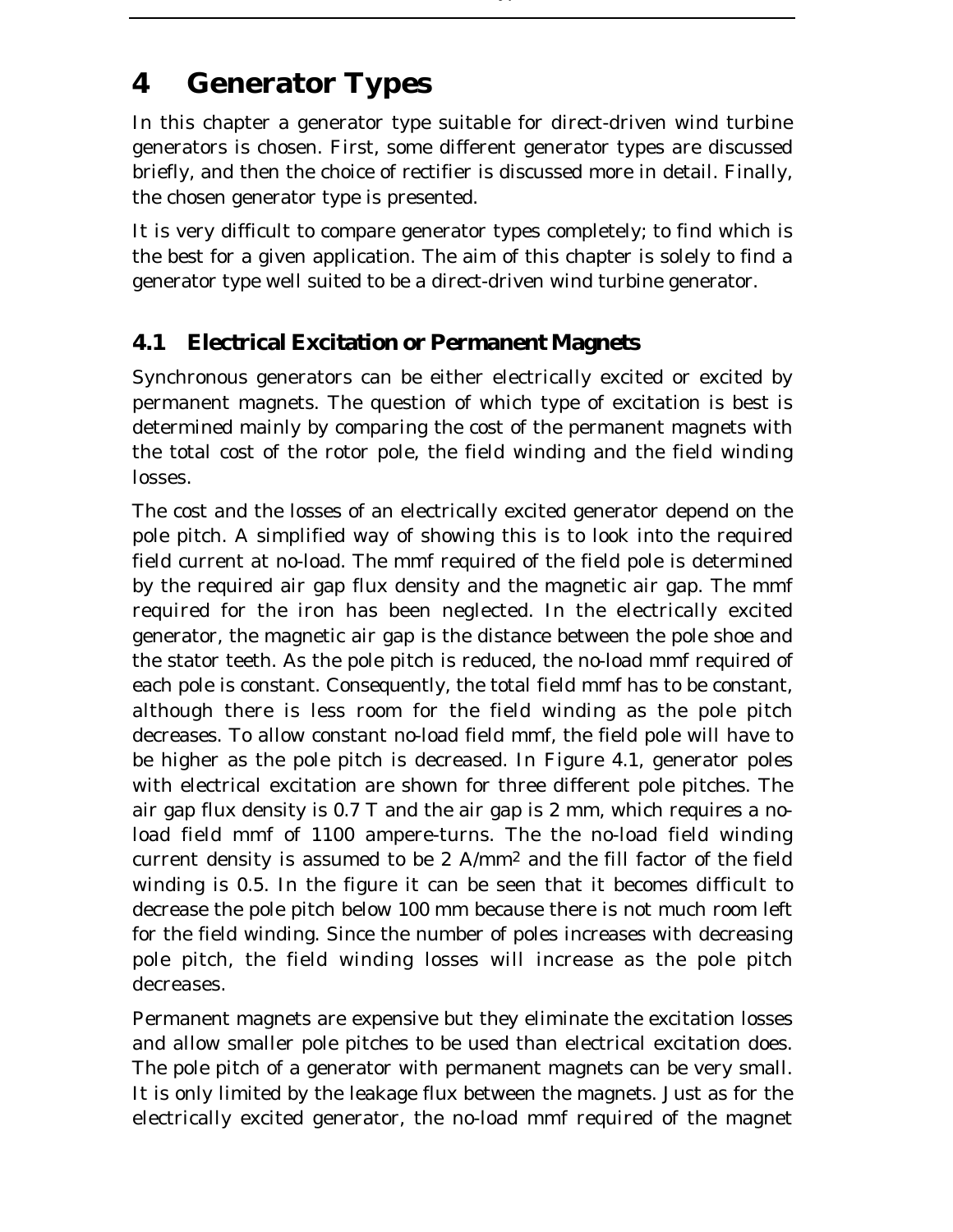

*Figure 4.1 Electrical excitation for three pole pitches. No-load peak flux density in the air gap 0.7 T, air gap 2 mm.*

does not depend on the pole pitch. The mmf produced by a magnet is the magnet height times the coercitivity of the permanent-magnet material. Therefore, the magnet height can be constant as the pole pitch decreases. In Figure 4.2 permanent magnet excitation is shown for three different pole pitches. In comparison with Figure 4.1 it is clear that permanent magnets are a better alternative than electrical excitation if the pole pitch has to be small.

This comparison is made in a simplified way, not including the armature reaction of stator currents. Still, it shows the main advantage of permanent magnets over electrical excitation when using a small pole pitch. For electrically excited generators the magnetic air gap is small



*Figure 4.2 Permanent magnet excitation for three pole pitches, 120, 80 and 50 mm. No-load peak flux density in the air gap 0.7 T, air gap 2 mm.*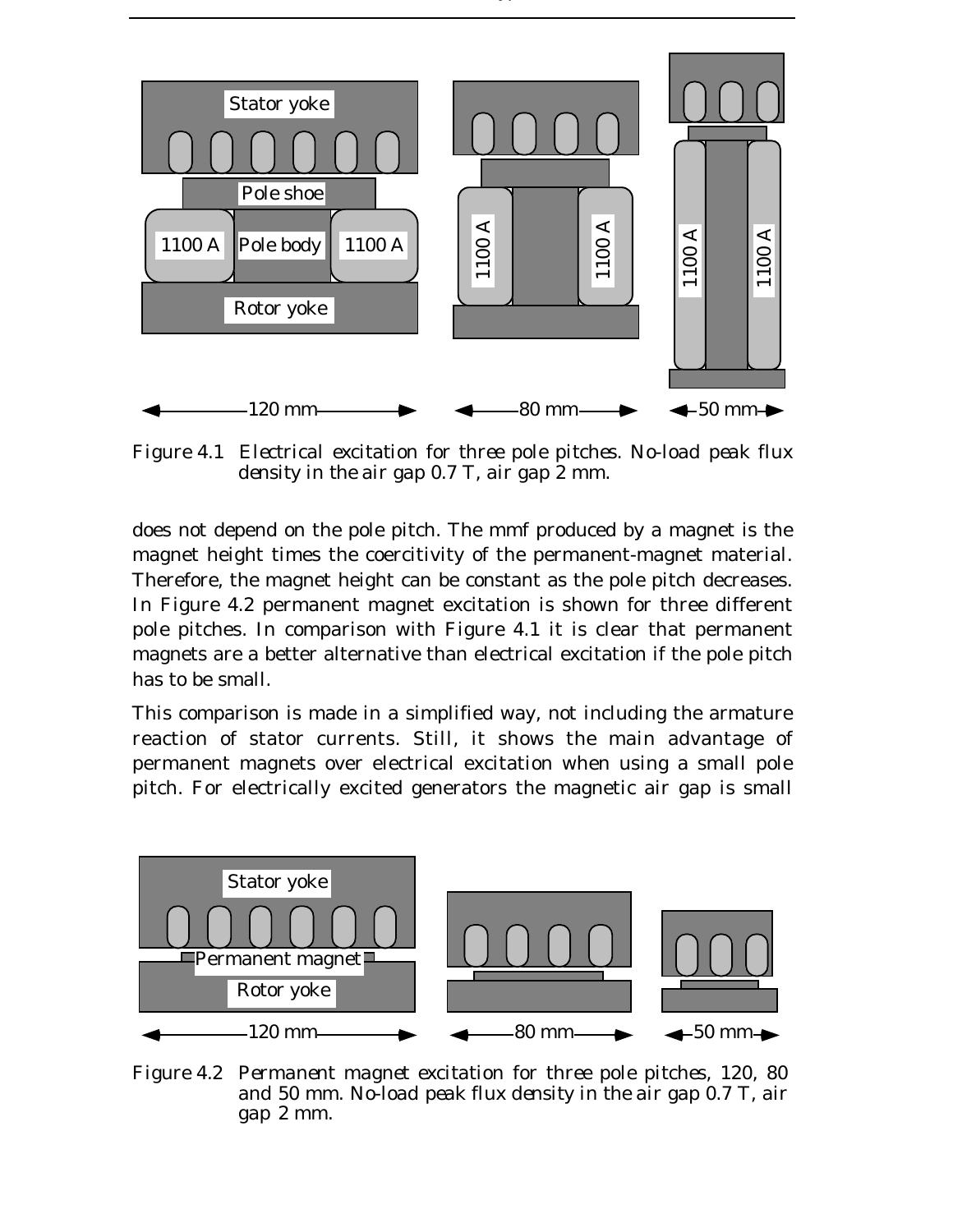and, as a consequence, the armature reaction will be important if the pole pitch is large. For rotors with surface-mounted permanent magnets, the magnetic air gap is much larger since the permeability of the permanent magnets is almost equal to that of air. Consequently, the armature reaction is much smaller in a permanent magnet generator with surface magnets than in electrically excited generators.

Even though the permanent magnets are very expensive, the losses of the field winding make permanent-magnet excitation better than electrical excitation for small pole pitches. Jöckel (1996) has shown that even expensive NdFeB magnets  $\approx 150$  ECU/kg) lead to a lower total cost than electrical magnetization does. Besides reducing losses, the permanent magnets lead to a lighter design.

Induction generators are electrically excited, but in contrast to the electrically excited synchronous generator the magnetizing current flows in the stator winding. Although the design differs from the design of electrically excited synchronous generators, induction generators also suffer from the same negative effects as the pole pitch is reduced. The magnetizing mmf is constant, but as the pole pitch is reduced a larger part of the stator current will be needed to magnetize the air gap. This effect causes the power factor to decrease as the pole pitch decreases. The practical limit for the minimum pole pitch of induction machines with an air gap of 2 mm is in the order of 100 mm. An other reason why induction generators cannot be made with a small pole pitch even if the air gap can be made small is that the stator winding should be made with at least two slots per pole and phase to keep the space harmonics of the air gap flux wave low. Two slots per pole and phase requires at least a 100 mm pole pitch in a three phase generator.

# **4.2 Direct Grid Connection or Frequency Converter**

Grid connected generators are required to have a frequency of 50 or 60 Hz and to damp oscillations between the grid and the rotor. Direct-driven wind turbine generators can only generate 50 Hz with a very large number of poles, for example 188 poles for a 500 kW generator with a rated speed of 32 rpm.

With a required pole pitch of more than 100 mm, diameter for electrically excited generators will be very large, more than 6 m for the 500 kW generator. Therefore, electrically excited, direct-driven wind turbine generators should not be designed for a 50 Hz frequency and, consequently, should not be direct grid connected.

The pole pitch can be made 50 mm, or even less, by using permanent magnets. The generator can then provide a 50 Hz frequency with a reasonable diameter, 3 m for a 500 kW generator with a rated speed of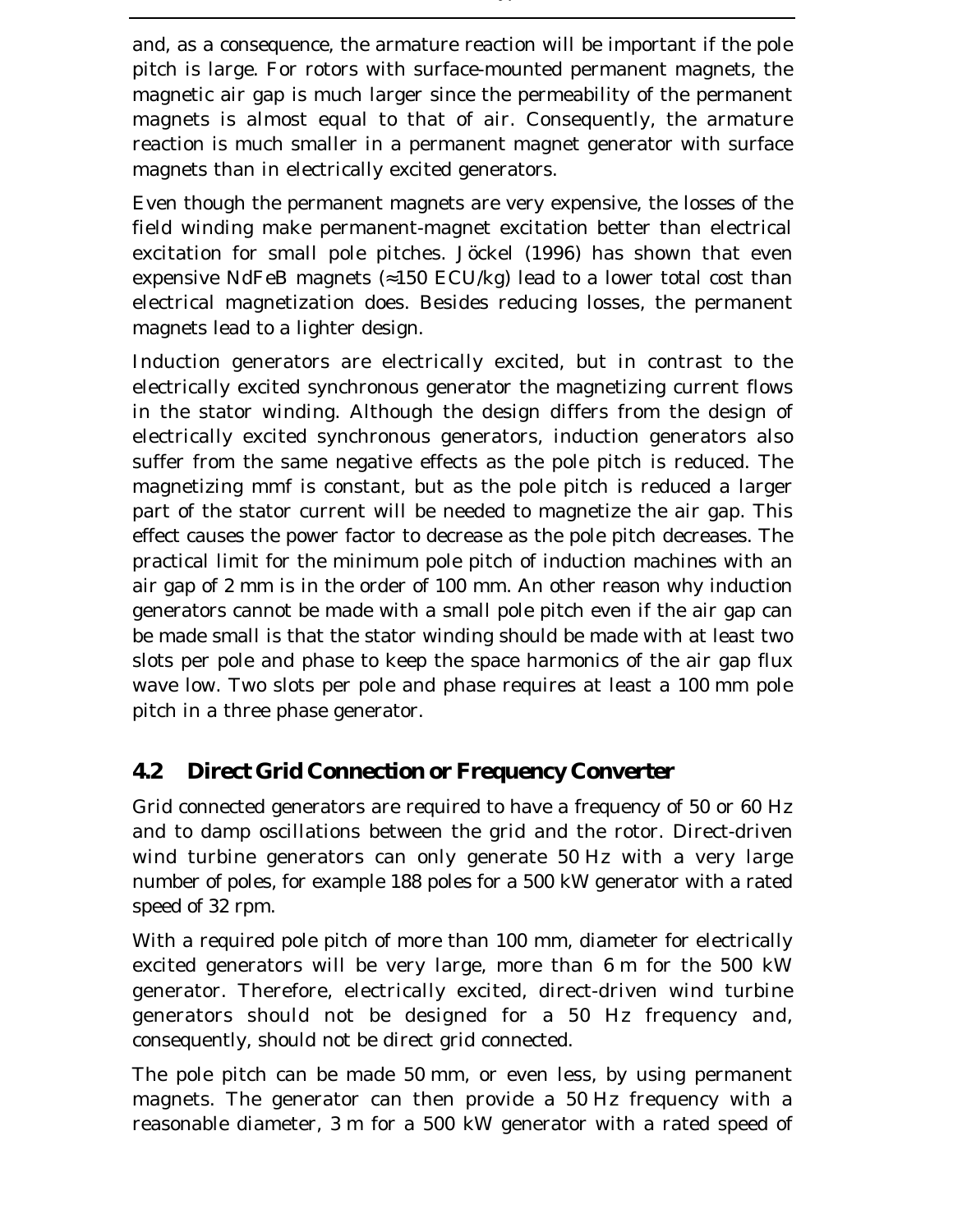32 rpm. Nevertheless, damper windings cannot be made efficient with such a small pole pitch and, therefore, the permanent magnet generator cannot be direct grid connected. There is one solution to this problem; mechanical damping of a moving stator, discussed by Westlake et al. (1996). That solution requires a complicated mechanical structure and is not further analysed in this thesis.

It is clear from the discussion above that it would be very difficult to design a direct-driven wind turbine generator that is to be direct connected to the grid if the diameter must remain small. Connecting a frequency converter between the generator and the grid will solve these problems. To use a frequency converter is, however, not only a way to avoid problems: A frequency converter also improves the wind energy converter performance. It makes it possible to operate the wind turbine at variable speed, which increases the energy production and reduces the noise at low wind speeds. The frequency converter can also reduce mechanical loads and it allows the generator to be optimized with less restrictions.

# **4.3 Surface Magnets or Flux Concentration**

In permanent magnet generators the magnetization can either be achieved by magnets directly on the rotor surface or by magnets inside the rotor. One rotor design with surface-mounted magnets and one rotor design with flux concentration are shown in Figure 4.3.

Magnets on the rotor surface have to have a remanent flux density higher than the required air gap flux density. Subsequently, it is necessary to use expensive magnets, like Samarium-Cobalt (SmCo) or Neodymium-Iron-Boron (NdFeB). SmCo has a remanent flux density of about 1 T and NdFeB about 1.2 T. The magnet material is utilized best when the flux density in the air gap is half the remanent flux density. If the air gap flux density has to be close to the remanent flux density, the amount of permanent



*Figure 4.3 Surface mounted NdFeB magnets (left) and ferrite magnets with flux concentration (right).*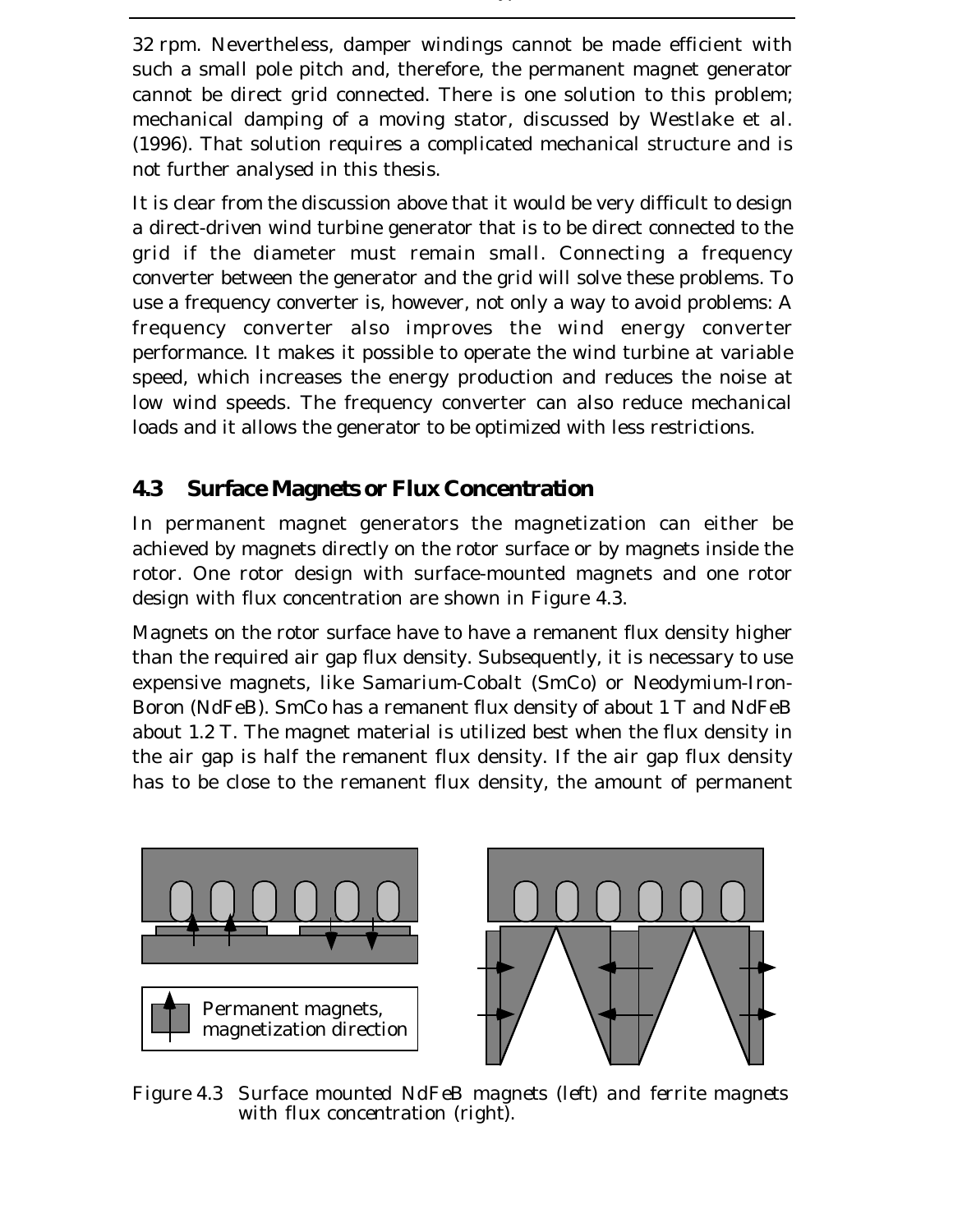magnets required will be large. Nevertheless, surface magnets lead to a very simple rotor design with a low weight.

Flux concentration can be used to utilize cheap low-energy magnets and still obtain a high air gap flux density. The magnets are then placed inside the rotor and the flux is guided in magnetic circuits which are narrower at the air gap than at the magnets. A common low-energy magnet material is ferrite which has a remanent flux density of about 0.4 T.

A more complicated rotor is required for flux concentration than for surface magnets and it would also normally be heavier, while the cost for magnets can be much lower than for surface magnets. Today, NdFeB magnets cost about 30 times more than ferrite magnets and their maximum magnetic energy product is about 10 times higher than it is for ferrite.

# **4.4 Slot Winding or Air Gap Winding**

Normally, the armature windings in electrical machines are placed in slots in the iron core, but in certain machines air gap windings have been used. A conventional slot winding and an air gap winding are shown in Figure 4.4.

The air gap winding is interesting for several reasons: more copper can be placed in the space between the stator yoke and the rotor; cogging torque caused by the teeth is avoided; and the reactance of the stator winding is reduced. Nevertheless, the use of air gap windings also results in some disadvantages: the magnetic air gap is large, requiring a large field current or much permanent magnet material to be used; the forces act on the stator winding instead of on the stator iron; the cooling surface between the windings and the stator core is smaller if an air gap winding is used; and the conductors of the air gap winding will be penetrated by the air gap flux, which will cause eddy current losses in the windings. The last disadvantage is not important if the windings are made of thin



*Figure 4.4 A conventional slot winding (left) and an air gap winding (right).*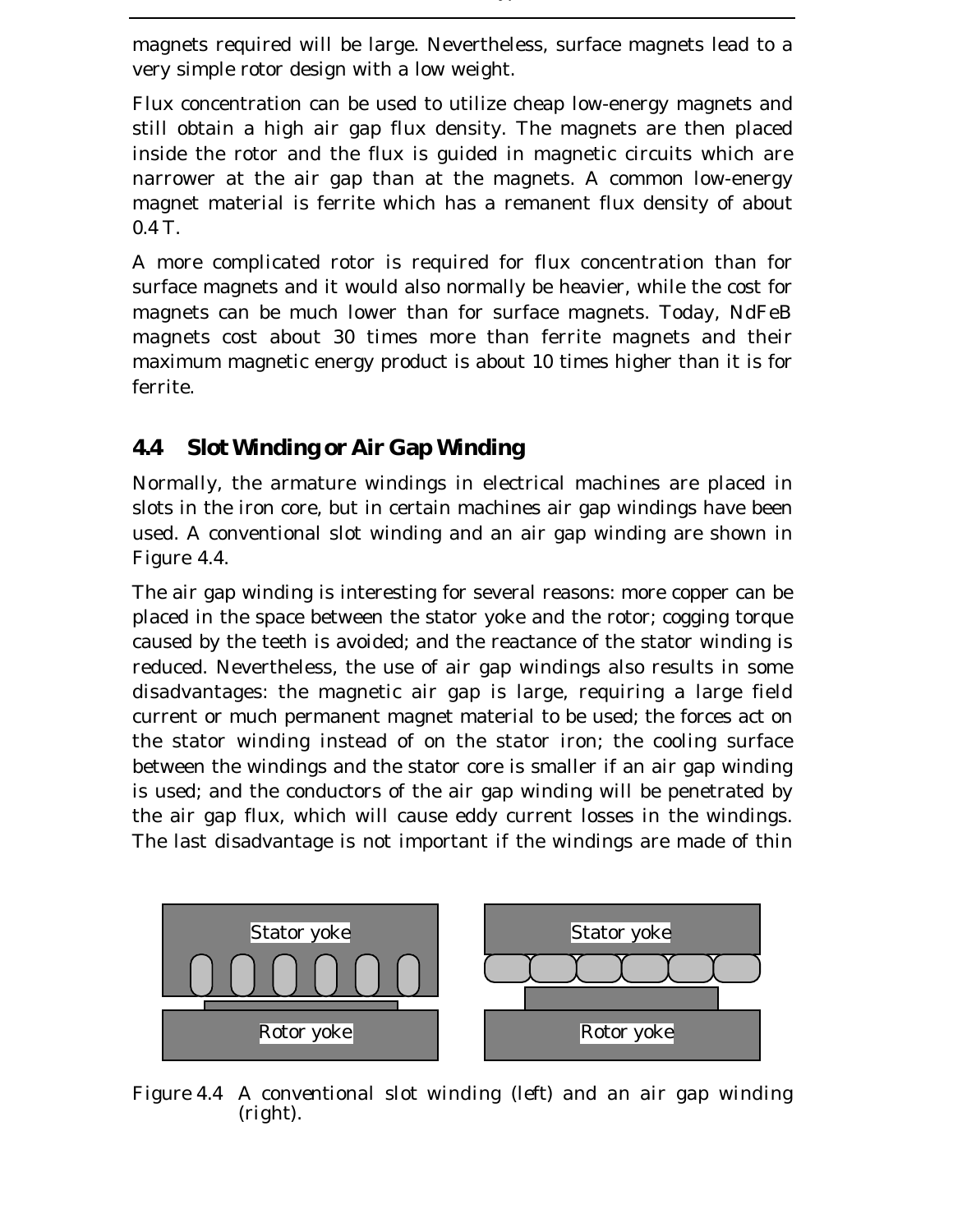wire. In windings made of copper bars with a large cross section, the eddy current losses caused by the main flux may singnificantly increase the winding temperature.

Several authors propose air gap windings instead of conventional slot windings. Air gap windings have been proposed for large turbogenerators by Davies (1971), for several small machines and also for direct-driven, wind turbine generators by Honorati et al. (1991) and by Alatalo (1991). Except for turbogenerators, which have a very large pole pitch, air gap windings are used in combination with permanent magnet excitation.

Turbogenerators have a large air gap, in the order of 100 mm, even with a conventional slot winding. Consequently, the air gap winding does not necessarily increase the necessary magnetizing mmf. The windings are also usually directly water-cooled. Still, there can be problems with air gap windings in turbogenerators: The eddy current losses in the winding, for example, have not been discussed by Davies (1971); since turbogenerators generally have thick copper bars, these losses can be very high.

In small electrical machines, the air gap winding can be very useful because it simplifies the manufacturing of the machine. In these small machines the windings can be easily glued to the stator, since the forces are very small. The cooling of the winding is also effective because of thin windings and the windings are made of thin wire, leading to low eddy current losses.

In direct-driven wind-turbine generators, the air gap winding seems to have some disadvantages. The winding is normally indirectly cooled in generators of this size and, therefore, the decreased cooling surface between the air gap winding and the stator yoke is a disadvantage. The air gap is normally only a few millimetres in a slotted machine but in a machine with air gap windings, the air gap will become several times larger, leading to a large amount of permanent magnets. The eddy current losses in the winding can also be a problem, but one that can be avoided if the winding can be made of stranded wire.

# **4.5 Radial-, Axial- and Transversal-flux Machines**

There are several generator types that are possible to use as direct-driven wind turbine generators. In this section, the radial-flux, axial-flux and transversal-flux generators are discussed. Since the radial-flux machine is the most conventional of the alternatives to be compared, it is used as a reference in the comparisons. The design of the different machine types can be seen in Figures 1.4–1.8 in Section 1.3.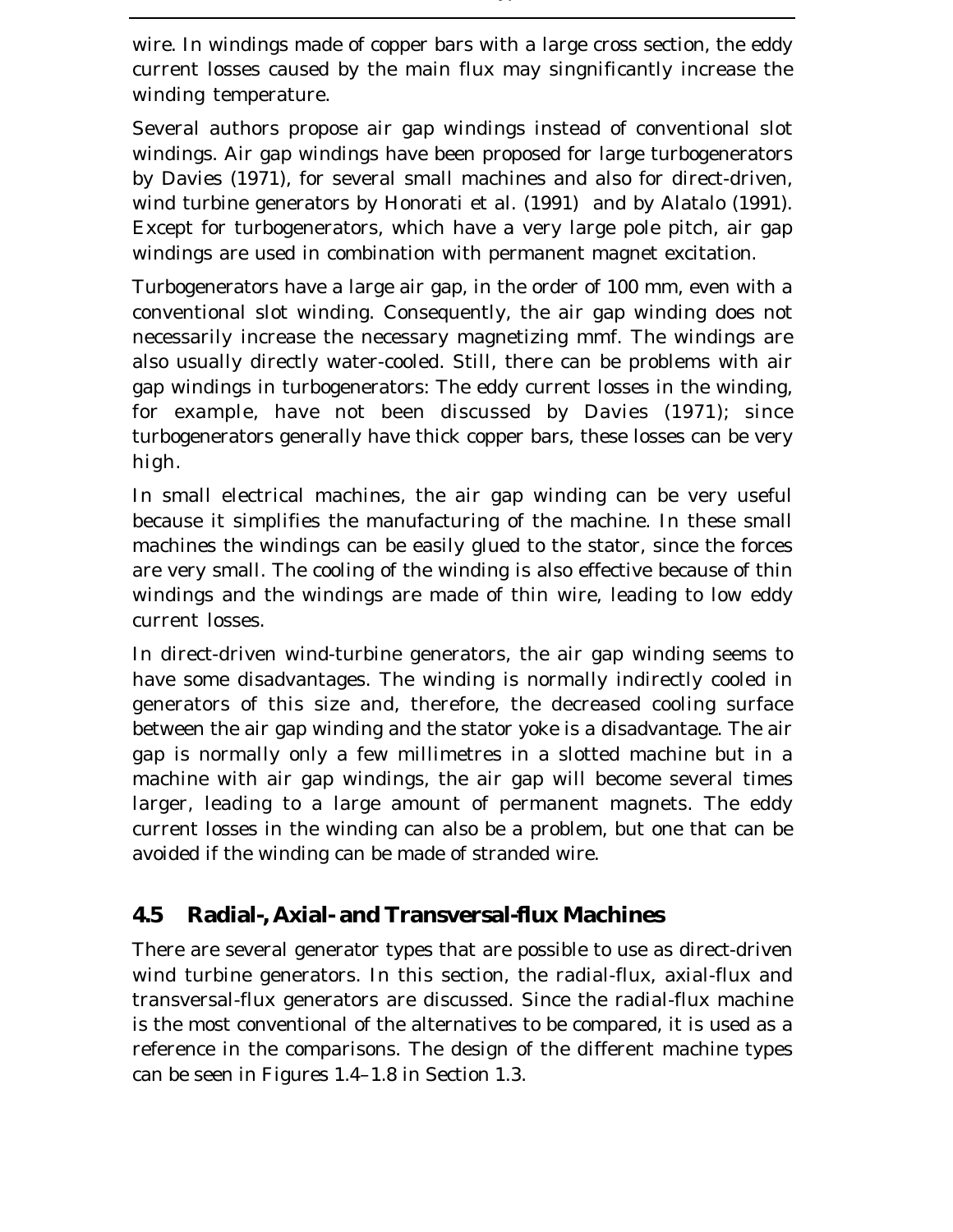Axial-flux machines can, in many respects, be designed in a way similar to radial-flux machines. One important restriction for axial-flux machines is that the amount of windings in the air gap is limited by the available space at the inner radius. The air gap at larger radius cannot be fully utilized because of this and the utilization of the iron core and magnets is slightly less efficient in axial-flux machines than in radialflux machines. In radial-flux machines, the length of the stator and the air gap diameter can be chosen independently. If necessary, the radialflux machine can be made with a small diameter by using a long stator. To reduce the diameter of the axial-flux machine, while keeping the rated torque constant, the difference between inner and outer radius has to be increased. The maximum torque of an axial-flux machine is, however, achieved when the inner radius is about 0.6 times the outer radius (di Napoli 1991). A smaller inner radius will only decrease the rated torque. Consequently, the diameter of the axial-flux machine cannot be reduced as much as that of the radial-flux machine. One way of avoiding a large diameter is to stack a number of axial-flux machines with a small diameter on the same shaft. Thus, the rated power can be increased without increasing the diameter. This will, however, lead to an expensive generator.

To allow a small air gap, the rotor and stator structures have to withstand the high magnetic force in the air gap. It is easier to make a rotor stiff in the radial direction than in the axial direction, especially in generators with a large diameter. Therefore, it is easier to make radial-flux generators with a small air gap. However, the thermal expansion of the rotor and stator will in a radial-flux generator influence the air gap, while in an axial-flux machine it does not affect the air gap. Axial-flux machines are also difficult to manufacture with a slotted stator, because the slot pitch varies on stator laminations for different radii.

The axial-flux machine can be made with a double-sided stator more easily than a radial-flux machine. A double-sided stator is shown in Figure 1.7. This stator eliminates the need for a rotor yoke as a return path for the flux. Subsequently, the active weight of the generator can be reduced. Nevertheless, it is only a rotor yoke made of cheap solid iron that is eliminated. A more complex non-magnetic rotor structure has to be used instead to hold the magnets. The double-sided stator also allows the winding to be divided into two, half as thick parts. In a radial-flux machine an equivalent electromagnetic design can be achieved by doubling the stator length instead of using two stator halves. Such a solution will lead to a lower amount of end windings than the double-sided stator. If the machine length is not restricted, the axial-flux machine with a double-sided stator will not be better than a radial-flux machine with a long stator, from an electromagnetic point of wiev.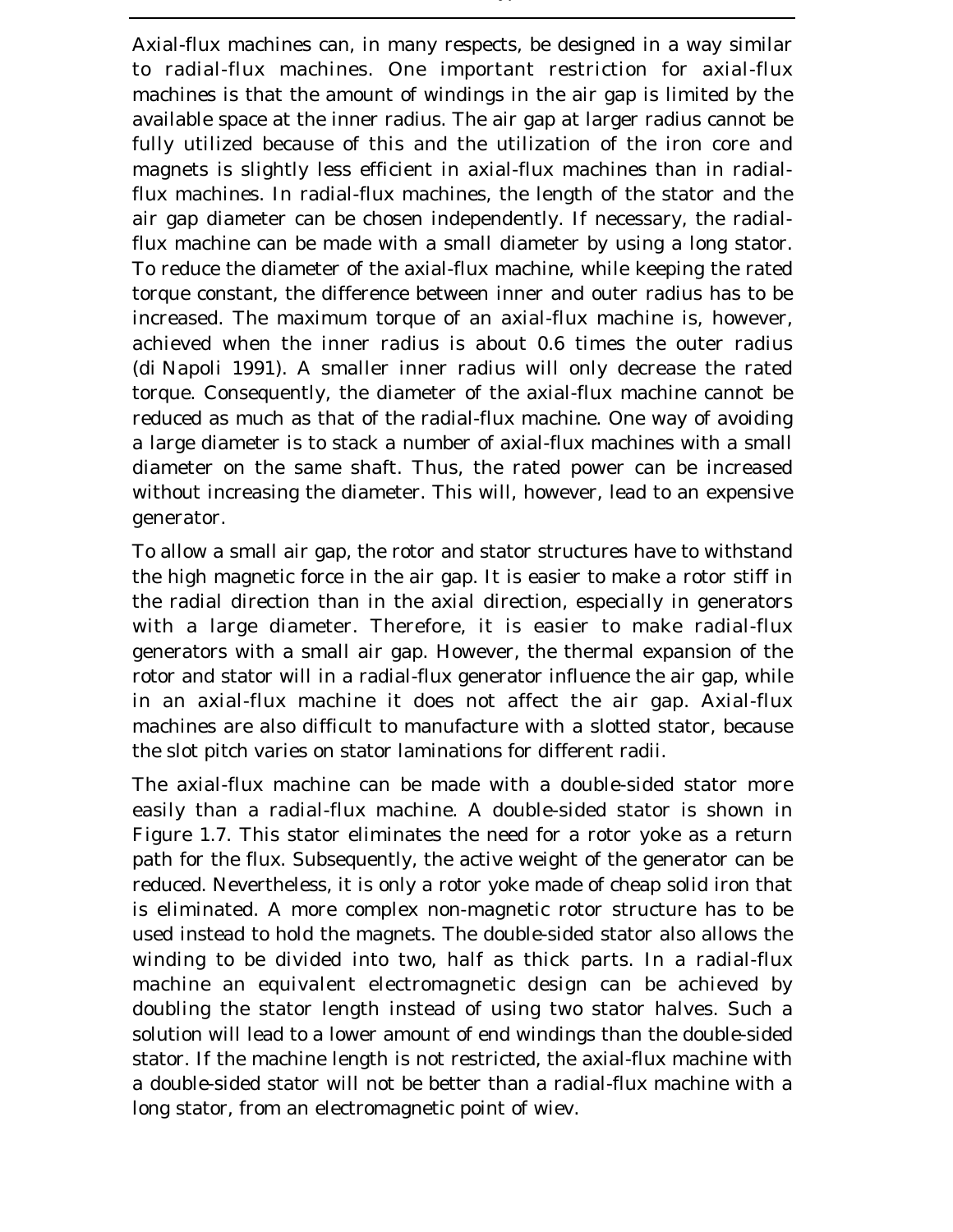A special type of axial-flux generator is the toroidal stator machine (Shown in Figure 1.6). Besides the above mentioned advantages and disadvantages of axial-flux machines, the toroidal stator winding leads to simple end windings, but it becomes more difficult to fix the stator to the generator structure. One further disadvantage is that the windings, which have high losses in direct-driven wind turbine generators, are in the middle part of the machine where they are difficult to cool without direct air- or water-cooling.

The transversal-flux machine is rather different from the other machine types, and it is difficult to make any simple comparisons between it and radial-flux machines. The major difference between radial- or axial-flux machines and the transversal-flux machine is that the transversal-flux concept allows an increase in the space for the windings without decreasing the available space for the main flux; this allows for very low copper losses. The transversal-flux machine can also be made with a very small pole pitch compared with the other types. These differences make the transversal-flux machine capable of producing a higher force density in the air gap than the other machine types. Unfortunately, the electromagnetic structure is more complicated than for conventional generator types, which may make it more expensive to manufacture. The transversal-flux generator is probably better than the radial-flux machines from an electromagnetic point of view, but a comparison of these generator types must include a detailed mechanical investigation and has, therefore, not been included in this thesis.

# **4.6 Forced-commutated Rectifier or Diode Rectifier**

To make a direct-driven generator small, it is important that the force density in the air gap is high. A high force density requires a high current loading, which leads to a high armature reactance. Because of the reactance, the type of rectifier has a large influence on the phase angle of the armature current and on the achievable force density.

There are two major types of rectifiers that can be used for variable-speed generators: machine-commutated rectifiers and forced-commutated rectifiers. In this section, a machine-commutated diode rectifier is compared with a forced-commutated sine-wave rectifier. The diode rectifier is simpler, cheaper and more efficient than a forced-commutated rectifier. The diode rectifier, however, cannot control the current phase angle and, if the reactance of the generator is high, the generator will not be well utilized. The forced-commutated rectifier can supply the generator with reactive power and, therefore, the phase angle between the current and the internal emf can be kept small, allowing a high force density, even if the reactance is high.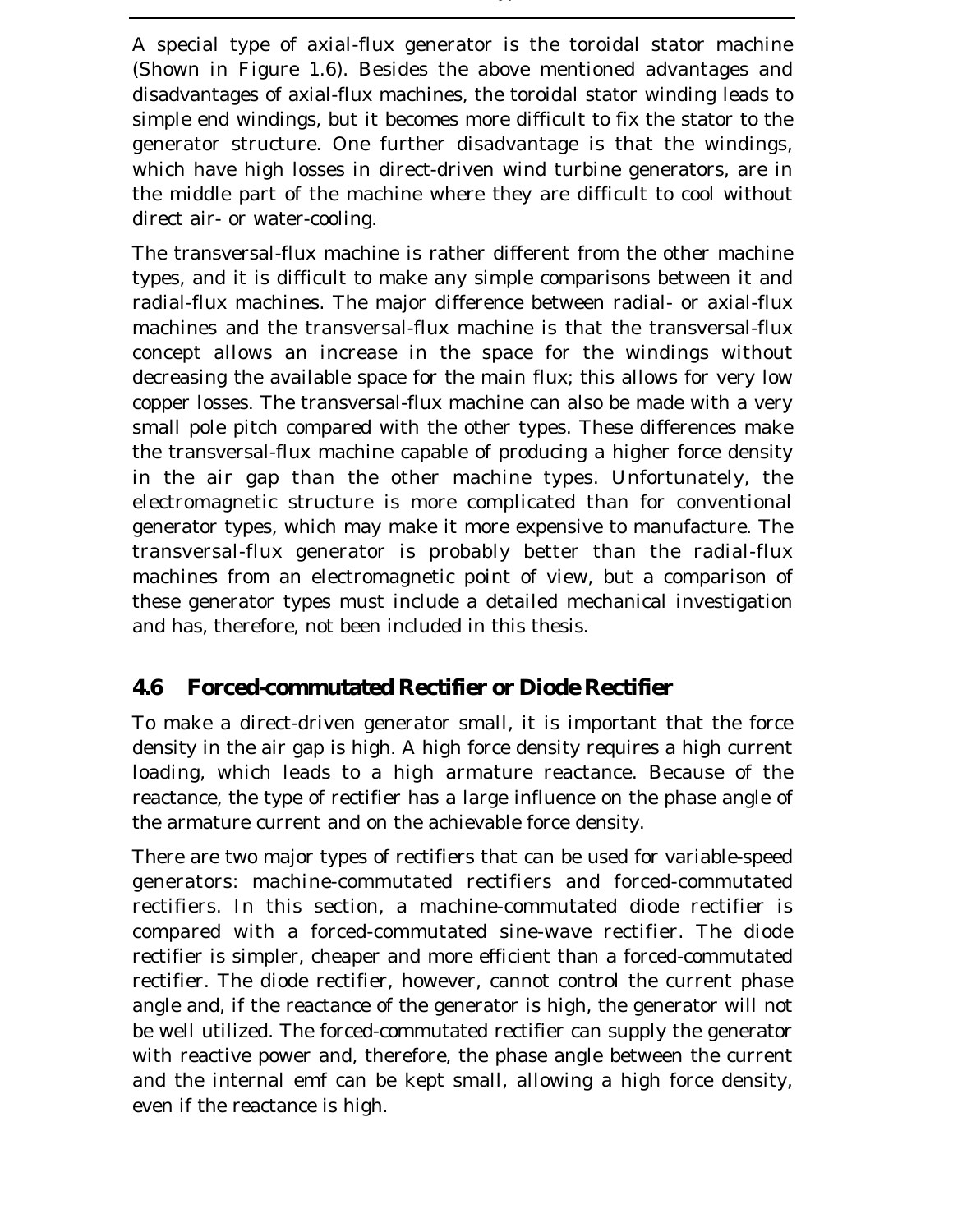A comparison of rectifiers will be made regarding the power at rated current and peak power. In some wind energy converters, the generator must be able to produce a peak power higher than the rated power, often about 150 % of the rated power. The peak power is only required for short times, in the order of some seconds. During that short time, the heating of the winding is not assumed to be a problem and, therefore, the current can be allowed to be much higher than the rated current.

## **4.6.1 Generator Model**

The generator is assumed to be a three-phase permanent-magnet generator with sinusoidal no-load voltages. Its equivalent circuit is shown in Figure 4.5. In a permanent-magnet generator of the type discussed in Chapters 5–7, the synchronous-, transient- and sub-transient reactances are almost equal. In this thesis, the value of the synchronous reactance  $X_a$ is used in all calculations. The per unit base is the no-load emf of the generator and the rated current. The per unit resistance of the armature winding will be a few percent, and has not been included in this comparison of rectifiers.



*Figure 4.5 The equivalent circuit of the generator used for a comparison of rectifiers.*

### **4.6.2 Diode Rectifier**

The commutation voltage drop makes the output voltage  $U_d$  of a diode rectifier depend on the dc current  $I_d$ . The currents in two phases overlap during the time it takes to commutate the current from one phase to another. The overlap can be measured as an electrical angle and, when the overlap angle is less than 60 degrees, the voltage can be calculated as

$$
U_{\rm d} = \frac{3}{\pi} \sqrt{2} E - \frac{3}{\pi} X_{\rm a} I_{\rm d} \tag{4.1}
$$

where *E* is the internal line-to-line emf of the generator and  $X<sub>a</sub>$  is the armature reactance (Thorborg 1988, p. 117). If the overlap angle exceeds 60 degrees, the diode bridge will be completely short-circuited during a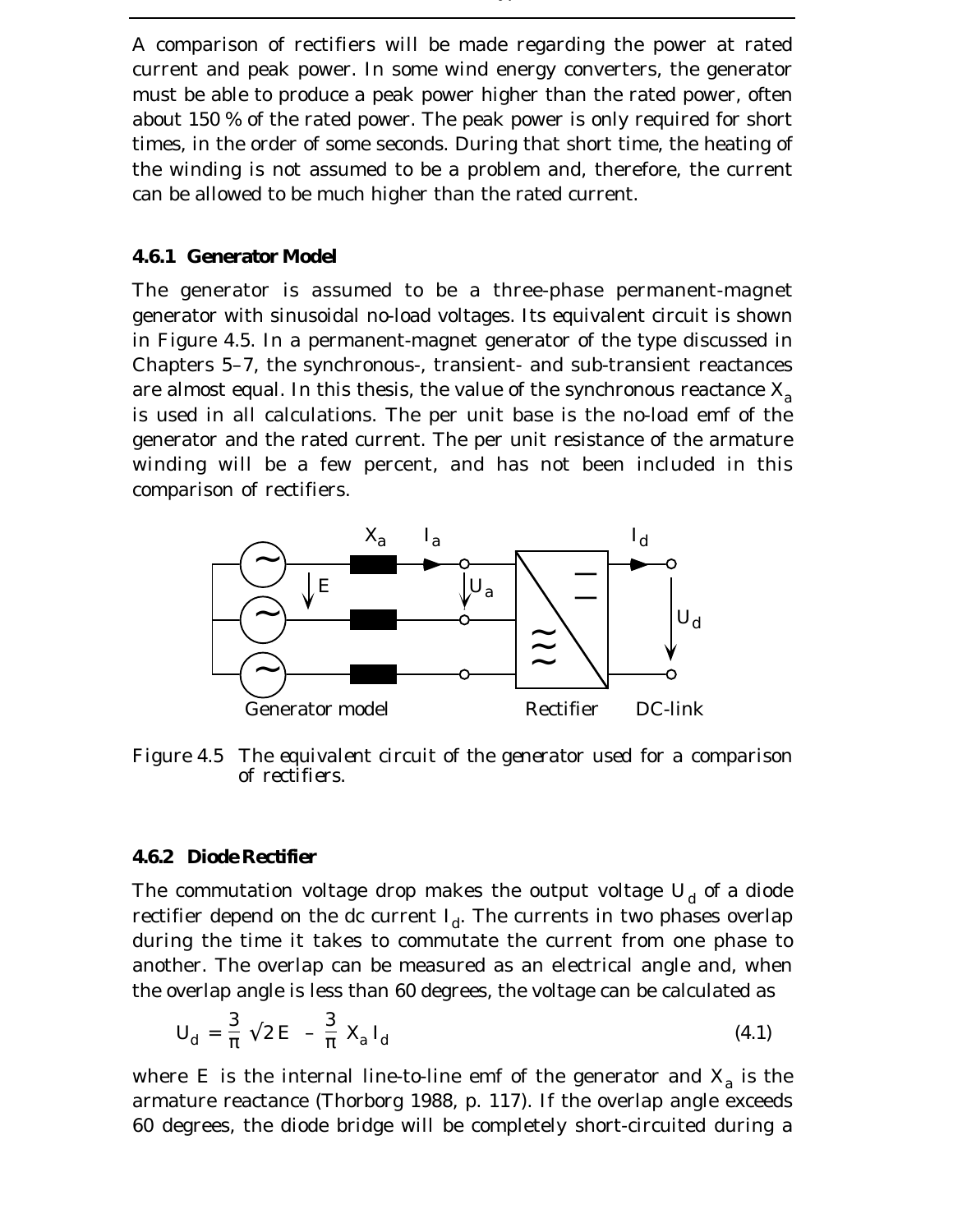part of the period. The dc voltage starts to decrease more rapidly with increasing current and the dc voltage eventually becomes zero. The output power as a function of the current can be calculated from the output voltage. Since the voltage always decreases with increasing current, the output power will have a maximum value which cannot be exceeded, no matter how high the current is. The output dc voltage and the active power of a diode rectifier fed by a generator, with a reactance of 0.5 p.u. and zero resistance, are shown in Figure 4.6. The voltage and active power as functions of current will always have the same shape, regardless of the value of the armature reactance. It is only the scales of the current axis and the power axis which will change if the reactance is changed.



*Figure 4.6 The dc voltage and active power of a diode rectifier fed by a generator with an internal emf of 1 p.u. and a reactance of 0.5 p.u.*

#### **4.6.3 Forced-commutated Rectifier**

If a forced-commutated rectifier is used, the terminal voltage of the generator can be controlled by supplying the generator with reactive power. The rated armature current  $I_{aN}$  and rated phase voltage  $U_{ADN}$  are usually the limit for the generator power, and depending on how the phase angle of the armature current is controlled, different values of the active power can be achieved at rated current. To maximize the active power at rated current, the product of the voltage, current and power factor has to be maximized.

Three different ways to control the generator terminal voltage, and the corresponding kVA ratings required of the generator armature and the rectifier, are shown in Figure 4.7. Maximizing the terminal power factor (control a) does not maximize the power, because the terminal voltage must be lower than the internal emf. Since the generator armature and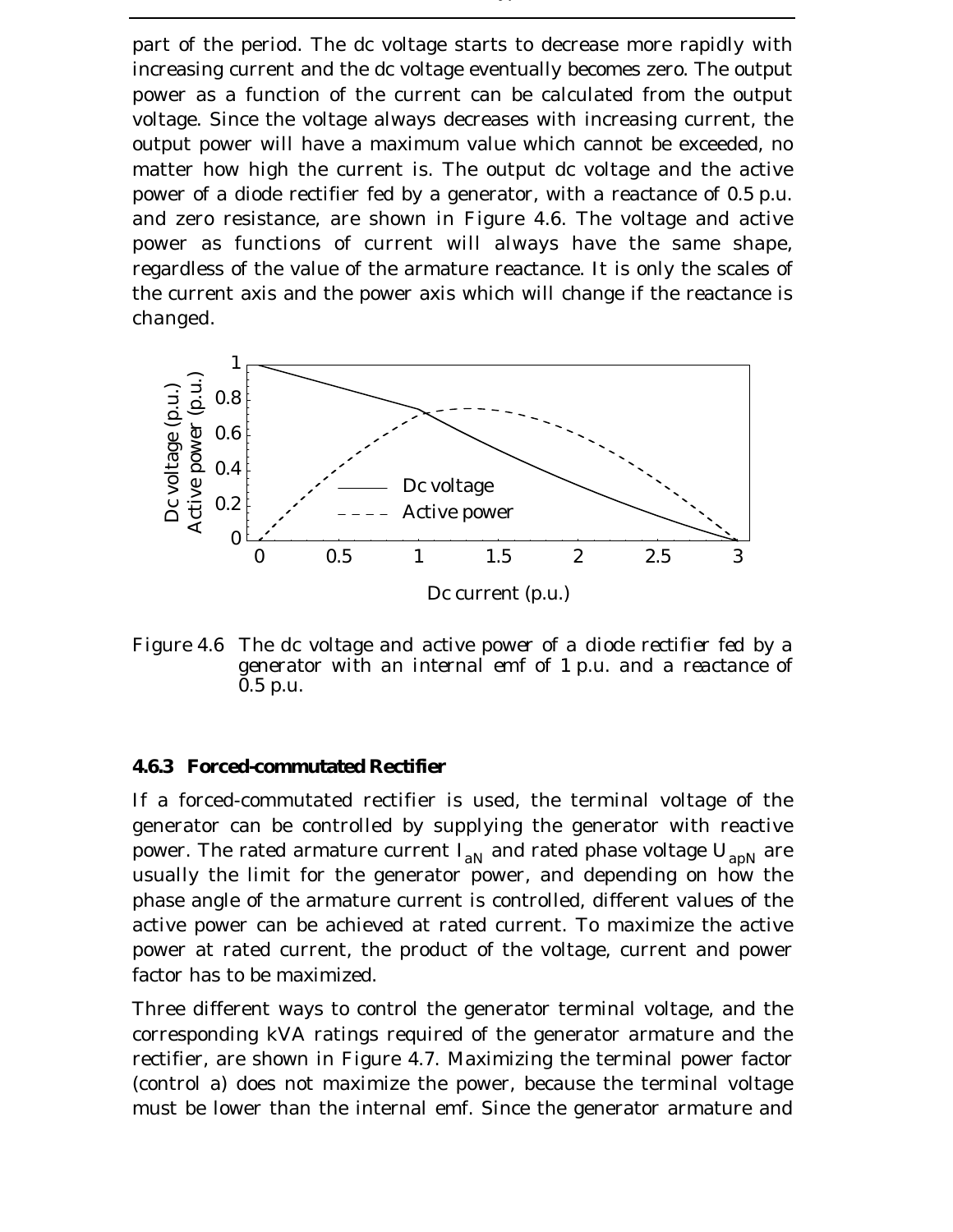the rectifier both has to be rated for the no-load emf, which is higher than the terminal voltage at rated load, the required kVA ratings are high.

Instead, the terminal voltage can be kept at the same level as the no-load emf (control b), by supplying reactive power from the rectifier. This control method maximizes the active power from a generator and rectifier with equal kVA rating and will be used in the following discussion.

If the generator is designed with an emf lower than the rated voltage, the power can be increased by keeping the phase angle between the internal emf and the armature current zero (control c). The advantage of this generator design is that less permanent magnet material is used than if control b is used and core losses at no-load are lower. The stator flux is kept high only at high load by supplying reactive power to the armature winding. One drawback is that the rated active power of the generator is not maximized. The same generator would be capable of producing slightly higher power, if the internal emf were increased to the rated voltage and rectifier control b were used. Control b does not only allow a lower generator armature kVA rating than control c, it also requires a lower kVA rating of the frequency converter.



*Figure 4.7 Phasor diagrams of a generator loaded by a forcedcommutated rectifier at rated current and the neccesary frequency converter and generator armature kVA ratings.*  $E_p$ *is the induced no-load phase voltage, U<sub>ap</sub> the armature phase voltage and I*a *the armature current.*

*a)*  $cos(\varphi) = 1$  at the terminals and  $E_p$  equal to the rated voltage. *b)*  $U_{ap}$  and  $E_p$  equal to the rated voltage.

*c)*  $U_{\text{ap}}^{\dagger}$  equal to and  $E_{\text{p}}^{\dagger}$  lower than the rated voltage.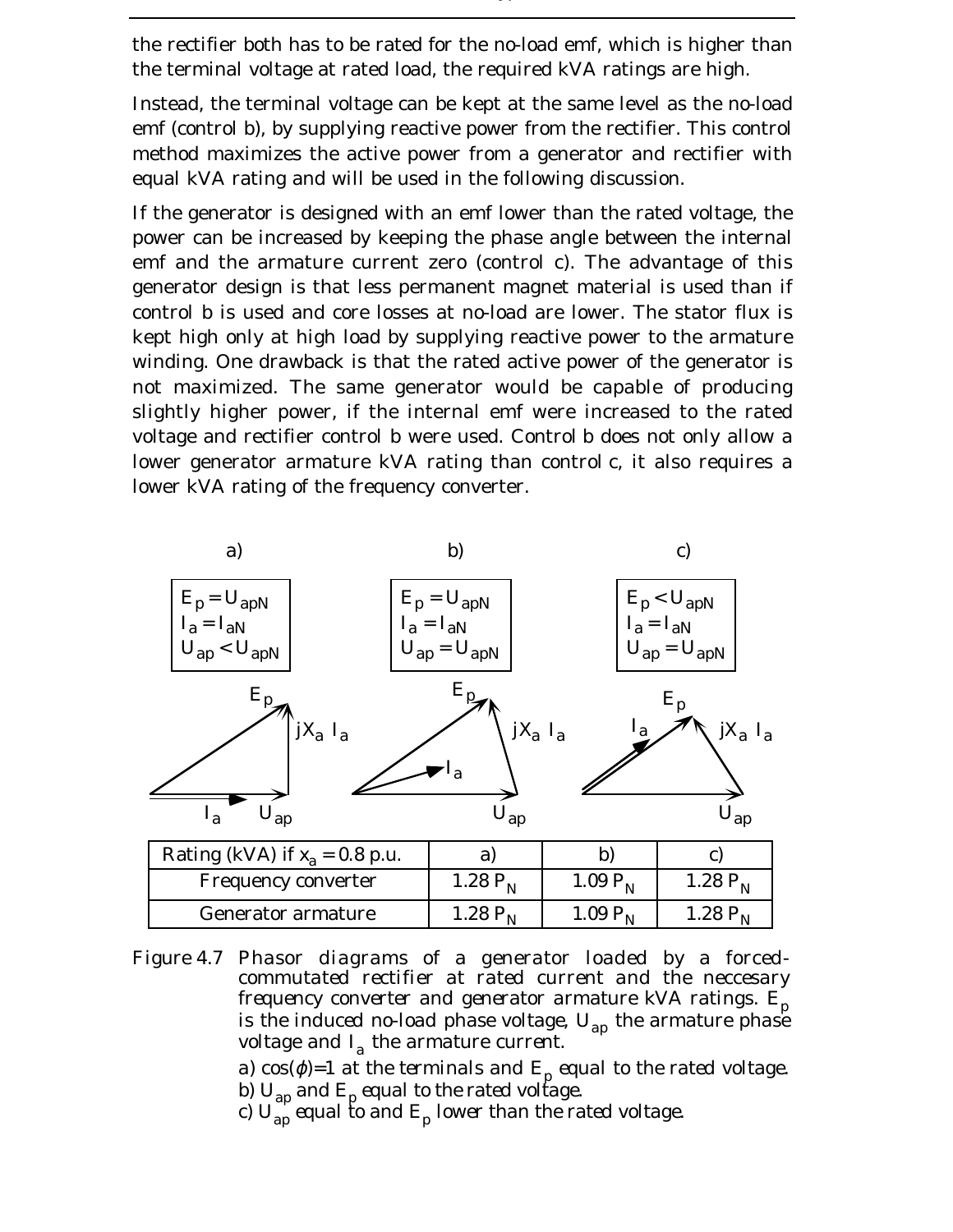The active power as a function of current, for a generator with a reactance of 0.5 p.u. connected to a forced-commutated rectifier using control b, is plotted in Figure 4.8. The output power increases linearly with increasing current as the current starts to increase from zero. The reason for this is that the forced-commutated rectifier can keep the terminal voltage constant and that the power factor is almost 1. As the current increases further, the power factor decreases because the rectifier has to supply reactive power. Therefore, the increase in active power is no longer linear. Eventually, the active power reaches a maximum value, at a generator load angle of 90 degrees. If the current increases further, it will only lead to a decrease in active power.



*Figure 4.8 The active power of a generator with a reactance of 0.5 p.u. connected to a forced-commutated rectifier. The rectifier keeps the generator terminal voltage constant.*

## **4.6.4 Rectifier Comparison**

The diode rectifier and the forced-commutated sine-wave rectifier were compared regarding the output power at rated armature current. The active powers of a generator connected to the two types of rectifiers are shown in Figure 4.9, as functions of armature current. The value of the generator reactance does not change the shape of the curves, only the scaling of the current and power axes. As can be seen in the figure, the difference in rated power between a diode rectifier and a forcedcommutated rectifier depends on how high the rated current of the generator is.

If the rated current is  $I_1$ , which corresponds to a reactance of 0.15 p.u., the rated power of the forced-commutated rectifier is 12 % higher than if a diode rectifier is used. A sub-transient reactance of 0.15 p.u. is usual for a conventional, four-pole, synchronous generator, but it is a low value for a direct-driven wind turbine generator.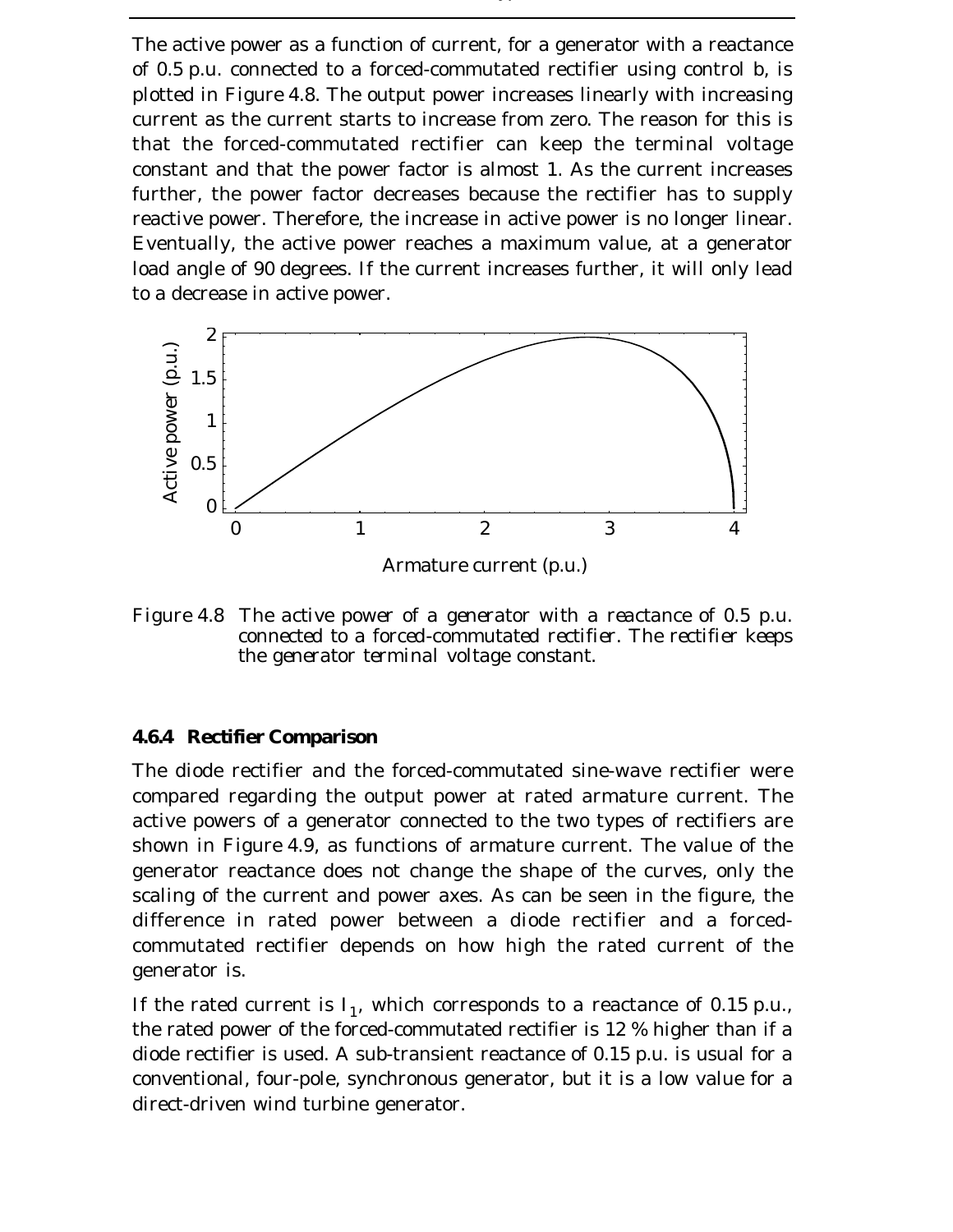

Armature current

*Figure 4.9 The active powers of a generator, connected to a diode rectifier or a forced-commutated rectifier, as functions of armature current.*

In some wind energy converters, the generator has to be able to produce a peak power of 150 % of the rated power. In this case, the rated current cannot be higher than  $I_2$  if a diode rectifier is used. The rated current  $I_2$ corresponds to a reactance of 0.31 p.u. At the same rated current, the generator can produce 22 % higher power if it is instead connected to a forced-commutated rectifier. The copper losses are almost the same as if a diode rectifier is used and, therefore, the forced-commutated rectifier increases generator efficiency.

If the rated current is  $I_3$ , corresponding to a reactance of 0.66 p.u., the generator reaches its peak power if it is connected to a diode rectifier. If connected to a forced-commutated rectifier instead of the diode rectifier, the same generator can be capable of producing 65 % higher power with almost the same copper losses.

Connected to a forced-commutated rectifier, the generator can have a rated current of  $I_4$  and still be capable of producing a peak power of 150 %. The rated current  $I_4$  corresponds to a per unit reactance of 0.71 p.u. If a diode rectifer is used, the maximum reactance for a generator with 150 % peak power is only 0.31 p.u. Consequently, a forced-commutated rectifier allows more than twice as high reactance as a diode rectifier does for a generator system required to produce a peak power of 150 % of the rated power.

If cooling and efficiency considerations do not limit the current and the peak power is not required to be higher than the rated power, the generator is utilized best if the rated current is  $I_5$  and a forcedcommutated rectifier is used. In this case, the reactance is 1.41 p.u. and the generator can produce a power which is 165 % higher than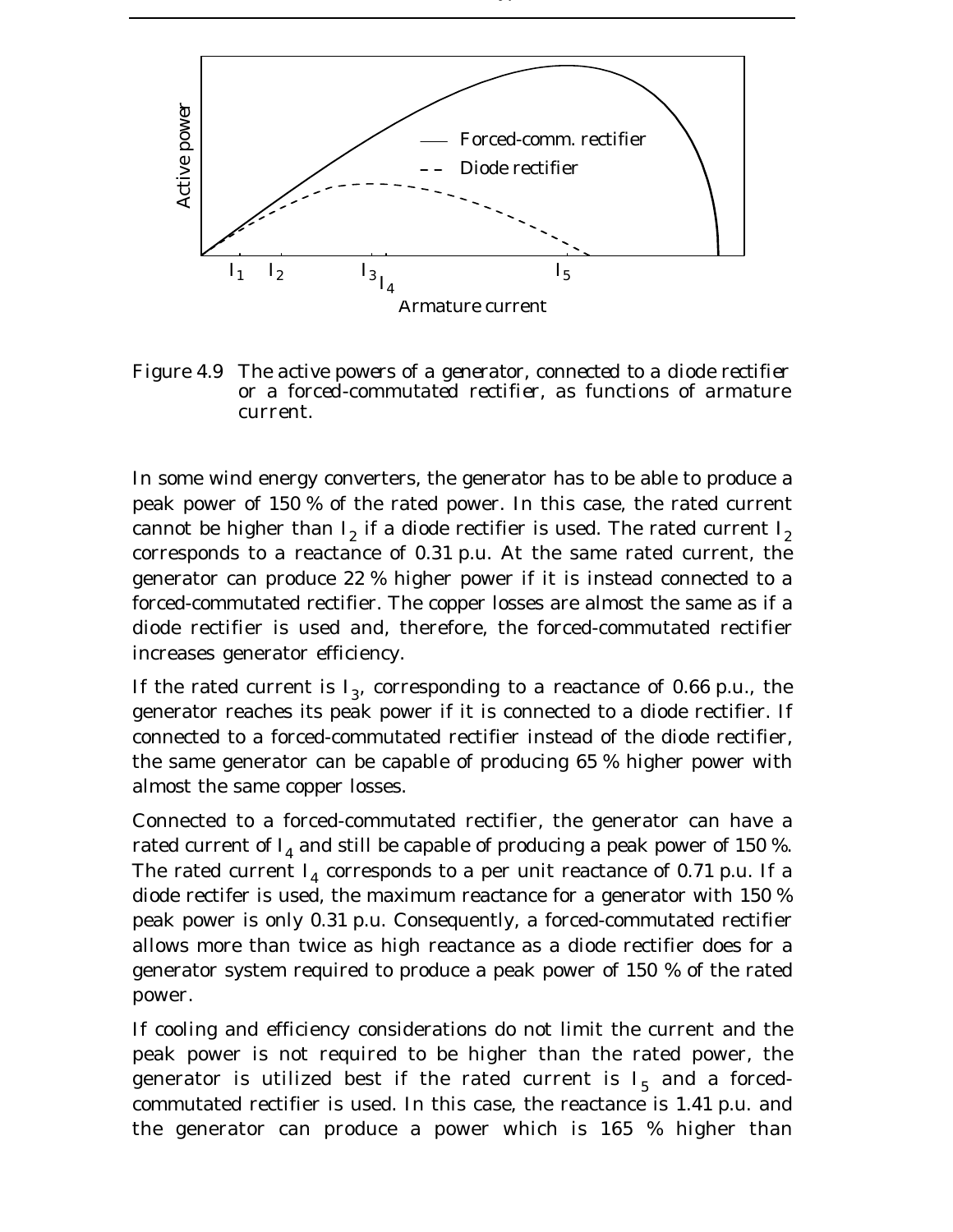(2.65 times) its peak power connected to a diode rectifier. The copper losses of the generator, however, are 360 % higher (4.6 times) at the current  $I_5$ than they are at the current  $I_3$ , which means much lower efficiency even though the rated power is 165 % higher. This power is the absolute peak power the generator can produce if the armature voltage is limited to the no-load voltage.

Peak power and power at rated current of the generator are presented as functions of the per unit reactance in Figure 4.10. It can be seen that the peak power of the generator connected to a forced-commutated rectifier is always 2.65 times the value obtained for a generator connected to a diode rectifier. The difference in power at rated current, if a forced-commutated rectifier is used instead of a diode rectifier, is less than 20 % for reactances below 0.3 p.u., but it increases quickly as the reactance increases. The diode rectifier should probably not be used for a generator with a reactance higher than 0.5 p.u., while generator reactance of up to 1.4 p.u. can be allowed if a forced-commutated rectifier is used.

The choice of rectifier depends on the total cost for the generator plus rectifier and the total average efficiency. The diode rectifier is cheap and very efficient, but it may require a much larger generator and it also decreases the efficiency of the generator. If it is important that the generator is small, a high reactance of the generator is difficult to avoid. Of the two compared rectifier types, the forced-commutated rectifier is probably the best for a direct-driven wind turbine generator.



*Figure 4.10 Peak power and power at rated current as a function of armature reactance of the generator.*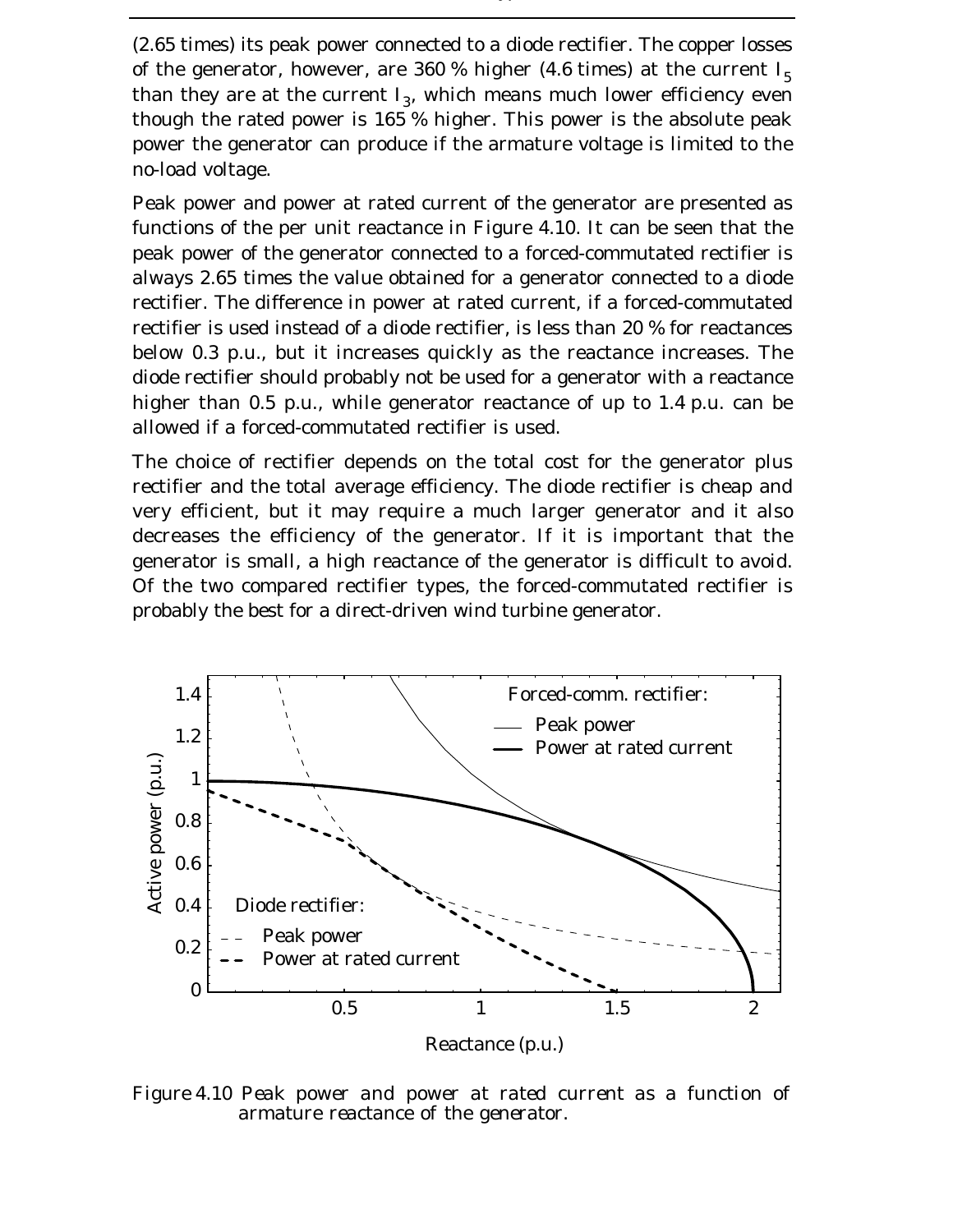# **4.7 Chosen Generator Type**

In this section, the generator type chosen and the reason for using it are presented. The comparisons made earlier in this chapter indicate that the radial-flux permanent-magnet generator has several advantages and that it is well suited to be used as a direct-driven wind turbine generator.

## **4.7.1 Basic Generator Concept**

Permanent-magnet excitation is chosen because it gives an efficient generator in which the pole pitch can be made small, leading to a light core and low end-winding losses. The magnets are of NdFeB material and are placed on the rotor surface. This placement gives a simple and light rotor design, however these magnets are more expensive to use than ferrite magnets.

Radial-flux design is used because it allows a simple generator structure, good utilization of the active materials and it can easily be made with a slotted stator. Radial-flux design also allows a small diameter since the stator can be long. The air gap can more easily be made small in a radialflux machine than in an axial-flux machine, which leads to a low amount of permanent-magnet material.

A stator with a slot winding is used because the cost of the permanent magnets would otherwise be very high and a slot winding makes it easier to cool the winding indirectly, through the stator core.

A frequency converter is used since the generator diameter otherwise has to be very large and also because it allows variable turbine speed and lower grid interference. The rectifier is a forced-commutated sine-wave rectifier to allow for high inductance and a small generator.

## **4.7.2 Details of the Chosen Generator**

The winding has three phases and only one slot per pole and phase to allow for a small pole pitch, without having slots which are very narrow. Narrow slots lead to a low copper fill factor. A two-layer winding is used to make the end windings simple, and since it is an integer slot winding, all slots will contain two coils belonging to the same phase. The slots are constructed semiclosed to limit losses in the rotor due to slot harmonics and to limit the cogging torque.

The windings and magnets must be cooled efficiently. Almost all losses are dissipated in the stator, since the only rotor losses are the losses in the magnets. The generator is to be totally enclosed (class IP54 described in IEC Publication 529). Ambient air is not allowed to enter the generator, in order to reduce the risk of water condensation on the windings and salt and dust in the generator.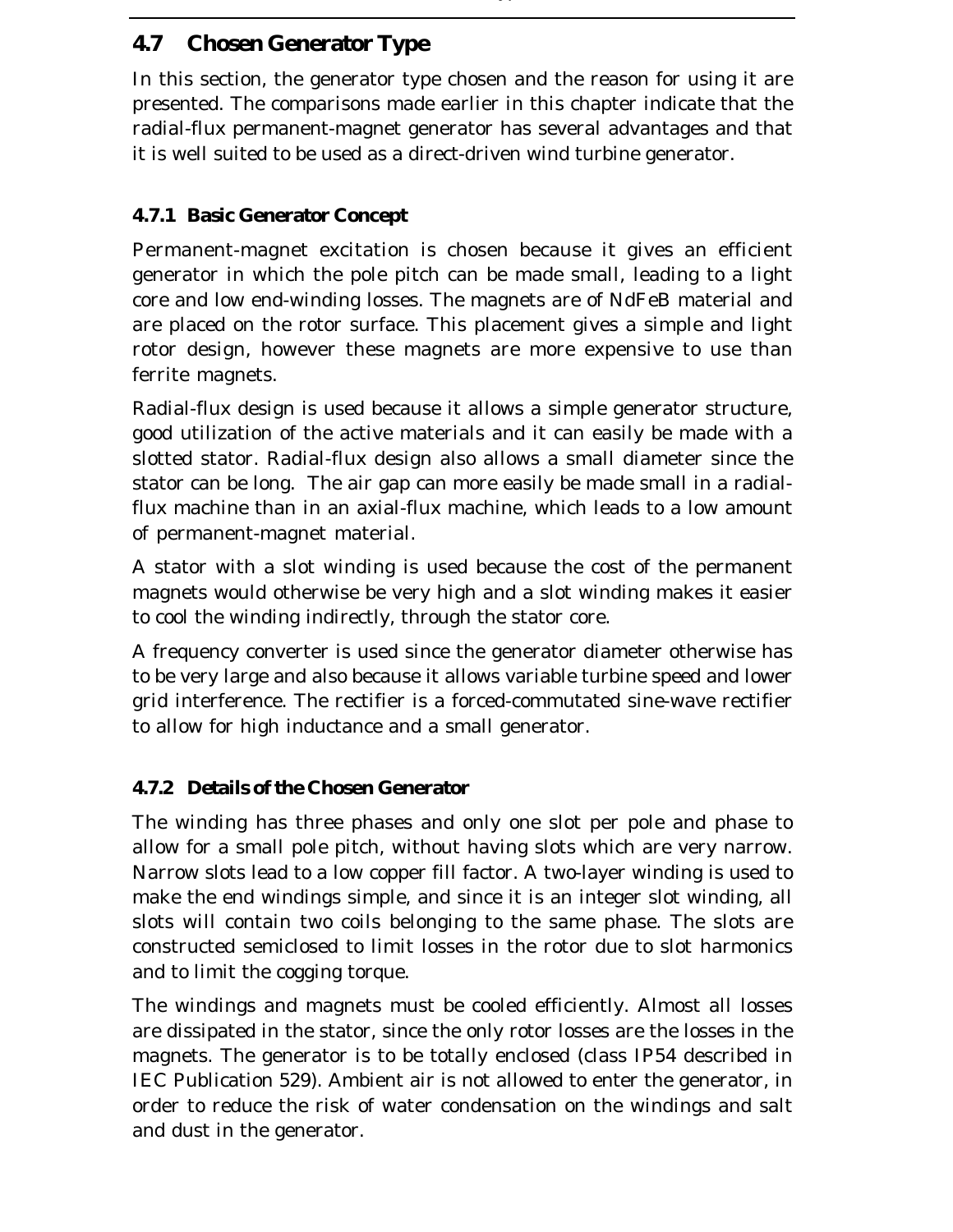Forced cooling directly on the outer surface of the stator core will be used. The stator yoke is fixed to a circular beam which guides the cooling air. Air is forced round the circumference of the stator by means of external fans. A principal drawing of the cooling system is shown in Figure 4.11. To achieve a low temperature rise between the stator yoke and the cooling air, the air velocity is 15 m/s and extra cooling fins are made at the outer surface of the stator core. The circular stator beam is divided into two or more separate cooling circuits, in order to make the cooling more efficient. Internally, the rotor and the end windings are cooled by the circulation of the inner air. The rotor is equipped with a radial fan which forces the air to pass the end windings and then out to be cooled at the end shields.



*Figure 4.11 Left: Axial view of the cooling of the stator iron core. An external fan forces air through the cooling duct at the stator core back.*

> *Right: Tangential view of the cooling of the rotor and end windings. The rotor is equipped with a radial fan circulating the internal air.*

### **4.7.3 Materials**

The winding is made of stranded wire that has a copper fill factor of 0.8, excluding the coil insulation. Each coil has an insulation that is 0.5 mm thick. The slot is made 1 mm wider than the insulated coil. That extra space is filled with resin during the impregnation, leading to a total insulation thickness of 1 mm. The value of the total fill factor of the slot, excluding the slot wedge, is 0.58 for a 40 mm high and 10 mm wide slot with a two-layer winding.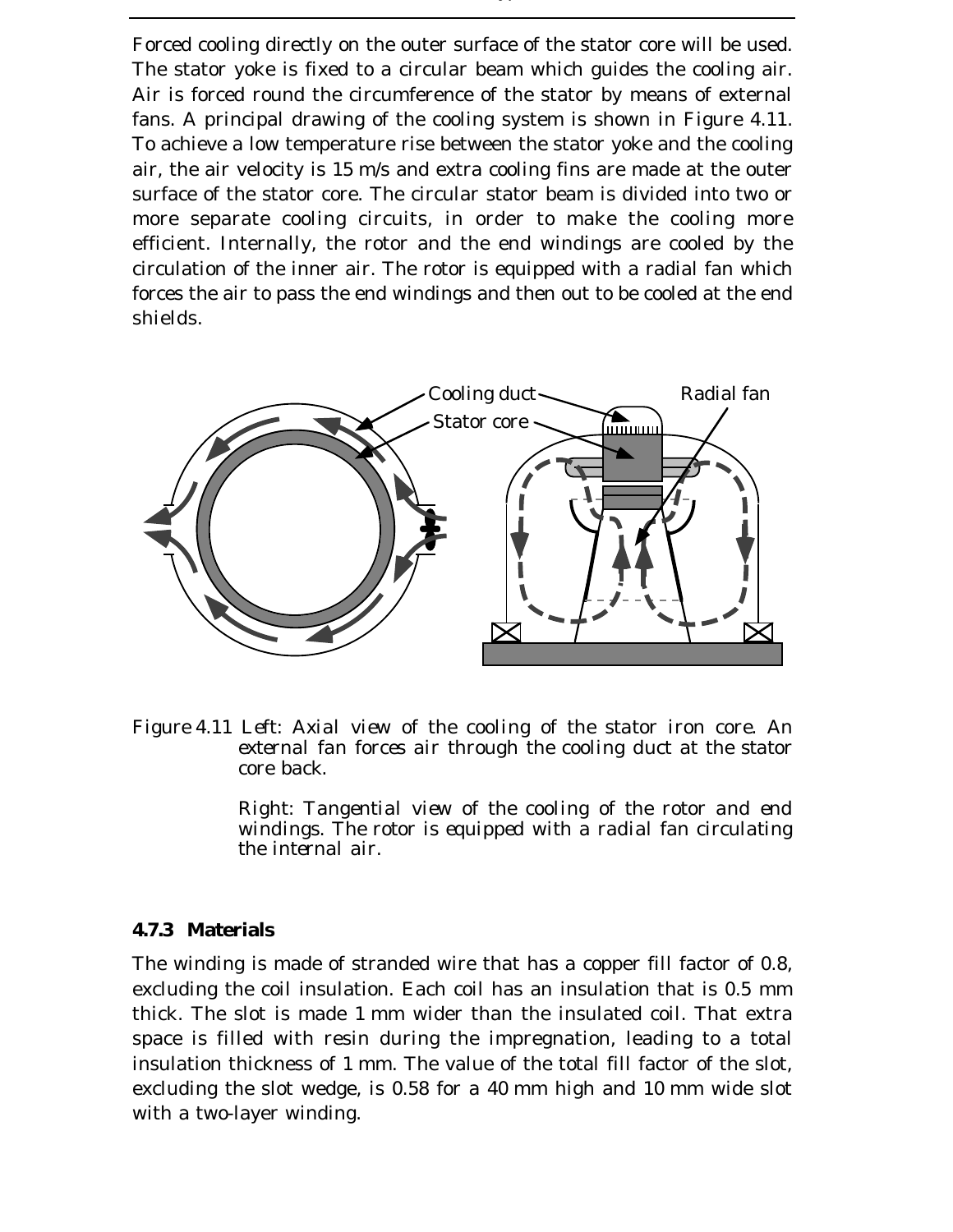*Generator Types* 53

The magnet material is NdFeB with a remanent magnet flux density of 1.22 T at room temperature. The remanent flux density at operating temperature, i.e. below 120˚C, will be 1.1 T or higher. NdFeB is chosen instead of SmCo because of its lower price and higher remanent flux density.

The stator core is made of 0.5 mm thick, low-loss, electrical steel for large generators. The losses at 50 Hz and 1.0 T are 1.20 W/kg and the fill factor of the stator core is 0.97.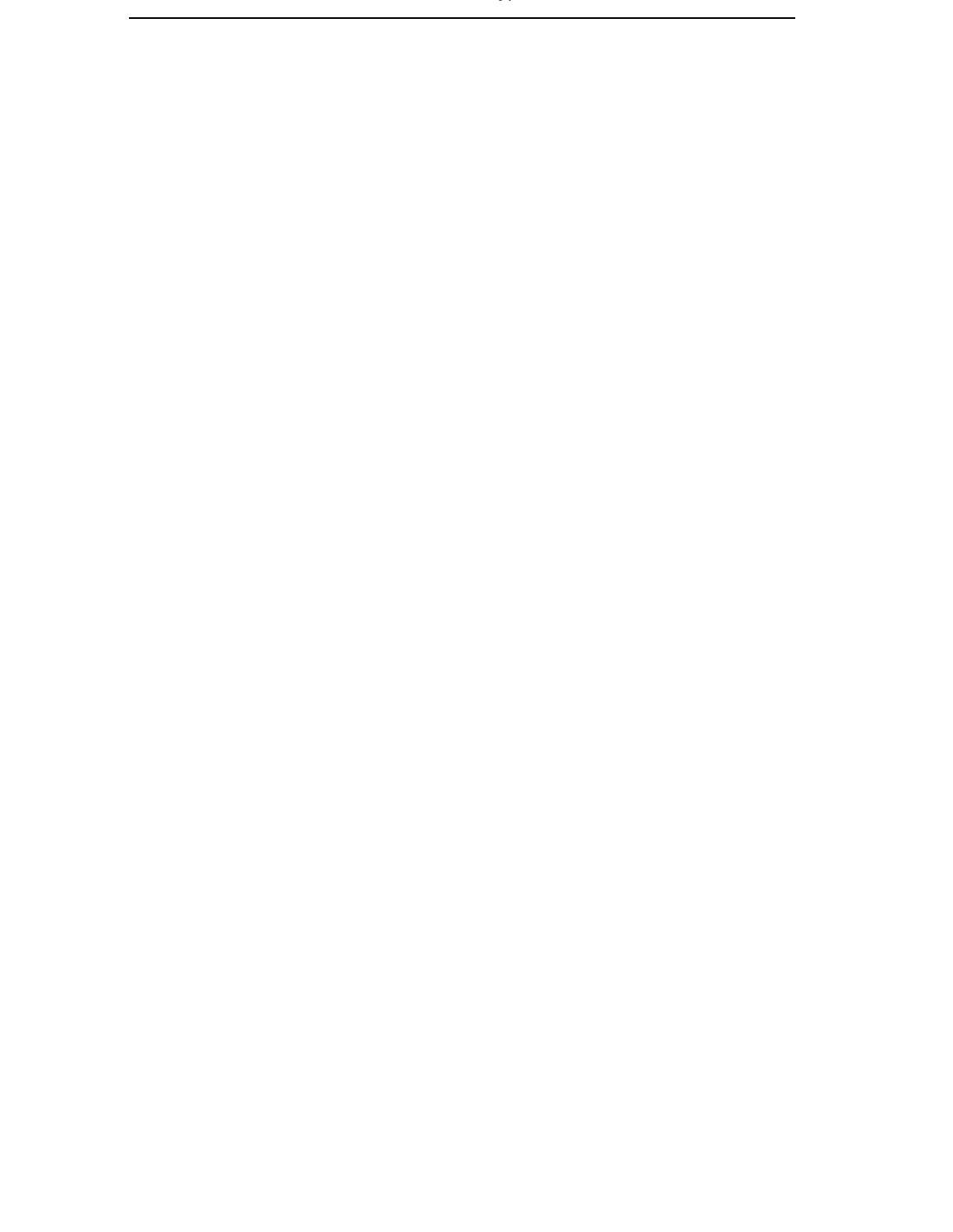# **5 Design Method for a Permanent-magnet Generator**

In this chapter, an analytical design method is derived for the proposed three-phase radial-flux generator with a forced-commutated rectifier. The design variables are discussed in Section 5.1 and the design equations and the thermal model in Section 5.2. In Section 5.3, the calculation method is described. Finally, the analytical design method is compared with finite element calculations and the sensitivity of the thermal model is discussed in Section 5.4.

Many of the calculations are based on simplified models. The models have been estimated to be sufficient for a preliminary generator design. If the design method should be used for other purposes, needing higher accuracy, the models can be changed to more detailed ones.

Some steps in the complete design of a generator have not been included. Parts which can be considered as final adjustments and checks, are left for the detailed design that has to be carried out before a generator is manufactured. The steps remaining for the final design are: adjusting the rated voltage to the desired level; rounding off the number of pole pairs to the nearest integer value; and checking that the permanent magnets do not risk irreversible demagnetization. The demagnetization calculations can be included in the design method, but it has been found during this investigation that the demagnetization is not a problem in this type of generator, as long as the pole pitch is kept small.

# **5.1 Design Variables**

It is important that the variables chosen for the design calculations are independent. By starting with the geometrical variables and the current density in the windings as basic variables, it is easy to assure that they are independent. The proposed generator is described by 16 basic variables, the 15 in Figure 5.1 and the stator length. The generator is completely defined by these 16 basic variables and the material data. All the basic variables have to have values before the generator data can be calculated.

Nine of the basic variables are assumed to be constant or are defined as functions of other variables. The stator and rotor yoke heights are determined by the allowed flux densities in the yokes. The tooth tip height, the slot wedge height, the slot opening and the coil insulation thickness are constant. The air gap is kept at its minimum value, limited by mechanical considerations to 0.1 % of the air gap diameter. The slot pitch is determined by the required number of slots per pole and phase and the magnet width is kept as a constant fraction of the pole pitch.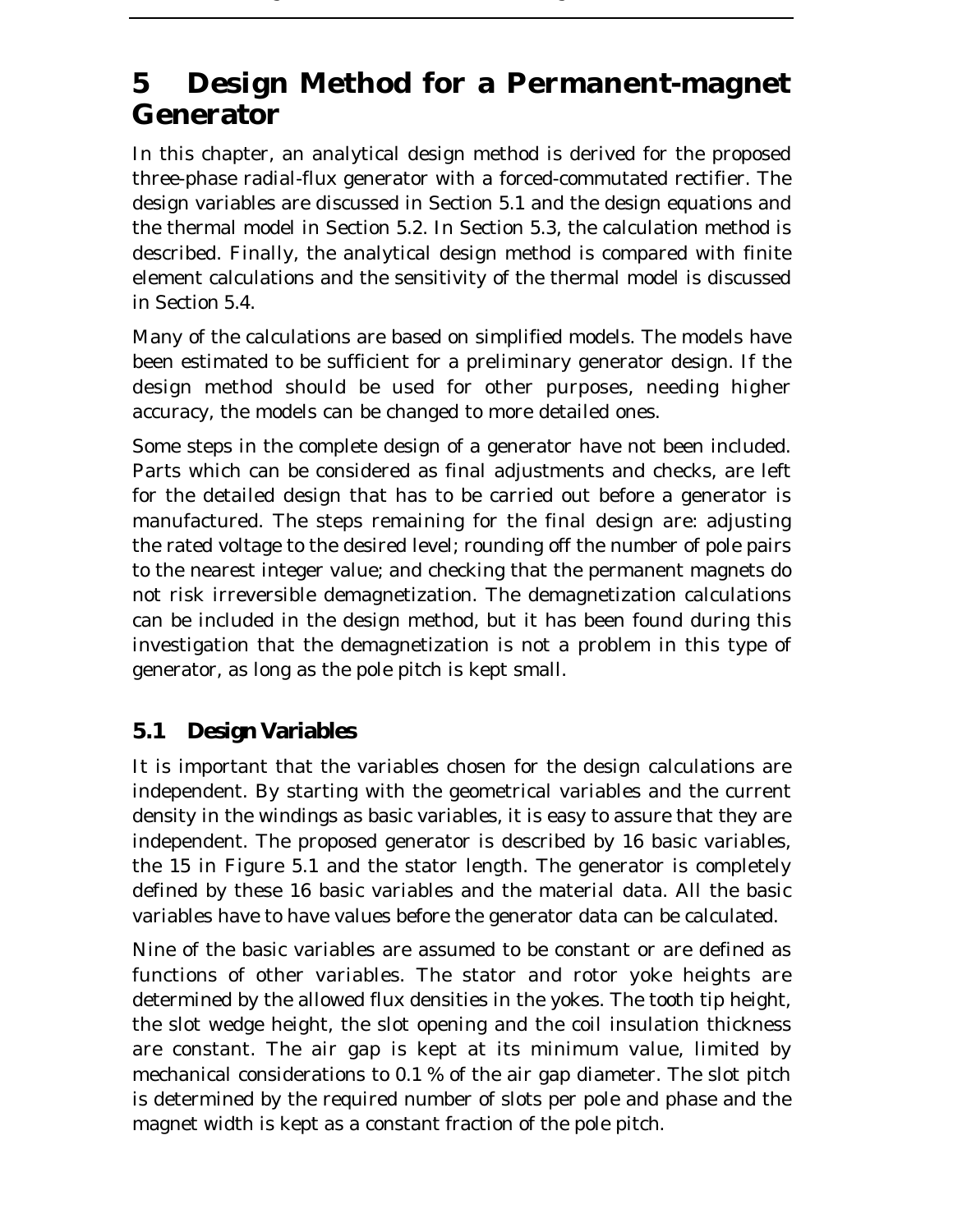



*Figure 5.1 Basic variables of the proposed generator.*

Five of the basic variables are used directly as design variables: the air gap diameter, the stator length, the slot height, the pole pitch and the current density. The two remaining variables, the magnet height and the tooth width, are defined as functions of the peak, no-load, air gap flux density and the peak, no-load, teeth flux density, respectively. The reason for using flux densities as design variables rather than geometrical variables is that the optimum flux densities can be assumed to vary rather little as the generator size changes.

The variables are summarized in Table 5.1. Seven variables are used as design variables. These variables can be used to calculate generator designs of different rated power and with different temperatures of the windings. If a generator with a specified rated power and specified winding temperature is designed, two of the design variables can no longer be chosen freely. The stator length is adjusted to get the right rated power of the generator and the current density is adjusted to get the right winding temperature. The other five design variables can still be varied freely.

The rated voltage and current are not included in the preliminary design. It is assumed that the top and bottom conductor in the slots are connected parallelly. Thus, the phase current is equal to the total current in a slot.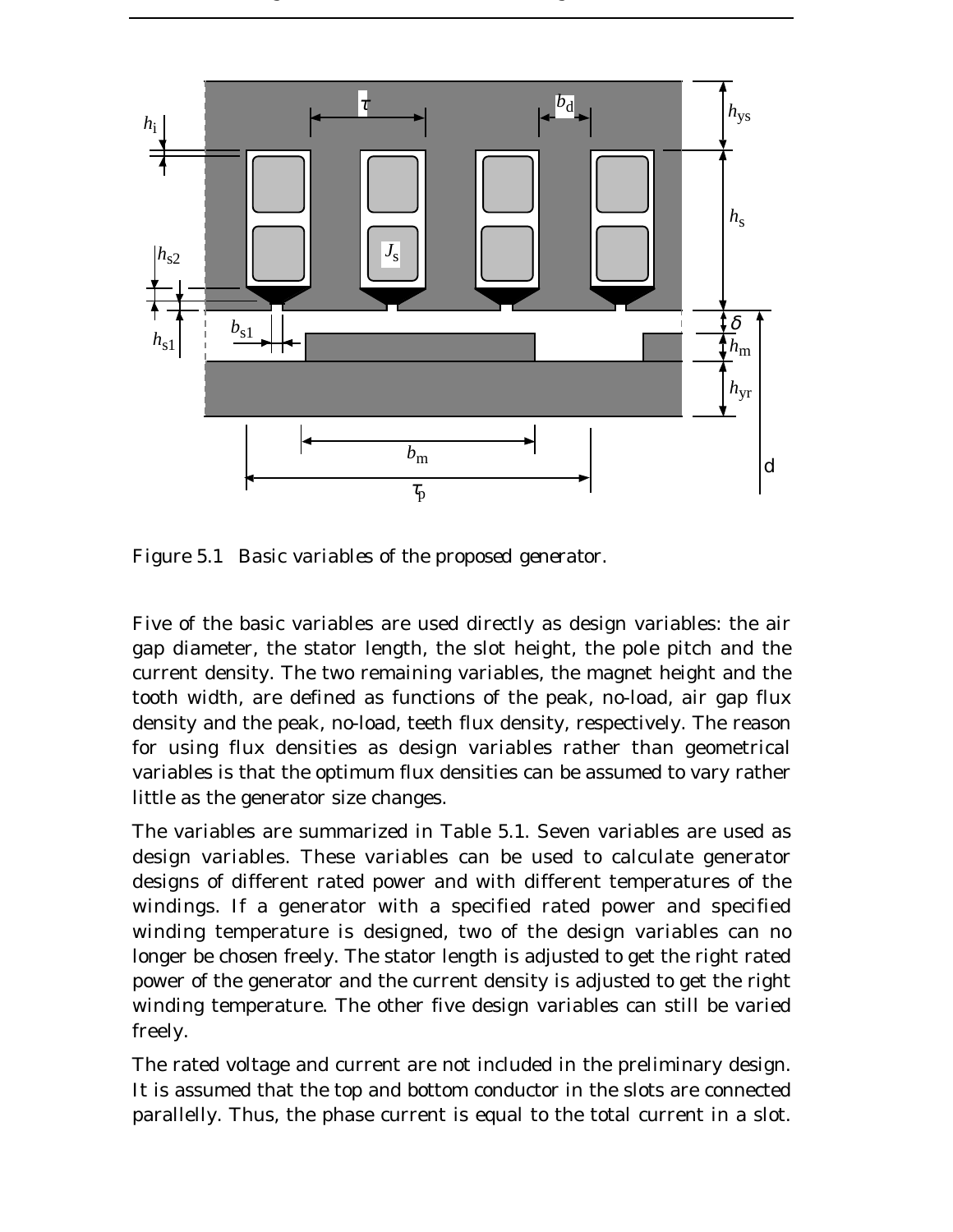By adjusting the number of slots and the number of branches connected parallelly and in series, the voltage level can be adjusted.

The pole pitch is used as a variable instead of the number of pole pairs. Since there are no restrictions on the pole pitch, the number of pole pairs is usually not an integer in the design calculations. For a generator having a large number of pole pairs, this will simplify the numerical optimization of the generator without introducing any significant errors.

| Design variables        |                           | <b>Corresponding basic</b><br>variables |                        |
|-------------------------|---------------------------|-----------------------------------------|------------------------|
| $\boldsymbol{d}$        | Air gap diameter          | $\overline{d}$                          | Air gap diameter       |
|                         | <b>Stator length</b>      | 1                                       | Stator length          |
| $h_{\rm s}$             | Slot height               | $h_{\rm s}$                             | Slot height            |
| $\tau_{\rm p}$          | Pole pitch                | $\tau_{\rm p}$                          | Pole pitch             |
| $J_{\rm s}$             | <b>Current density</b>    | $J_{\rm s}$                             | <b>Current density</b> |
| Λ<br>$B_{\!\delta0}^{}$ | Peak air gap flux density | $h_{\rm m}$                             | Magnet height          |
| $B_{\rm d0}$            | Peak teeth flux density   | $b_{\rm d}$                             | <b>Tooth width</b>     |

*Table 5.1 The variables used in the design method.*

| <b>Constants and fixed relations</b> |                               | <b>Corresponding basic</b><br><b>variables</b> |                             |
|--------------------------------------|-------------------------------|------------------------------------------------|-----------------------------|
| $B_{\rm vs} = 1.2$ T                 | Peak stator yoke flux density | $h_{\text{vs}}$                                | Stator yoke height          |
| $B_{vr} = 1.2$ T                     | Peak rotor yoke flux density  | $h_{\text{yr}}$                                | Rotor yoke height           |
| $h_{s1} = 1$ mm                      | Tooth tip height              | $h_{s1}$                                       | Tooth tip height            |
| $h_{s2} = 4$ mm                      | Slot wedge height             | $h_{s2}$                                       | Slot wedge height           |
| $b_{s1} = 3$ mm                      | Slot opening                  | $b_{s1}$                                       | Slot opening                |
| $h_i = 1$ mm                         | <b>Insulation thickness</b>   | $h_i$                                          | <b>Insulation thickness</b> |
| $\delta = 0.001$ d                   | Mechanical air gap            | $\delta$                                       | Mechanical air gap          |
| $q=1$                                | No. of slots per pole & phase | τ                                              | Slot pitch                  |
| $b_{\rm m} = 0.7 \tau_{\rm n}$       | Magnet width                  | $b_{\rm m}$                                    | Magnet width                |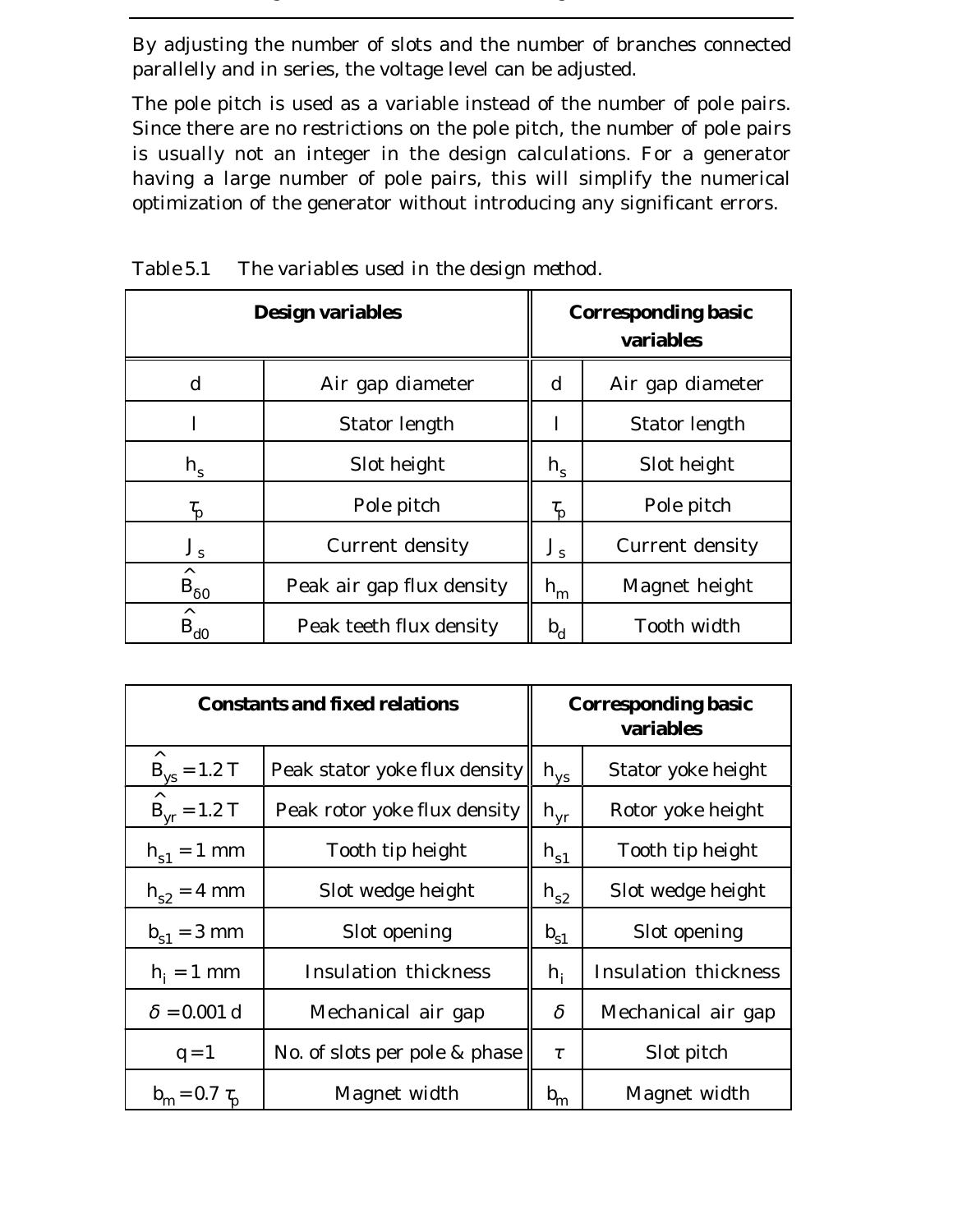## **5.2 Design Equations**

### **5.2.1 General Definitions**

The diameter and pole pitch determine the number of pole pairs

$$
p = \frac{\pi \ d}{2 \ \tau_{\text{p}}} \tag{5.1}
$$

The number of slots per pole and phase *q* is set to one to allow for a small pole pitch without getting a low slot fill factor because of narrow slots. The number of phases *m* is three. The total number of slots of the stator is

$$
Q = 2 p m q \tag{5.2}
$$

The slot pitch is

$$
\tau = \frac{\tau_{\rm p}}{m \, q} \tag{5.3}
$$

The slot and the two-layer winding are shown in Figure 5.2. The slot is described by its depth  $h_s$  and its width  $b_s$ . The slot width can be calculated from the slot pitch and tooth width  $b_d$  as

$$
b_{\rm s} = \tau - b_{\rm d} \tag{5.4}
$$

The slot opening  $b_{s1}$  is assumed to be 3 mm, the tooth tip height  $h_{s1}$  1 mm, and the slot wedge height  $h_{s2}$  4 mm. The winding height is

$$
h_{s3} = h_s - h_{s1} - h_{s2} \tag{5.5}
$$

The conductor height  $h_{Cu}$  and width  $b_{Cu}$  are determined by the winding



*Figure 5.2 The slot and the two-layer winding.*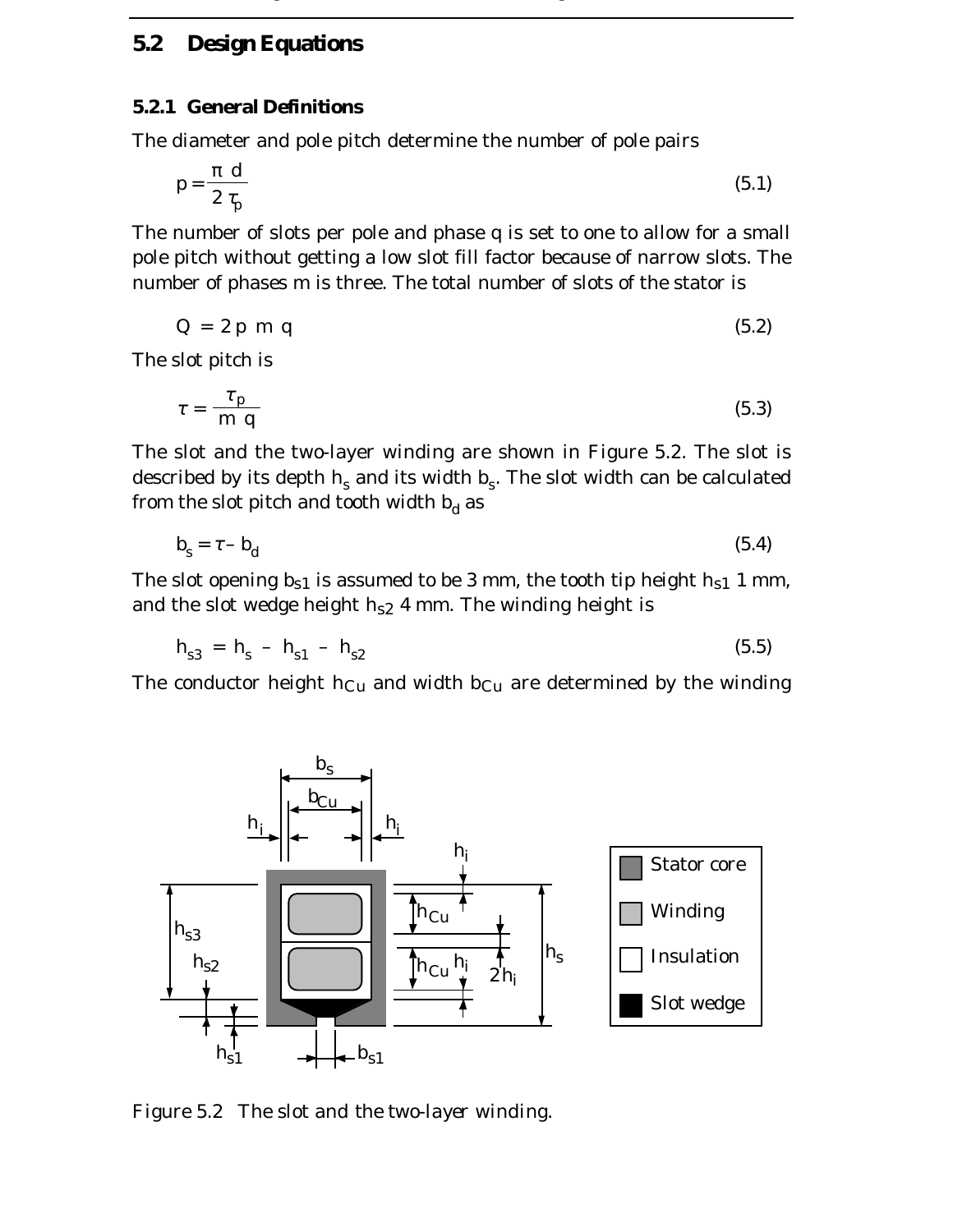height, slot width and the coil insulation thickness *h*i, i.e.,

$$
h_{\rm Cu} = \frac{h_{\rm s3} - 4 \ h_{\rm i}}{2} \tag{5.6}
$$

$$
b_{\rm Cu} = b_{\rm s} - 2 h_{\rm i} \tag{5.7}
$$

respectively.

For a three-phase machine for which the magnet cost per torque should be kept low, the ratio of magnet width to pole pitch should be between 0.6 and 0.9 (Lampola et al. 1996a). In the proposed generator the magnet width is kept at 0.7 times the pole pitch, i.e.,

$$
b_{\rm m} = 0.7 \ \tau_{\rm p} \tag{5.8}
$$

The winding is a full-pitch winding and, therefore, the winding pitch is

$$
W = \tau_{\rm p} \tag{5.9}
$$

The end winding length is assumed to be

$$
I_{\mathbf{b}} = 2 \quad W \tag{5.10}
$$

The equivalent core length is approximated by

$$
I_{\rm e} = I + 2 \delta \tag{5.11}
$$

The useful iron length is

$$
l_{\rm u} = k_{\rm FeS} \quad l \tag{5.12}
$$

where  $k_{\rm{Fes}}$  is the stator iron fill factor. The frequency at rated speed is

$$
f = p \, n_{\rm N} \tag{5.13}
$$

where  $p$  is the number of pole pairs. The air gap should be small to minimize the amount of permanent magnets needed. The mechanical stiffness and the thermal expansion of the generator limits the minimum air gap which can be used. In this thesis the relation

$$
\delta = 0.001 \, d \tag{5.14}
$$

is used. Because the slot opening is narrow compared with the air gap, the Carter factor will be 1. The outer diameter of the stator and the approximate total length of the stator, including the end windings, are

$$
d_{\rm se} = d + 2 h_{\rm s} + 2 h_{\rm ys} \tag{5.15}
$$

$$
I_{\text{tot}} = I + 3 \ W \tag{5.16}
$$

respectively. (Error found after the defence of the thesis: The total winding length is overestimated, in equation 5.16 the total length is more likely to be approx.  $l_{\mathbf{tot}} = I$  + 2  $W$ . This error will lead to a small overestimation of the copper weight and copper losses)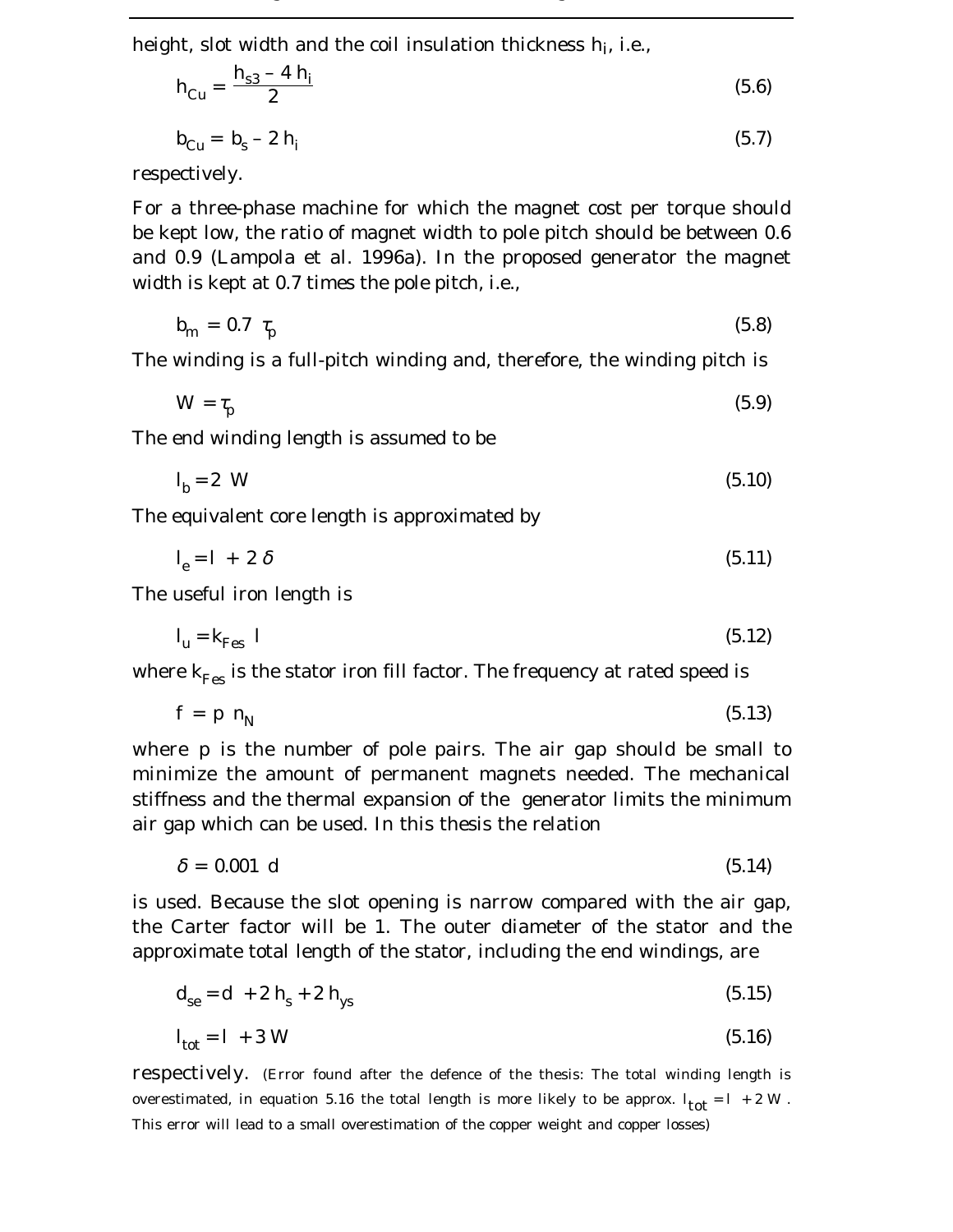#### **5.2.2 Magnetic Circuit**

The stator yoke thickness, the rotor yoke thickness, and the stator tooth width are

$$
h_{\rm ys} = \frac{\hat{B}_{80} b_{\rm m} l_{\rm e}}{2 \hat{B}_{\rm ys} l_{\rm u}}
$$
(5.17)

$$
h_{\rm yr} = \frac{\hat{B}_{80} \, b_{\rm m} \, l_{\rm e}}{2 \, \hat{B}_{\rm yr} \, I} \tag{5.18}
$$

$$
b_{\rm d} = \frac{\hat{B}_{80} \ \tau \ l_{\rm e}}{\hat{B}_{\rm d0} \ l_{\rm u}}
$$
 (5.19)

respectively, where  $\hat{B}_{\delta 0}$  is the no-load peak air gap flux density and  $\hat{B}_{\mathrm{d}0}$  the no-load peak teeth flux density.

The mmf:s of the iron core can be calculated from the magnetization curves for the stator and rotor core materials, i.e.,  $H_s(B)$  and  $H_r(B)$ . In the stator yoke the mmf needed for the magnetic flux between two poles can be approximated as

$$
\hat{V}_{\text{ys}} = c \left( \tau_{\text{p}} + \frac{\pi (h_{\text{s}} + 0.5 \ h_{\text{ys}})}{p} \right) H_{\text{s}}(\hat{B}_{\text{ys}}) \tag{5.20}
$$

where *c* takes into account the variation of the field strength in the yoke. For the stator, *c* is assumed to be 0.5.

The mmf needed for the teeth can be expressed approximately as

$$
\hat{v}_{\rm d} = H_{\rm s}(\hat{B}_{\rm d0}) \ (h_{\rm s3} + 0.5 \ h_{\rm s2}) + H_{\rm s}(\hat{B}_{\rm s}) \ (0.5 \ h_{\rm s2} + h_{\rm s1}) \tag{5.21}
$$

The mmf of the rotor yoke is

$$
\hat{V}_{yr} = c \left( \tau_p - \frac{\pi (\delta + h_m + 0.5 h_{yr})}{p} \right) H_r(\hat{B}_{yr})
$$
\n(5.22)

where *c* is assumed to be 0.5 for the rotor. Because  $h_m$  is included in this expression, the required magnet height has to be calculated by iteration. The required magnet height can be calculated analytically by replacing  $h_m$ with 2  $\delta$  in equation (5.22). This causes an error in the order of 1 % in  $\tilde{v}_{\rm yr}^{\rm c}.$ 

The mmf drops of the magnet and the air gap are

$$
\hat{v}_{\rm m} = h_{\rm m} \frac{\hat{B}_{\rm 00}}{\mu_{\rm m} \mu_0} \tag{5.23}
$$

$$
\hat{v}_{\delta} = \delta_{\rm ef} \frac{\hat{B}_{\delta 0}}{\mu_0} \tag{5.24}
$$

respectively.  $\mu_{\rm m}$  is the relative permeability of the permanent magnet material.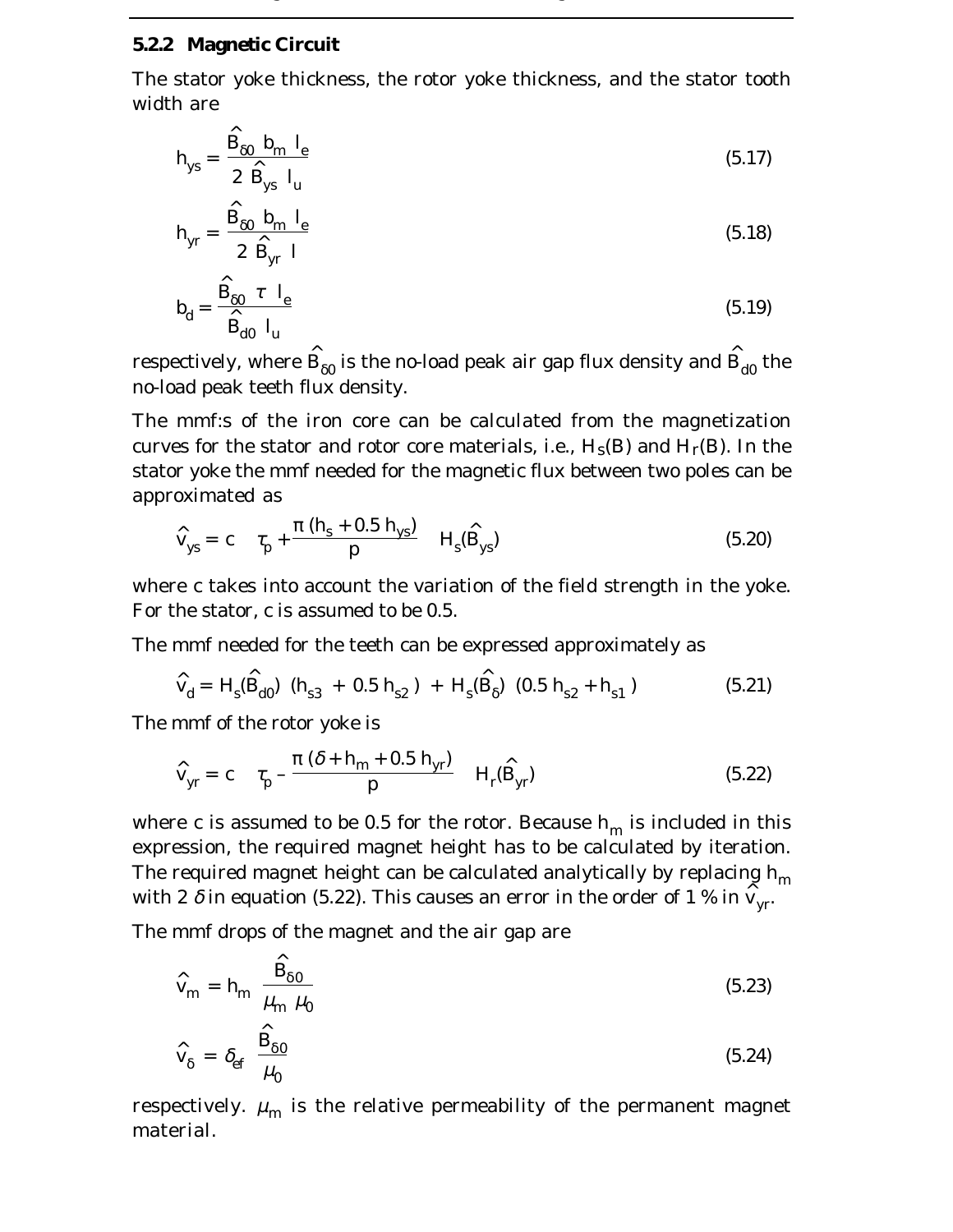The sum of the mmf:s around the magnetic circuit of two poles is zero

$$
2 H_{\rm c} h_{\rm m} - \hat{v}_{\rm ys} - \hat{v}_{\rm yr} - 2 \hat{v}_{\rm d} - 2 \hat{v}_{\delta} - 2 \hat{v}_{\rm m} = 0 \qquad (5.25)
$$

where  $H_c$  is the coercitivity of the permanent-magnet material. The needed magnet height can now be calculated from Equations (5.23) and (5.25)

$$
h_{\rm m} = \frac{0.5 \hat{v}_{\rm ys} + 0.5 \hat{v}_{\rm yr} + \hat{v}_{\rm d} + \hat{v}_{\delta}}{H_{\rm c} - \frac{\hat{B}_{\rm 00}}{\mu_{\rm m} \mu_{\rm 0}}}
$$
(5.26)

The flux density wave of a permanent magnet generator with uniform air gap and surface magnets is ideally square-shaped. Due to fringing effects, the real shape is smoother. Since the winding is a full-pitch winding, the harmonics of the flux wave result in rather large voltage harmonics. The voltage harmonics can contribute to the active power produced by the generator if the armature current is non sinusoidal. Usually the contribution from the harmonics is very small, thus, only the fundamental components of the flux density wave and the voltage are considered in the following calculations.

The shape of the flux density wave in the air gap depends mainly on the magnet width, the pole pitch, the air gap and the magnet height. The shape of the flux wave with a smooth stator surface was calculated by the finite element method for several combinations of air gap, magnet height and pole pitch, including combinations more extreme than what will occur in the direct-driven generators in this thesis. In the calculations, the magnet width was kept at 0.7 times the pole pitch. The fundamental component was calculated from the air gap flux wave. The analysis showed that the approximate relation

$$
B_{\delta(1)} = \hat{B}_{\delta 0} \left( 0.81 - \frac{0.30 \left( h_{\rm m} + \delta \right)}{\tau_{\rm p}} \right) \tag{5.27}
$$

for

$$
\tau_{\rm p} \geq 4 \left( h_{\rm m} + \delta \right) \tag{5.28}
$$

can model the RMS value of the fundamental flux density  $B_{\delta(1)}$  within about 2 % of the values calculated with the finite element method.

## **5.2.3 Stator Inductance and Resistance**

In order to calculate the output power of the generator, the inductance and resistance of the armature winding must be known. In the calculation of the tooth tip leakage inductance and magnetizing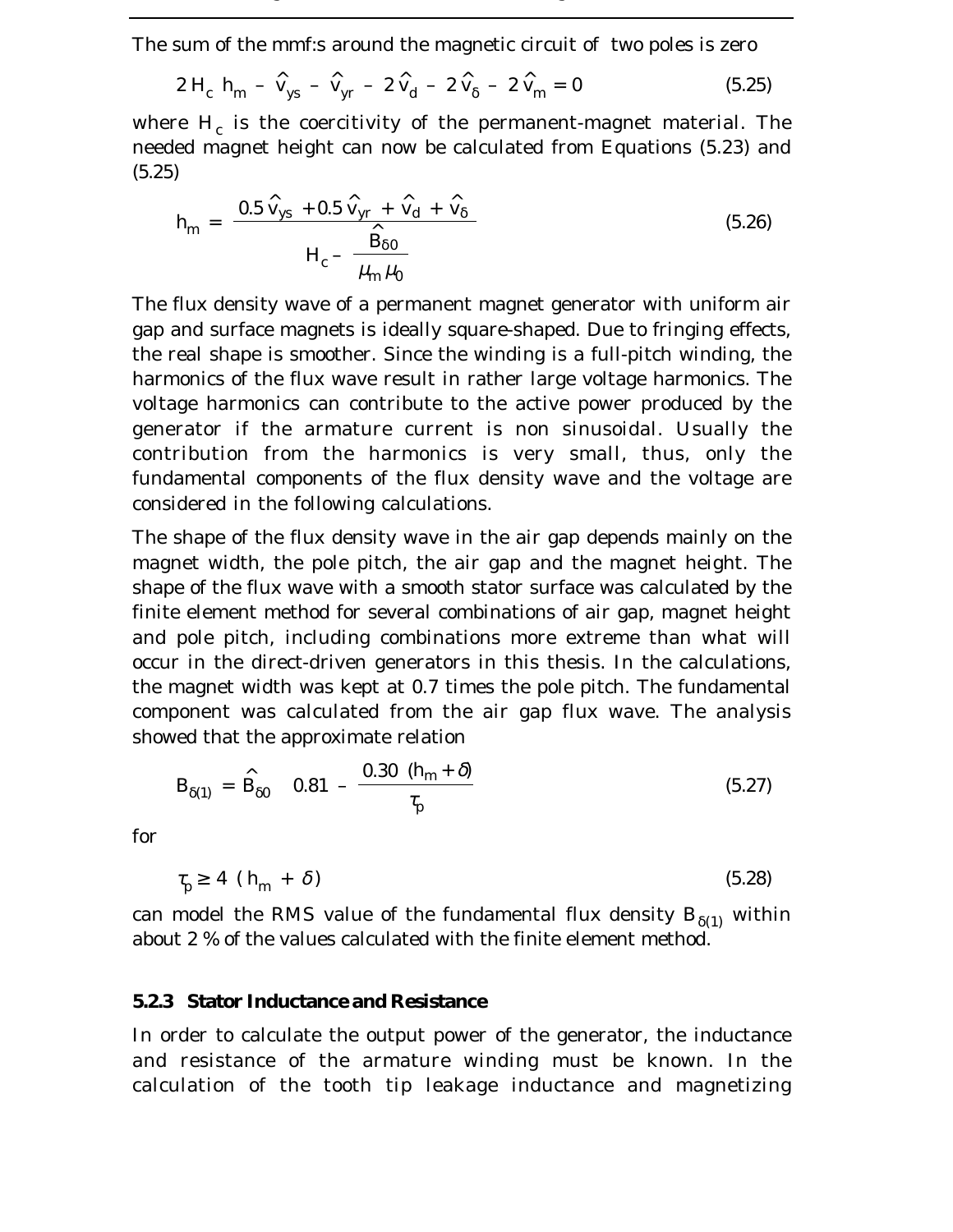inductance, the permanent magnets are assumed to have the same permeability as air.

The slot leakage inductance, tooth tip leakage inductance and end winding leakage inductance, for a winding without parallel branches, can be expressed as

$$
L_{\rm sl} = 2 \ p \ q \ \mu_0 \ l_{\rm e} \ \lambda_{\rm sl} \tag{5.29}
$$

$$
L_{\rm tl} = 2 \, p \, q \, \mu_0 \, l_{\rm e} \, \lambda_{\rm tl} \tag{5.30}
$$

$$
L_{\rm b} = 2 \, p \, q \, \mu_0 \, l_{\rm b} \, \lambda_{\rm b} \tag{5.31}
$$

where  $\lambda_{sl}$ ,  $\lambda_{tl}$  and  $\lambda_b$  are the specific permeance of the slot leakage, toothtip leakage and end winding leakage, respectively. For the proposed generator, with equal current in the upper and lower conductor in the slots, the average specific permeance of the slot leakage for the two coil sides in the slot can be expressed as (Richter 1951, p. 269-271)

$$
\lambda_{\rm sl} = \frac{2 h_{\rm Cu}}{3 b_{\rm s}} + \frac{3 h_{\rm i}}{2 b_{\rm s}} + \frac{h_{\rm sl}}{b_{\rm sl}} + \frac{h_{\rm s2}}{b_{\rm s} - b_{\rm sl}} \ln \left( \frac{b_{\rm s}}{b_{\rm sl}} \right) \tag{5.32}
$$

The specific permeance of the tooth tip leakage can be calculated by an approximate expression (Richter 1953, p. 90)

$$
\lambda_{\rm tl} = \frac{\delta + h_{\rm m}}{b_{\rm s1} + 0.8 \ (\delta + h_{\rm m})}
$$
\n(5.33)

The specific permeance of the end winding leakage has been determined experimentally for different winding types in (Richter 1953, p. 91–92). For this two-layer winding the specific permeance is approximately

$$
\lambda_{\rm b} = 0.25\tag{5.34}
$$

The magnetizing inductance is used to calculate the required reactive power. Therefore, the total inductance is important, including the flux harmonics caused by the stator winding. The single-phase magnetizing inductance, for the winding with one slot per pole and phase, can be expressed as

$$
L_{\rm m} = p \mu_0 l_{\rm e} \lambda_{\rm m} \tag{5.35}
$$

where the specific permeance of the single-phase magnetizing inductance is

$$
\lambda_{\rm m} = \frac{\tau_p}{2 \left( \delta_{\rm ef} + h_{\rm m} \right)} \tag{5.36}
$$

The expressions (5.35) and (5.36) for the single-phase magnetizing inductance are derived in Appendix A.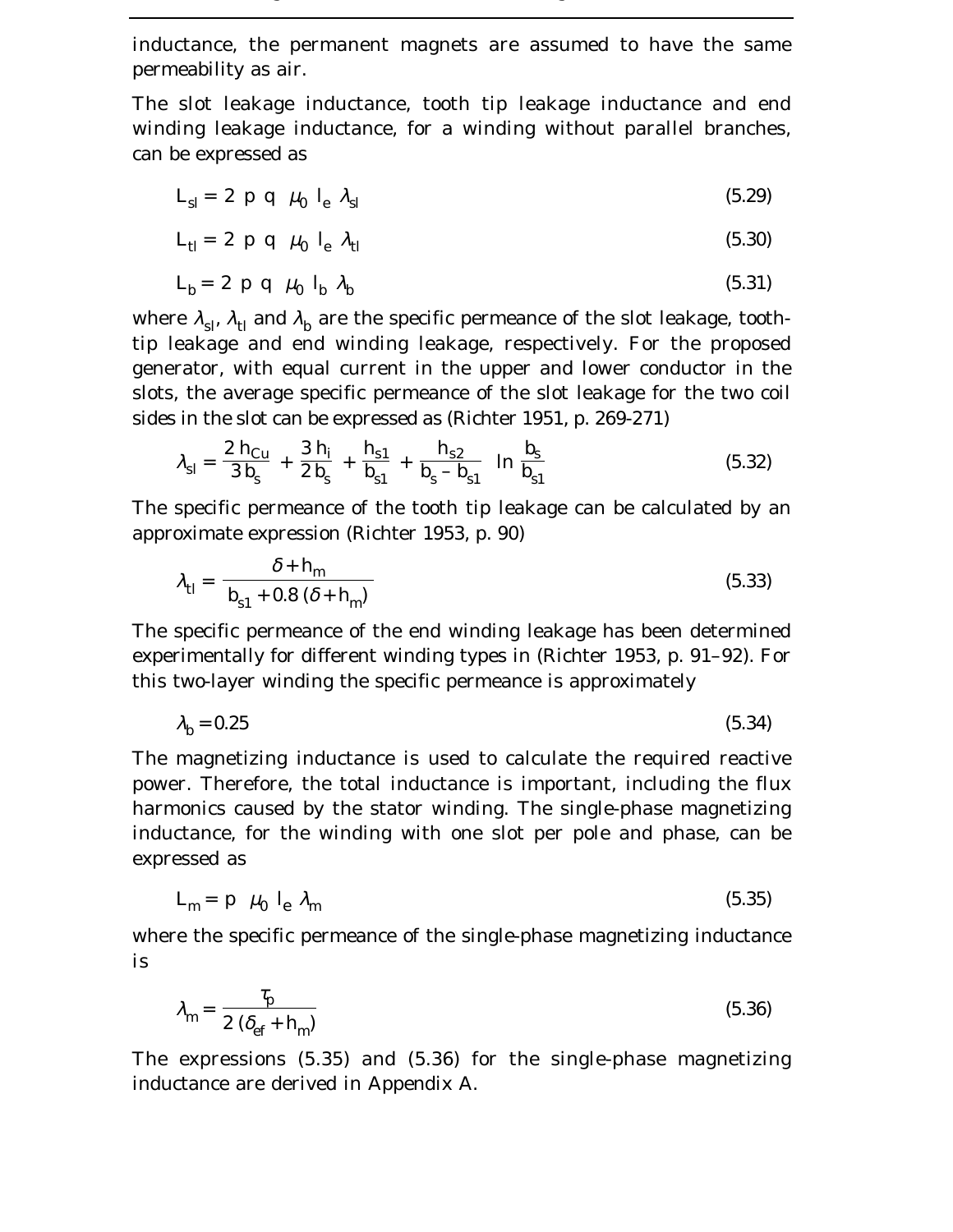The magnetizing inductance used in an equivalent Y-phase circuit is not the single-phase inductance. Because of the mutual inductance between the three phase windings, the apparent inductance of the equivalent Yphase is higher. The equivalent Y-phase magnetizing inductance is 4/3 times the value of equation (5.35). The factor 4/3 includes the total flux generated by the stator winding and it is derived in Appendix A. For sinusoidally distributed windings this factor is, instead, 3/2.

There is no mutual inductance between the slot leakage and tooth tip leakage inductances of the different phases, and the magnetic coupling between the end winding inductances is included in the empirical permeance coefficient  $\lambda_{\bf b}$ . The equivalent Y-phase inductance of the armature, therefore, is

$$
L_{\rm a} = \frac{4}{3} L_{\rm m} + L_{\rm sl} + L_{\rm tl} + L_{\rm b} \tag{5.37}
$$

and the total leakage inductance is

$$
L_{\sigma} = L_{\rm sl} + L_{\rm tl} + L_{\rm b} \tag{5.38}
$$

Since the resistance is temperature-dependent, its value depends on the generator load and the ambient temperature. The skin effect can be neglected since the winding is made of stranded wire. A typical value of the stator per phase resistance at rated load and average ambient temperature is

$$
R_{\rm a} = \rho_{\rm Cu}(\theta_{\rm CuAv}) - \frac{2 \ p \ q \ (1 + l_{\rm b})}{k_{\rm Cu} \ 2 \ h_{\rm Cu} \ b_{\rm Cu}} \tag{5.39}
$$

where  $\rho_{\text{Cu}}(\theta)$  is the resistivity of copper at the temperature  $\theta$  and  $\theta_{\text{CuAv}}$  is the winding temperature at rated load and average ambient temperature. The annual average temperature in the southern part of Sweden is about 8˚C. Since the maximum ambient temperature is 40˚C and the maximum winding temperature according to the specification 130˚C, the temperature of the winding at rated load and average ambient temperature is

$$
\theta_{\text{CuAv}} = 98^{\circ}\text{C} \tag{5.40}
$$

## **5.2.4 Material Volume and Weight**

In this section the material consumption for the active parts of the generator is calculated. The symbol  $\rho$  here is the density of the materials, not the resistivity.

The volumes of the different materials are calculated and multiplied by the specific weight of the material to find the material weight for the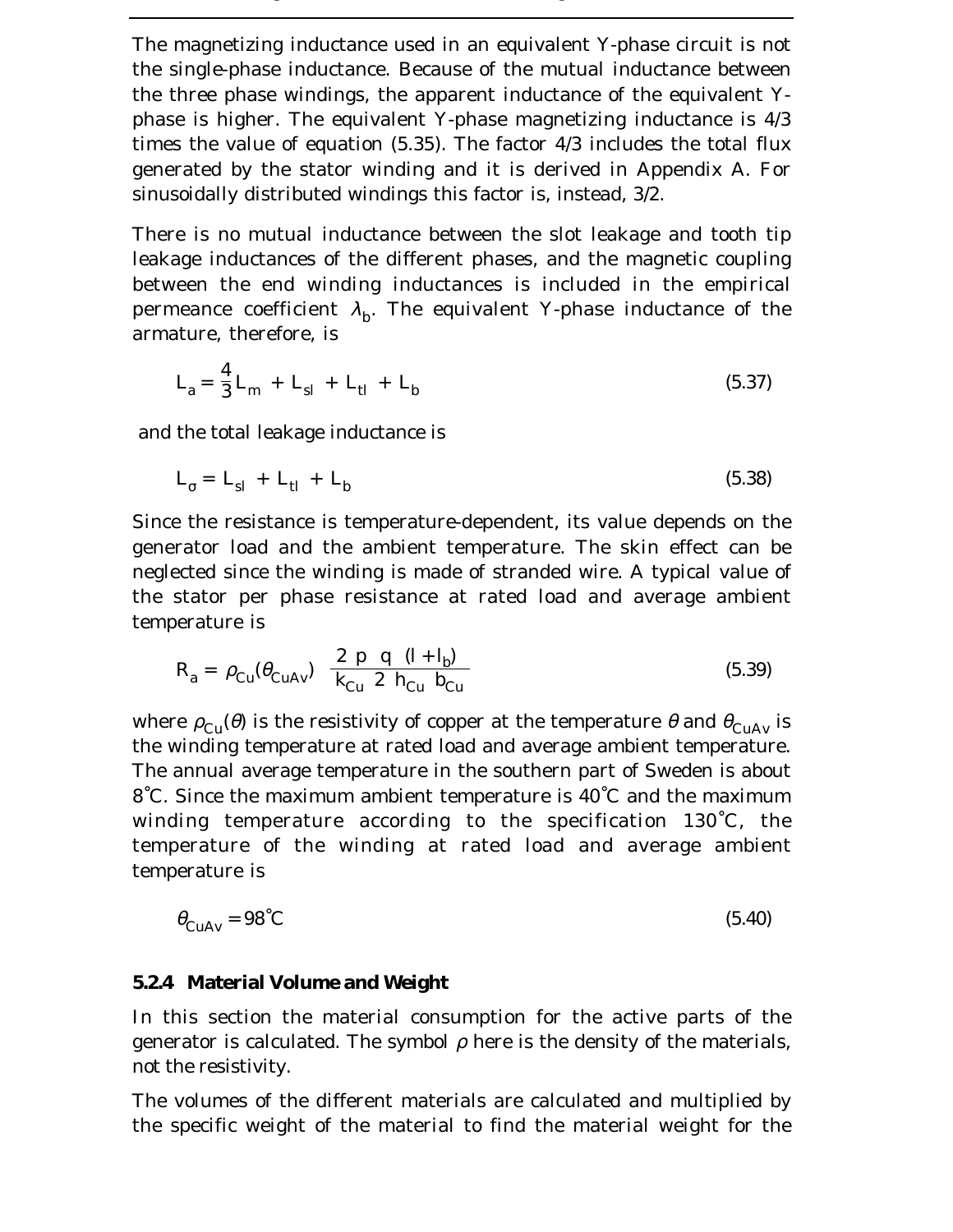windings  $m_{Cu}$ , stator yoke  $m_{Fevs}$ , stator teeth  $m_{Fed}$ , rotor yoke  $m_{Fevr}$  and magnets  $m_m$ :

$$
V_{\text{Cu}} = 2 (I + I_{\text{b}}) Q h_{\text{Cu}} b_{\text{Cu}} k_{\text{Cu}} \tag{5.41}
$$

$$
m_{\rm Cu} = \rho_{\rm Cu} V_{\rm Cu} \tag{5.42}
$$

$$
V_{\text{Feys}} = I_{\text{u}} \pi (d + 2 h_{\text{s}} + h_{\text{ys}}) h_{\text{ys}}
$$
 (5.43)

$$
m_{\text{Feys}} = \rho_{\text{Fe}} \quad V_{\text{Feys}} \tag{5.44}
$$

$$
V_{\text{Fed}} = I_{\text{u}} Q \left( b_{\text{d}} h_{\text{s}3} + \frac{(\tau - b_{\text{s}1}) + b_{\text{d}}}{2} h_{\text{s}2} + (\tau - b_{\text{s}1}) h_{\text{s}1} \right) \tag{5.45}
$$

$$
m_{\text{Fed}} = \rho_{\text{Fe}} \ V_{\text{Fed}} \tag{5.46}
$$

$$
V_{\text{Feyr}} = I \pi (d - 2 \delta - 2 h_{\text{m}} - h_{\text{yr}}) h_{\text{yr}}
$$
 (5.47)

$$
m_{\text{Feyr}} = \rho_{\text{Fe}} \ V_{\text{Feyr}} \tag{5.48}
$$

$$
V_{\rm m} = 2 \ p \ l \ b_{\rm m} \ h_{\rm m} \tag{5.49}
$$

$$
m_{\rm m} = \rho_{\rm m} \ V_{\rm m} \tag{5.50}
$$

where  $\rho_{Cu}$ ,  $\rho_{Fe}$  and  $\rho_{m}$  are the density of copper, iron and permanentmagnets, respectively. The total weight of the active parts of the generator is

$$
m_{\text{tot}} = m_{\text{Cu}} + m_{\text{Feys}} + m_{\text{Fed}} + m_{\text{Feyr}} + m_{\text{m}}
$$
\n(5.51)

### **5.2.5 Losses**

The copper losses at a winding temperature of  $\theta_{\rm Cu}$  can be calculated from the resistivity of the copper  $\rho_{Cu}(\theta_{Cu})$ , the rms current density  $J_s$  and the copper volume  $V_{\text{Cu}}$ :

$$
P_{\text{Cu}}(\theta_{\text{Cu}}) = \rho_{\text{Cu}}(\theta_{\text{Cu}}) J_s^2 V_{\text{Cu}}
$$
\n(5.52)

The copper losses will be higher if the ambient temperature is high and lower if it is low. The thermal design of the generator must be carried out at the maximum ambient temperature with the maximum value of the copper losses, while the losses for the average efficiency should instead be the typical values of the copper losses. Consequently, two values of the copper losses are calculated: the maximum copper losses  $P_{\text{CuMax}}$  at an ambient temperature of 40°C; and the typical copper losses  $P_{\text{CuAv}}$  at an ambient temperature of 8˚C,

$$
P_{\text{CuMax}} = P_{\text{Cu}}(\theta_{\text{CuN}}) \tag{5.53}
$$

$$
P_{\text{CuAv}} = P_{\text{Cu}}(\theta_{\text{CuAv}}) \tag{5.54}
$$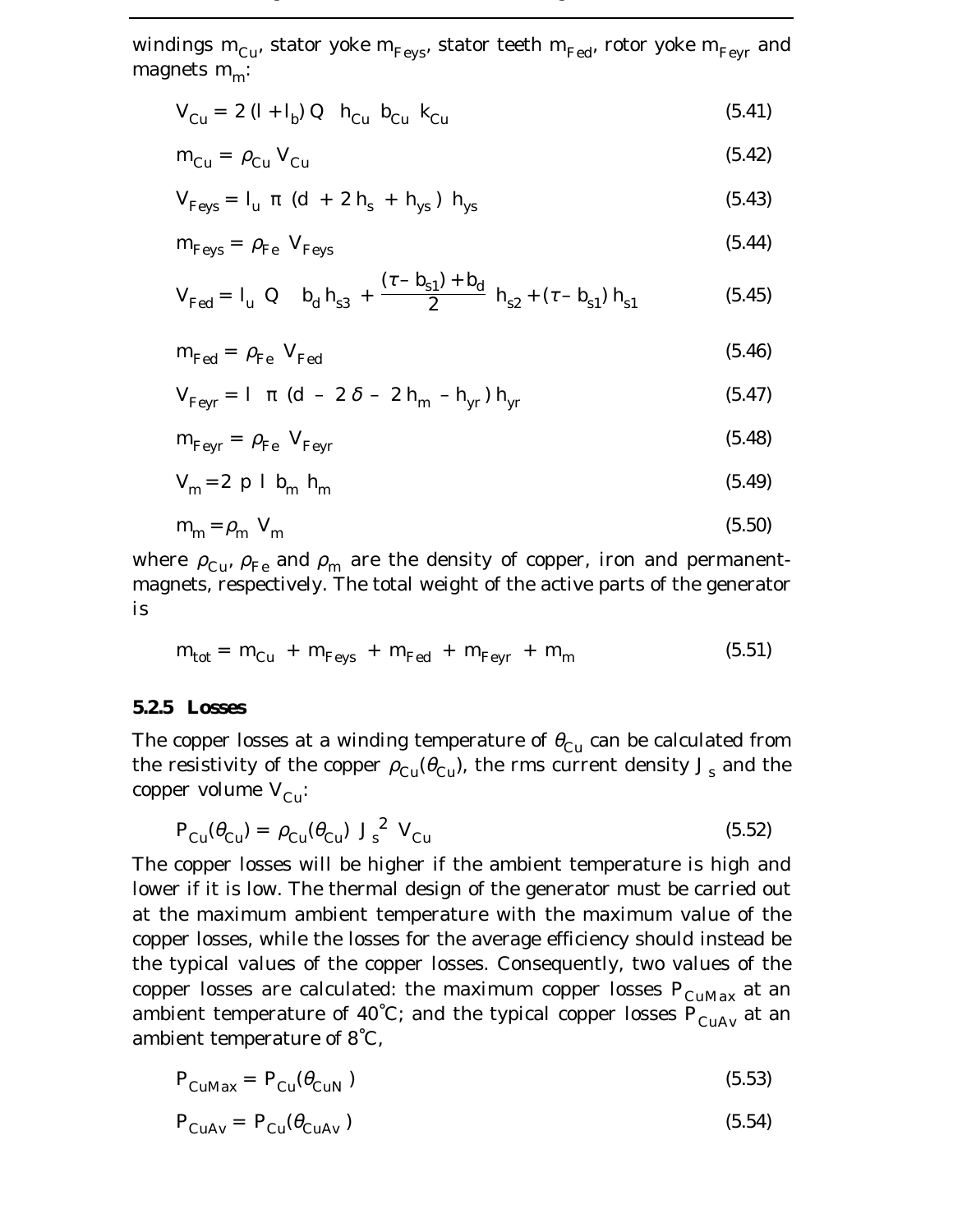The core losses have to be calculated for each part of the iron core. They are divided into hysteresis losses and eddy current losses. The core losses can be calculated from the iron manufacturers loss data only if the losses are multiplied by empirical loss factors for the hysteresis and eddy current losses,  $k_{\text{H}_V}$  and  $k_{\text{F}_V}$  (>1). These empirical factors depend on the difference between the test conditions and the conditions in a real machine and they have different values for the yoke and the teeth. The iron used for the stator yoke, 0.5 mm thick *Surahammar CK-30*, has the approximate specific hysteresis and eddy current losses

$$
p_{\text{Hy}} = 2.04 \text{ W/kg} \tag{5.55}
$$

$$
p_{\text{Ft}} = 0.76 \text{ W/kg} \tag{5.56}
$$

respectively, at 50 Hz and 1.5 T. The core losses in the stator yoke are

$$
P_{\text{Hyys}} = k_{\text{Hyys}} \ m_{\text{Feys}} \ p_{\text{Hy}} \left(\frac{f}{50 \text{ Hz}}\right) \left(\frac{\hat{B}_{\text{ys}}}{1.5 \text{ T}}\right)^2 \tag{5.57}
$$

$$
P_{\text{Ftys}} = k_{\text{Ftys}} \ m_{\text{Feys}} \ p_{\text{Ft}} \left(\frac{f}{50 \text{ Hz}}\right)^2 \left(\frac{\hat{B}_{\text{ys}}}{1.5 \text{ T}}\right)^2 \tag{5.58}
$$

The empirical loss factors are approximately

$$
k_{\text{Hyys}} = 2 \qquad k_{\text{Ftys}} = 1.8 \tag{5.59}
$$

for the yoke (Richter 1951, p. 213). The teeth losses are

$$
P_{\text{Hyd}} = k_{\text{Hyd}} \ m_{\text{Fed}} \ p_{\text{Hy}} \left(\frac{f}{50 \text{ Hz}}\right) \left(\frac{\hat{B}_{\text{d0}}}{1.5 \text{ T}}\right)^2 \tag{5.60}
$$

$$
P_{\text{Ftd}} = k_{\text{Ftd}} \ m_{\text{Fed}} \ p_{\text{Ft}} \left(\frac{f}{50 \text{ Hz}}\right)^2 \left(\frac{\hat{B}_{\text{d0}}}{1.5 \text{ T}}\right)^2 \tag{5.61}
$$

The empirical loss factor for the hysteresis losses in the teeth is approximately (Richter 1951, p. 213)

$$
k_{\text{Hyd}} = 1.2 \tag{5.62}
$$

Because the flux wave is square-shaped, the eddy current losses in the teeth are higher than for sinusoidal flux waves. Therefore, the eddy current loss factor of 1.5, given by Richter (1951, p. 213), is increased to

$$
k_{\text{Ftd}} = 2.5 \tag{5.63}
$$

It is assumed that the flux density in the iron, and, thereby, the core losses, at rated load are the same as at no-load. For a direct-driven wind turbine generator, connected to a forced-commutated rectifier that keeps the armature voltage constant, the core losses were found to be rather independent of load by Lampola et al. (1996b).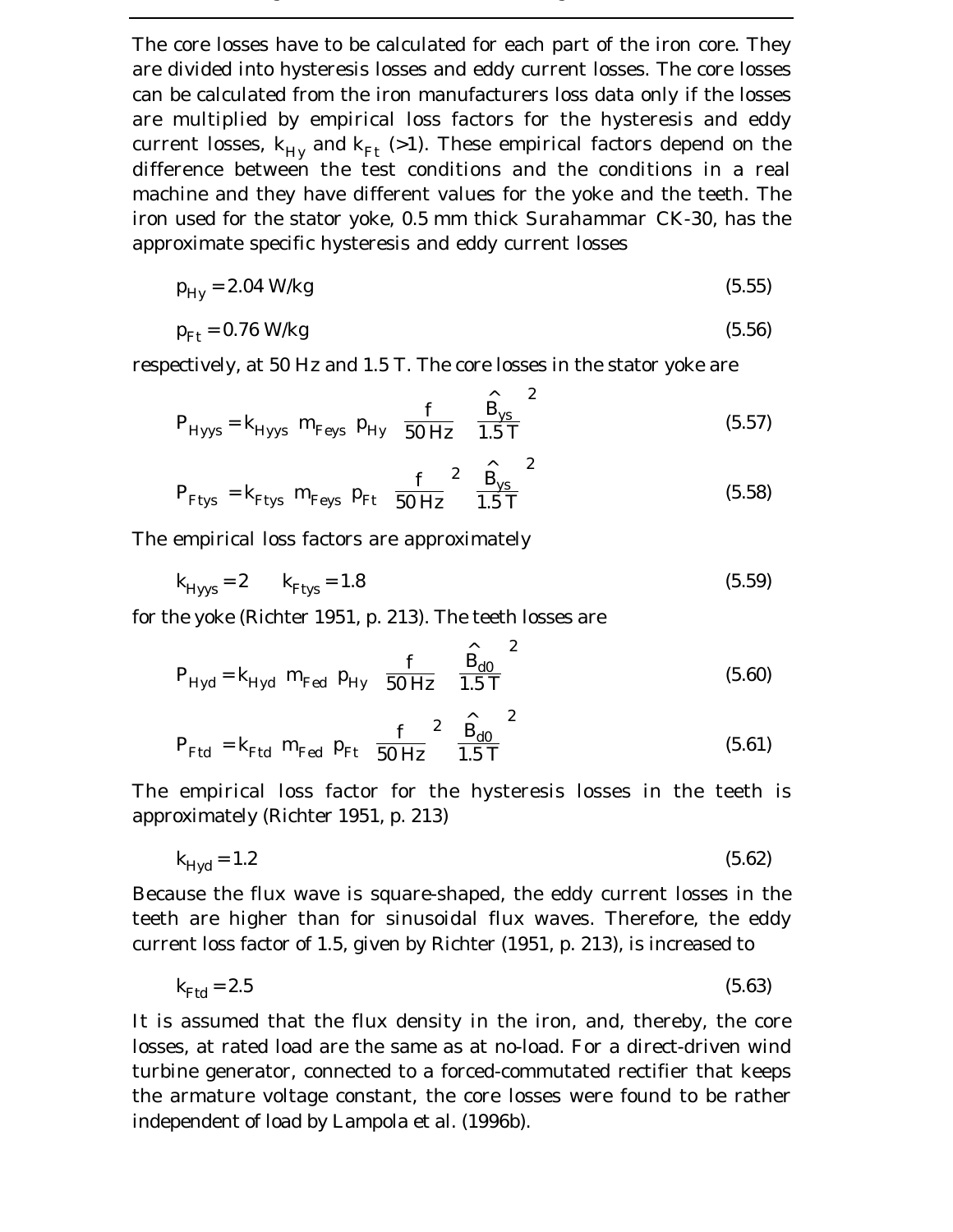The core losses in the rotor yoke are small because the main flux is constant in the rotor. The major rotor losses are the eddy current losses in the magnets due to flux harmonics. The flux harmonics originate both from the no-load flux harmonics caused by the stator slots and the flux harmonics caused by the armature currents. The magnet losses are reduced by using small magnets to build a complete magnet pole. The magnet losses can be estimated by time stepping FEM calculations and the losses are assumed to have a constant loss density at the magnet surface. The magnet losses, therefore, can be expressed as

$$
P_{\text{Ftm}} = p_{\text{Ftm}} \ 2 \ p \ b_{\text{m}} \ l \tag{5.64}
$$

This estimation of the magnet losses is very rough. However, since the magnet losses are important mainly for the magnet temperature, the error will not be very important. In Section 5.4.2, it is shown that the magnet temperature is only to a minor extent determined by the magnet losses. In a paper by Lampola et al. (1996b) the specific rotor losses of the generator are about 100  $W/m^2$  at rated load. For the proposed generator, which is similar to the one investigated by Lampola et al. (1996b), the specific losses are assumed to be

$$
p_{\text{Ftm}} = 300 \text{ W/m}^2 \tag{5.65}
$$

because of higher current loading.

Additional losses (stray load losses) in synchronous generators consist, according to Chalmers (1965), of losses due to slot leakage flux, losses due to end leakage flux, short-circuit iron losses due to the armature mmf and rotor pole face losses. In the proposed generator the winding is made of stranded wire, which eliminates eddy current losses due to slot leakage. The rotor surface losses  $P_{\text{Ftm}}$  are dealt with separately and, thus, are not included in the additional losses in these calculations. The rest of the additional losses are mainly core losses. They are at rated load assumed to be about 20 % of the core losses at no load, i.e.,

$$
P_{\text{ad}} = 0.2 \left( P_{\text{Hyys}} + P_{\text{Ftys}} + P_{\text{Hyd}} + P_{\text{Ftd}} \right) \tag{5.66}
$$

The additional losses are assumed to be proportional to the square of the armature current. In the thermal calculations, the additional losses are assumed to be located in the stator tooth tips.

Friction and windage losses are caused by the losses in the generator bearings, the windage losses of the rotor and the radial fan on the rotor used to circulate the internal air. The bearing braking torque is not determined so much by the generator design as by the loading from the turbine. It is assumed to be 0.5 % of the rated torque and to be independent of the speed. The losses of the radial fans can be calculated approximately and they are found to be very small, less than 100 W for a 500 kW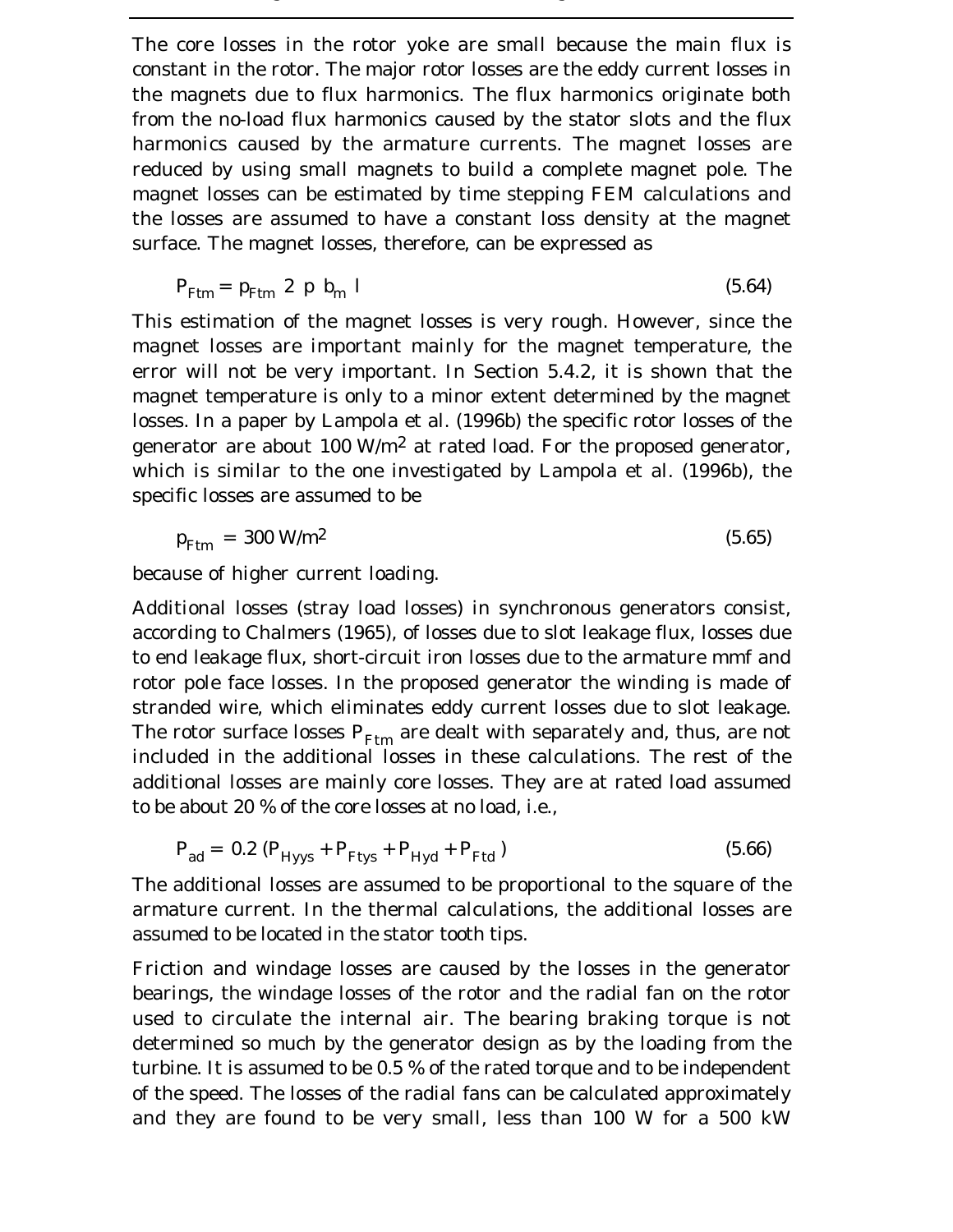generator. Because of the low air gap speed, the windage losses are neglected. The total friction and windage losses at rated speed are assumed to be

$$
P_{\mu} = 0.005 \, P_{\text{N}} \tag{5.67}
$$

The power of the external cooling fans, blowing air through the cooling ducts at the outer surface of the stator yoke, are not included in this calculation. The total losses at rated load can now be calculated as

$$
P_{\text{lossMax}} = P_{\text{CuMax}} + P_{\text{Ftys}} + P_{\text{Hyys}} + P_{\text{Ftd}} + P_{\text{Hyd}} + P_{\text{Ftm}} + P_{\text{ad}} + P_{\mu} \tag{5.68}
$$

The average losses can be calculated by using the average loss factors derived in Chapter 3:

$$
P_{\text{lossAv}} = k_{\text{dCu}} (P_{\text{CuAv}} + P_{\text{ad}}) + k_{\text{dFt}} (P_{\text{Ftys}} + P_{\text{Ftd}} + P_{\text{Ftm}}) +
$$
  
+  $k_{\text{dHy}} (P_{\text{Hyys}} + P_{\text{Hyd}}) + k_{\text{d}\mu} P_{\mu}$  (5.69)

### **5.2.6 Voltage, Power and Efficiency**

The induced fundamental no-load armature phase voltage is

$$
E_{\rm p} = 2 \, p \, q \, k_{\rm w(1)} \, B_{\delta(1)} \, l_{\rm e} \, v_{\delta} \tag{5.70}
$$

where  $\;v_{\delta}\;$  is the velocity of the flux wave in the air gap, given by

$$
v_{\delta} = \pi \ d \ n_{\rm N} \tag{5.71}
$$

and  $k_{w(1)}$  is the winding factor for the fundamental flux density wave. Because the winding is a full-pitch winding, the winding factor  $k_{w(1)}$  is 1. The generator phase voltage is at rated speed controlled by the forcedcommutated rectifier to be equal to the no-load phase emf

$$
U_{\text{apN}} = E_{\text{p}} \tag{5.72}
$$

The rated rms phase current is

$$
I_{\rm aN} = J_{\rm s} \cdot 2 h_{\rm Cu} \cdot b_{\rm Cu} \cdot k_{\rm Cu} \tag{5.73}
$$

where  $k_{Cu}$  is the fill factor of copper inside the stranded coils, excluding the coil insulation, equal to 0.8. The phase current from the rectifier will include harmonics and, therefore, the fundamental component is lower than the total rms current. The rms value of the fundamental component is assumed to be 98 % of the total rms value of the armature current, i.e.,

$$
I_{(1)} = 0.98 I_{aN} \tag{5.74}
$$

From the rated voltage, rated current and the current phase angle, the rated electrical output power can be calculated as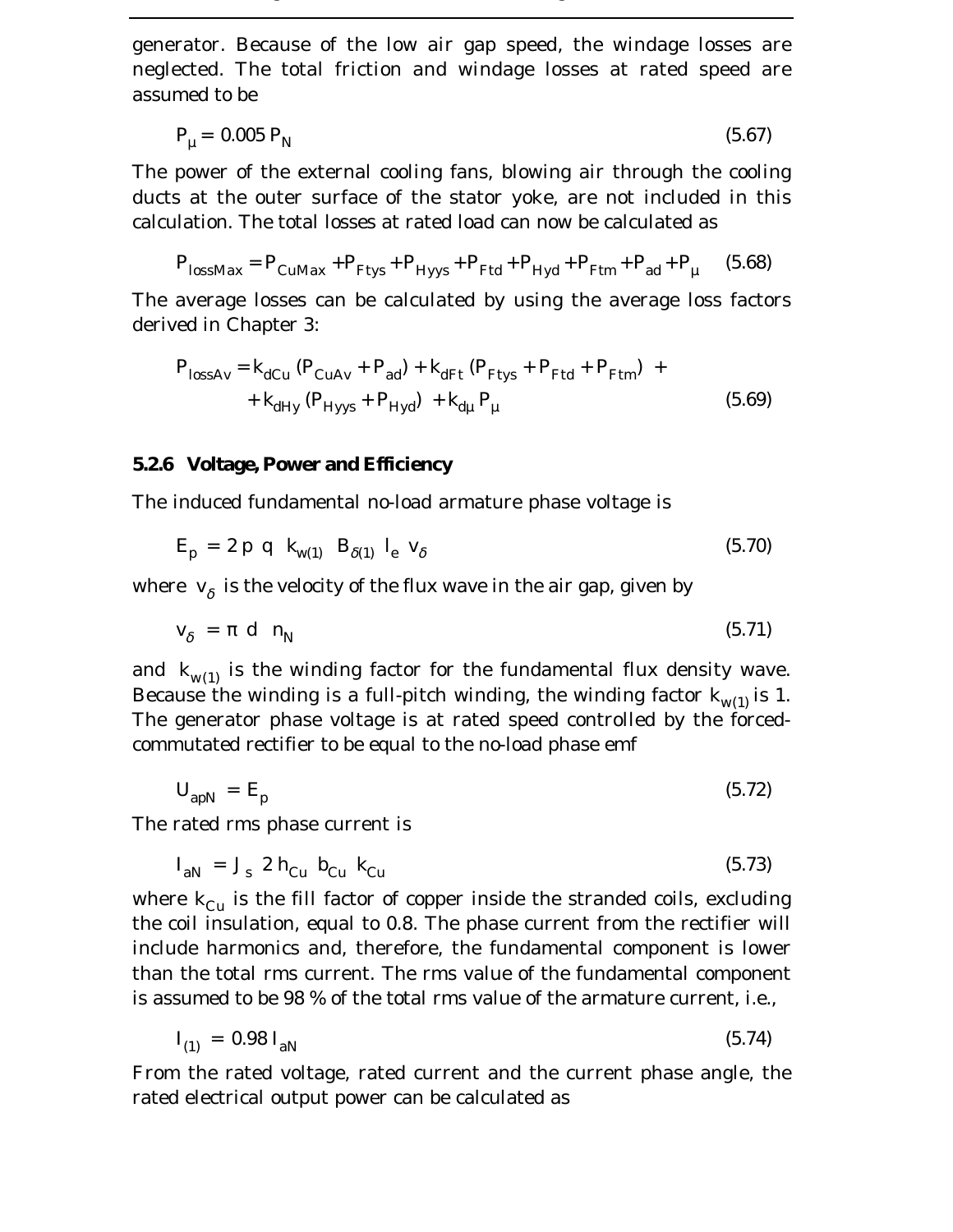$$
P_{\rm aN} = 3 \, U_{\rm apN} \, I_{(1)} \, \cos(\varphi_{\rm N}) \tag{5.75}
$$

where, according to (3.25)

$$
\cos(\varphi_{\rm N}) = \sqrt{1 - \left(\frac{I_{(1)} \ 2 \ \pi \ f_{\rm N} \ L_{\rm a}}{2 \ U_{\rm apN}}\right)^2}
$$
(5.76)

The rated mechanical shaft power can now be calculated from the electrical output power and the losses, i.e.,

$$
P_{\rm N} = P_{\rm aN} + P_{\rm lossMax} \tag{5.77}
$$

The efficiency at rated load is

$$
\eta_{\rm N} = \frac{P_{\rm aN}}{P_{\rm N}}
$$
\n(5.78)

By using the average factor for the turbine power, derived in Chapter 3, the average input power can be calculated as

$$
P_{\rm Av} = P_{\rm N} k_{\rm t} \tag{5.79}
$$

The average efficiency is

$$
\eta_{\text{Av}} = 1 - \frac{P_{\text{lossAv}}}{P_{\text{Av}}} \tag{5.80}
$$

The armature reactance is in this thesis expressed in per unit. The per unit base values used are

$$
U_{\text{base}} = U_{\text{appN}} \tag{5.81}
$$

$$
I_{\text{base}} = I_{\text{aN}} \tag{5.82}
$$

## **5.2.7 Thermal Model and Temperature Rise**

The aim of the thermal calculations is to find the maximum temperature of the stator winding and the magnets. The generator is represented by a lumped-parameter thermal network model.

The thermal model represents the generator by the circuit shown in Figure 5.3. The temperature differences in the circumferential direction of the generator are neglected. The generator cooling is symmetrical in the axial direction and, therefore, the two end windings of a coil are modelled as one. The thermal network model is derived in Appendix B.

The losses in the thermal model are copper losses in the stator winding, core losses in the stator teeth and yoke, eddy current losses in the magnets and additional losses. Friction and windage losses are assumed not to increase the temperature rise of the winding and magnets. Thus, they are neglected in this thermal model. The copper losses are divided into losses in the end windings, losses in the bottom-layer coil sides in the slots, and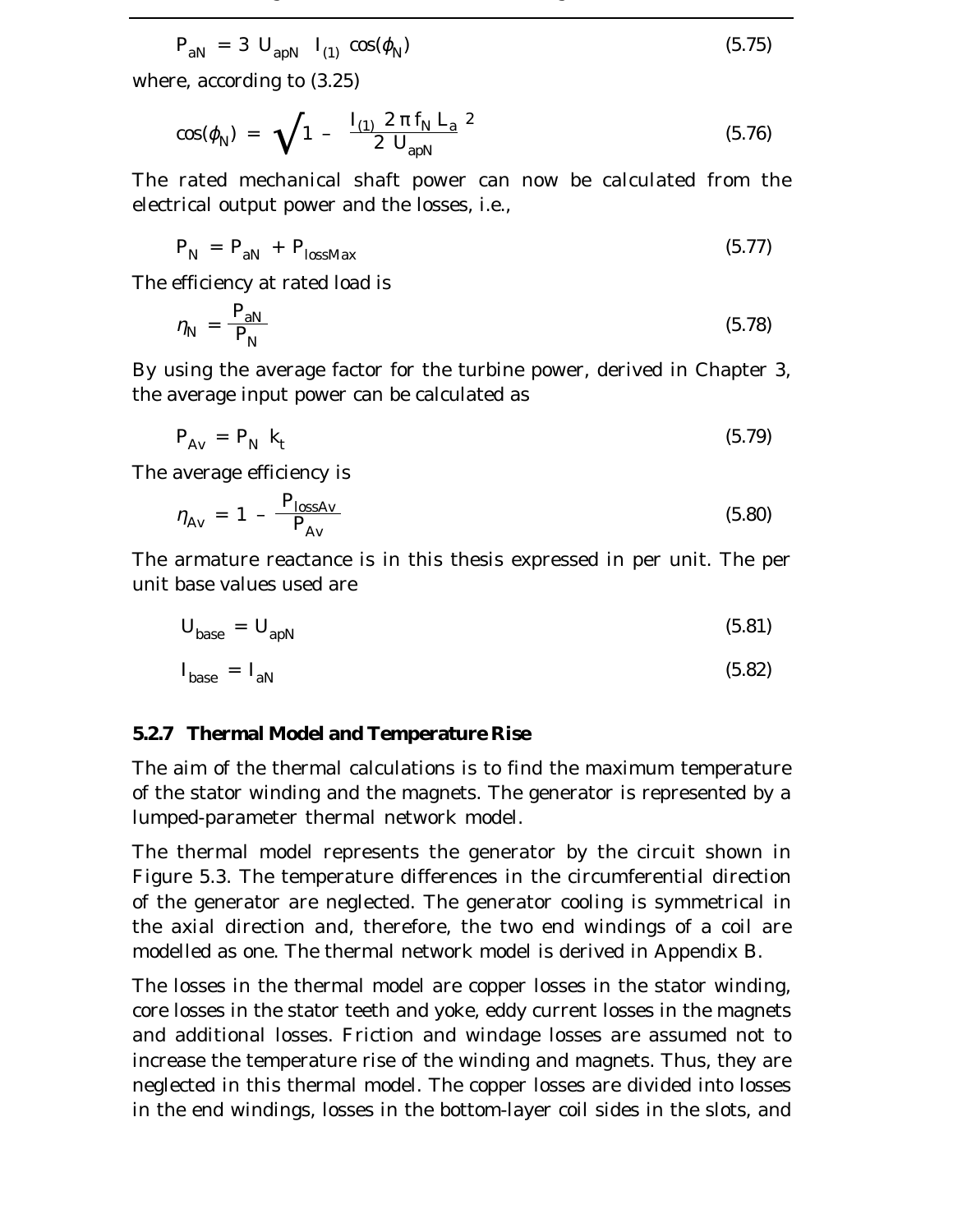

*Figure 5.3 The thermal model based on one slot pitch, one rotor pole, one coil, internal air and end shield.*

losses in the top-layer coil sides. The magnet losses are assumed to be distributed homogenously in the magnets, while additional losses are assumed to be located in the tooth tip. The temperature rise of the cooling air along the cooling ducts at the outer surface of the stator yoke is included in the thermal model as an equivalent thermal resistance.

Because the major part of the losses is cooled at the outer surface of the stator yoke, the maximum winding temperature is the end winding temperature.

## **5.2.8 Irreversible Demagnetization**

Irreversible demagnetization can be a problem in permanent-magnet generators. The magnets will be demagnetized if the flux density in them is lower than a minimum flux density of  $B_{\text{min}}$ . The high-temperature NdFeB material used in these calculations can withstand at least 0 T at the assumed maximum operating temperature of 120˚C. The minimum flux density may in many cases also be a negative value, usually at low temperatures.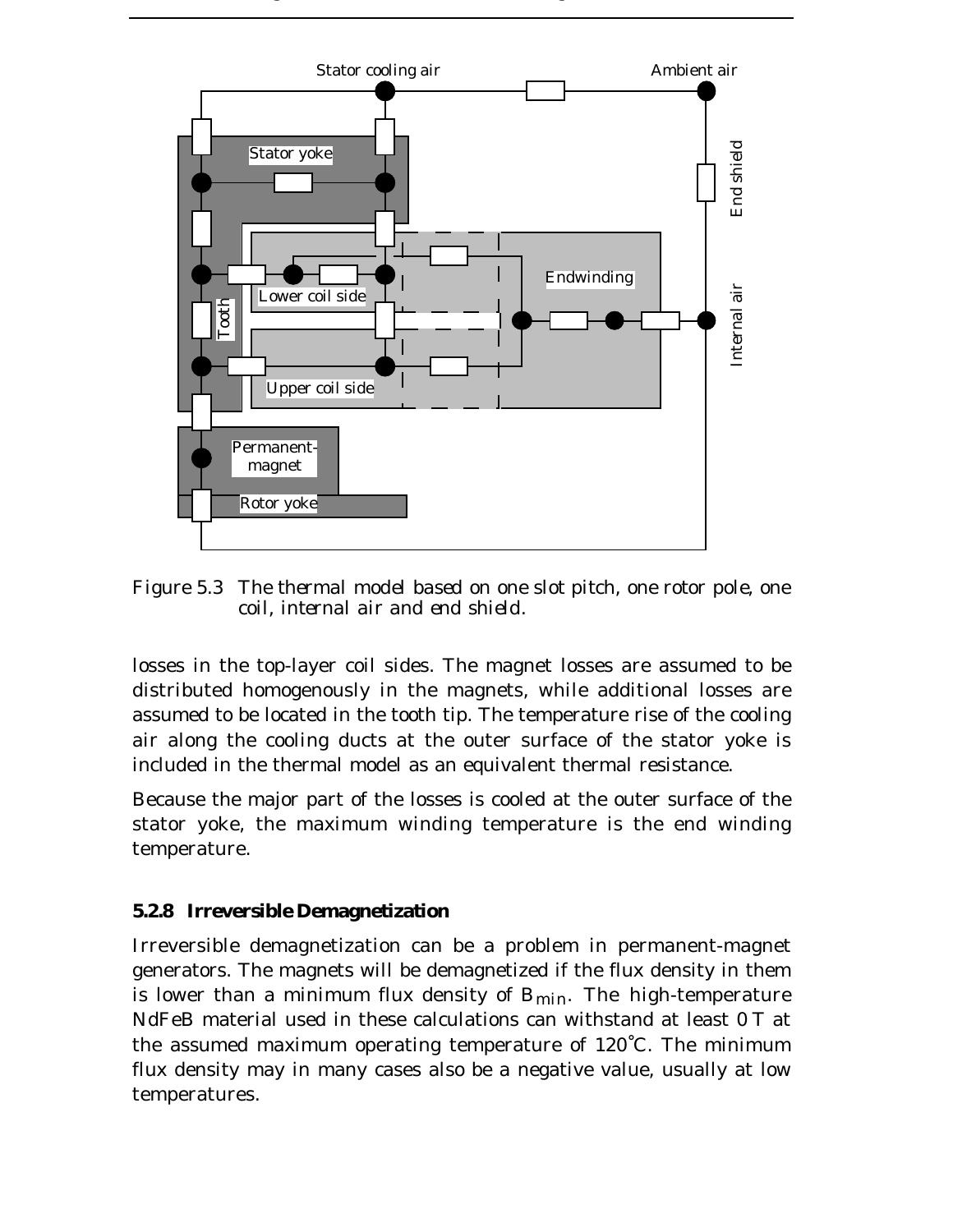Of course, the magnets must not be demagnetized by the rated current and it is also important that they can withstand the most probable faults, for instance, short circuits. During normal operation the armature winding generates a peak flux density in the air gap and magnet that depends on the peak value of the stator mmf  $\hat{v}_s$  and the magnetic air gap. It is given by

$$
\hat{B}_{\rm s} = \mu_0 \frac{\hat{V}_{\rm s}}{\delta + h_{\rm m}/\mu_{\rm m}}
$$
\n(5.83)

For the proposed generator type with three phases and one slot per pole and phase, the peak mmf generated by the armature is the peak value of the current in one slot

$$
\hat{V}_{\rm s} = \hat{I}_{\rm aN} \tag{5.84}
$$

To avoid demagnetization of the magnets, the stator must not generate a higher peak flux density  $\hat{B}_{\!\scriptscriptstyle{\mathbf{S}}}^{\!\!\!\phantom{\dag}}$  than

$$
\hat{B}_{\rm s} < \hat{B}_{\rm \delta 0} - B_{\rm min} \tag{5.85}
$$

Equation (5.85), however, does not take the risk of local demagnetization into account. The flux density may locally be lower than  $B_{\text{min}}$  because of, for instance, flux leakage at the magnet ends. The minimum flux density should be checked in the final design by a finite element calculation.

The risk of demagnetization at a short circuit at the generator terminals is discussed by Slemon (1992). For a generator with sinusoidally distributed windings there is no risk of demagnetization if the ratio between leakage inductance and magnetizing inductance is

$$
\frac{L_{\sigma}}{L_{\rm m}} > \frac{8 \sin(0.5 \alpha_{\rm M})}{\pi \left(1 - \frac{B_{\rm min} (\delta + h_{\rm m}/\mu_{\rm m})}{B_{\rm r} h_{\rm m}/\mu_{\rm m}}\right)} - 1 \tag{5.86}
$$

where  $\alpha_M$  is the magnet angle. For a generator with large resistance, the factor 8 can be changed to 4. The proposed type of generator does not have a sinusoidally distributed winding. Equation (5.86) is still used as an indication of the risk of demagnetization during short circuit. Since the minimum flux density here is zero and the magnet angle is 126˚, the expression becomes

$$
\frac{L_{\sigma}}{L_{\rm m}} > 1.27\tag{5.87}
$$

Because of the small pole pitch and the large air gap, demagnetization is generally not a problem in the proposed type of generator. This was verified by checking that the peak flux density generated by the stator winding is below the value in Equation (5.85) and that the leakage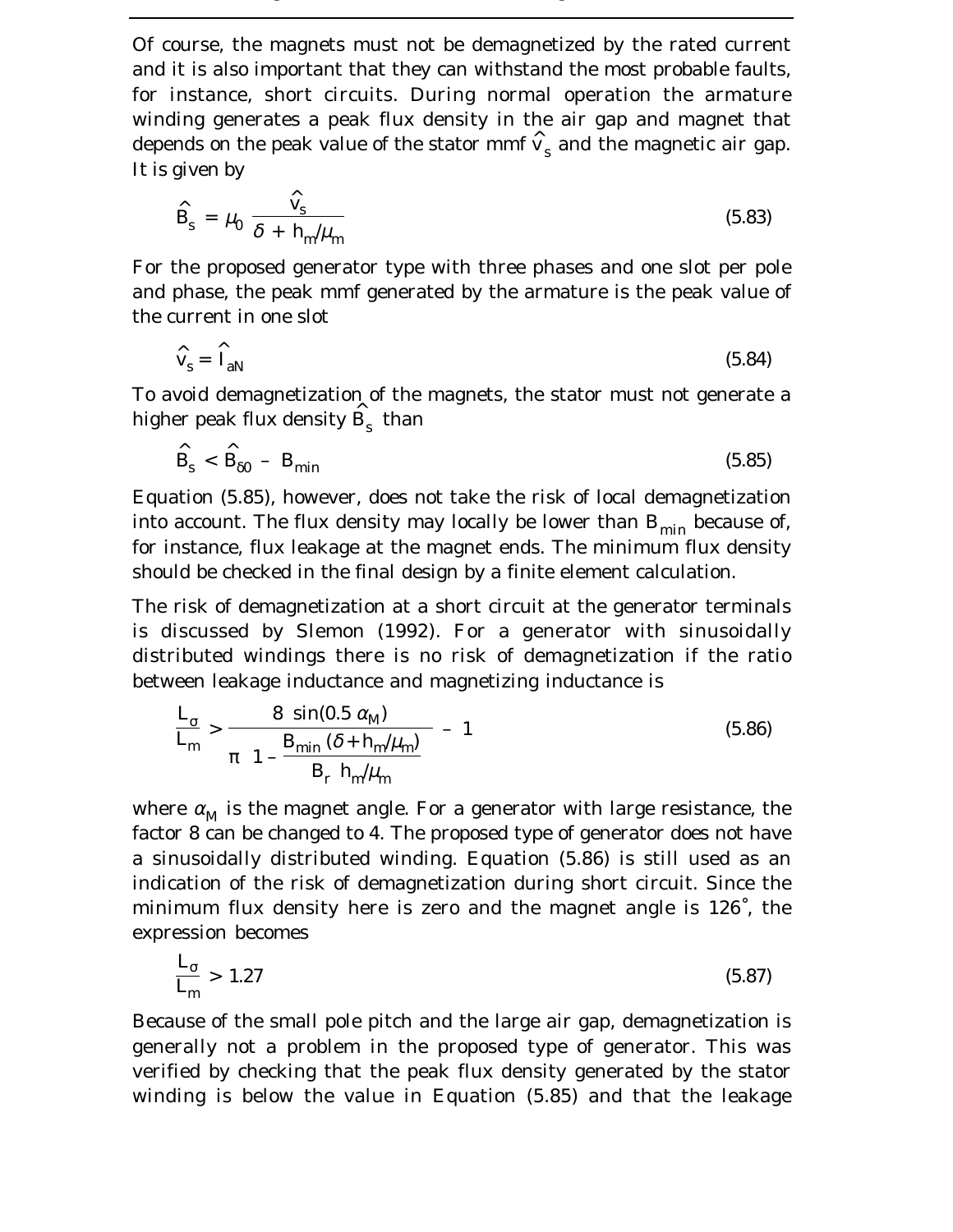inductance to magnetizing inductance ratio is larger than described by Equation (5.87).

If there is a risk of irreversible demagnetization, the risk can be eliminated by increasing the air gap and at the same time increasing the magnet height in such a way that the air gap flux density is unchanged. Then, the stator will generate lower flux density at rated current and the magnetizing inductance will be reduced. The reduced magnetizing inductance will also increase the possible peak power. Of course, the price for this change is increased cost for the magnets.

# **5.3 Calculation Procedure**

The design method is implemented in the computer program Matematica (Version 2.1 for Machintosh), which facilitates easy use of symbolic mathematics. The generator design starts by executing all the definitions in Section 5.2 and Appendix B. Once that is done, the program can calculate any of the defined quantities if only the design variables are given values. In this thesis seven variables are used. If, for example, the average efficiency of a generator is to be calculated, the seven design variables are given their values and the definition for the average efficiency is executed giving the value of the average efficiency of that particular generator. The active weight of the same generator can now be calculated simply by executing that definition, without changing the variable values. A new generator can be calculated by changing one or more of the variables and executing the definitions again.

The rated power and winding temperature of a generator does not automatically fulfil the specification, with arbitrary values of the seven design variables. The proper winding temperature and rated power is achieved by adjusting two variables iteratively. In this thesis, the stator length and winding current density are used to reach a feasible generator design. Before the iteration, these variables have to have starting values. The variables are adjusted until the error of the winding temperature is smaller than 0.1 K and the error of the rated power is smaller than 0.1 W. During the optimization of the generator, the starting values for the length and current density are the final values of the generator designed in the previous step in the optimization.

In the way that the design calculations are carried out, only the definitions of the quantities which are sought are executed. There is no program which has to be run through completely for each new generator. During the optimization procedure only the cost function is executed. The other definitions will only be used once the performance and data of the optimized generator are calculated.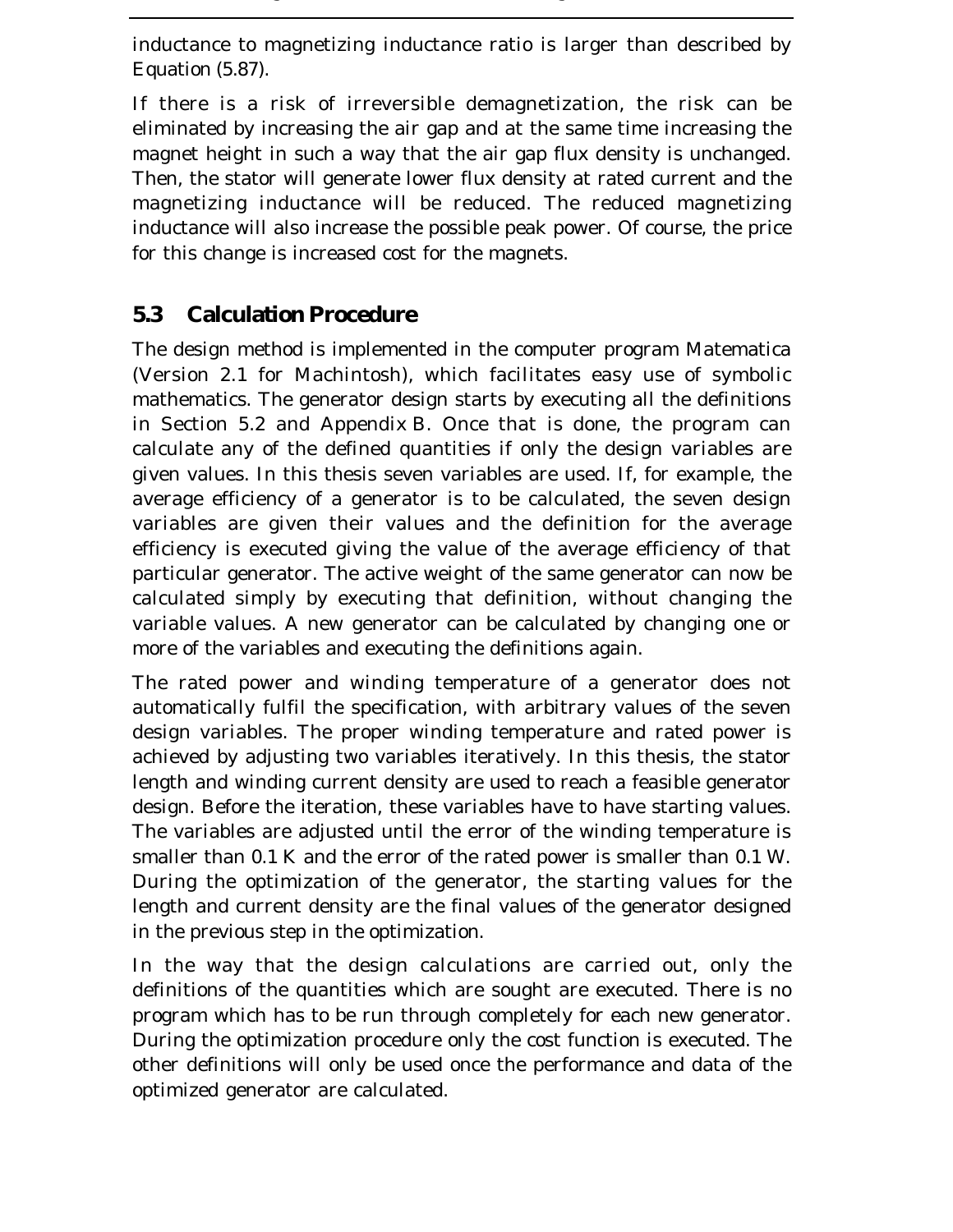Generator optimization is made using a numerical Matematica function which finds a minimum of a multi-variable function. The generator is optimized regarding air gap diameter, pole pitch, air gap flux density, teeth flux density, slot height, and the temperature of the windings. The search is unconstrained and if any optimum variables are outside the allowed limits, the optimization is repeated with a fixed value of that variable. In practice, it is only the winding temperature that sometimes has an optimum value not allowed by the specification.

## **5.4 Test of the Design Method**

## **5.4.1 Comparison with Finite Element Calculations**

To verify and test the design method, a generator with an air gap diameter of 2.5 m, a stator length of 0.5 m and a rated speed of 30 rpm was designed. The generator is a rather typical 550 kW generator, but it was not optimized. The variables used in the calculations are shown in Table 5.2.

To verify some of the analytical calculation methods, the performance of the test generator was also calculated by the finite element method. The finite element calculations were both steady state calculations and timestepping calculations with a rotation of the rotor. A program called "FCSMEKB" which has originally been developed at Helsinki University of Technology was used. The program has been modified for permanent magnet machines by Antero Arkkio and Jorma Luomi at Chalmers University of Technology. A comparison of the analytical design method and the finite element calculations is shown in Table 5.3.

The voltage and the rated torque calculated with the analytical model correspond well to the results of the finite element calculations. The

| Variable                  | Value               |                        |
|---------------------------|---------------------|------------------------|
| Air gap diameter          | d                   | $2.5 \text{ m}$        |
| Stator length             |                     | 0.5 <sub>m</sub>       |
| Pole pitch                | $\tau_{\rm p}$      | 60.4 mm                |
| Slot height               | $h_{\rm s}$         | 55 mm                  |
| <b>Current density</b>    | $J_{\rm s}$         | 4.27 A/mm <sup>2</sup> |
| Peak air gap flux density | Λ<br>$B_{\delta 0}$ | 0.72T                  |
| Peak tooth flux density   | $B_{\rm d0}$        | 1.63T                  |

*Table 5.2 The variable values of the test generator*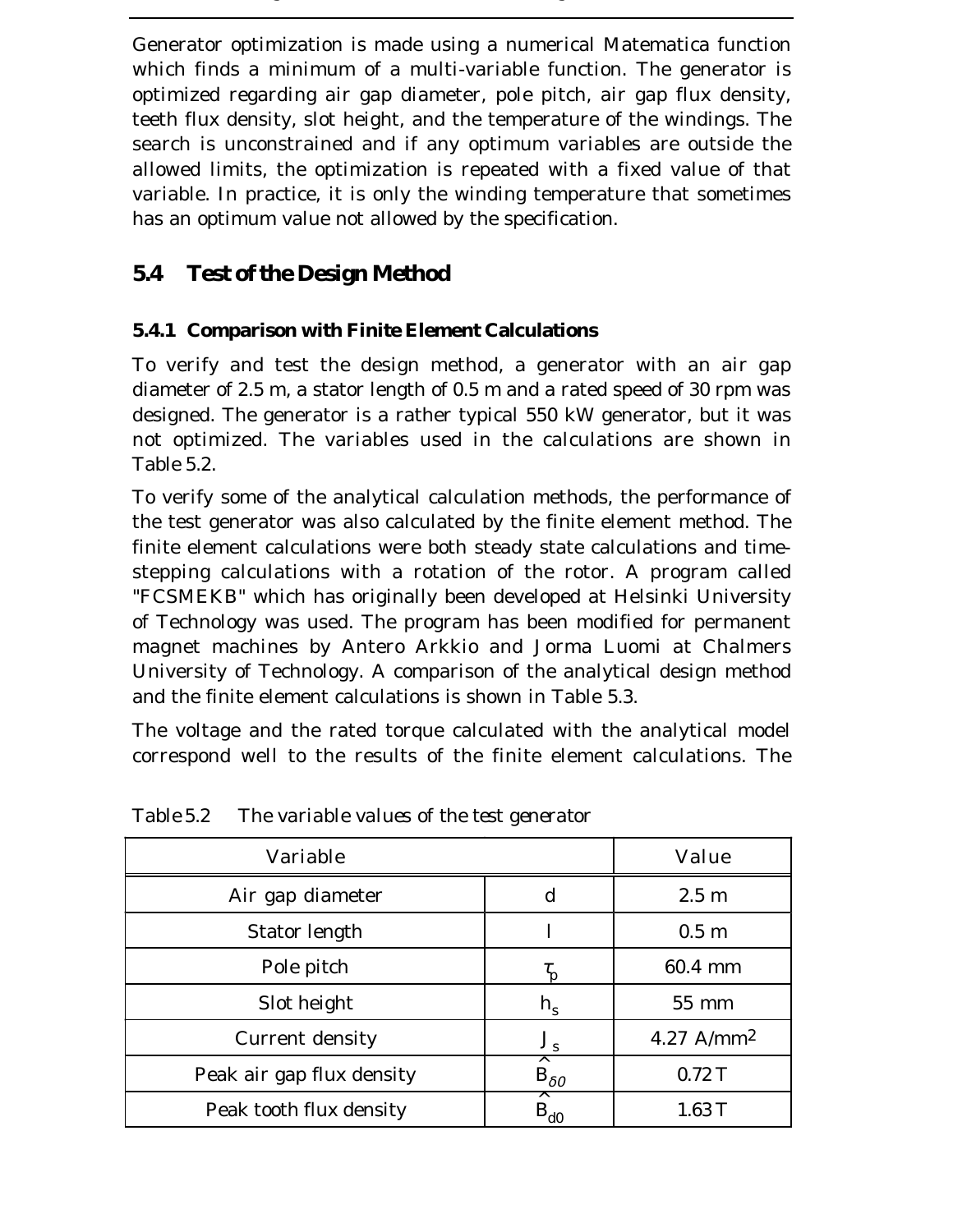|                                       | Analytical method                                | <b>FEM</b>                                         |
|---------------------------------------|--------------------------------------------------|----------------------------------------------------|
| Open circuit<br>fundamental voltage   | 246 V                                            | 240 V                                              |
| Torque at rated current               | 175 kNm                                          | 177 kNm                                            |
| Reactances<br>$(in d - and q - axis)$ | $X_a = 0.97$ p.u.<br>$(x_a = x_d = x_a$ assumed) | $X_{\rm d} = 0.88$ p.u.<br>$X_{\rm q} = 0.82$ p.u. |
| <b>Stator core losses</b>             | 2982W                                            | 2314W                                              |
| <b>Magnet</b> losses                  | 824W                                             | 311W                                               |
| Rotor yoke losses                     | included in magnet losses                        | 93 W                                               |
| No-load torque ripple                 | not calculated                                   | $\pm$ 0.8 kNm                                      |

*Table 5.3 Comparison of the analytical design calculations and FEM calculations for the test generator.*

analytically calculated inductance is 10% higher than predicted by the finite element calculations, but the results cannot be expected to be much better since there are simplifications in the inductance calculation methods. The analytical method is expected to overestimate the inductance since the mmf of the stator core was not included in the inductance calculations. The core losses are lower for the finite element calculations than for the analytical method. However, the analytical model includes empirical corrections for non-ideal manufacturing which the finite element calculations do not. The magnet losses of the analytical model are based on a rough estimation, and the finite element calculation shows that they are at least not underestimated for this generator. Torque ripple has not been included in the design calculations because the semiclosed slots will keep the torque ripple low. The finite element calculations verify this assumption.

#### **5.4.2 Test of Thermal Model**

Since the generator has not been built yet, the thermal model cannot be verified by measurements. One way of showing how the errors of the model can influence the design of the generator is to vary the uncertain parameters of the thermal model to see what effect they have on the winding temperature and magnet temperature. First the temperatures of the test generator were calculated using the normal values of the parameters in the thermal model. The calculations were made for the test generator described in Section 5.4.1. and the results are shown in Table 5.4.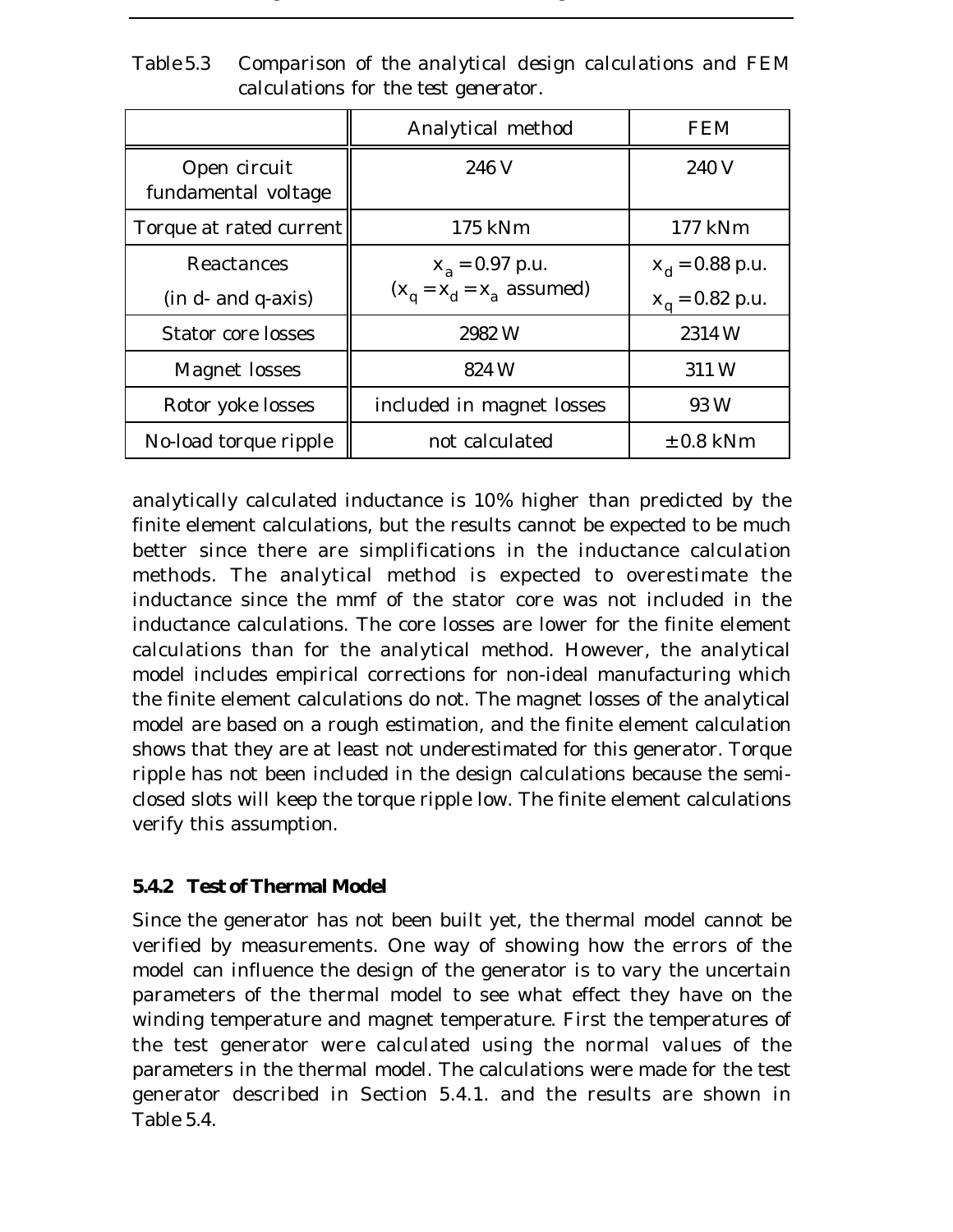The influence of the uncertain thermal parameters on the overall generator design was tested by changing the parameter values to twice and to half the nominal values. For each new parameter value, the temperature of the windings and the magnets were calculated. The calculations with a parameter value causing a temperature increase were selected (either twice or half of the nominal parameter value). The resulting temperature increases in the windings and the magnets can be found in Figure 5.4. The parameters that were changed are: heat transfer coefficients at the outer surface of the stator yoke, in the air gap, at the end shields, at the end windings and at the inner surface of the rotor yoke; the thermal conductivity of the slot insulation; and the losses in the magnets. It is not the thermal conductivity of the slot insulation that is the uncertain parameter, but rather the thickness of the insulation. However, the thickness cannot be changed in the calculations because that will increase the conductor cross-section and, therefore, increase the rated power and the copper losses of the generator. Changing the thermal conductivity instead will have the same effect on the heat transfer as changing the insulation thickness, although the generator performance will not be changed.

Figure 5.4 shows that the winding temperature is very sensitive to the heat transfer coefficient at the outer surface of the stator yoke. The only other parameter with an important influence on the winding temperature is the thermal conductivity of the slot insulation. The reason for this is that almost all the losses in the windings are cooled through the slot insulation and the stator yoke.

The magnet temperature is also very sensitive to the thermal resistance between the stator yoke and the cooling air. The reason is that good thermal contact between the stator and the rotor makes the magnet

| Ambient temperature | 40 °C              |
|---------------------|--------------------|
| Stator cooling air  | 50 °C              |
| <b>Stator yoke</b>  | 98.6°C and 99.3 °C |
| Lower teeth         | 107 °C             |
| Upper teeth         | 113 °C             |
| Lower coil side     | 115 °C             |
| Upper coil side     | 121 °C             |
| End winding         | 122 °C             |
| <b>Magnets</b>      | 96 °C              |
| Internal air        | $77 \degree C$     |

*Table 5.4 The calculated temperatures at rated load in the test generator.*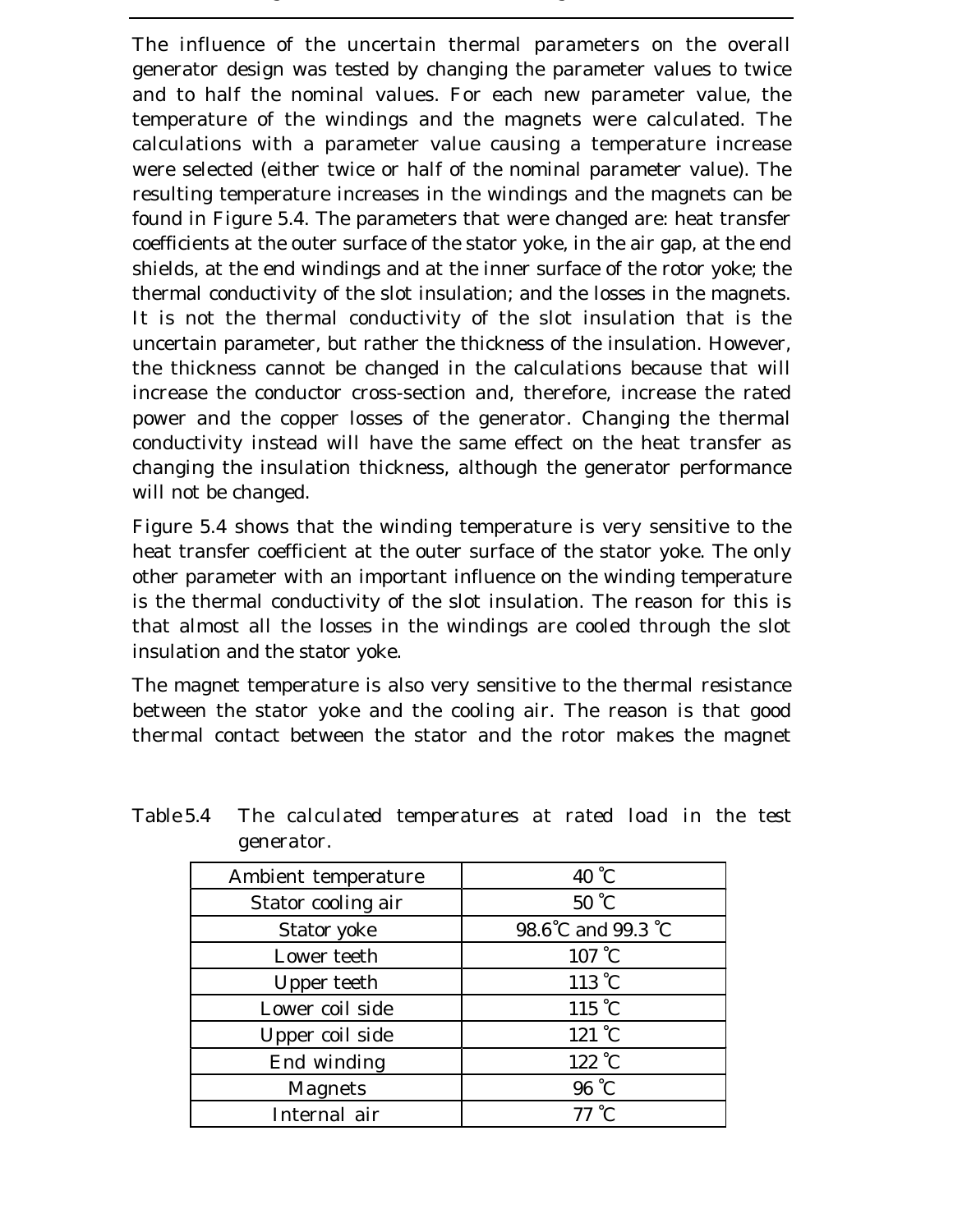temperature almost as high as the stator teeth temperature. An increase in stator teeth temperature will cause an almost as large increase in magnet temperature. Also the thermal resistance at the end shields and the inner surface of the rotor yoke, as well as the losses in the magnets, influence the magnet temperature. It is important to note that the magnet losses do not influence the magnet temperature very much. The temperature of the magnets will be a little lower than the temperature of the stator teeth even if the magnet losses differ greatly from what has been estimated. Since the winding is not allowed to be warmer than 130˚C and the teeth are about 10 ˚C colder, it must always be possible to keep the magnet temperature below 120 °C, which is the limit in the specification.

The winding and magnet temperatures can become very high if the stator cooling is not as efficient as assumed. However, the assumed heat transfer coefficient at the outer surface of the stator yoke is not higher than what is achieved in a normal induction machine (Kylander 1993, p. 66).



*Figure 5.4 The increase in the temperatures of the windings and magnets as different thermal parameters are doubled and halved. The changed parameters are:*

- *A) Heat transfer coefficient at the stator yoke;*
- *B) Heat transfer coefficient in the air gap;*
- *C) Heat transfer coefficient at the end shields;*
- *D) Heat transfer coefficient at the end windings;*
- *E) Heat transfer coefficient at the rotor yoke;*
- *F) Thermal conductivity of the slot insulation and ;*
- *G) Losses in the magnets.*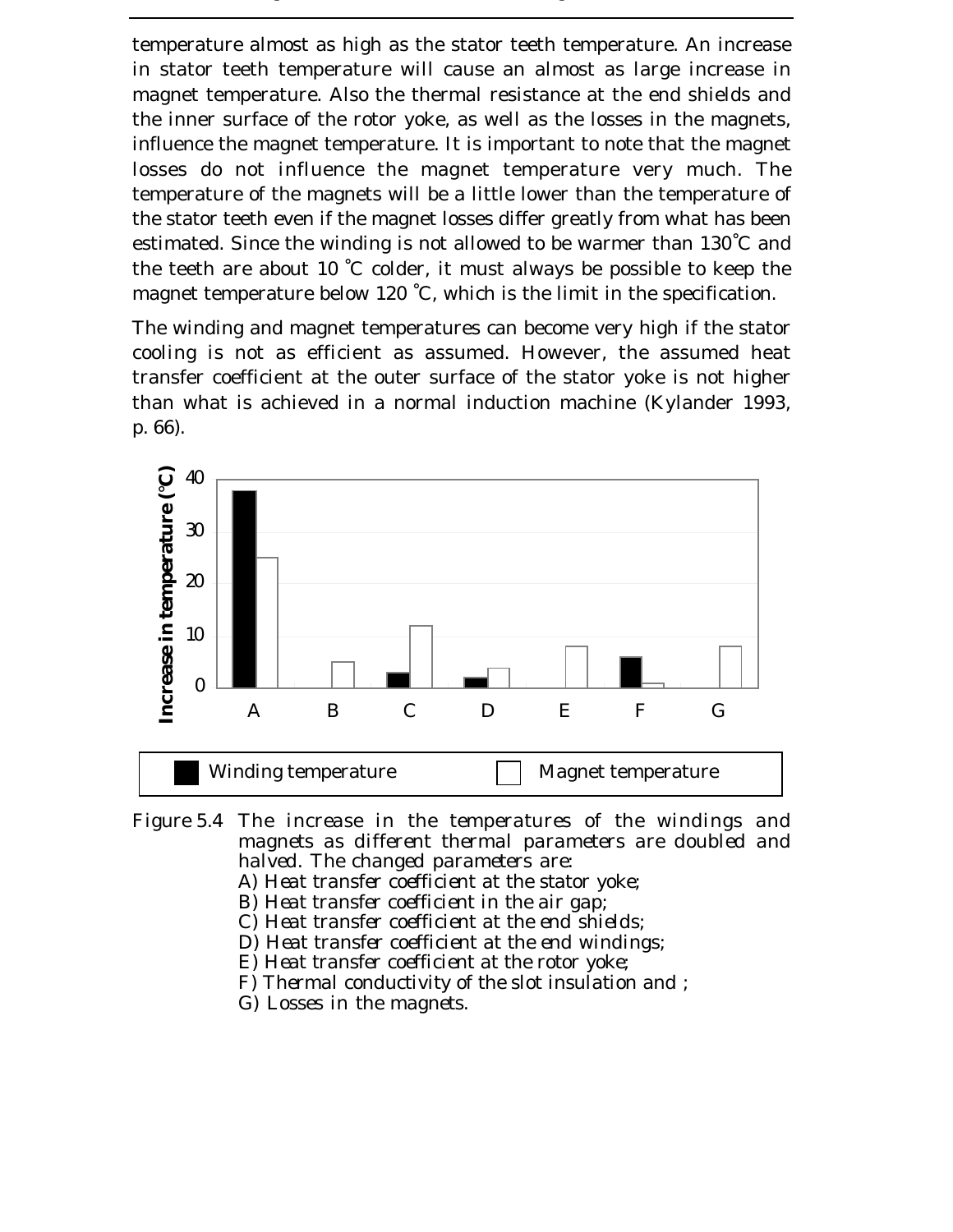*Design Method for a Permanent-magnet Generator*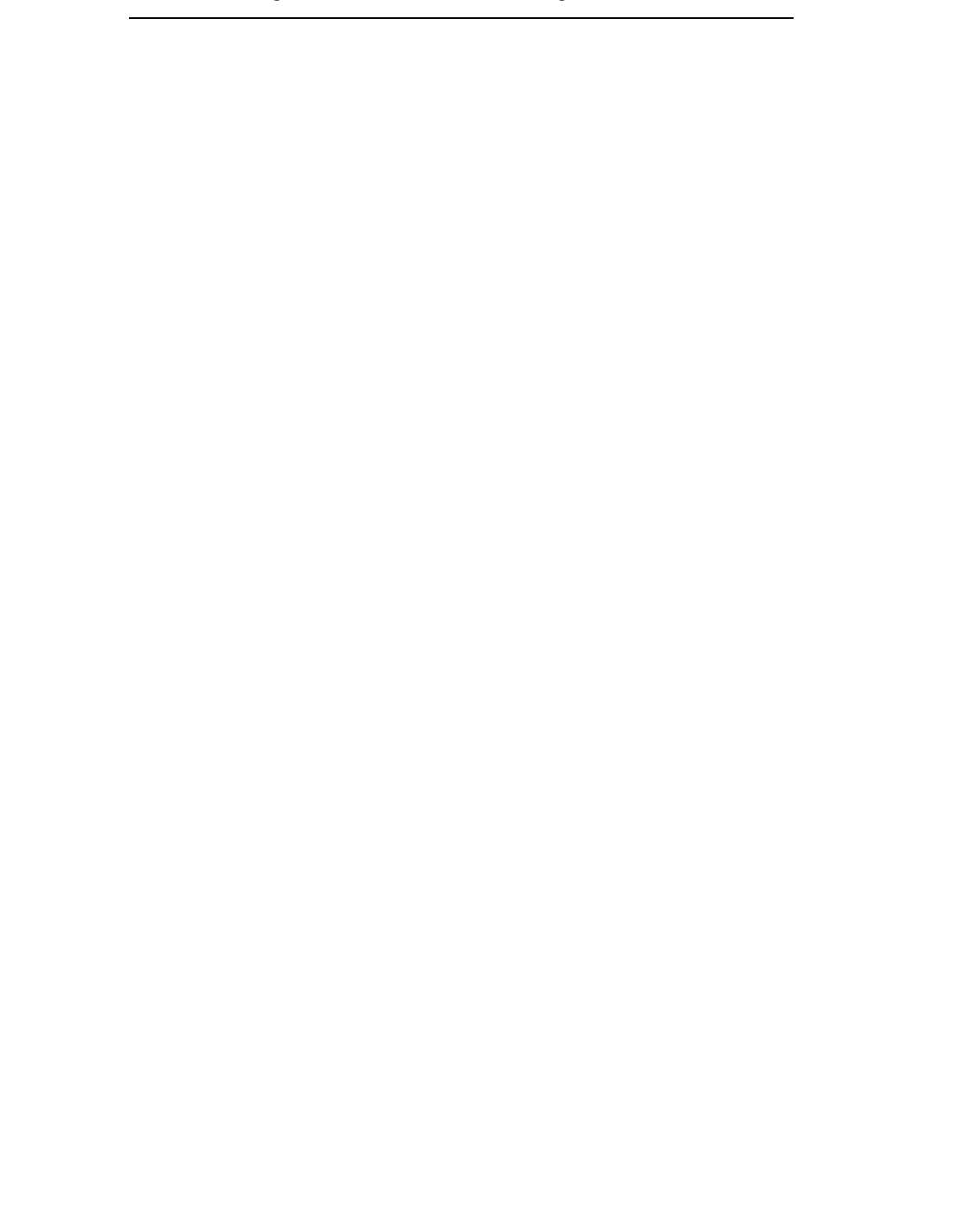In this chapter, the generator design method is used together with a numerical optimization method to investigate the optimization of a generator of the proposed type. A 500 kW generator has been choosen since that is a normal size for today's commercial wind energy converters.

*Generator Optimization* 77

In Section 6.1, five 500 kW generators are optimized. The first generator is optimized using the nominal cost function, and that generator will be used as a reference design throughout this chapter. Three other generators are also optimized with the nominal cost function, but they were required to produce either 50 Hz or 200 % peak power, or both 50 Hz and 200 % peak power. The fifth generator is optimized using a cost function with the losses at rated load instead of average losses.

The influence of different variables on the generator design is investigated in Section 6.2 and the influence of the cost function in Section 6.3. The optimum diameter of the generator is especially interesting since the problems of manufacturing and transportation can be expected to depend on the generator diameter to a great extent. In Section 6.4, the optimum diameter is discussed in detail. In Section 6.5 the typical size, average efficiency and active weight of a 500 kW generator of the proposed type are summarized.

# **6.1 Optimum 500 kW Generators**

# **6.1.1 Optimized Reference Generator**

In this section, a 500 kW generator is optimized using the nominal values of the cost function parameters. The cost of the average losses is 6000 ECU/kW and the cost of iron, copper and permanent magnets are 4, 6 and 100 ECU/kg, respectively. The reference diameter of the structure is 2 m, the reference length 1 m, the cost of the reference structure is 20 000 ECU and the exponent for the structure cost is 3. A medium wind speed site is assumed, i.e., the average loss factors for a site with an average wind speed of 6.8 m/s are used. The rated speed of the 500 kW generator is 32 rpm and the rated torque is 148 kNm. Data for the optimized reference generator are presented in Table 6.1.

The optimum diameter of the generator is 2.15 m and the stator length is 0.55 m. Both the flux density in the air gap and the teeth have normal optimum values and the optimum winding temperature is lower than what is allowed in the specification. A higher winding temperature would lead to an uneconomically low efficiency. The frequency of the optimized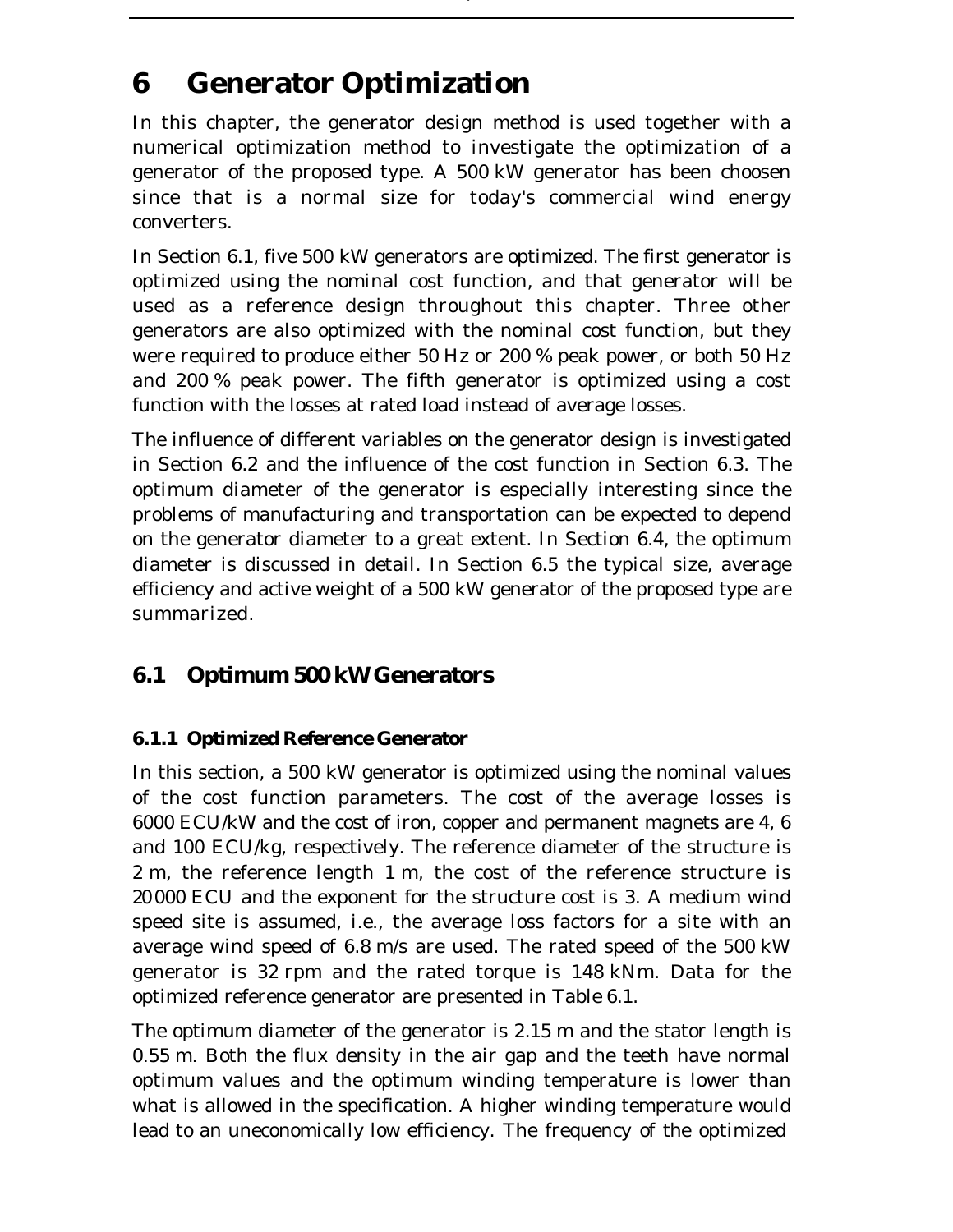| Table 6.1 |  | Data of the optimized 500 kW reference generator. |
|-----------|--|---------------------------------------------------|
|-----------|--|---------------------------------------------------|

| <b>Ratings:</b>             |                            |                          | <b>Geometry:</b>            |                               |           |  |
|-----------------------------|----------------------------|--------------------------|-----------------------------|-------------------------------|-----------|--|
| <b>Rated torque</b>         | $T_{\rm N}$                | 148 kNm                  | <b>Stator length</b>        | $\mathcal{I}$                 | $0.55$ m  |  |
| Rated speed                 | $n_{\rm N}$                | 32 rpm                   | <b>Tooth width</b>          | $b_{\rm d}$                   | 11.1 mm   |  |
| <b>Optimized variables:</b> |                            |                          | Slot width                  | $b_{\rm s}$                   | 11.7 mm   |  |
| Air gap diameter            | d                          | $2.15 \text{ m}$         | Air gap                     | $\delta$                      | $2.15$ mm |  |
| Slot height                 | $h_{\rm s}$                | 64.0 mm                  | Magnet height               | $h_{\rm m}$                   | 6.3 mm    |  |
| Pole pitch                  | $\tau_{\rm p}$             | 68.3 mm                  | Stator yoke height          | $h_{\mathsf{ys}}$             | 15.9 mm   |  |
| Air gap flux den.           | Λ<br>$B_{\delta 0}$        | 0.77T                    | Rotor yoke height           | $h_{\underline{\mathrm{yr}}}$ | 15.4 mm   |  |
| Teeth flux dens.            | $B_{\rm d0}$               | 1.64T                    | End wind. length            | $I_{\rm b}$                   | 137 mm    |  |
| Winding temp.               | $\Theta_{\rm CuN}$         | 107 °C                   | Conductor width             | $b_{\rm Cu}$                  | 9.7 mm    |  |
| <b>Electrical data:</b>     |                            |                          | Conductor height            | $h_{\rm Cu}$                  | 27.5 mm   |  |
| Frequency                   | $\mathbf f$                | 26.5 Hz                  | <b>Weights:</b>             |                               |           |  |
| Reactance                   | $X_{a}$                    | $0.95$ p.u.              | Magnet weight               | $m_{\rm M}$                   | 124 kg    |  |
| Current density             | $J_{\rm s}$                | $3.60$ A/mm <sup>2</sup> | Copper weight               | $m_{Cu}$                      | 779 kg    |  |
| Current in a slot           | $I_{\rm aN}$               | 1540 A                   | Stator yoke w.              | $m_\mathrm{Fes}$              | 467 kg    |  |
| <b>Losses, efficiency:</b>  |                            |                          | Teeth weight                | $m_{\rm Fed}$                 | 888 kg    |  |
| Copper losses               | $P_{\text{CuN}}$           | 22700W                   | Rotor yoke weight           | $m_{\rm Fer}$                 | 431 kg    |  |
| <b>Stator yoke losses</b>   | $P_{\rm Fe$                | 760W                     | Total active w.             | $m_{\rm tot}$                 | 2690 kg   |  |
| <b>Stator teeth losses</b>  | $P_{\rm Fe \underline{d}}$ | 1950W                    | <b>Miscellaneous:</b>       |                               |           |  |
| <b>Magnet losses</b>        | $P_{\rm Ft \underline{m}}$ | 780W                     | Magnet temp.                | $\Theta_{\rm m}$              | 90 °C     |  |
| <b>Additional losses</b>    | $P_{\rm ad}$               | 540W                     | Induct. ratio <sup>1)</sup> |                               | 1.7       |  |
| Frict. & windage            | $P_{\mu}$                  | 2500W                    | Stator flux dens.           | Λ<br>$B_{\rm s}$              | 0.33T     |  |
| <b>Average losses</b>       | $P_{\rm dAv}$              | 6430W                    | Cost of losses              | $C_{\rm d}$                   | 38500 ECU |  |
| Average eff.                | $\eta_{\mathrm{Av}}$       | 94.9%                    | Cost of active part         | $C_{\rm act}$                 | 24200 ECU |  |
| Full-load eff.              | $\eta_N$                   | 94.2%                    | Cost of structure           | $C_{\rm str}$                 | 16000 ECU |  |

1) Leakage inductance divided by magnetizing inductance.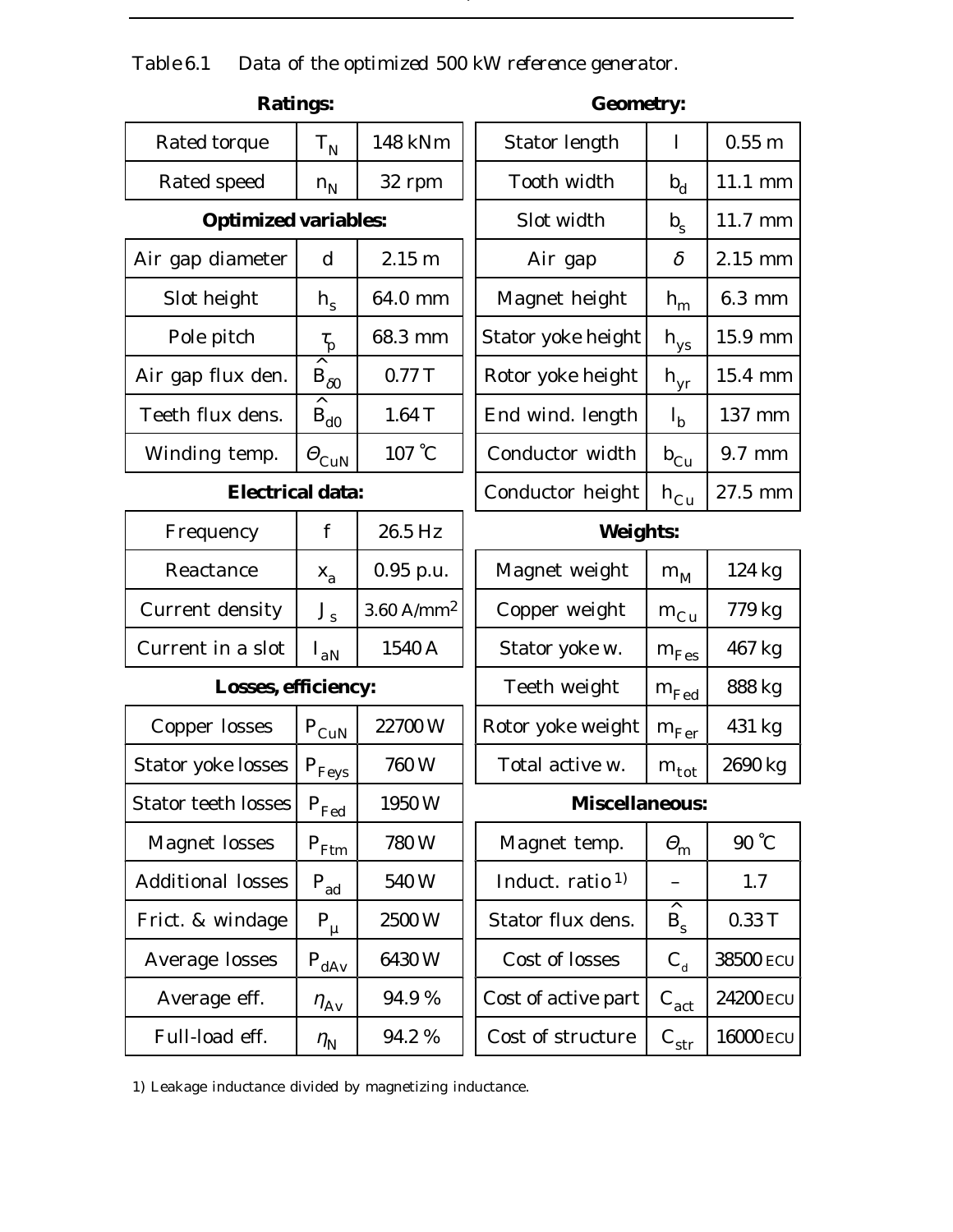generator is only 26.5 Hz and the reactance is 0.95 p.u., which is a high reactance value compared with grid-connected generators. Such a high reactance is possible only because the generator is not required to produce a high peak torque.

The weights of the stator and rotor yokes are low. From a mechanical point of view, the stator yoke may have to be made thicker than 16 mm to be stiff enough. The magnet weight is 124 kg, which means that the magnets will cost about 12 400 ECU. This cost is about the same as the cost for 2 kW of average losses.

The magnet temperature and the risk of demagnetization have not been included in the optimization and, thus, have to be checked. As predicted, the magnet temperature is lower than the limit, and the peak flux density  $B_s$  in the air gap caused by the stator winding at rated current is only 0.4 times the flux density generated by the permanent magnets. Therefore, the magnets will not be demagnetized during normal operation. The ratio of the leakage inductance to the magnetizing inductance is 1.7, which is enough to avoid demagnetization during a sudden short circuit according to equation (5.87).

Both the losses at rated load and the average losses of the generator are illustrated in Figure 6.1. The copper losses totally dominate at rated load, but since the average copper losses for the chosen wind energy converter site are only 14 % of the ones at rated load, the copper losses are still only half of the average losses. The other loss components are, on the average, approximately half of their rated load values. Since the total average losses are 22 % of the total losses at rated load and the average power produced by the turbine is 25 % of the rated power, the average efficiency is higher than the efficiency at rated load. The average efficiency is 94.9 %, while the efficiency at rated load is 94.2 %. For conventional, gridconnected, four- or six-pole wind energy converter generators, the average efficiency is lower than the efficiency at rated load.



*Figure 6.1 The losses of the optimized 500 kW generator at rated load and average losses.*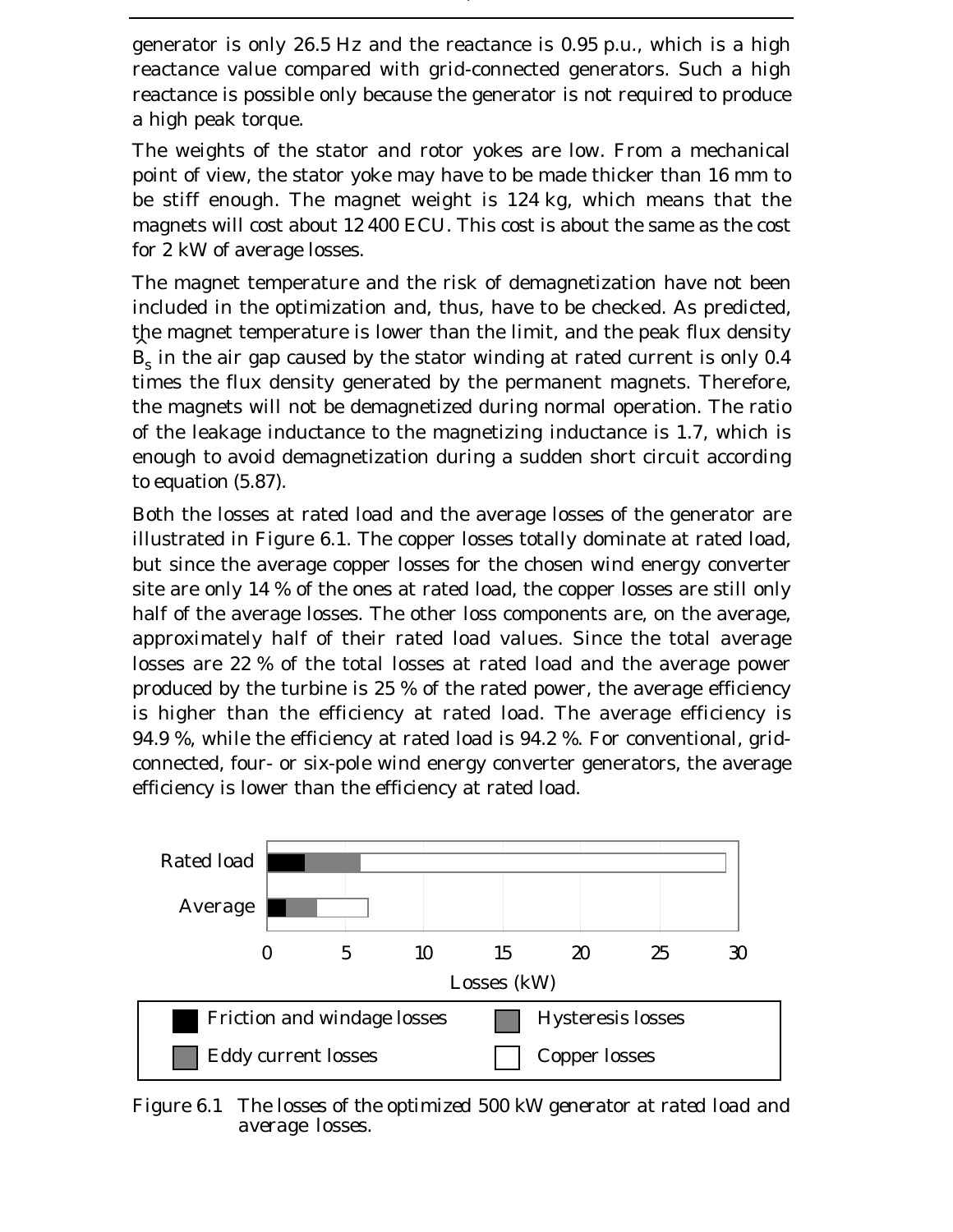### **6.1.2 Optimized Generators for 50 Hz and 200 % Peak Power**

80 *Generator Optimization*

The reference generator is designed for a variable-speed, pitch-controlled wind turbine and requires neither any specified frequency, nor a peak power higher than the rated power. In this section, a generator for direct grid-connection is designed (for a pitch- or stall-controlled wind turbine), as well as a generator for stall-controlled, variable-speed wind turbines. A generator which is direct connected to the grid has to produce a frequency of 50 Hz and, for stability reasons, it must have a peak power of about 200 % of the rated power. A stall-controlled wind energy converter with variable speed also requires about 200 % peak power, to control the turbine speed, but does not require a frequency of 50 Hz.

A generator design with a frequency of 50 Hz is achieved by keeping the number of pole pairs constant, which means that the pole pitch is no longer a free variable. A peak power of 200 % is assured by limiting the allowed armature reactance to be no more than 0.52 p.u. This maximum value of the armature reactance acts as a second limit for the current density, beside the maximum winding temperature.

In Table 6.2, the different generator designs are compared with the reference generator. To make the comparison more complete, a 50 Hz generator without any required peak power is also included in the comparison. The generators are compared regarding average efficiency, active weight and size. The generator size is, here, expressed as the volume of the rotor.

The comparison shows that a demand for 200 % peak power leads to about a 25 % larger rotor volume than for the reference generator, while the

| Frequency | Peak power to<br>rated power | Air gap<br>diameter | <b>Stator</b><br>length | Average<br>efficiency | Active<br>weight | Rotor<br>volume   |
|-----------|------------------------------|---------------------|-------------------------|-----------------------|------------------|-------------------|
| (Hz)      | (%)                          | (m)                 | (m)                     | (%)                   | (kg)             | (m <sup>3</sup> ) |
| 26.5      | 120                          | 2.15                | 0.55                    | 94.9                  | 2690             | 2.00              |
| 29.7      | 200                          | 2.33                | 0.60                    | 94.5                  | 2401             | 2.56              |
| 50        | 124                          | 2.39                | 0.56                    | $93.6^{(1)}$          | 1928             | 2.51              |
| 50        | 200                          | 2.51                | 0.60                    | $93.4^{(1)}$          | 1795             | 2.97              |

*Table 6.2 Generators designed with or without requirement of 200 % of the rated power and requirement of 50 Hz.*

(1 The average efficiency is calculated for variable speed operation. At constant speed the average efficiency will be lower.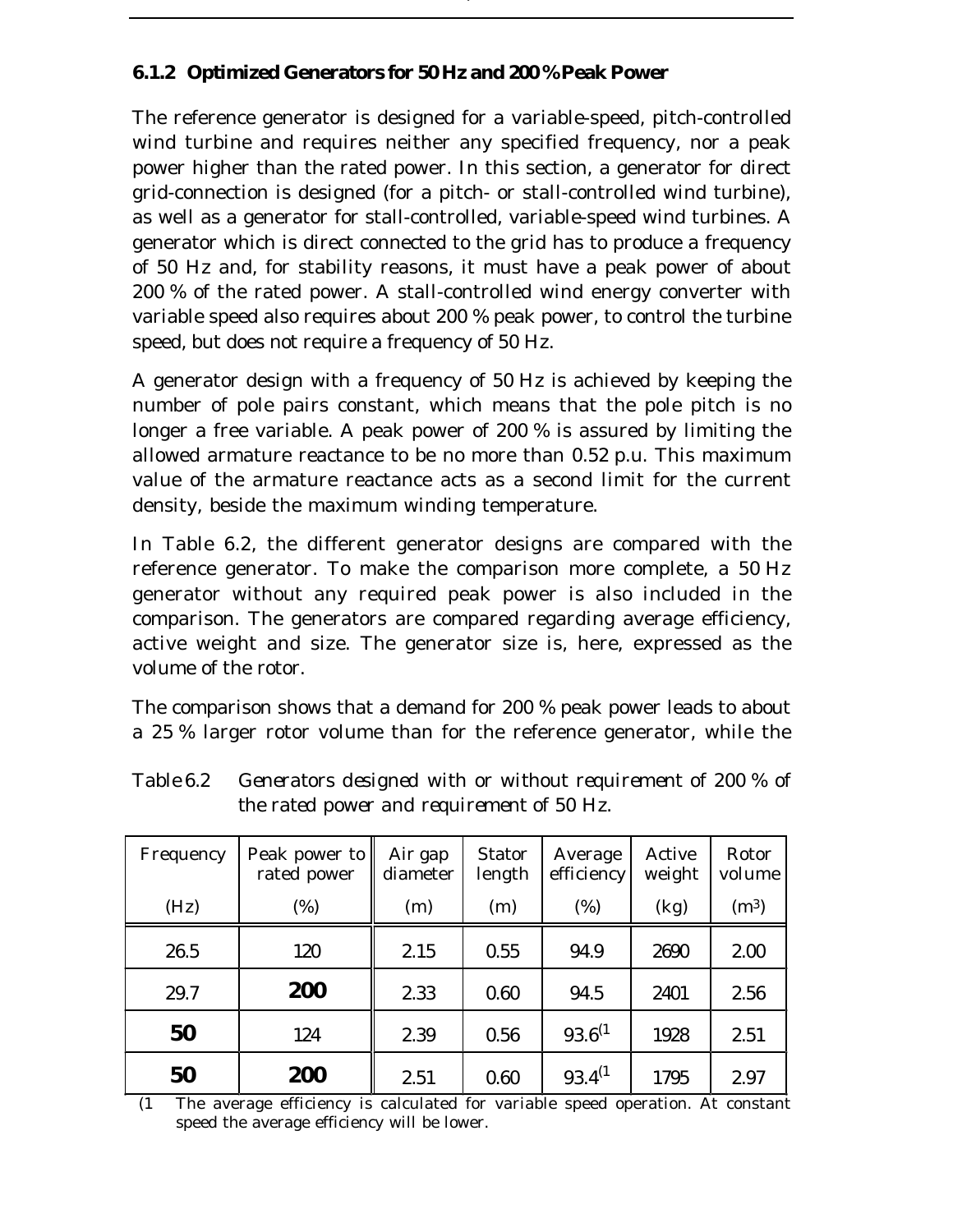average efficiency is 0.4 % lower and the active weight 10 % lower. The lower active weight depends mainly on the increased air gap diameter. Requiring 50 Hz frequency of a generator also leads to about a 25 % larger rotor volume than of the reference generator. To keep the diameter low, the pole pitch has become only approximately 40 mm and, therefore, the slots are narrow. Narrow slots lead to a low copper fill factor and higher resistance. As a consequence, the average efficiency is 1.3 percent-units lower for the 50 Hz generator than for the reference generator. The active weight is almost 30 % lower than for the reference generator. About two thirds of the weight reduction is because of the reduced pole pitch, the other third because of increased air gap diameter.

A generator for direct grid-connection, both 50 Hz and 200 % peak power, will have about 50 % larger rotor volume than the reference generator. The active weight is about 30 % lower than for the reference generator partly because of the increased air gap diameter, partly because of reduced yoke thickness owing to a smaller pole pitch. The average efficiency is 1.5 percent-units lower than for the reference generator. More data of the direct grid-connected generator is presented in Table 6.3. No damper windings were included in this design, so the direct gridconnected generator has to be provided with mechanical damping of the type presented by Westlake et al. (1996). Damping by means of damper windings is possible only with a much larger generator diameter.

| Table 6.3 Data of an optimized 500 kW generator for direct grid- |
|------------------------------------------------------------------|
| connection. The frequency is 50 Hz and the peak power 200 %      |
| of the rated power.                                              |

| <b>Optimized variables:</b> |                           |                  | Electrical data:      |                  |                   |  |
|-----------------------------|---------------------------|------------------|-----------------------|------------------|-------------------|--|
| Air gap diameter            | $\overline{d}$            | $2.51 \text{ m}$ | Reactance             | $X_{\rm a}$      | $0.52$ p.u.       |  |
| Slot height                 | $h_{\rm s}$               | 34.0 mm          | <b>Geometry:</b>      |                  |                   |  |
| Pole pitch                  | $\tau_{\rm p}$            | 42.2 mm          | <b>Stator length</b>  | $\boldsymbol{l}$ | 0.60 <sub>m</sub> |  |
| Air gap flux den.           | $\wedge$<br>$B_{\delta0}$ | $0.74$ T         | <b>Tooth width</b>    | $b_{\rm d}$      | $6.5$ mm          |  |
| Teeth flux dens.            | Λ<br>$B_{\rm d0}$         | 1.68T            | Slot width            | $b_{\rm s}$      | $7.6 \text{ mm}$  |  |
| Winding temp.               | $\Theta_{\rm CuN}$        | 108 °C           | <b>Miscellaneous:</b> |                  |                   |  |
| <b>Efficiency:</b>          |                           |                  | <b>Cost of losses</b> | $C_{\rm d}$      | 49300 ECU         |  |
| Average eff. $(1)$          | $\eta_{\rm Av}$           | 93.4 %           | Cost of active part   | $C_{\text{act}}$ | 22700 ECU         |  |
| Full-load eff.              | $\eta_{\rm N}$            | 92.6%            | Cost of structure     | $C_{\rm str}$    | 25700 ECU         |  |

(1 The average efficiency is calculated for variable speed operation. At constant speed the average efficiency will be lower.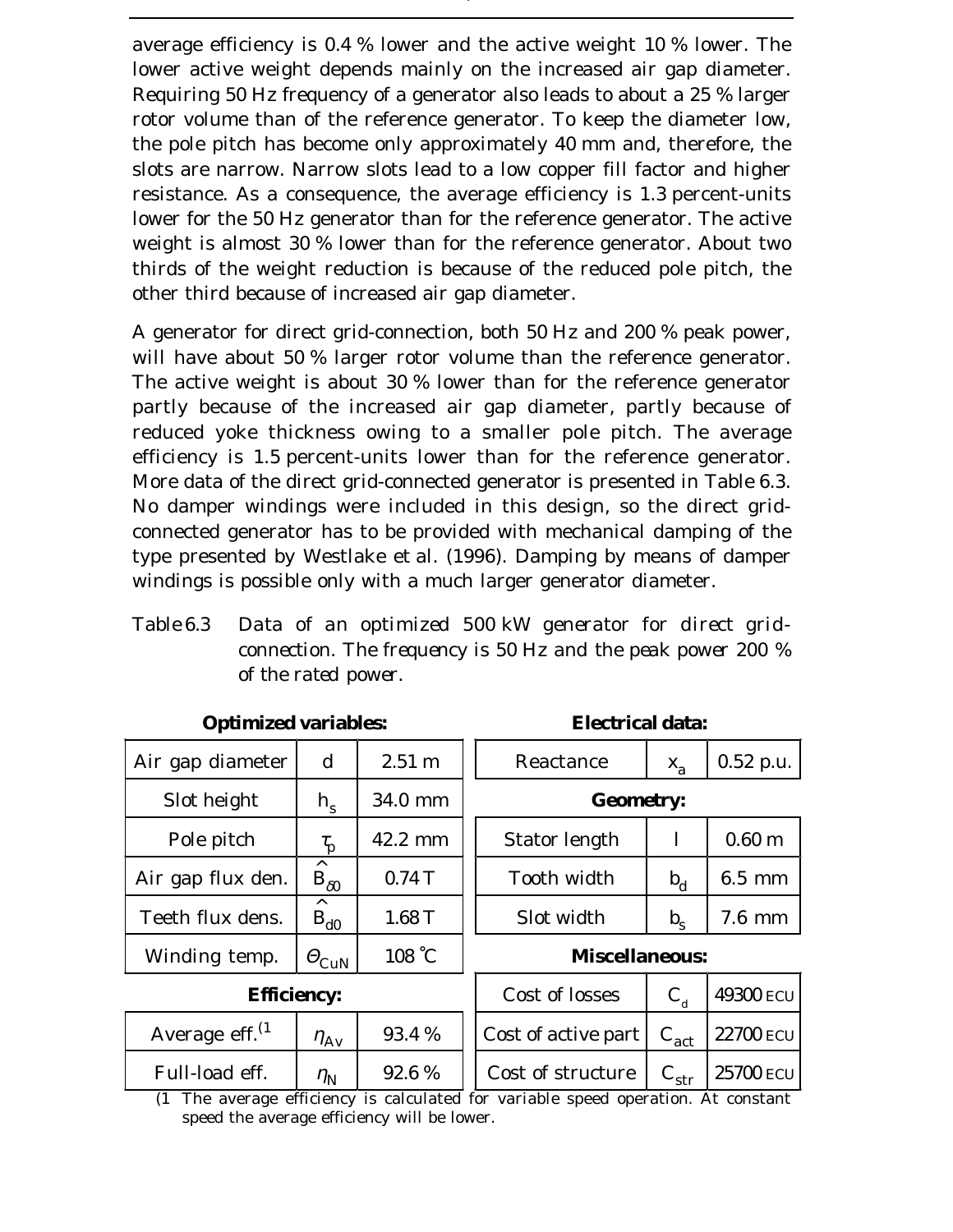### **6.1.3 Optimization Using the Losses at Rated Load**

Because the average factor for the copper losses is only 0.14 while the average factors for the core losses are about 0.50–0.60, a generator optimized with the average losses in the cost function can be expected to have high copper losses at rated load compared with the core losses. If the losses at rated load are used in the cost function, instead of the average losses, the optimum generator will have lower copper losses and higher core losses. The effect of using average losses in the cost function, instead of the losses at rated load, was tested by changing the cost function for the optimization. To make sure that the generator is comparable with the reference generator, the diameter was fixed at 2.15 m and the cost of the losses at rated load was adjusted until the average efficiency was 94.9 %, as it is for the reference generator. Data of a 500 kW generator, optimized using the losses at rated load in the cost function, are shown in Table 6.4.

The differences between this generator and the reference generator are rather small. The current density is 12 % lower, the slot 7 % higher and the stator 11 % longer than for the reference generator. The efficiency at rated load is 0.5 percent units higher. The cost of the active parts of the generator has increased slightly along with the cost of the structure.

| <b>Optimized variables:</b> |                             |                          | <b>Geometry:</b>           |                             |                   |  |  |
|-----------------------------|-----------------------------|--------------------------|----------------------------|-----------------------------|-------------------|--|--|
| Slot height                 | $h_{\rm s}$                 | 68.4 mm                  | Air gap diameter           | $\overline{d}$              | 2.15 <sub>m</sub> |  |  |
| Pole pitch                  | $\tau_{\rm p}$              | 57.9 mm                  | <b>Stator length</b>       | $\boldsymbol{l}$            | $0.61$ m          |  |  |
| Air gap flux den.           | ^<br>$B_{\delta}$           | 0.75T                    | <b>Tooth width</b>         | $b_{\rm d}$                 | $9.2 \text{ mm}$  |  |  |
| Teeth flux dens.            | Λ<br>$B_{d}$                | 1.64T                    | Slot width                 | $b_{\rm s}$                 | 10.1 mm           |  |  |
| Winding temp.               | $\Theta_{\text{CuN}}$       | 92 °C                    | Losses, efficiency:        |                             |                   |  |  |
| <b>Electrical data:</b>     |                             |                          | Copper losses              | $P_{\text{CuN}}$            | 18700W            |  |  |
| Reactance                   | $X_{\rm a}$                 | 0.94 p.u.                | <b>Stator yoke losses</b>  | $P_{\rm Feys}$              | 842W              |  |  |
| Current density             | $J_{\rm s}$                 | $3.17$ A/mm <sup>2</sup> | <b>Stator teeth losses</b> | $P_{\rm{Fed}}$              | 2760W             |  |  |
| <b>Miscellaneous:</b>       |                             |                          | <b>Magnet</b> losses       | $P_{\overline{\text{Ftm}}}$ | 861W              |  |  |
| Cost of av. losses          | $C_{\rm d}$                 | 38500 ECU                | <b>Additional losses</b>   | $P_{\text{ad}}$             | 720W              |  |  |
| Cost of active part         | $C_{\underline{\rm act}}$   | 25300 ECU                | Frict. & windage           | $P_{\mu}$                   | 2500W             |  |  |
| Cost of structure           | $C_{\underline{{\tt str}}}$ | 20200 ECU                | Average eff.               | $\eta_{\mathrm{Av}}$        | 94.9%             |  |  |
|                             |                             |                          | Full-load eff.             | $\eta_{\rm N}$              | 94.7%             |  |  |

*Table 6.4 Data of a 500 kW generator optimized with the losses at rated load in the cost function.*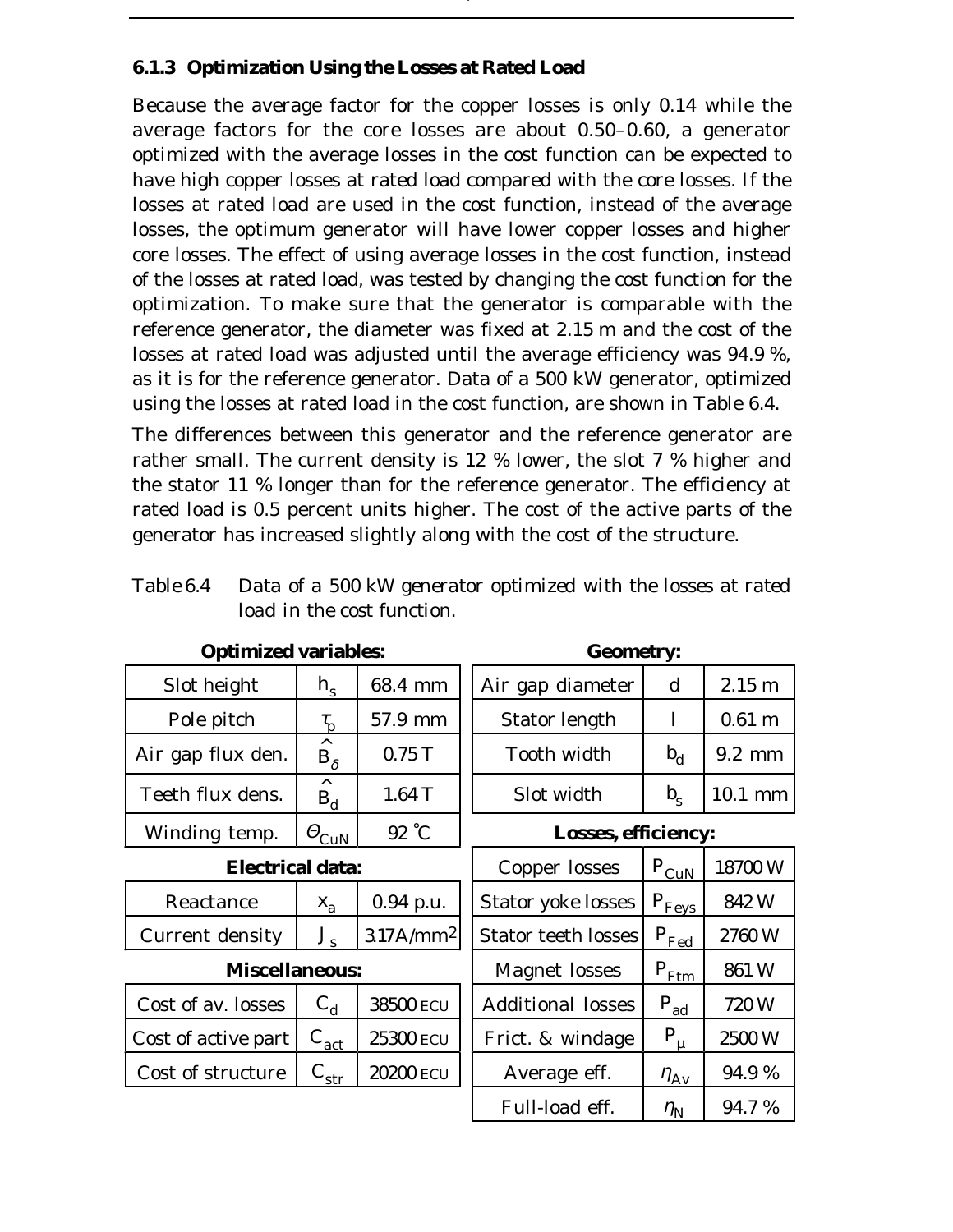The losses at rated load and the average losses for this generator and the reference generator are illustrated in Figure 6.2. The difference between the generator loss distributions is not very large. This low difference indicates that the very high copper losses of the reference generator are not only a consequence of the cost function, but also a natural loss distribution in this type of low-speed generator. Moreover, the efficiency curves for the two generators were calculated, using the *g*-functions from Chapter 3. The efficiency curves, plotted in Figure 6.3, are found to be rather similar, but with the peak efficiency at different powers.



*Figure 6.2 The losses of two generators with equal average efficiency: Generator A: Reference generator; Generator B: Optimized using the cost of the losses at rated load.*



*Figure 6.3 Efficiency curves of two generators. One is optimized with the losses at rated load in the cost function and one with the average losses. Both generators have equal average efficiency.*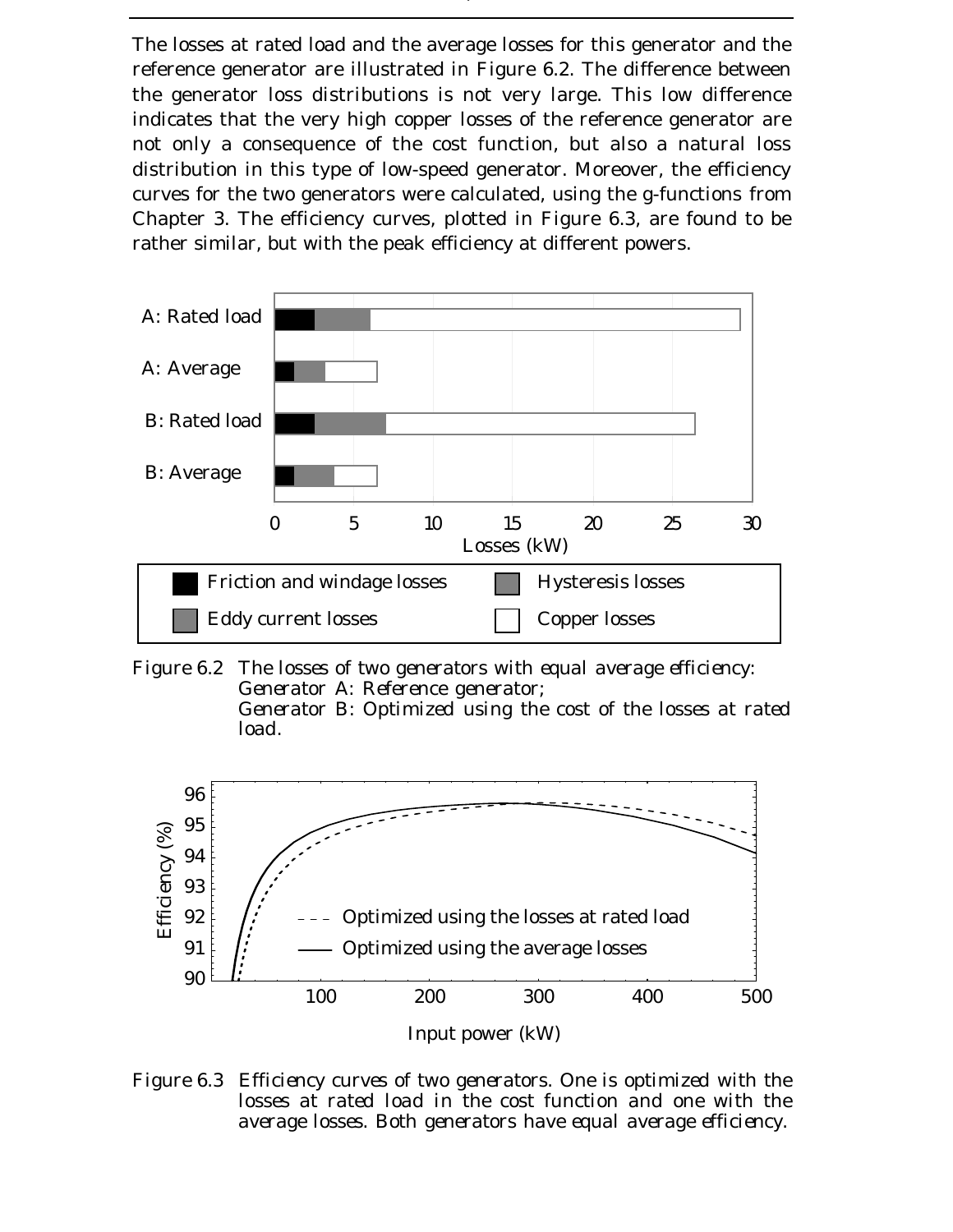The generator optimized regarding average losses will be smaller and have a slightly lower total cost than if the losses at rated load are used. However, one reason to design a generator with high efficiency at rated load, even if the average efficiency is not improved, would be because the cooling system might be made simpler and cheaper.

# **6.2 Sensitivity to Variable Changes**

In this section, the influence of six design variables on the stator length, the active weight, the losses and the cost function is investigated. The influence of a variable is tested by changing its value to 0.9 or 1.1 times the optimum value, while the rest of the variables are kept at their optimum values. A new generator is calculated for each variable that is changed. The generator is not optimized; only the stator length and current density are adjusted to get the right rated power and right winding temperature. The results are presented in Table 6.5.

The main result from this investigation is that the total cost of the generator is rather insensitive to changes in any of the design variables. This insensitivity indicates a flat minimum in the cost function. The flux densities in the air gap and the teeth have the highest influence on the total cost, but the total cost increases only by approximately 3 % as the flux densities are changed 10 %.

The pole pitch has almost no influence on the total cost of the generator. The active weight and the cost of the active parts increase as the pole pitch increases. However, the core losses decrease at the same time.

A 10 % change in the air gap diameter increases the total cost of the generator by approximately 1.5 %. As the diameter decreases, the stator length along with the cost of the active part increase. The copper losses increase with decreasing diameter while the core losses remain almost constant.

The slot height has very little effect on the total cost of the generator. A decrease in the slot height requires an increase in stator length because the current in a slot has to be decreased in order to maintain the original winding temperature. The copper losses increase as the slot height decreases. At the same time, however, the core losses decrease since the major part of the core losses are losses in the teeth. The total influence on the average losses is minor.

The air gap flux density has the largest influence on the total cost of the generator. If the flux density is reduced, the stator length has to be increased and both copper and core losses increase. The amount of permanent magnets is decreased as the flux density is decreased, leading to a lower cost for the active part of the generator. The influence of the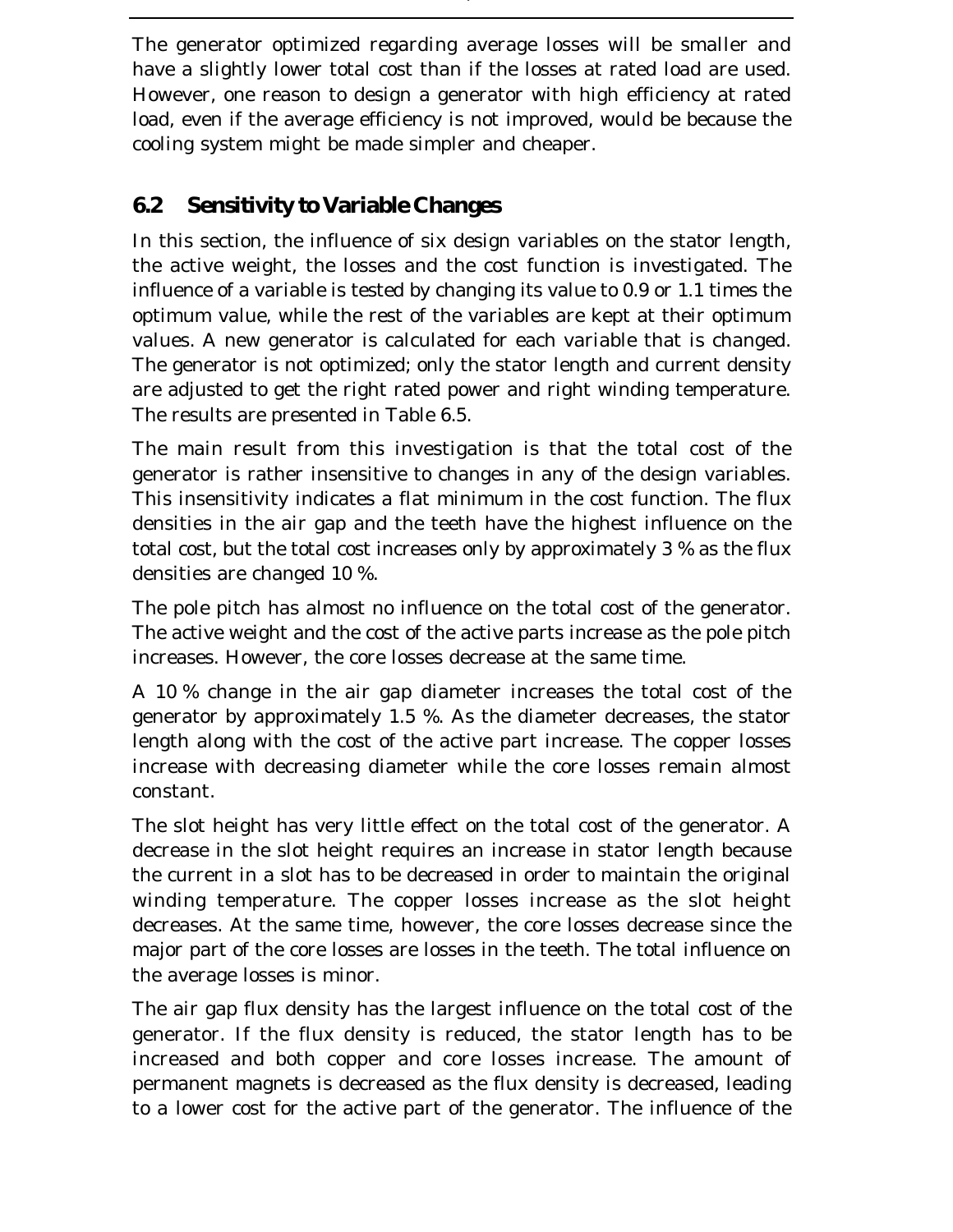teeth flux density on the generator is similar to the influence of the air gap flux density, although the total cost is changed slightly less.

The winding temperature has a very low influence on the total cost. The influence on the copper losses is large, but while the copper losses increase much with increasing winding temperature the core losses decrease much, reducing the influence on the average losses. Decreased winding temperature requires a longer stator and, therefore, the cost of the active part of the generator increases.

*Table 6.5 The influence of the design variables on the generator. The design variables are changed one by one while the rest have their optimum values. The changes are expressed in percent.*

| Changed<br>variables                                                        | <b>Stator</b><br>length | Active<br>weight | Copper<br>losses | Core<br>losses | Average<br>losses | Cost of<br>active<br>part | <b>Total</b><br>cost |
|-----------------------------------------------------------------------------|-------------------------|------------------|------------------|----------------|-------------------|---------------------------|----------------------|
| $\tau_{\rm p}=0.9~\tau_{\rm pOpt}$                                          | $+0$                    | $-5$             | $+1$             | $+9$           | $+3$              | $-2$                      | $+0$                 |
| $\tau_{\rm p}=1.1~\tau_{\rm pOpt}$                                          | $+0$                    | $+5$             | $-1$             | $-6$           | $-2$              | $+3$                      | $+0$                 |
| $d = 0.9 d_{\text{Opt}}$                                                    | $+23$                   | $+9$             | $+8$             | $+0$           | $+4$              | $+5$                      | $+2$                 |
| $d = 1.1 d_{\text{Opt}}$                                                    | $-17$                   | $-7$             | $-6$             | $+0$           | $-3$              | $-4$                      | $+1$                 |
| $h_{\rm s} = 0.9 h_{\rm sopt}$                                              | $+4$                    | $-3$             | $+3$             | $-2$           | $+1$              | $-1$                      | $+0$                 |
| $h_{\rm s} = 1.1 h_{\rm soft}$                                              | $-3$                    | $+4$             | $-2$             | $+2$           | $-0$              | $+2$                      | $+0$                 |
| $\mathbf{\hat{B}}_{\delta}$ = 0.9 $\mathbf{\hat{B}}_{\delta \text{Opt}}$    | $+12$                   | $+6$             | $+11$            | $+4$           | $+6$              | $-4$                      | $+3$                 |
| $\stackrel{\wedge }{B}_\delta = 1.1 \stackrel{\wedge }{B}_{\delta \rm Opt}$ | $-5$                    | $-0$             | $-6$             | $+2$           | $-2$              | $+15$                     | $+3$                 |
| $\hat{B}_{\rm d}$ = 0.9 $\hat{B}_{\rm dOpt}$                                | $+6$                    | $+5$             | $+6$             | $-1$           | $+3$              | $-1$                      | $+2$                 |
| $\mathring{B}_{\mathrm{d}} = 1.1 \mathring{B}_{\mathrm{dOpt}}$              | $-4$                    | $-2$             | $-5$             | $+2$           | $-2$              | $+14$                     | $+3$                 |
| $\Theta_{\rm CuN}$ =<br>0.9 $\Theta_{\rm CuNOpt}$                           | $+7$                    | $+6$             | $-14$            | $+7$           | $-5$              | $+7$                      | $+1$                 |
| $\Theta_{\rm CuN}$ =<br>1.1 $\Theta_{\rm CuNOpt}$                           | $-5$                    | $-5$             | $+13$            | $-5$           | $+5$              | $-5$                      | $+0$                 |
| Reference<br>generator                                                      | $0.55$ m                | 2690<br>kg       | 22700<br>W       | 3490<br>W      | 6420W             | 24200<br><b>ECU</b>       | 78700<br>ECU         |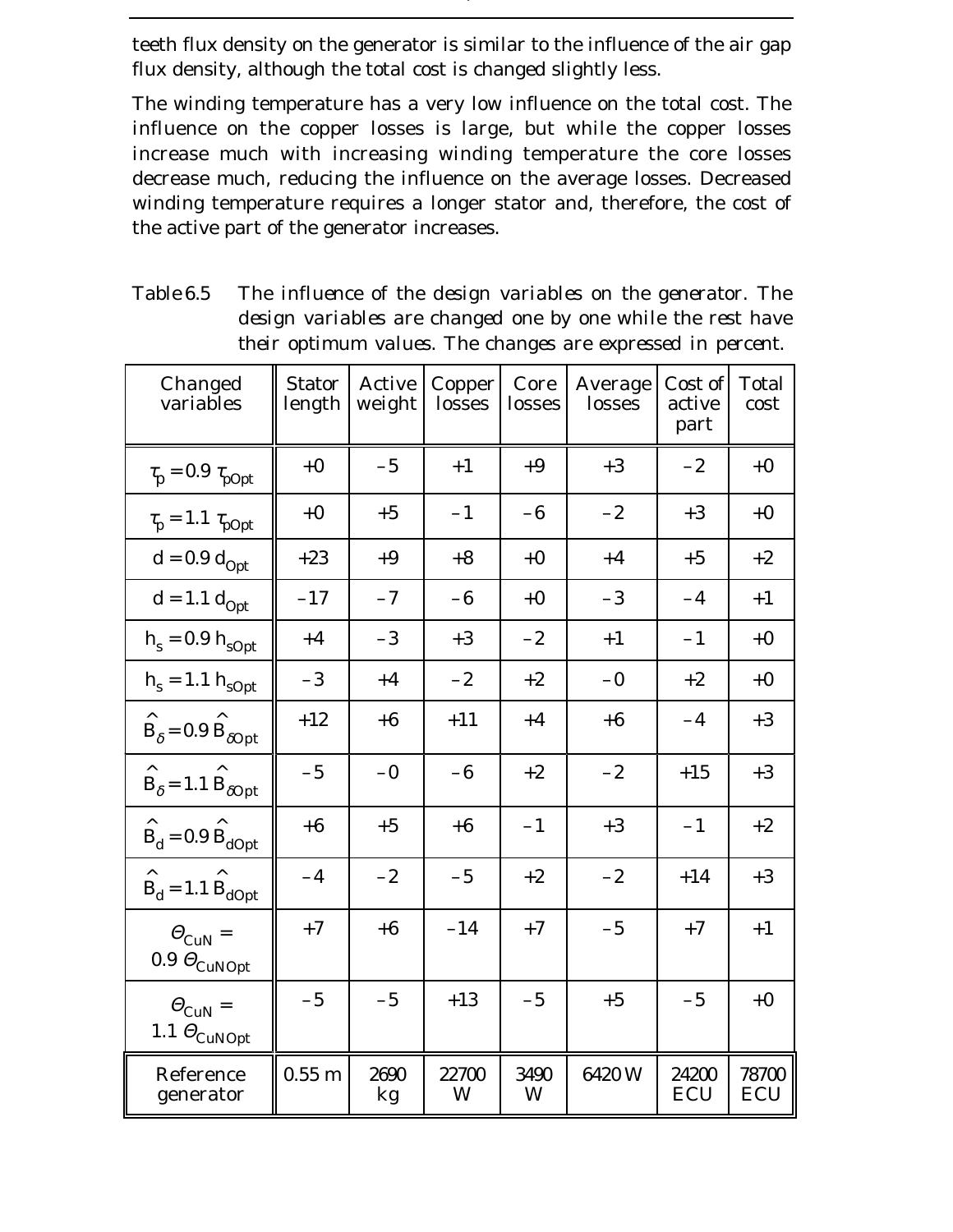The cost function used in this thesis is only a rough estimate of the real costs. Therefore, it is important to investigate how the cost function influences the generator design. In this section, the cost of losses, cost of iron and copper, cost of permanent magnets and the cost of the structure are changed to see how they influence the optimum generator.

### **6.3.1 Cost of Losses**

The effect that the specific cost of losses has on the optimized 500 kW generator is investigated by changing the cost of average losses between 0, 10, 50, 100, 200 and 1000 % of the nominal value. The extreme values 0, 10 and 1000 % are, of course, not realistic. Nevertheless, they have been used to show more clearly which parameters are important for the average efficiency. Data of the generator optimized with different specific cost of losses are shown in Table 6.6. With increasing specific cost of losses the diameter increases slightly, the active weight increases considerably and, of course, the average efficiency increases. The average losses with no cost of the losses are 8 percent-units and 3.5 percent-units at the highest cost of the losses. The increased efficiency is mainly reached by increasing the slot height and decreasing the current density. Thus, a higher efficiency causes a higher active weight. The efficiency increase is, to some extent, also reached by increasing the diameter. The air gap flux density, however, is not increased as the cost of losses is increased.

The average losses of three of the optimized generators are shown in Figure 6.4. It can be seen that the decrease in average losses is mainly caused by a decrease in copper losses. The eddy current losses are

| Cost of<br>losses | Average<br>efficiency | Air gap<br>diameter | Active<br>weight | <b>Slot</b><br>height | Current<br>density   | Air gap flux<br>density | Winding<br>temperature |
|-------------------|-----------------------|---------------------|------------------|-----------------------|----------------------|-------------------------|------------------------|
|                   | (%)                   | (m)                 | (kg)             | (mm)                  | (A/mm <sup>2</sup> ) | (T)                     | $(^{\circ}C)$          |
| $0\%$             | 92.0                  | 2.05                | 1814             | 46                    | 5.6                  | 0.67                    | 130                    |
| 10 %              | 92.6                  | 2.04                | 1907             | 48                    | 5.3                  | 0.70                    | 130                    |
| 50 %              | 93.7                  | 2.07                | 2187             | 55                    | 4.7                  | 0.75                    | 130                    |
| 100 %             | 94.9                  | 2.15                | 2689             | 64                    | 3.6                  | 0.77                    | 107                    |
| 200 %             | 95.6                  | 2.32                | 3274             | 71                    | 2.7                  | 0.76                    | 89                     |
| 1000 %            | 96.5                  | 2.73                | 5369             | 93                    | 1.5                  | 0.75                    | 71                     |

*Table 6.6 Generators optimized using different loss costs.*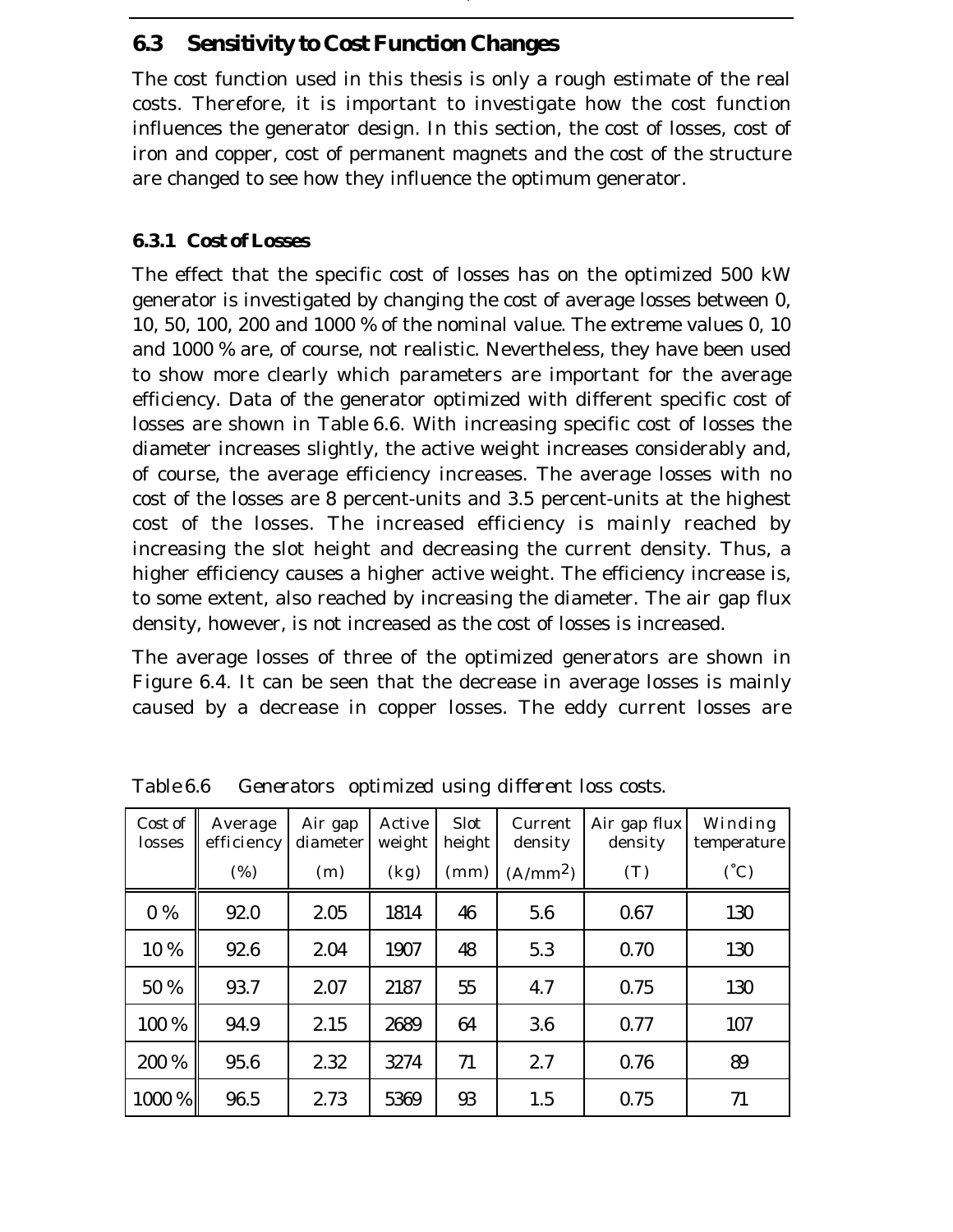

*Figure 6.4 The average losses of three generators optimized using different specific costs of the losses (10, 100 and 1000 % of the nominal cost of the average losses).*

approximately halved but the hysteresis losses remain almost constant. The windage and friction losses are assumed constant and cannot be changed by optimization.

One way of decreasing the core losses, which is not included in the optimization in this thesis, is to use iron with lower losses and perhaps also thinner laminations.

### **6.3.2 Cost of Iron and Copper**

The influence of the cost of the active iron and copper on the optimum generator is tested by changing the cost of these two materials to 0 %, 10 %, 50 %, 200 % and 1000 % of their nominal costs. The results are shown in Table 6.7.

Decreased specific cost of iron and copper leads to a more efficient generator with a smaller diameter but a higher active weight. The average losses change between 4.5 and 7.0 percent-units, the diameter changes from 2.07 to 2.59 m and the weight from 3887 to 1443 kg as the costs of iron and copper change from 0 to 1000 % of their nominal values.

The costs of iron and copper mainly influence the active weight. The weight increases as copper and iron costs decrease because of the higher slots and also because of a slightly increased pole pitch. The pole pitch increases because the slot width increases. The copper losses are reduced as the costs of iron and copper decrease since the slots are made higher and the current density decreases.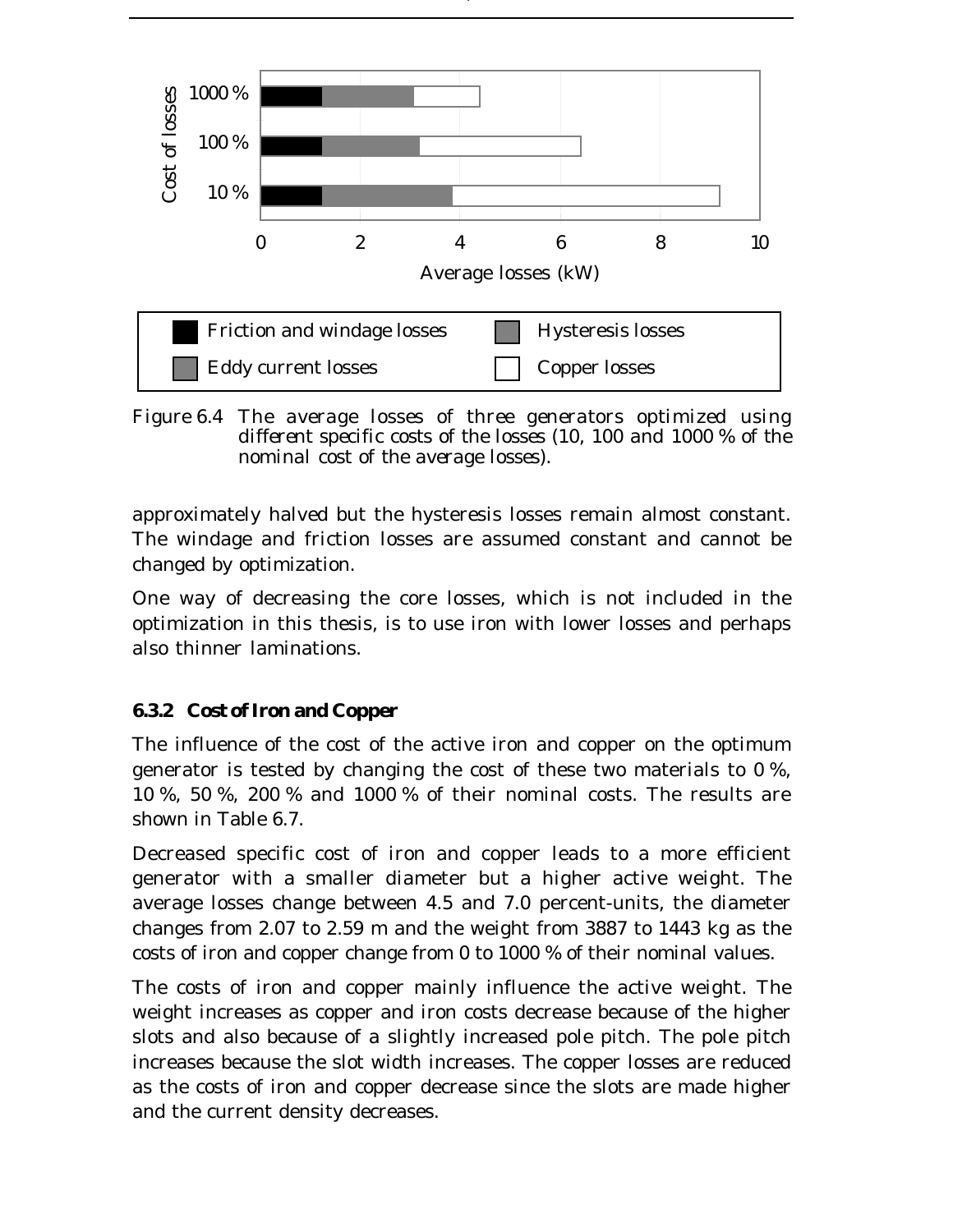| Cost of<br>iron and<br>copper | Average<br>efficiency<br>(%) | Air gap<br>diameter<br>(m) | Active<br>weight<br>(kg) | <b>Magnet</b><br>weight<br>(kg) | <b>Slot</b><br>height<br>(mm) | <b>Stator</b><br>length<br>(m) | Winding<br>temperature<br>$(^{\circ}C)$ |
|-------------------------------|------------------------------|----------------------------|--------------------------|---------------------------------|-------------------------------|--------------------------------|-----------------------------------------|
| $0\%$                         | 95.5                         | 2.07                       | 3887                     | 134                             | 88                            | 0.60                           | 90                                      |
| 10 %                          | 95.4                         | 2.08                       | 3677                     | 132                             | 84                            | 0.59                           | 92                                      |
| 50 %                          | 95.1                         | 2.11                       | 3106                     | 127                             | 72                            | 0.57                           | 100                                     |
| 100 %                         | 94.9                         | 2.15                       | 2689                     | 124                             | 64                            | 0.55                           | 107                                     |
| 200 %                         | 94.4                         | 2.21                       | 2223                     | 120                             | 55                            | 0.52                           | 118                                     |
| 1000 %                        | 93.0                         | 2.59                       | 1443                     | 118                             | 36                            | 0.47                           | 130                                     |

*Table 6.7 Generators optimized with different specific copper and iron costs.*

#### **6.3.3 Cost of Permanent Magnets**

The specific cost of the permanent magnets is a rather uncertain parameter. The permanent magnets are expensive, but the price has been falling for a number of years. It is, therefore, interesting to see what effect magnet price has on the optimum generator. The specific cost of the magnets has been changed from 0 to 1000 % of the nominal value, 100 ECU/kg. Some data of the different optimized generators are shown in Table 6.8.

It can be seen that the amount of magnets increases considerably as the specific cost of the magnets is reduced. The differences in the air gap and

| Cost of<br>magnets | Average<br>efficiency | Air gap<br>diameter | Active<br>weight | Air gap<br>flux<br>density | Magnet<br>height | Teeth<br>flux<br>density | Magnet<br>weight |
|--------------------|-----------------------|---------------------|------------------|----------------------------|------------------|--------------------------|------------------|
|                    | (%)                   | (m)                 | (kg)             | (T)                        | (mm)             | (T)                      | (kg)             |
| $0\%$              | 95.3                  | 2.00                | 3142             | 0.89                       | 16.2             | 1.83                     | 285              |
| 10 %               | 95.2                  | 2.03                | 2988             | 0.87                       | 12.3             | 1.78                     | 219              |
| 50 %               | 95.0                  | 2.10                | 2802             | 0.81                       | 7.9              | 1.70                     | 148              |
| 100 %              | 94.9                  | 2.15                | 2689             | 0.77                       | 6.3              | 1.64                     | 124              |
| 200 %              | 94.6                  | 2.23                | 2549             | 0.72                       | 5.1              | 1.59                     | 104              |
| 1000 %             | 93.1                  | 2.49                | 1977             | 0.60                       | 3.3              | 1.49                     | 76               |

*Table 6.8 Generators optimized with different specific magnet costs.*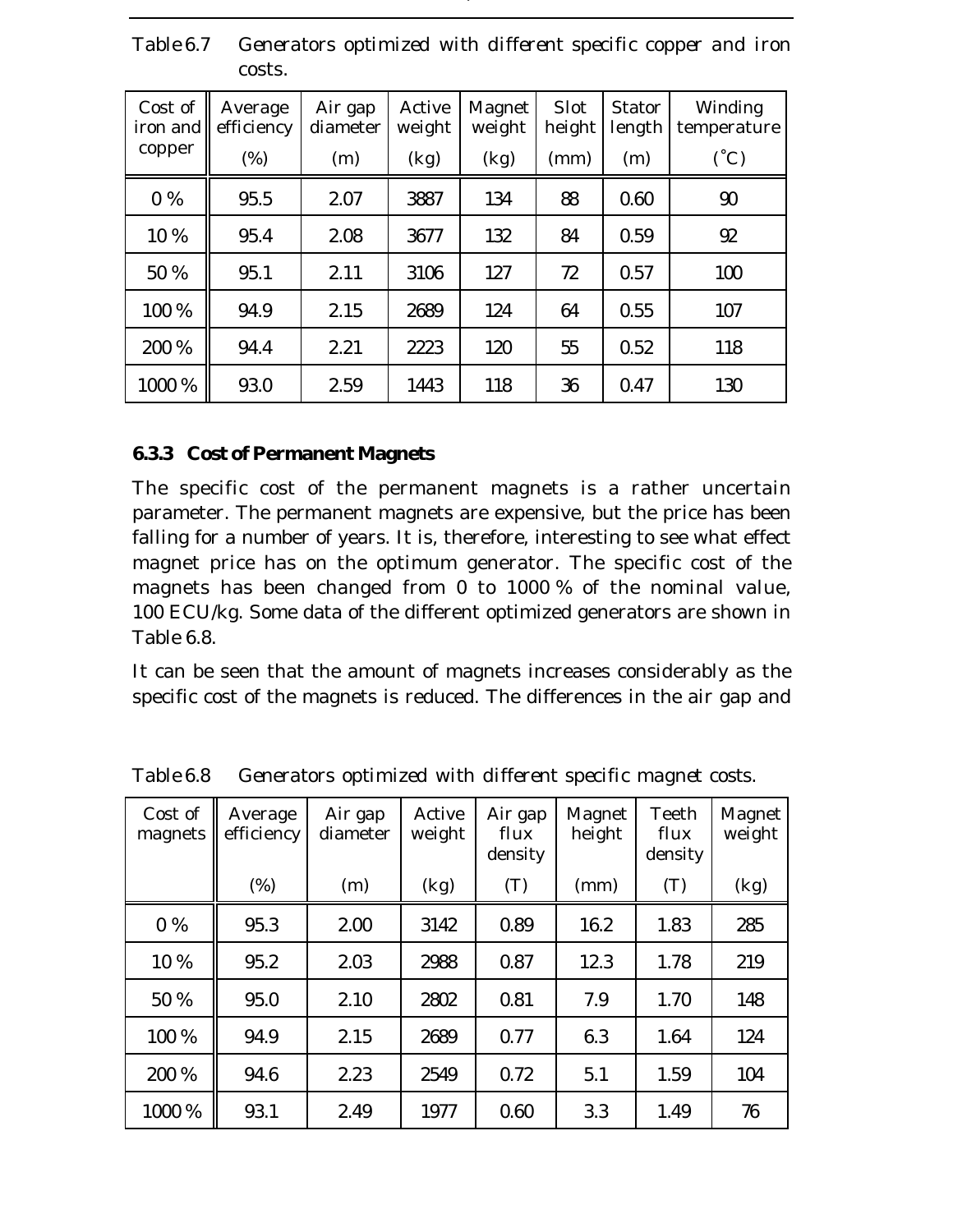teeth flux densities are, however, not very large. Even with a very low specific cost of the magnets, the optimum air gap flux density is only about 0.1 T higher than for the generator optimized with the nominal value of the specific cost of the magnets. The diameter decreases with decreasing magnet cost and the active weight increases, but the average efficiency changes only slightly. The conclusion of these results is that the average efficiency, the diameter and the active weight are not very dependent on the specific cost of the magnets. The specific cost of the magnets will mainly influence the material cost of the generator.

Since the generator is only slightly improved by increasing flux density, flux concentration will not lead to any significantly different generator performance than surface magnets do. Ferrite magnets and flux concentration, however, may lead to a cheaper generator.

### **6.3.4 Cost of the Structure**

The approximate cost of the structure has several parameters. In this section, the reference structure cost  $c_{str}$ , the structure exponent *a* and the reference length  $I_{ref}$  are changed in order to see which effect they have on the optimum generator. The results of the changed cost of the structure are presented in Table 6.9. The parameters have been changed one at a time, while the other two have their nominal values. The nominal values of the parameters are  $c_{\text{str}}$  = 20 kECU,  $a$  = 3 and  $l_{\text{ref}}$  = 1 m.

Even major changes in the cost of the structure have little influence on the generator efficiency and active weight. The size of the generator is not changed drastically, unless  $c_{str}$  is reduced to 0 or 2 kECU or *a* is decreased to 1. For all other tested values of the cost function parameters, the diameter varies between 1.97 to 2.50 m and the average efficiency between 94.4 and 95.2 %. The weight of the active parts varies between 2048 and 3129 kg.

If the structure is not included  $(c_{str}=0)$ , the optimization is only carried out for the electromagnetic part of the generator. The optimum diameter then becomes much larger than if the cost of the structure is included. Note, however, that the average efficiency of the very large generator is not much different from that of the reference generator. The cost of the active part does not decrease much compared with the reference generator. A large diameter, therefore, is not motivated.

The conclusion from this investigation is that the cost of the structure must be included in the optimization, because it is the main limiting factor for the diameter. Exactly how the cost of the structure varies with diameter does not have to be known in order to find an approximate optimum diameter.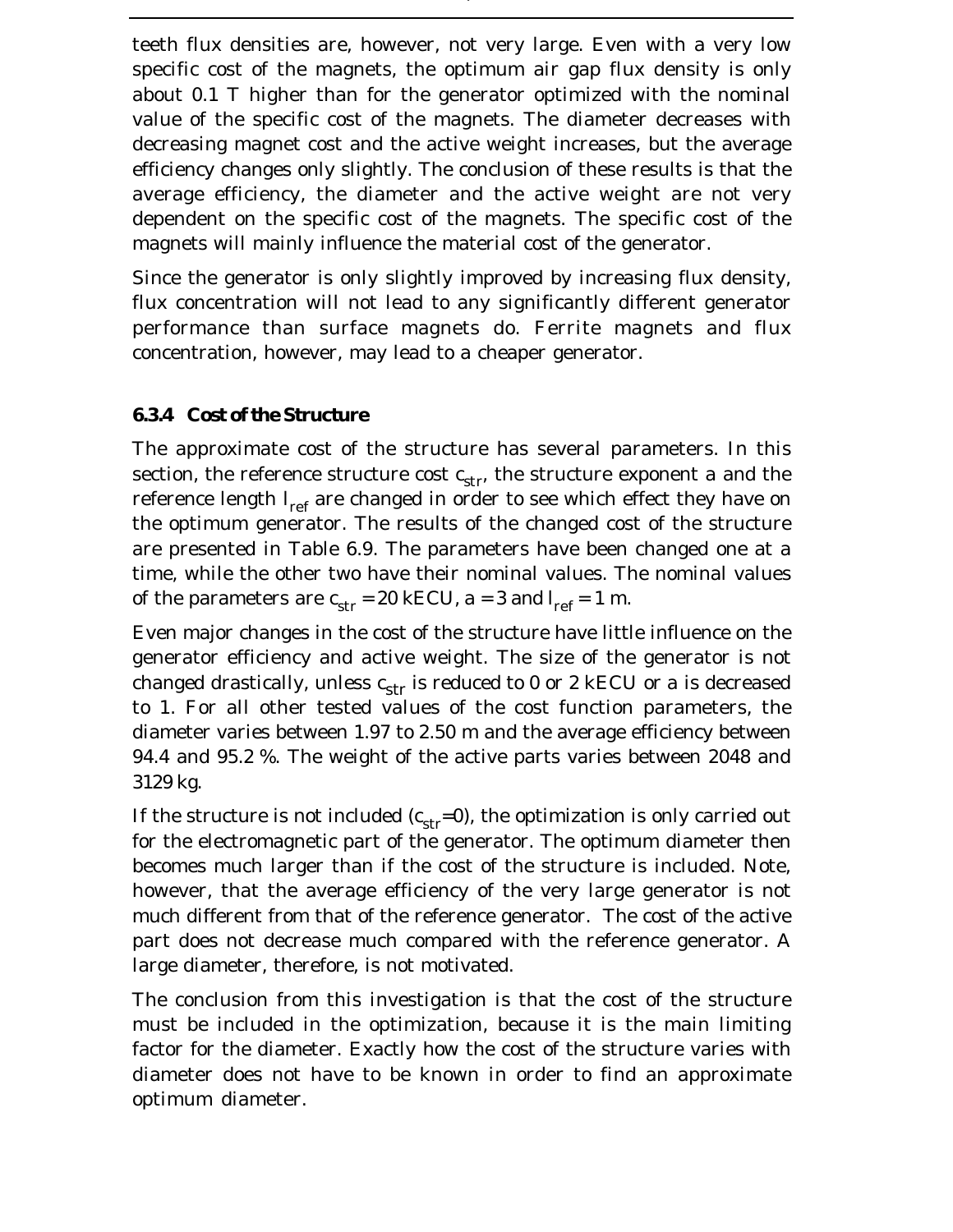| Changed cost                     | Average    | Air gap  | Active | <b>Stator</b> | Current              | Reac-  | Winding       |
|----------------------------------|------------|----------|--------|---------------|----------------------|--------|---------------|
| parameter                        | efficiency | diameter | weight | length        | density              | tance  | temp.         |
|                                  | (%)        | (m)      | (kg)   | (m)           | (A/mm <sup>2</sup> ) | (p.u.) | $(^{\circ}C)$ |
| $c_{\rm str}$ =0 kECU            | 95.7       | 6.33     | 1902   | 0.12          | 2.8                  | 0.80   | 87            |
| $c_{\text{str}}$ =2 kECU         | 95.6       | 3.26     | 2366   | 0.32          | 3.1                  | 0.89   | 93            |
| $c_{\text{str}}$ =10 kECU        | 95.2       | 2.39     | 2664   | 0.50          | 3.4                  | 0.93   | 99            |
| $c_{\rm str}$ =20 kECU           | 94.9       | 2.15     | 2689   | 0.55          | 3.6                  | 0.95   | 107           |
| $c_{\text{str}}$ =40 kECU        | 94.4       | 1.97     | 2611   | 0.58          | 4.0                  | 0.98   | 121           |
| $c_{\text{str}}$ =200kECU        | 93.9       | 1.78     | 2690   | 0.62          | 4.1                  | 1.00   | 130           |
| $a=1$                            | 95.5       | 3.39     | 2181   | 0.28          | 3.2                  | 0.90   | 97            |
| $a=2$                            | 95.1       | 2.46     | 2534   | 0.45          | 3.4                  | 0.94   | 102           |
| $a=3$                            | 94.9       | 2.15     | 2689   | 0.55          | 3.6                  | 0.95   | 107           |
| $a=4$                            | 94.7       | 2.01     | 2749   | 0.60          | 3.7                  | 0.96   | 111           |
| $I_{\text{ref}} = 0.5 \text{ m}$ | 94.4       | 2.50     | 2048   | 0.36          | 4.1                  | 1.00   | 130           |
| $I_{\text{ref}} = 1 \text{ m}$   | 94.9       | 2.15     | 2689   | 0.55          | 3.6                  | 0.95   | 107           |
| $l_{\text{ref}} = 2 \text{ m}$   | 94.9       | 1.98     | 3129   | 0.73          | 3.4                  | 0.92   | 96            |

*Table 6.9 Generators optimized with different structure costs.*

### **6.4 Optimum Generator Diameter**

The diameter of a direct-driven generator is of great importance to a wind energy converter manufacturer. The optimum diameter is a compromize between the electromagnetic part and the structure of the generator. Since the cost of the structure is highly uncertain, it is interesting to investigate the influence of the diameter on the optimization.

The main variables that link the optimization of the electromagnetic part to the structure are the diameter and the length. In Figure 6.5 the length of the stator is plotted as a function of air gap diameter for optimized generators. Because the cost of the structure increases both with increasing length and with increasing diameter, the cost of the structure will have a minimum value. Both large and small diameters will lead to a high structure cost.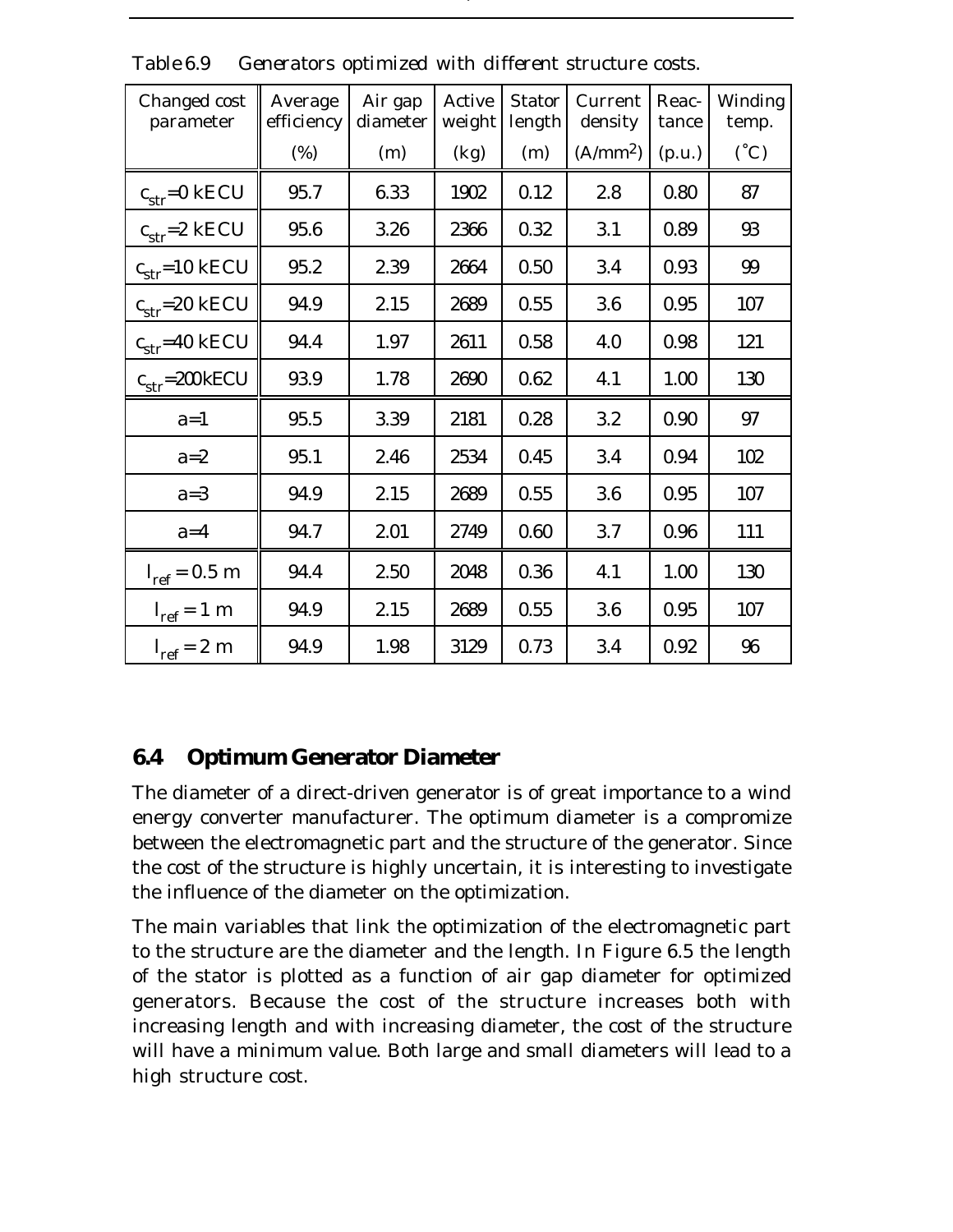

*Figure 6.5 The optimum stator length as a function of diameter.*

The cost of the active part, the cost of the losses and the cost of the structure were calculated as functions of air gap diameter. The generator was optimized for each fixed value of the diameter. The results are shown in Figure 6.6.

The losses, and consequently the cost of the losses, decreases rapidly as the diameter increases from 1 to 2 m. As was shown in Section 6.2, the core losses are rather diameter-independent. The reason the losses decrease with increasing air gap diameter is that the active parts of the windings are reduced. At small diameters, when the stator is rather



*Figure 6.6 The three parts of the cost function as functions of air gap diameter. The generator is optimized for each value of the air gap diameter.*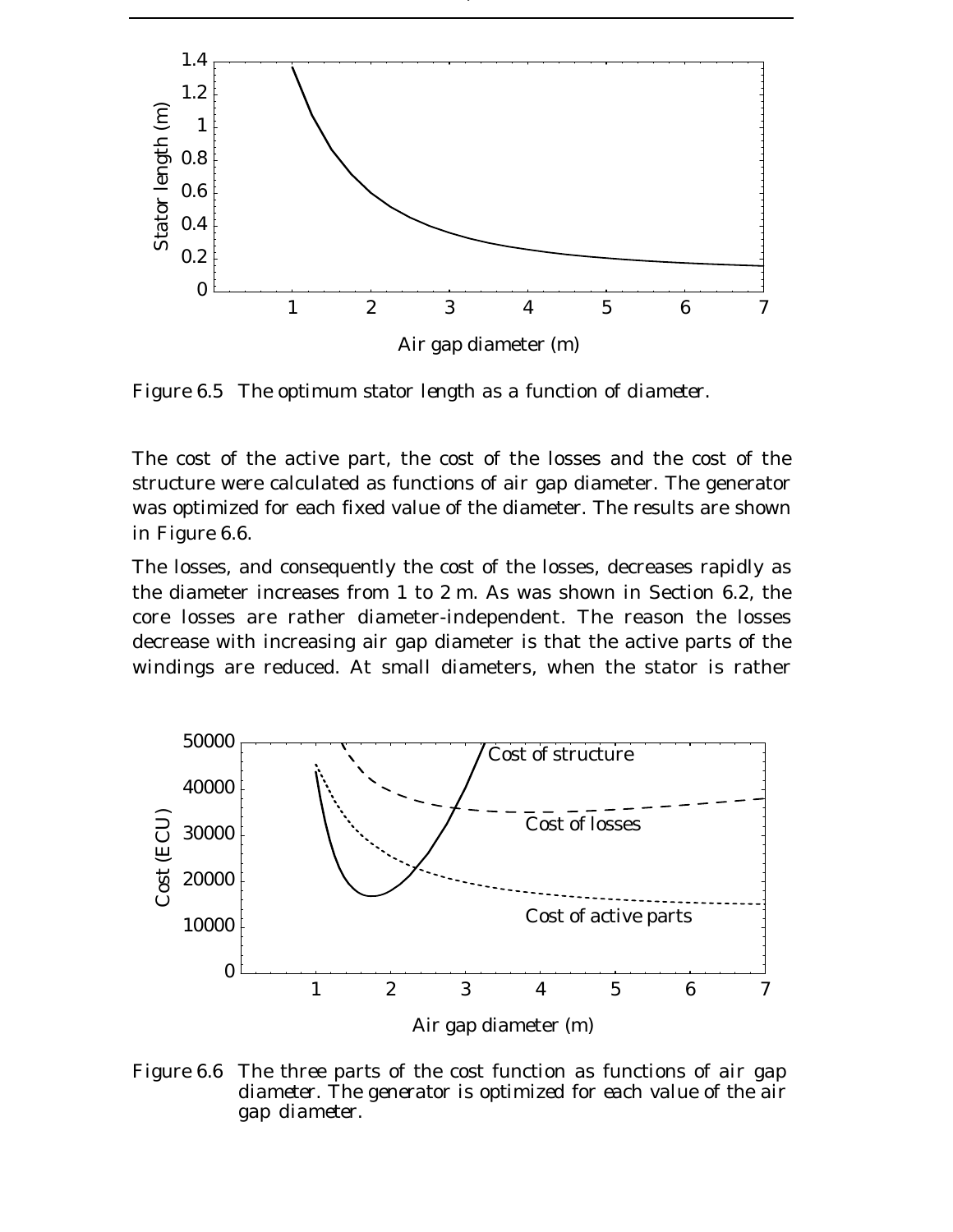long, this phenomenon reduces the losses as the diameter increases. At large diameters, the stator is short and the end windings become more important. While the active part of the winding decrease with increasing diameter the amount of end windings increases. If the air gap diameter is between 3 and 5 m, the total losses are almost independent of the diameter. For diameters larger than 5 m the losses increase slightly with increasing diameter.

The cost of the active part of the generator is more diameter-dependent than the cost of the losses. If the generator diameter is decreased, the amount of active material is increased. Since the generator cost function will keep the optimum stator short, the increased cost depends mostly on increasing slot height and increasing flux density. Increasing flux density leads to high magnet weight. Under a diameter of 2 m, the cost of the active material increases rapidly and, therefore, the diameter cannot be much less than 1.5 m for this 500 kW generator.

At large diameters, over 2 m, the stator is short and the cost of the structure is determined mainly by the diameter. Consequently, the cost of the structure increase along with the diameter. For small diameters, under 1.5 m, the stator is long and, thus, the cost of the structure is determined mainly by the stator length. Therefore, the cost of the structure increase as the diameter is decreased below 1.5 m. A large diameter has to be avoided because of transportation and manufacturing problems and a small diameter has to be avoided because a long generator structure is difficult to manufacture.

If only the cost of the active parts and the cost of the losses are considered, the optimum diameter would be more than 6 m. If the cost of the structure is included in the optimization, the optimum diameter is decreased drastically, to about 2 m. The reason is easily seen in Figure 6.6; the cost of the losses and the cost of active materials are rather diameterindependent for diameters above 2.5 m.

The optimum generator diameter is not very sensitive to changes in the shape of the cost function for the structure. The reason is a significant increase in the cost of the active material and the cost of the losses as the diameter decreases below 1.75 m, in combination with a very slow decrease in those costs as the diameter increases beyond 2.5 m. As a consequence, the optimum diameter is likely to be within 1.75–2.5 m.

## **6.5 Typical 500 kW Permanent-magnet Generator**

Ranges for the efficiency, active weight and air gap diameter can be found from the data in Section 6.3. The maximum and minimum values of the average efficiency, active weight and air gap diameter are presented in Table 6.10. Only the values for generators optimized with specific costs  $c_{d}$ ,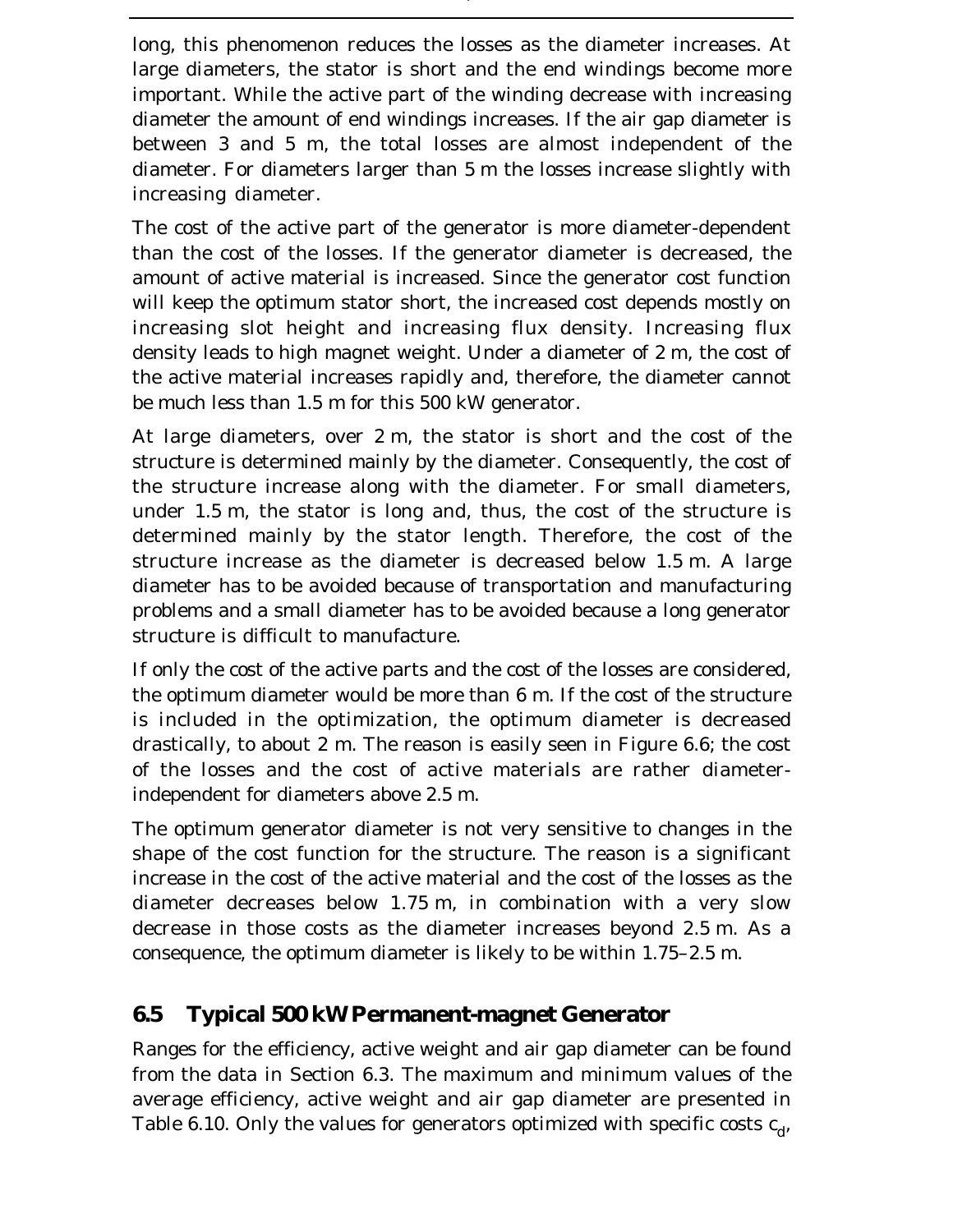$c_{\text{Fe}}$ ,  $c_{\text{Cu}}$ ,  $l_{\text{ref}}$ ,  $c_{\text{str}}$  equal to 50 or 200 % of the nominal cost and *a* equal to 2 and 3 were used. The generators optimized with more extreme values of the cost function parameters were excluded.

The 500 kW permanent-magnet generator will have an average efficiency of about 94.6 %, an active weight of about 2600 kg and a diameter of about 2.2 m. The efficiency can increase slightly if the specific cost of the losses is high or if the specific costs of the iron and copper are low. The increased efficiency will lead to an increase of the active weight. An increase in the diameter only leads to a small increase in the efficiency and a small decrease in the active weight; a decrease in the diameter will increase the active weight and decrease the efficiency.

*Table 6.10 Data of a typical 500 kW direct-driven, permanent-magnet generator of the proposed type.*

| Average efficiency | Active weight     | Air gap diameter |
|--------------------|-------------------|------------------|
| $94.6 \pm 1 \%$    | $2600 \pm 700$ kg | $2.2 \pm 0.3$ m  |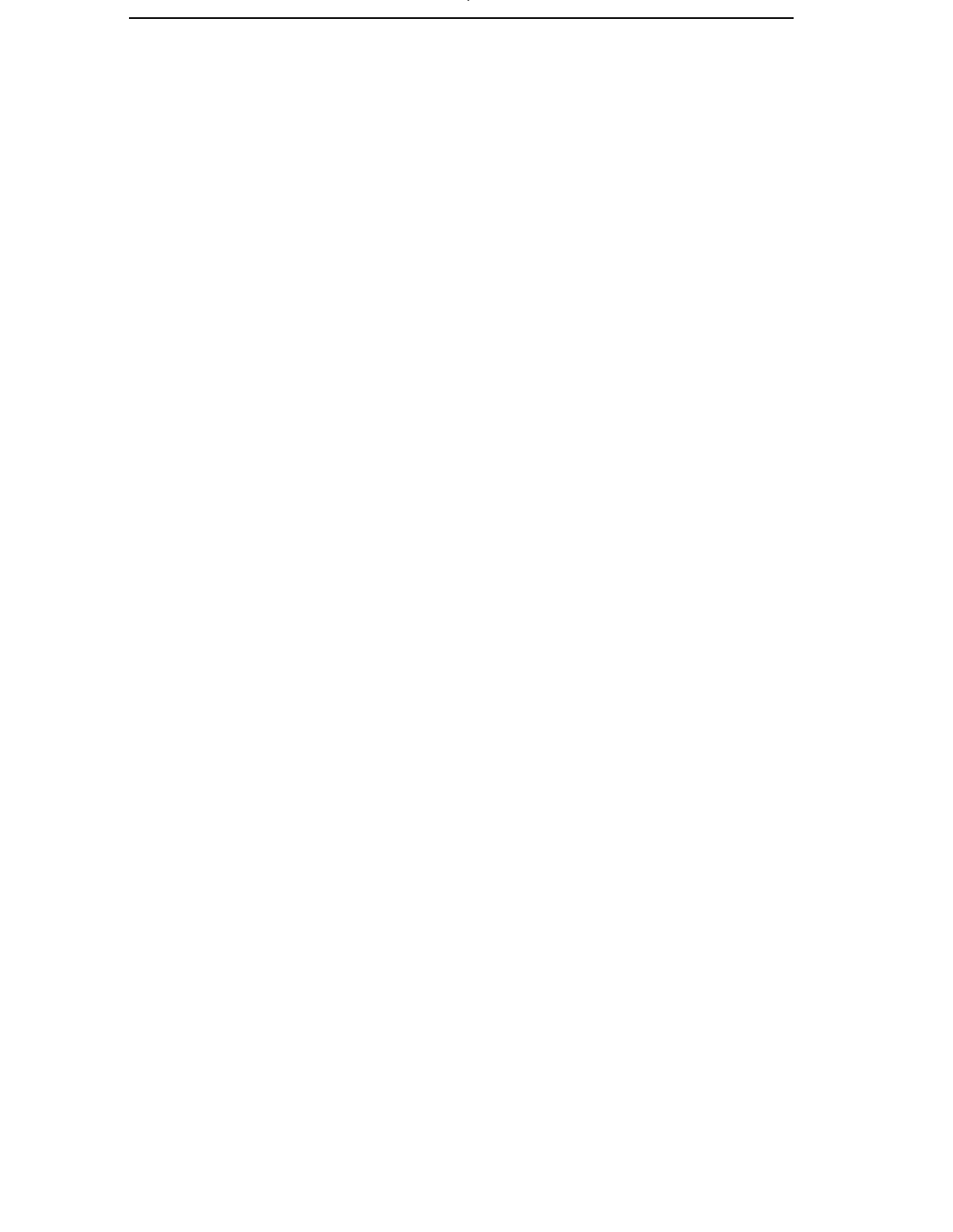# **7 Design and Comparison**

In this chapter the performance and data of the proposed generator type is presented and discussed. Direct-driven generators are designed and optimized for rated powers from 30 kW to 3 MW. A comparison is made of the average efficiency and the size of direct-driven generators of the proposed type and conventional drive trains, consisting of a gear and a grid-connected induction generator. Some other direct-driven generators are also compared with the proposed generator type.

# **7.1 Generators from 30 kW to 3 MW**

Direct-driven generators are interesting for all sizes of wind energy converters. Wind energy converters from about 30 kW and up to 3 MW are of the same basic design and can be assumed to follow Equations (2.1) and (2.2) as pertains to rated speed and rated torque as functions of rated power. Therefore, generators within that power range were investigated. The calculated generator sizes are 30, 50, 100, 170, 300, 500, 1000, 1700 and 3000 kW. All the generators were optimized using the nominal values of the cost function parameters presented in Table 2.3. The efficiency, size and active weight of the direct-driven generators are presented in Section 7.1.1. Optimum values of the design variables and other results from the electromagnetic design are discussed in Section 7.1.2. In Section 7.1.3 the differences between generators of different rated power are discussed.

### **7.1.1 Generator Data**

Both the average efficiency and the efficiency at rated load of the optimized generators are shown in Figure 7.1. The efficiency of the direct-driven generators increases with the rated power, as it also does for conventional generators. An important reason for the increase in efficiency is that the rotor surface velocity increases; a higher rotor surface velocity means that a higher active power can be produced per square meter of air gap surface, with a given force density. The average efficiency increases from 92.5 % for a 30 kW generator to 95.8 % for a 3 MW generator, and the rotor surface velocity increases from 2.58 to 4.56 m/s. The efficiency at rated load is about 1 percent-unit lower than the average efficiency.

The size of the direct-driven generator is important. Generators will be more difficult to manufacture the larger they are, but an even more important problem might be the transportation to the site. The optimum air gap diameter and stator length of the generator are shown in Figure 7.2. An optimized 30 kW generator has an air gap diameter of 0.8 m and a 3 MW generator 4.1 m. The corresponding stator lengths are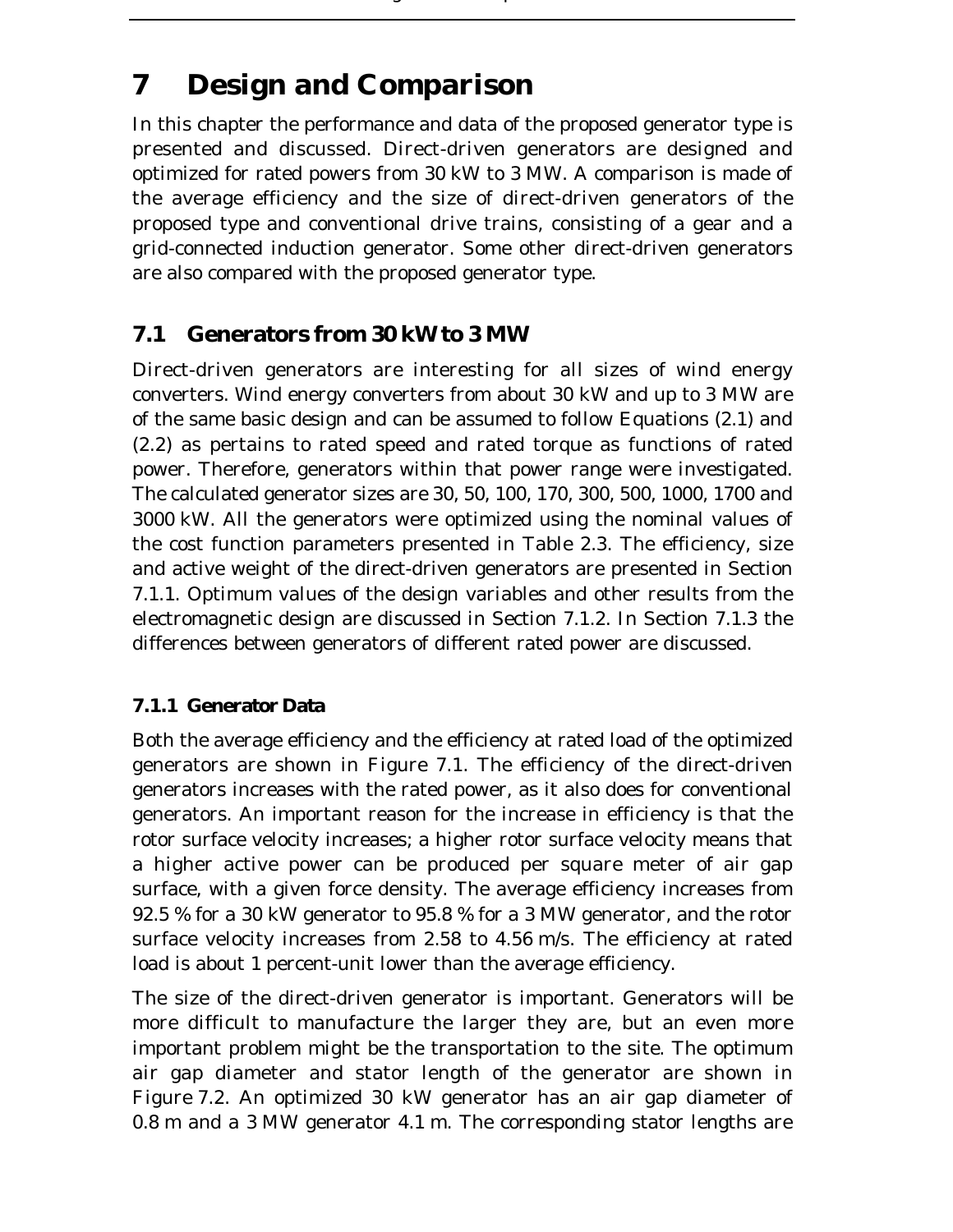

*Figure 7.1 The efficiencies of the direct-driven generators*



*Figure 7.2 The air gap diameter and stator length of the direct-driven generators.*

0.2 m for the 30 kW generator and 1.1 m for the 3 MW generator. The length-to-diameter ratio increases as the rated power increases, but even the 3 MW generator has a length-to-diameter ratio of less than one third.

The weight of the generator is usually not a problem for the wind energy converter during operation. Forces on the wind energy converter tower, for instance, are determined almost exclusively by the forces from the turbine, not by the generator weight. Nevertheless, the weight can be important for the erection of the wind energy converter. A heavy generator demands a larger crane or that the machinery be lifted in several parts.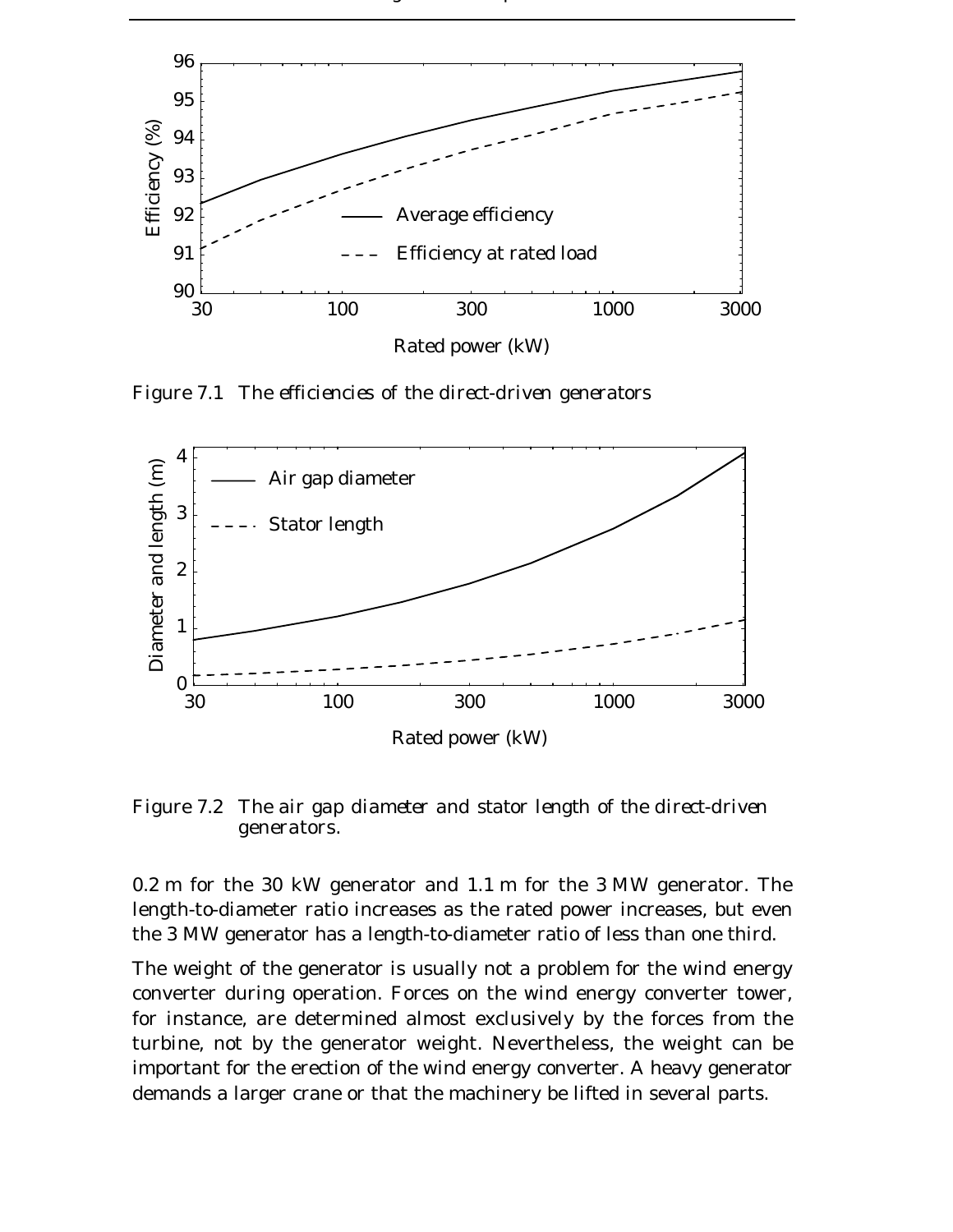Since the mechanical part of the generator has not been designed, only the active weight is calculated. The weight of the generator structure is expected to be much higher than the active weight. The active weight increases slightly less than linearly with the rated power, see Figure 7.3. The figures are 210 kg for a 30 kW generator, 1700 kg for a 300 kW generator and 14000 kg for a 3 MW generator.

Since it was not included in the design method, the risk of demagnetization of the magnets was also checked. The larger generators have a lower minimum flux density in the magnets than the smaller ones, but none of the generators risks irreversible demagnetization of the permanent magnets.



*Figure 7.3 The active weight of the generator as a function of rated power.*

#### **7.1.2 Optimum Variables and Parameter Values**

All the generators, from 30 kW to 3 MW, are of the same type and optimized with the same cost function. It is interesting, therefore, to see in what respect the generators of different rated powers are similar and in what respect they are different.

The optimum air gap flux density is about 0.76 T and the optimum teeth flux density about 1.65 T for all generator sizes. The variations are only about  $\pm 1$  %.

The force density in the air gap of the generators is presented in Figure 7.4. The larger generators have a higher force density than the smaller ones. Since the flux density is constant, the higher force density is achieved by a higher current loading.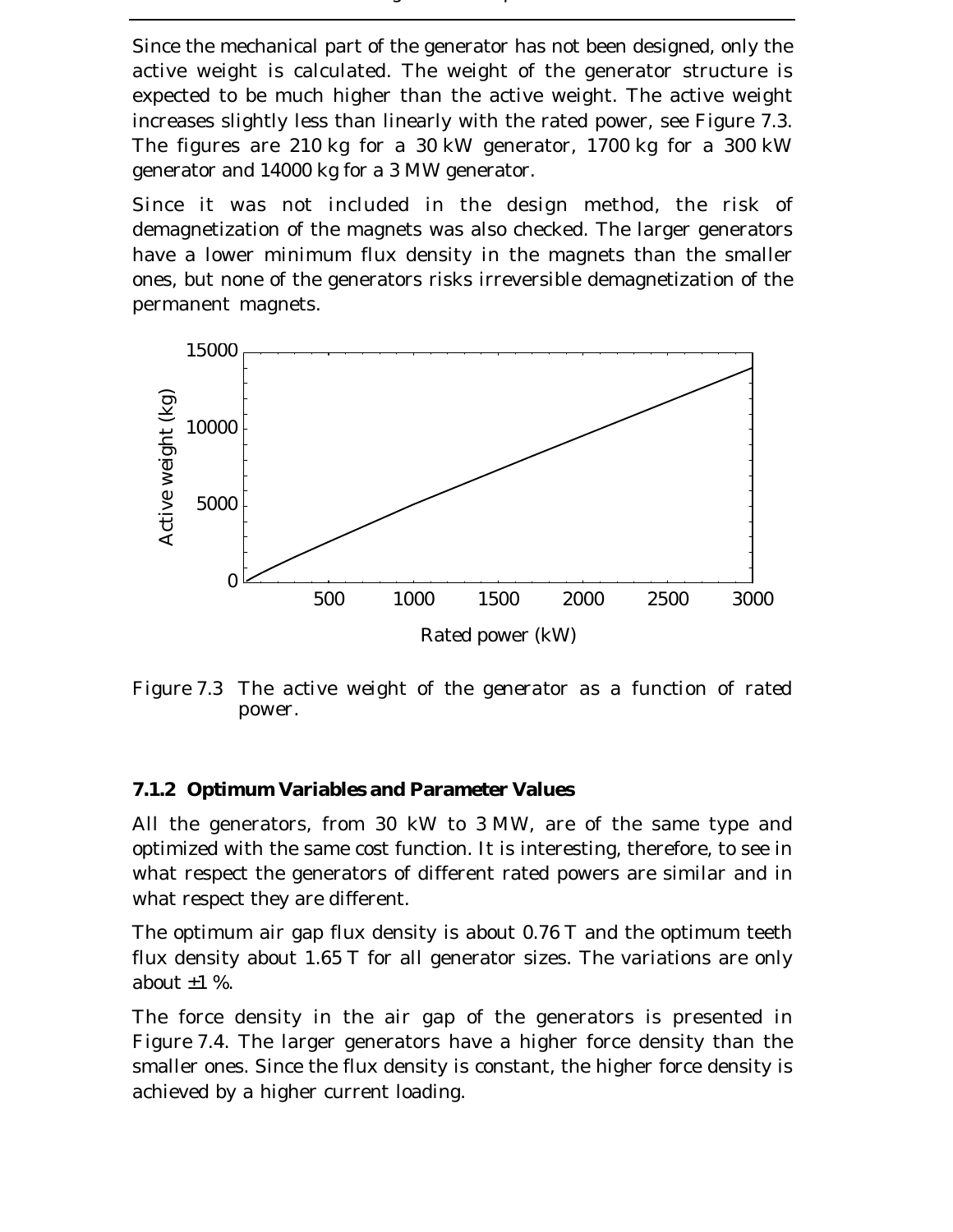The optimum winding temperature also increases as the rated power of the generator increases. In Figure 7.5, the diagram shows that the temperature limit is reached as the rated power is 3 MW or larger. This means that the smaller machines can be made with simpler cooling systems than the larger ones. The magnet temperature is also plotted in the diagram. The magnet temperature is well below 120˚C for all of the generators.

The per-unit reactance of the optimized generators increases with increasing rated power. Figure 7.6 shows that the value of the reactance increases from approximately 0.75 p.u. for a 30 kW generator to 1.05 p.u. for a 3 MW generator.



*Figure 7.4 The force density in the air gap of the optimized generators*



*Figure 7.5 The maximum winding temperature and magnet temperature of the optimized generators.*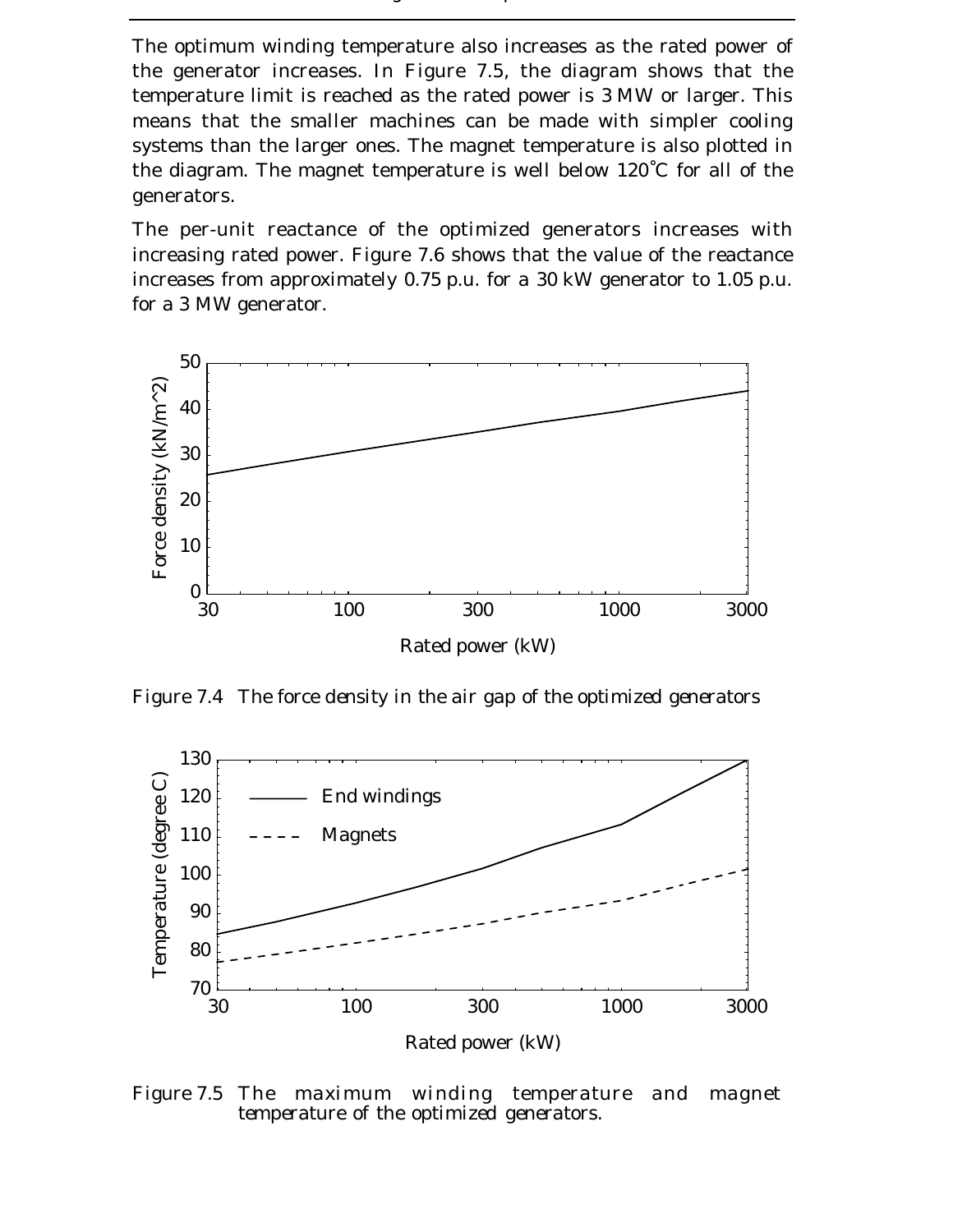The slot height and pole pitch of the optimized generators both increase with increasing rated power, as is shown Figure 7.7. It is the increasing current loading which causes the slot height to increase. The slot pitch and pole pitch are not optimized independently. Because the number of slots per pole is constant, the slot pitch is proportional to the pole pitch. Therefore, the optimum pole pitch and the slot pitch could have other values if they were optimized separately.

The results presented in this section are rather typical of the design of electrical machines in general. It is a well known phenomenon that larger generators have a higher force density than smaller ones. The higher force density is the reason for the increase in slot height, current



*Figure 7.6 The reactance of the optimized generators.*



*Figure 7.7 The slot height and pole pitch of the optimized generators.*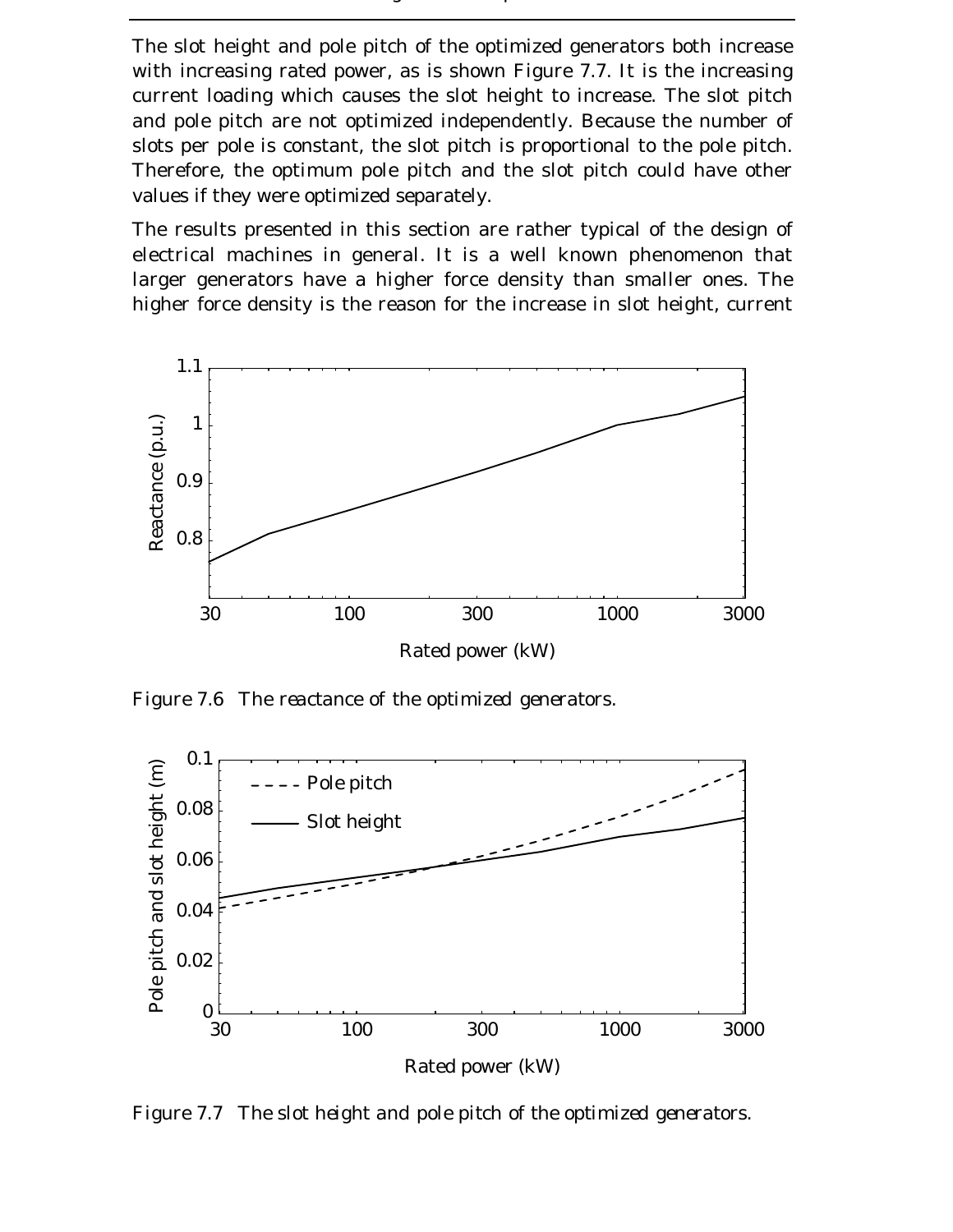loading, reactance and winding temperature as the rated power increases. The increased force density, however, is not a necessary consequence of increased generator size; it is caused by the optimization.

## **7.1.3 Power Limits For the Direct-driven Generators**

This section examines whether or not there exists a practical upper or lower limit for the rated power of direct-driven generators. The reasons for such a limit may be the total cost, the weight or the size of the generator.

The three parts of the cost function only give a rough estimate of the cost of the generator. In Figure 7.8, the three parts of the cost function are shown to illustrate how the cost changes with rated power. All three parts of the cost function increase almost linearly with the rated power. This indicates that the specific cost, ECU per kW, of a direct-driven generator is about the same for all generator sizes.

The weights of the active materials are plotted as functions of the rated power in Figures 7.9 and 7.10. The iron weight and the copper weight increase slightly less than linearly and the magnet weight increases slightly more than linearly. Since the magnets are only a small part of the active weight, the total active weight still increases less than linearly with increasing rated power. Thus the specific active weight, kg per kW, will be slightly lower for a large generator than for a small one.

The estimated outer diameter of the generators is plotted as a function of the rated power in Figure 7.11. The diameter increases with increasing power, but the increase is rather small, because of the increase in force



*Figure 7.8 The cost of active parts, cost of losses and cost of structure for the generators as a function of rated power.*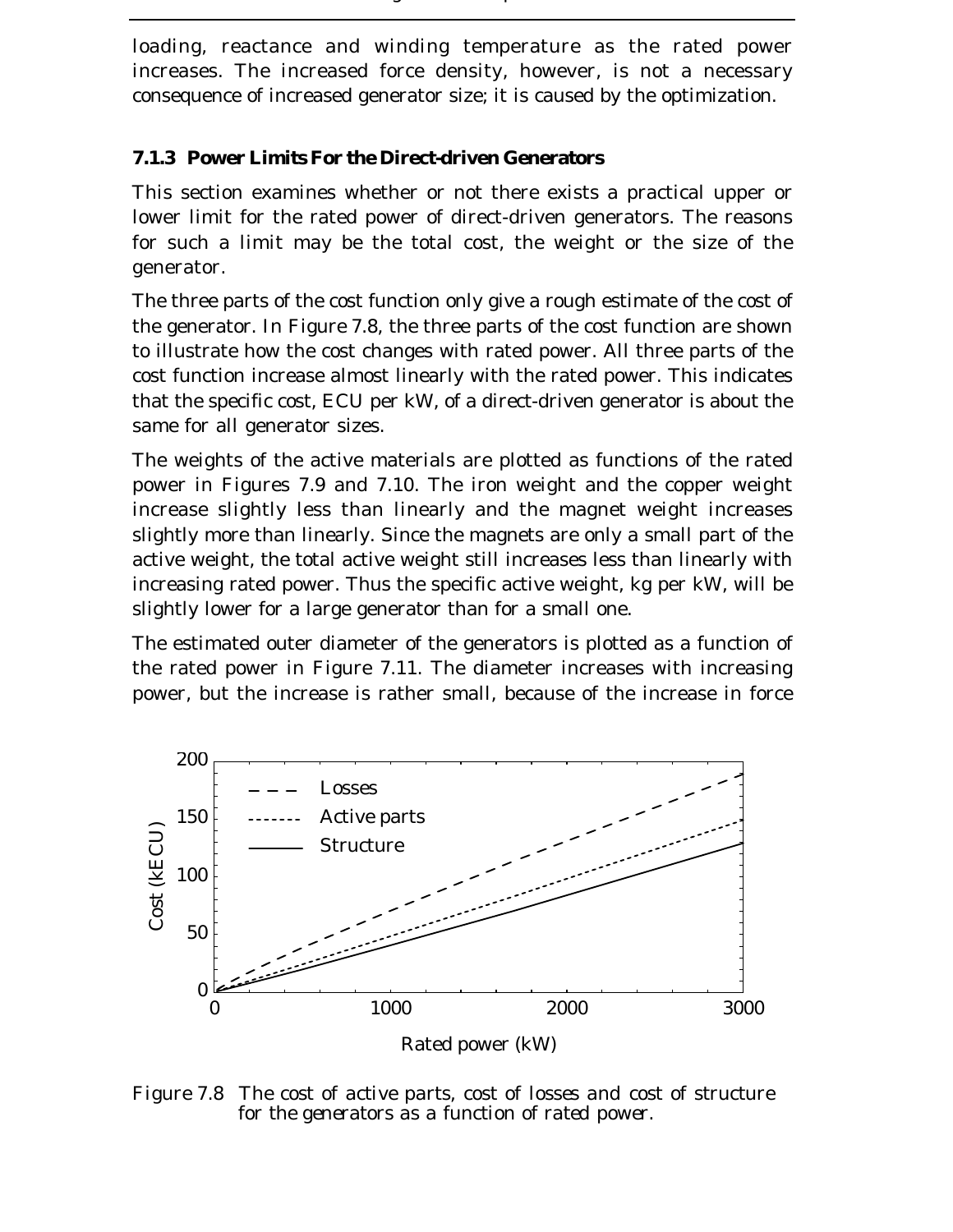

*Figure 7.9 The weight of the iron core and winding as a function of rated power.*



*Figure 7.10 The weight of the permanent-magnets as a function of rated power.*

density and length-to-diameter ratio with increasing rated power. If there is a definite maximum diameter, then this type of generator can be made with a smaller outer diameter than what is shown here. However, in that case the active weight will increase, the average efficiency decrease slightly and the length will increase.

The specific cost and specific active weight will not increase as the rated power increases. From these two aspects the upper power limit for directdriven generators for wind energy converters seems to be more than 3 MW. Consequently, it is mainly the size of the generator that can act as a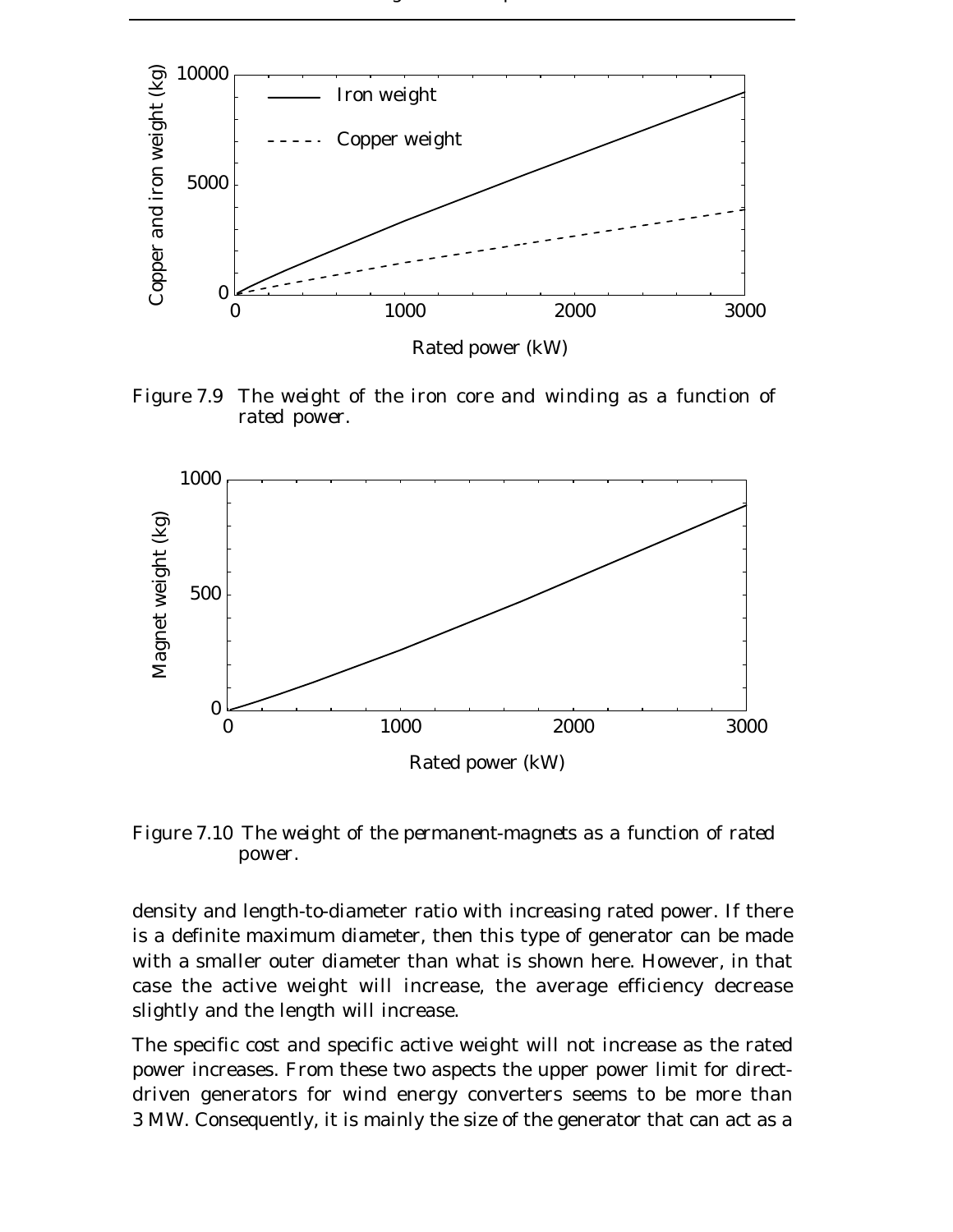

*Figure 7.11 The approximate outer diameter of the direct-driven generators.*

practical limit for large direct-driven generators. Compared with other parts of the wind energy converter, however, like the tower, the nacelle and the turbine blades, the diameter of the proposed generator type does not necessarily have to be a large problem.

### **7.2 Comparisons**

Direct-driven generators have to be more cost effective than conventional systems with a gear and a four- or six-pole generator in order to be interesting. The main question is whether or not a direct-driven generator can bring down the cost of the produced energy. This comparison is not made regarding the total cost, however, since the cost function is too approximate for that purpose. Instead, the generator systems are compared regarding weight, efficiency and size.

### **7.2.1 Comparison with Conventional Generators and Gears**

The proposed direct-driven generator type was compared with drive trains in conventional wind energy converters of three different rated powers. Four-pole generators were assumed rather than six-pole, since four-pole generators are smaller, have lower weight and higher efficiency. The comparison of the generator systems is shown in Table 7.1.

The weights of the gears and induction generators are based on data for commercial gears and standard generators. For the direct-driven generators the weights are only the active weight. The total weight of the gears and induction generators are 2.1 to 3.8 times the active weight of the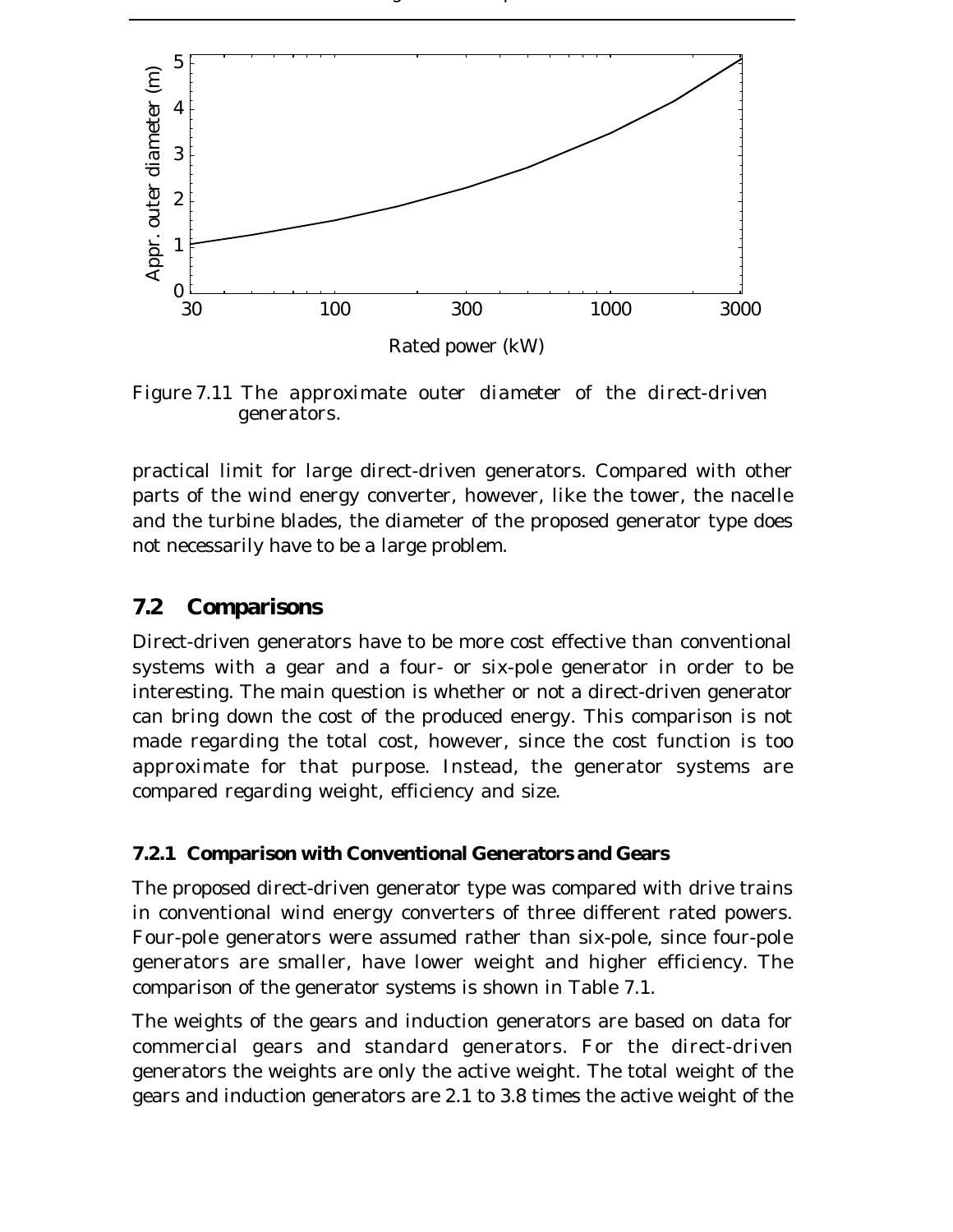| <b>Rated power</b>                                                         | <b>30 kW</b>                         | 500 kW                              | 3000 kW                            |
|----------------------------------------------------------------------------|--------------------------------------|-------------------------------------|------------------------------------|
| Weight of induction generator and<br>gear                                  | 440 kg                               | 7700 kg                             | 53000 kg                           |
| Active weight of direct-driven<br>generator                                | $210 \text{ kg}$                     | 2700 kg                             | 14000 kg                           |
| Full-load efficiency of induction<br>generator and gear                    | 89.7%                                | 93.7%                               | 94.3%                              |
| Full-load efficiency of direct-driven<br>generator and frequency converter | 87.4%                                | 90.3%                               | 91.4%                              |
| Average efficiency of induction<br>generator and gear                      | 81.7%                                | 88.4%                               | 90.0%                              |
| Average efficiency of direct-driven<br>generator and frequency converter   | 88.3%                                | 90.7%                               | 91.6%                              |
| Diameter and length of generator<br>and gear combination                   | 0.6 <sub>m</sub><br>1.3 <sub>m</sub> | $1.5 \text{ m}$<br>3 <sub>m</sub>   | 2.5 <sub>m</sub><br>6 <sub>m</sub> |
| Outer diameter and length of the<br>direct-driven generator                | $1.2 \text{ m}$<br>0.5 <sub>m</sub>  | 2.7 <sub>m</sub><br>$1.2 \text{ m}$ | 5 <sub>m</sub><br>2m               |

*Table 7.1 A comparison of the proposed direct-driven generator type with conventional drive trains. Efficiency values refer to the efficiency from the turbine shaft to the grid.*

direct-driven generators. It seems realistic to expect that the total weight of the two alternative systems will be of the same order.

Both the efficiency at rated load and the average efficiency were compared. The efficiency of the direct-driven generators includes the frequency converter, which was assumed to be constructed with insulated-gate bipolar transistors. Its efficiency at rated load is assumed to be 95.9 % and the average efficiency is 95.6 %. (The average efficiency of the conventional systems and the frequency converter for the direct-driven generators are calculated in Appendix C).

At rated load the conventional systems are more efficient than the directdriven generators, but they are less efficient on the average. The difference in average efficiency is 1.6 and 2.3 percent-units for the 3 MW and 500 kW systems, respectively. For the 30 kW system the difference is larger, 6.6 percent-units.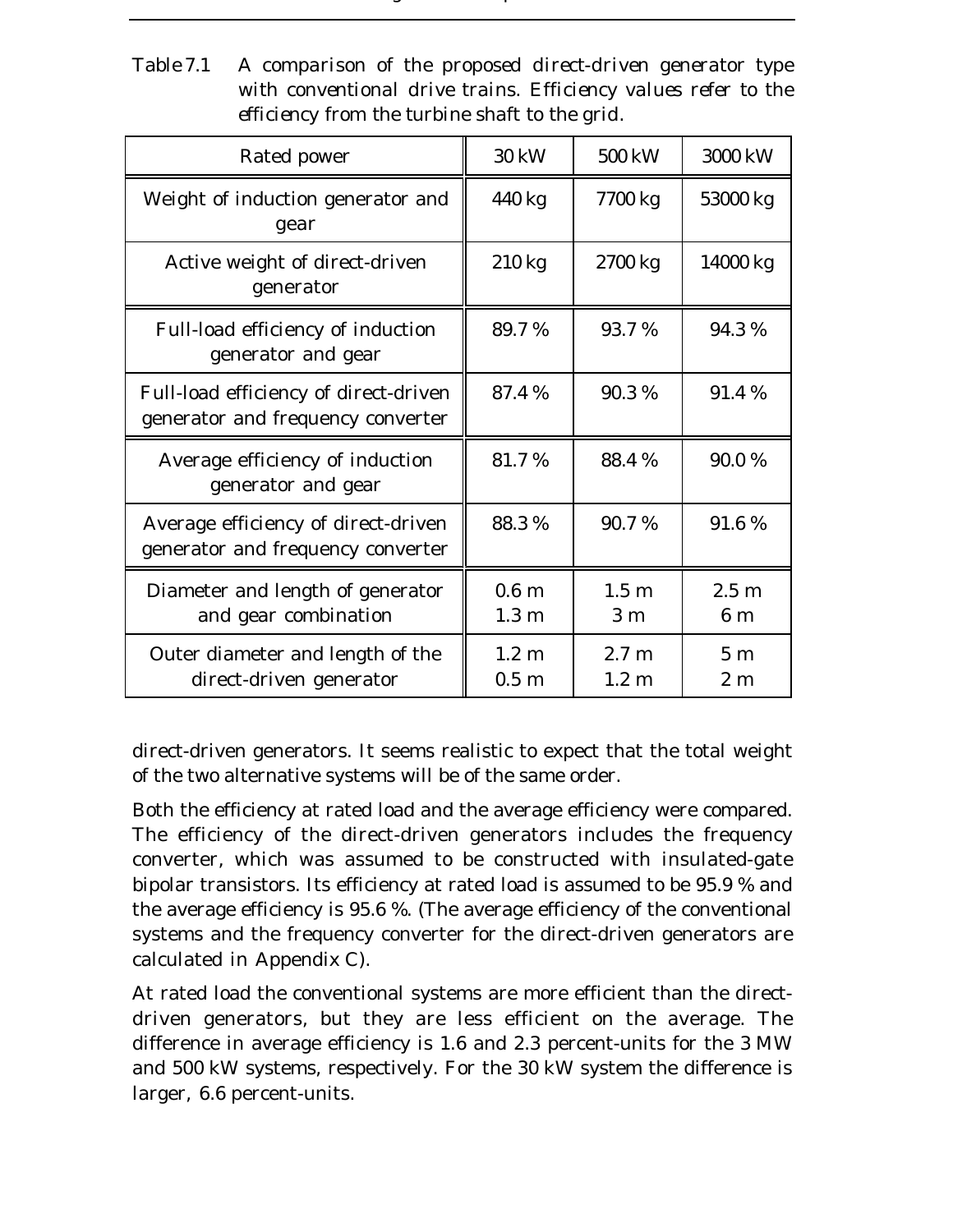The size of the gear and generator is defined by their maximum diameter, at the gear box, and the total length, including a coupling on the highspeed shaft. The outer dimensions of the direct-driven generators are estimated; they will of course depend on how the structure is constructed.

Note that the compared systems are not completely equal. The conventional drive trains have a fixed turbine speed, while the directdriven generator with a frequency converter allows variable turbine speed. Variable-speed turbines can produce about 5 to 10 % more energy, which will make the variable-speed, direct-driven generator more worthwhile than the grid-connected induction generator. The increased energy production by means of the variable turbine speed is not included in the efficiency comparison above. The efficiency discussed is only the efficiency from the turbine shaft to the grid.

High-slip generators have more recently often been used in large wind energy converters, in order to limit turbine power peaks and damp power oscillations. The rotor copper losses of the high-slip generators are 1–2 % higher at rated load than for the standard induction generators in Table 7.1. If two-speed generators are used the efficiencies of the induction generators will also be lower than what is shown here, about 0.5–1 percent-unit lower at rated load. In comparison with these types of generators, the use of direct-driven generators will lead to an even larger increase in average efficiency.

### **7.2.2 Comparison with Other Direct-driven Generators**

In the previous section the proposed direct-driven generator type was compared with conventional drive trains; in this section it is compared with other direct-driven generators. The comparison is made with three theoretical design studies and one commercial generator. Unfortunately, the weight and efficiency of the commercial generator is not available. The values of the diameter, length, efficiency and active weight of the generators are shown in Table 7.2. The generators of the proposed type have all been optimized with the nominal cost function defined in Chapter 2.

Often, only electromagnetic losses are included in the theoretically calculated efficiency of generators, because the friction losses are difficult to determine without knowlegde of the mechanical design. In the efficiency of the proposed generator 0.5 % friction losses are included. As pertains to the other direct-driven generators it is not known which losses are or are not included in the efficiency figures.

The proposed generator is of about the same size and slightly less efficient at rated load when compared with a transversal-flux generator by Weh et al. (1988). The transversal-flux generator has a lower active weight but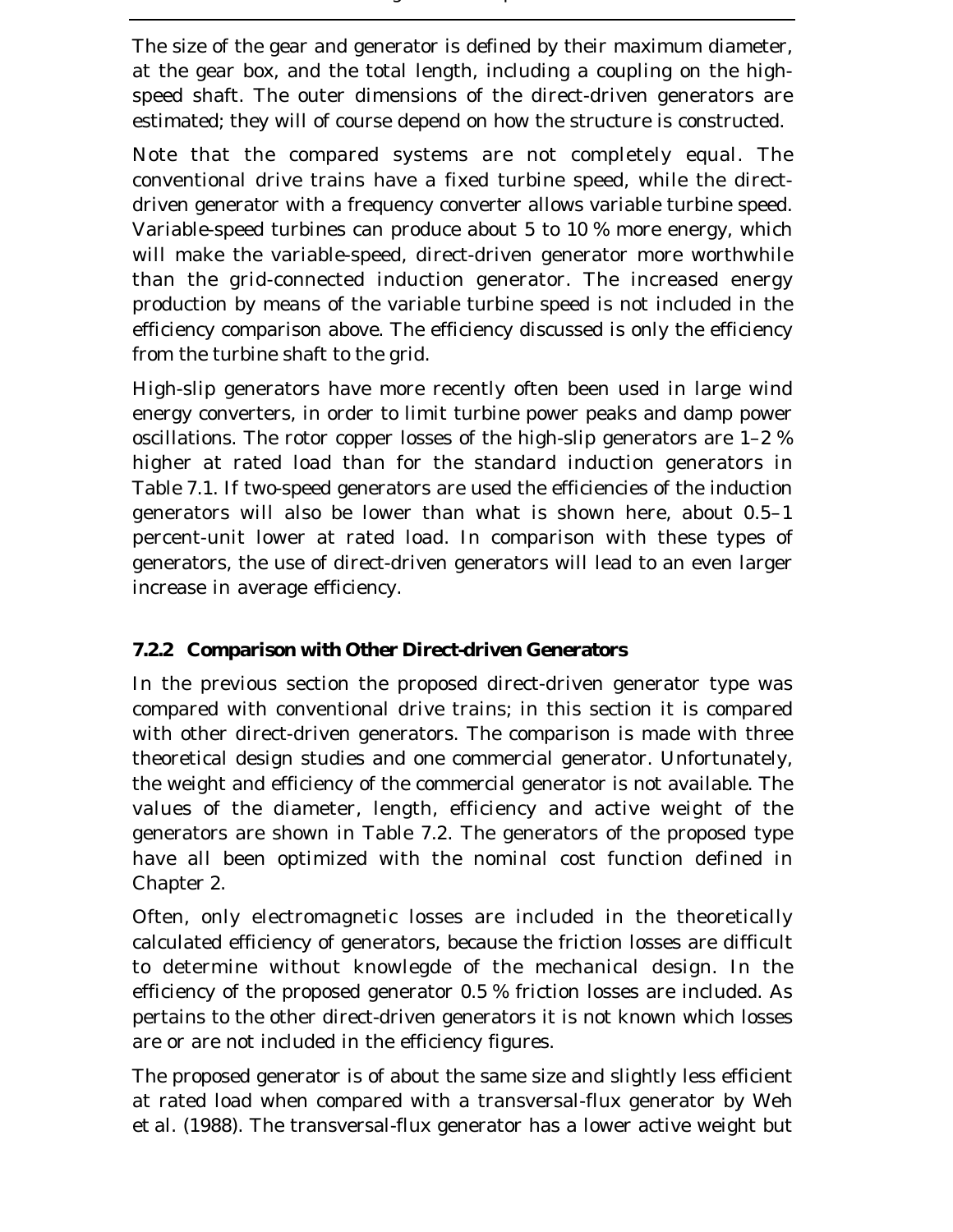it needs more permanent magnets than the proposed generator does. However, the presented transversal-flux generator is designed for diode rectifier connection which reduces its rated power. If the transversal-flux generator is designed for a forced-commutated rectifier, it will be smaller than the proposed generator.

The air gap diameter of the proposed generator is 8 % smaller and the stator is 38 % shorter than those of the similar generator, with surface

| Generator,<br>rated shaft power                                                                  | Air gap<br>diameter<br>(Outer<br>diameter)  | <b>Stator</b><br>length<br>(Outer<br>length)      | <b>Efficiency</b> at<br>rated load<br>(Average<br>efficiency) | <b>Active</b><br>weight<br>(Magnet<br>weight) |
|--------------------------------------------------------------------------------------------------|---------------------------------------------|---------------------------------------------------|---------------------------------------------------------------|-----------------------------------------------|
| Transversal-flux<br>generator<br>60 kW at 78rpm                                                  | 1.00 <sub>m</sub><br>$(1.2 \;{\rm m})$      | $(0.35 \;{\rm m})$                                | 94 %                                                          | 176 kg<br>$(14 \text{ kg})$                   |
| Proposed generator<br>60 kW at 78 rpm                                                            | 0.91 <sub>m</sub><br>$(1.15 \text{ m})^{1}$ | 0.20 <sub>m</sub><br>$(0.40 \text{ m})^{1}$       | 93.4 %<br>(93.9%                                              | 318 kg<br>$(9.4 \text{ kg})$                  |
| Direct grid-connected<br>Radial-flux generator<br>532 kW at 28.3 rpm                             | 2.4 <sub>m</sub>                            | $0.91$ m                                          | 94.2%                                                         | 4100 kg                                       |
| Proposed generator<br>532 kW at 28.3 rpm                                                         | 2.28 <sub>m</sub>                           | 0.58 <sub>m</sub>                                 | 94.0%<br>$(94.8\%)$                                           | 3088 kg<br>$(145 \text{ kg})$                 |
| Axial-flux generator<br>1040 kW at 100 rpm                                                       | 3.46 m $^{2)}$<br>$2.94 \text{ m}^{2}$      | 3)<br>0.17 <sub>m</sub><br>4)<br>$0.52 \text{ m}$ | 97 %                                                          | 3000 kg<br>$(>100 \text{ kg})^{1}$            |
| Proposed generator<br>1040 kW at 100 rpm                                                         | 1.90 <sub>m</sub>                           | 0.46 <sub>m</sub>                                 | 96.9%<br>(95.6 %)                                             | 2456 kg<br>(103 kg)                           |
| <b>Electrically excited</b><br>Radial-flux generator<br>$\approx$ 540 kW <sup>1)</sup> at 40 rpm | $4~\mathrm{m}$ $^{\mathrm{1)}}$             | $0.2~{\rm m}^{1)}$                                |                                                               | $(0 \text{ kg})$                              |
| Proposed generator<br>540 kW at 40 rpm                                                           | 2.06 <sub>m</sub>                           | $0.52$ m                                          | 94.8%<br>(95.3 %)                                             | 2487 kg<br>$(111 \text{ kg})$                 |

*Table 7.2 Comparison of the proposed direct-driven generator with other direct-driven generators.*

1) Values estimated by the author

2) Outer and inner diameter of the stator

3) Axial length of the active part of the generator.

4) Active stator length = two times the difference between inner and outer stator radii.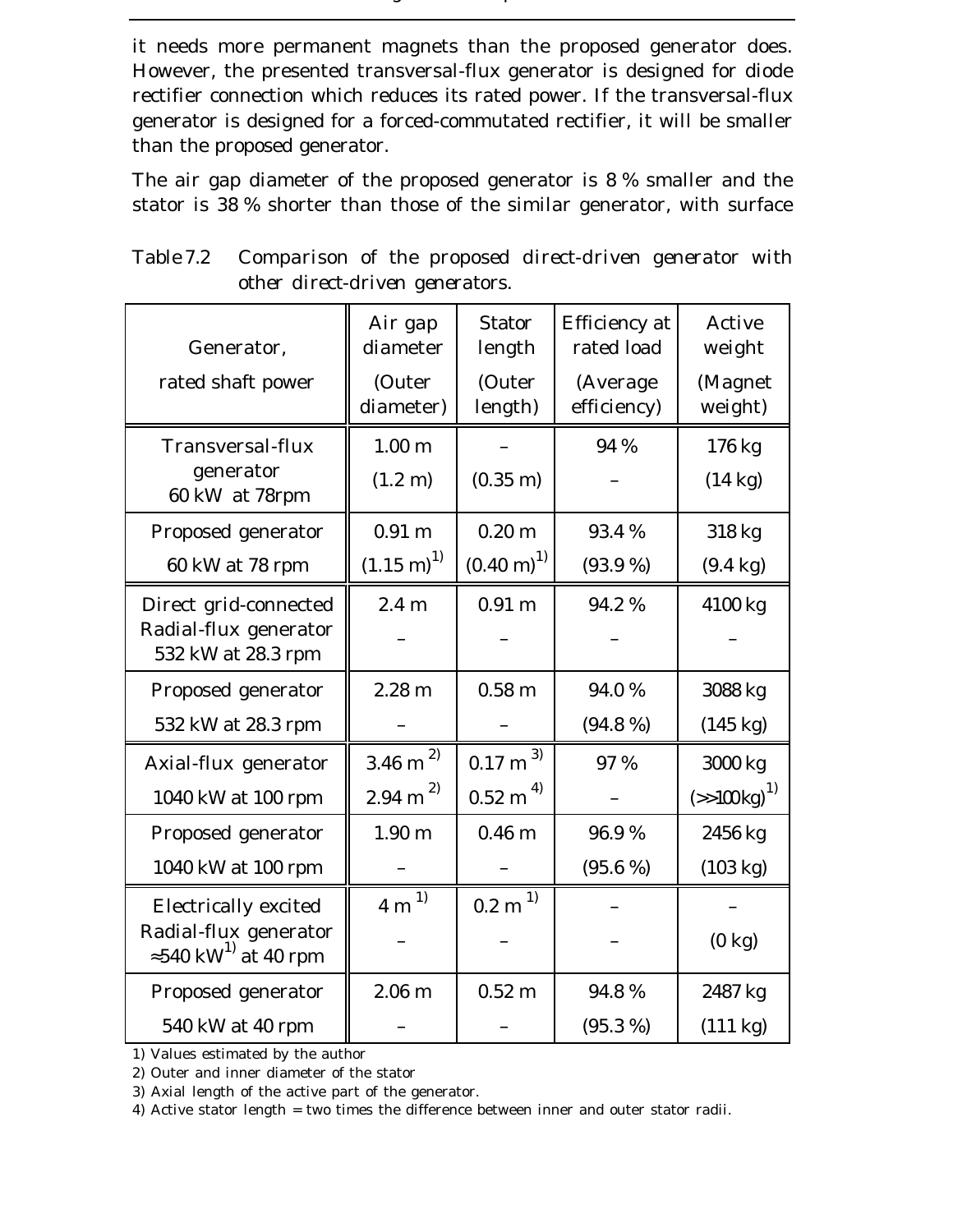mounted NdFeB magnets, designed for 50 Hz direct grid-connection (Spooner and Williamson, 1992c). The efficiency at rated load is almost equal, and the proposed generator has 31 % lower active weight than the direct grid-connected generator. One important reason for this large difference in generator size is that the proposed generator has a reactance of 0.96 p.u. while the direct grid-connected generator has a reactance of only 0.31 p.u. The low reactance of the direct grid-connected generator is necessary to produce a high peak power.

Honorati et al. (1991) presents a 1 MW axial-flux generator designed for wind energy converters. The outer stator diameter of the axial flux generator is 82 % larger than the air gap diameter of the proposed generator, and the active stator length (two times the outer minus inner stator radius) is 13 % longer than the stator of the proposed generator. Since the stator is oriented in the radial direction in the axial-flux generator, however, the axial length of the active generator part is 63 % shorter than the stator length of the proposed generator. Both the axialflux generator and the proposed generator have high efficiency. Such high efficiency is not realistic for a normal wind energy converter generator; the high efficiency depends on the very high rated speed of the generators. The active weight of the axial-flux generator is 22 % higher than that of the proposed generator. Since the axial-flux generator has an air gap winding, the amount of permanent magnets needed can be expected to be very high in comparison with the 103 kg needed for the proposed generator type.

A commercially used electrically excited generator was included in the comparison, even if the data of that generator are only approximate. The generator is used in the Enercon E-40 wind energy converter (Anon., 1994a). The comparison shows that the electrically excited generator has a 94 % larger diameter and a 62 % shorter stator than the proposed generator. The rotor volume of the electrically excited generator is about 50 % larger than that of the proposed generator type.

The comparisons in this section show that the proposed radial-flux permanent-magnet generator with a forced-commutated rectifier can have a small size compared with the other direct-driven wind turbine generators. It is much smaller than the electrically excited generator, the axial-flux generator and the direct grid-connected radial flux generator. It is of about the same size as the transversal flux generator with a diode rectifier. The reason for the small size of the proposed generator is mainly that a high peak power is not required. The efficiency at rated load is similar for the proposed generator type and the alternatives, but the average efficiency cannot be compared since it has not been given for the other generators.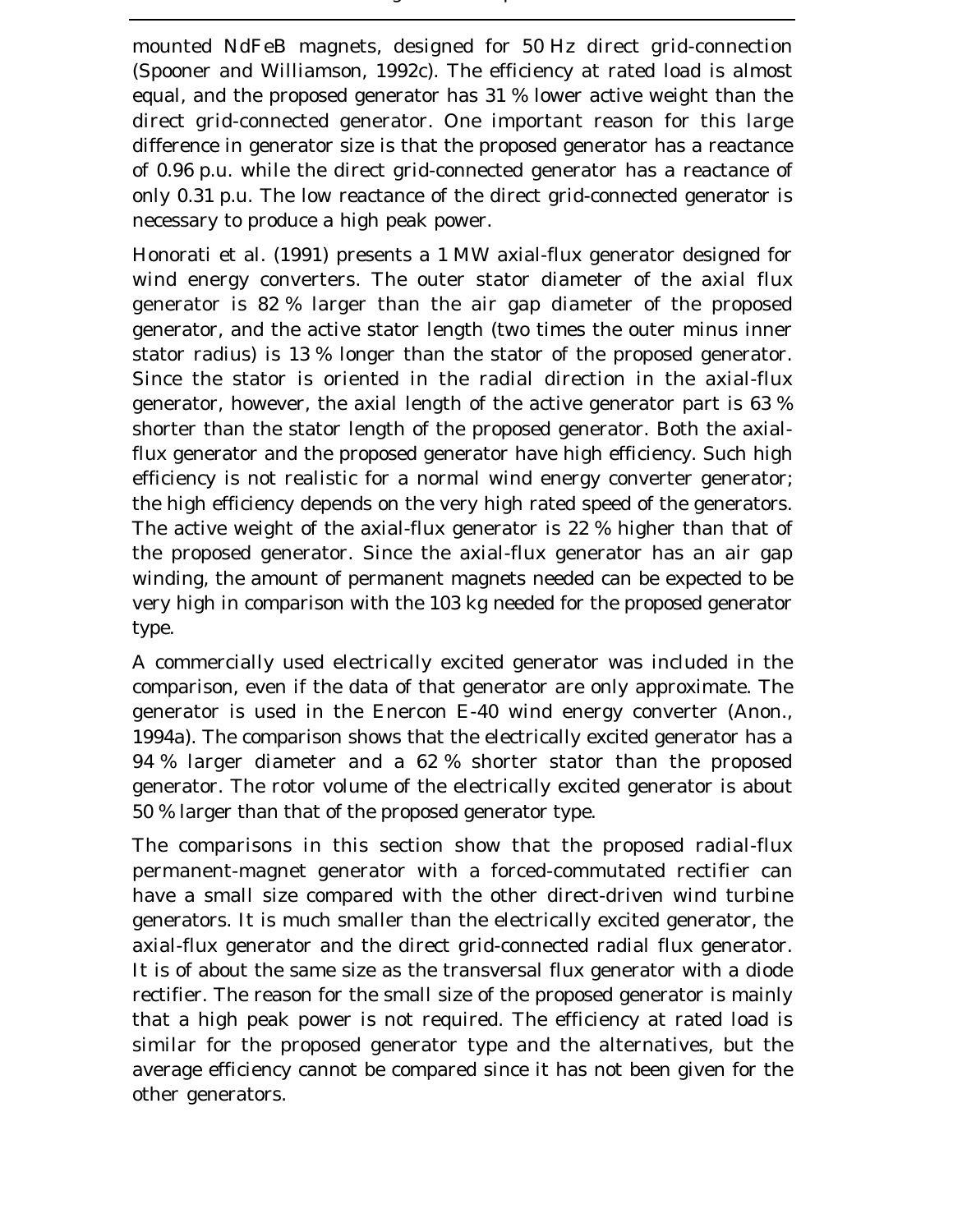# **8 Conclusions**

A radial-flux permanent-magnet generator is a good option for directdriven wind turbine generators. Connected to the grid via a frequency converter, it can be made small and efficient. The generator type can be used in wind energy converters, from at least 30 kW up to 3 MW, and it is more efficient than conventional four-pole induction generators with gears. By allowing the rated torque to be close to the pull-out torque, the proposed generator type can be made smaller than many other directdriven generators in the literature.

# **8.1 Different Generator Types**

Several generator topologies can be used for direct-driven wind turbine generators, for instance, radial-flux, axial-flux and transversal-flux topologies. Radial-flux generators are slightly more efficient and need slightly less active material than axial-flux generators do. Moreover, radial-flux topology allows a smaller outer diameter than axial-flux topology does. The transversal-flux generator is very small, efficient and light. There is one drawback, however; its structure is more complicated than the structure of a radial-flux generator. The final choice of the generator type cannot be made based exclusively on the analysis of the active part of the generators. The choice depends, to a large extent, on manufacturing aspects.

Electrically excited generators are difficult to use as direct-driven wind turbine generators, because a large air gap is required and that leads to large losses due to the magnetizing current. By making the pole pitch large the losses due to the magnetizing current can be reduced, but that results in a very heavy generator. Permanent-magnet generators are more efficient than electrically excited generators and, if the pole pitch is made small, they are also lighter.

Generators with low-energy magnets and flux-concentration or highenergy magnets mounted on the rotor surface will have similar efficiency and size. Low-energy magnets for flux-concentration are cheaper than surface-mounted, high-energy magnets, but a rotor for flux-concentration is more complicated and heavier.

Direct grid-connected generators are more difficult to design than generators connected to the grid via a frequency converter. A direct gridconnected 500 kW generator, of the proposed type, is about 50 % larger and 1.5 % less efficient than what a generator connected to a frequency converter can be. A 500 kW variable-speed generator required to produce a peak power of 200 % of the rated power will be about 25 % larger and 0.4 % less efficient than if no peak power capacity is required.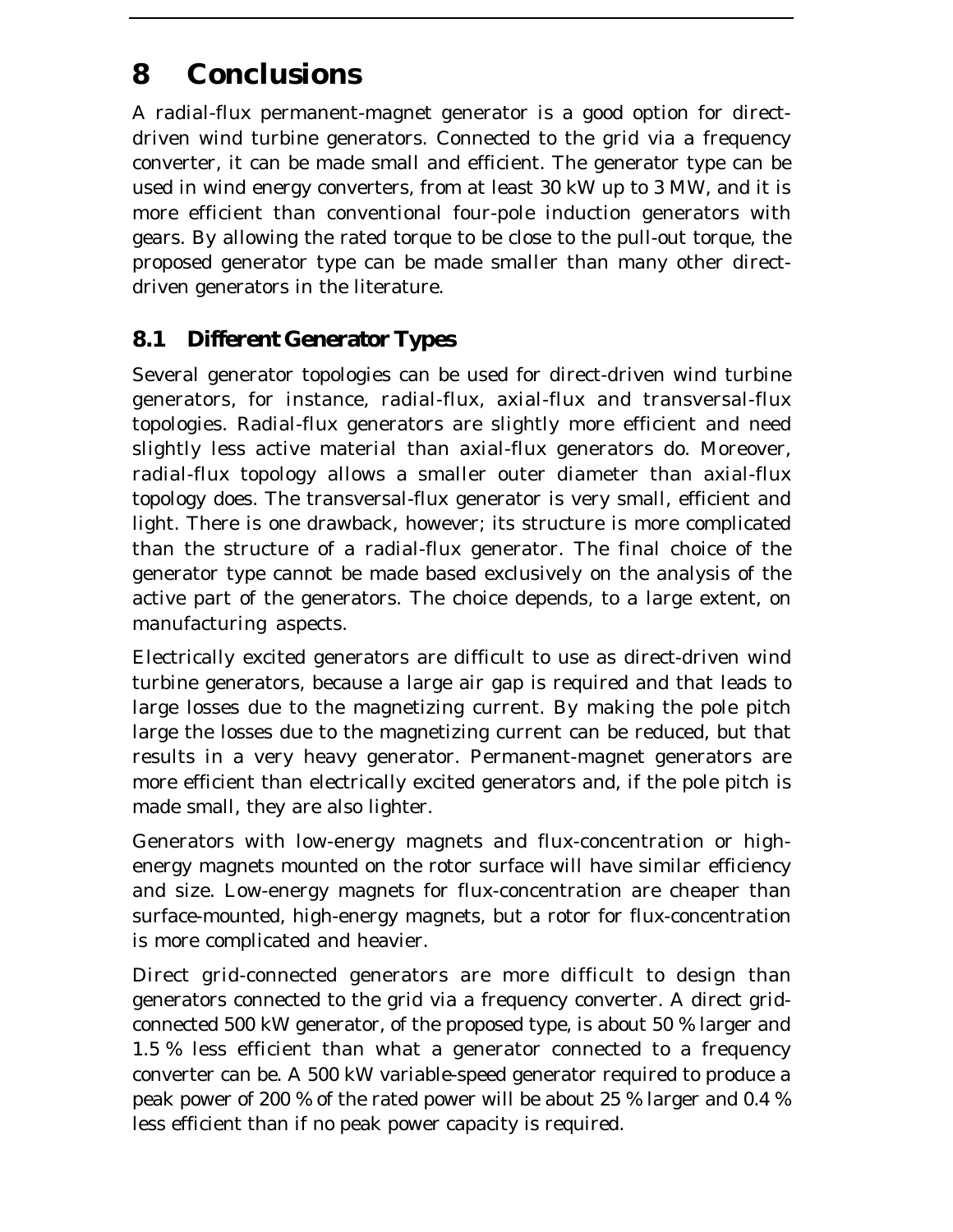# **8.2 Generator Design and Optimization**

A direct-driven radial-flux permanent-magnet generator with magnets mounted on the rotor surface was chosen for a theoretical investigation. This generator type has several favourable properties when compared with other types. The generator is connected to a forced-commutated rectifier in order to allow for a small diameter. An analytical design method was developed for this generator type. The cost function used for the generator optimization includes the cost of the active part of the generator, the cost of the average losses and the cost of the generator structure. A method to calculate the average losses of a wind turbine generator was also developed. The average losses were calculated by multiplying the losses at rated load with average loss factors for the different types of losses. This way of calculating the average losses is very easy to use in the optimization of a generator.

The cost function used for the optimization is approximate, but it is shown that the efficiency, active weight and size of an optimized generator do not change much even if the cost function is changed a great deal. If the efficiency is increased, the active weight of the generator increases. The diameter of the generator has a practical lower limit because the stator length, the losses and the active weight increase rapidly as the diameter is decreased below a certain diameter. An increase in diameter, above the practical lower limit, increases the efficiency and reduces the active weight only slightly. Therefore, the optimum diameter can be expected to be close to the practical lower limit.

# **8.3 Designed Generators and Comparison with Other Generators**

Generators from 30 kW to 3 MW were designed. They are all feasible as wind turbine generators. The active weight per kW and total cost per kW are about the same for all the generator sizes. The maximum power of direct-driven generators may be limited by the diameter. The outer diameter of the proposed generator type, however, is not much larger than the width of the nacelle in a conventional wind energy converter.

The average efficiency of the proposed direct-driven generator, including the frequency converter losses, is higher than that of a gear and a direct grid-connected induction generator. Furthermore, the frequency converter allows variable turbine speed. The variable speed will increase energy production in comparison with the direct grid-connected generator system. Compared with some other direct-driven generators, the proposed generator type is small.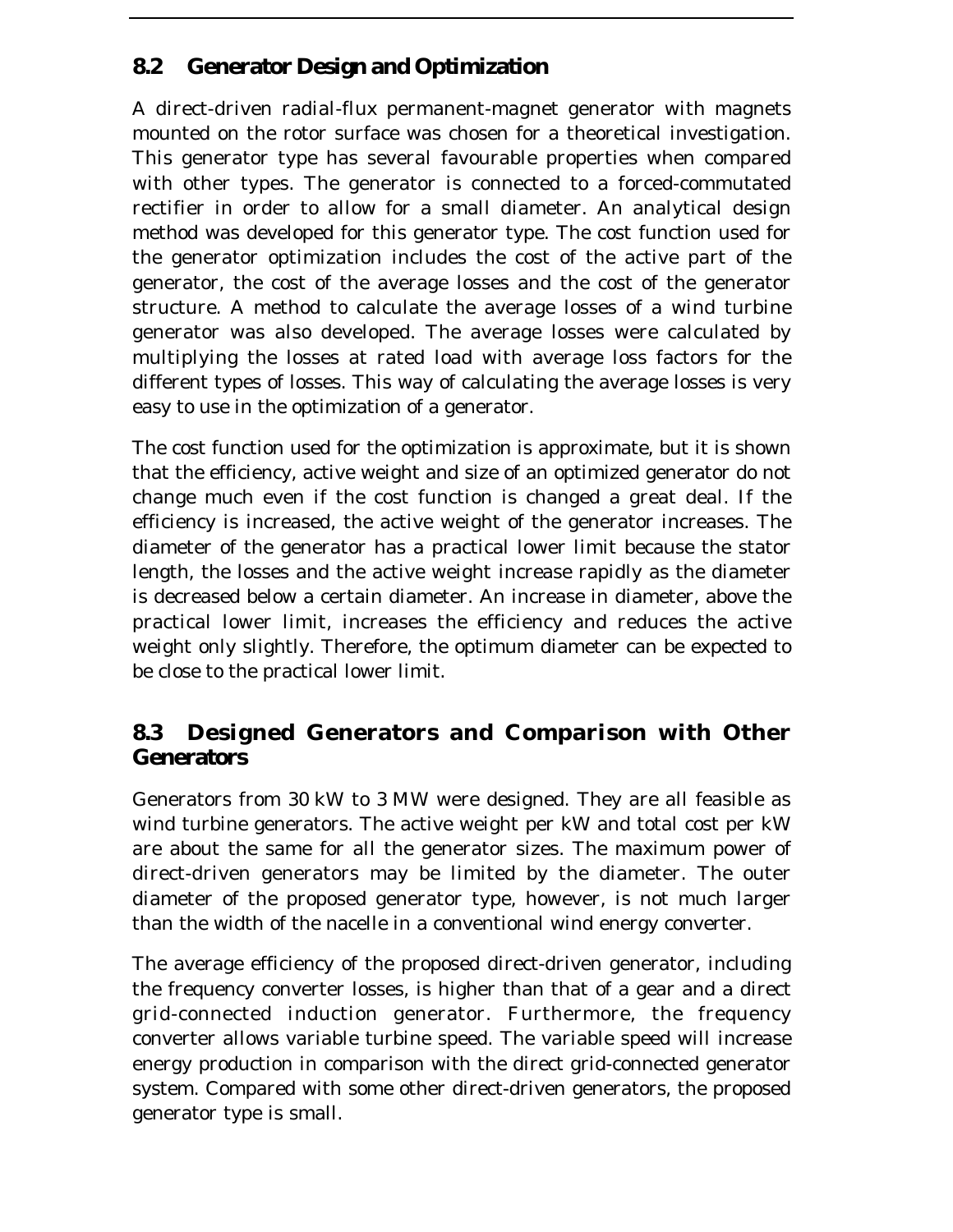# **8.4 Further Work**

The generator type proposed in this thesis is promising for use in future wind energy converters. There are aspects that should be investigated further, however. The mechanical structure should be investigated in detail, both for a final optimization of the generator and in order to determine the generator price. A prototype should be built to demonstrate that a generator with a high inductance can produce a high force density in the air gap when connected to a forced-commutated rectifier. Some parts of the design method can also be improved to increase accuracy. Inductance calculations can be improved by including the saturation, and the loss model can be improved. In addition, the optimum slot pitch and pole pitch should be investigated. In this thesis the number of slots per pole and phase was constant.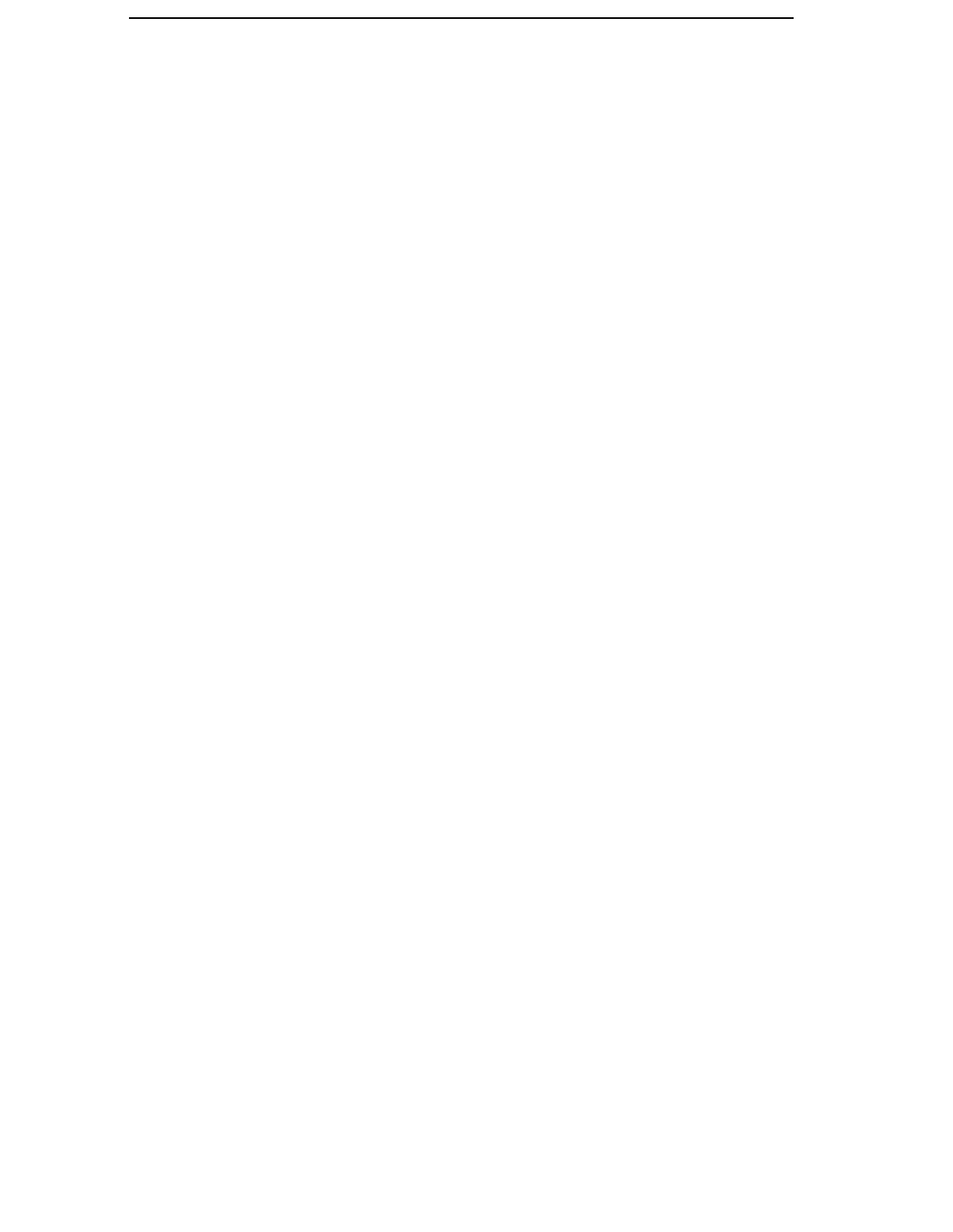# **References**

Adkins B, Harley R.G. 1975. *The general theory of alternating current machines*, London, Great Britain: Chapman and Hall, 279 p.

Alatalo M, 1991. "Konstruktionsstudie av en permanentmagnetiserad axialflödesmaskin." Göteborg, Sweden: Chalmers University of Technology, Department of Electrical Machines and Power Electronics, Technical Report No. 108L. 107 p.

Alatalo M, Svensson T, 1993. "Variable speed direct-driven PM-generator with a PWM controlled current source inverter." *European Community Wind Energy Conference (ECWEC'93)*, Lübeck-Travemünde, Germany, 8–12 March 1993, Proceedings, p. 639–642.

Anon., 1992, *Guidelines for Certification of Wind Turbine Power Plants*. Norway: Det Norske Veritas.

Anon., 1994a, Product description leaflet from the Enercon company, Germany, 4 p.

Anon., 1994b, *European Wind Turbine Catalogue*. Copenhagen, Denmark: Energy Centre Denmark, 63 p.

Bindner H, Søndergaard L, Damgaard E. 1995. "Undersøgelse af generatorkoncepter til vindmøller - opsummeringsrapport" (in Danish). Roskilde, Denmark: Forskningscenter Risø, Risø-R-857(DA), October 1995, 15 p.

Carrichi F, Crescimbini F, Honorati O, Santini E. 1992. "Performance evaluation of an axial-flux PM generator". *International Conference on Electrical Machines (ICEM'92)*, Manchester, U.K., 15-17 September 1992, Proceedings, vol. 2, p. 761-765.

Chalmers B.J. 1965. *Electromagnetic problems of A.C. machines*. London, Great Britain: Chapman and Hall Ltd, 102 p.

Davies E.J. 1971. "Airgap windings for large turbogenerators", *Proceedings IEE*, vol. 118, No 3/4 1971, p. 529-535.

de Haan S, van Engelen T, Frumau C, Veltman A, Wildenbeest E, Childs S, Torrey D. 1994. "Development of a gearless drive with variable reluctance generator for variable speed wind turbines". *European Wind Energy Conference (EWEC'94)*, Thessaloniki, Greece, 10–14 October 1994, Proceedings vol. III, p. 130–133.

Deleroi W. 1992. "Linear induction motor in generator use for windmills". *Symposium on Power electronics Electrical drives Advanced electrical motors (SPEEDAM)*, Positano, Italy, 19-21 May 1992, Proceedings, p. 71−76.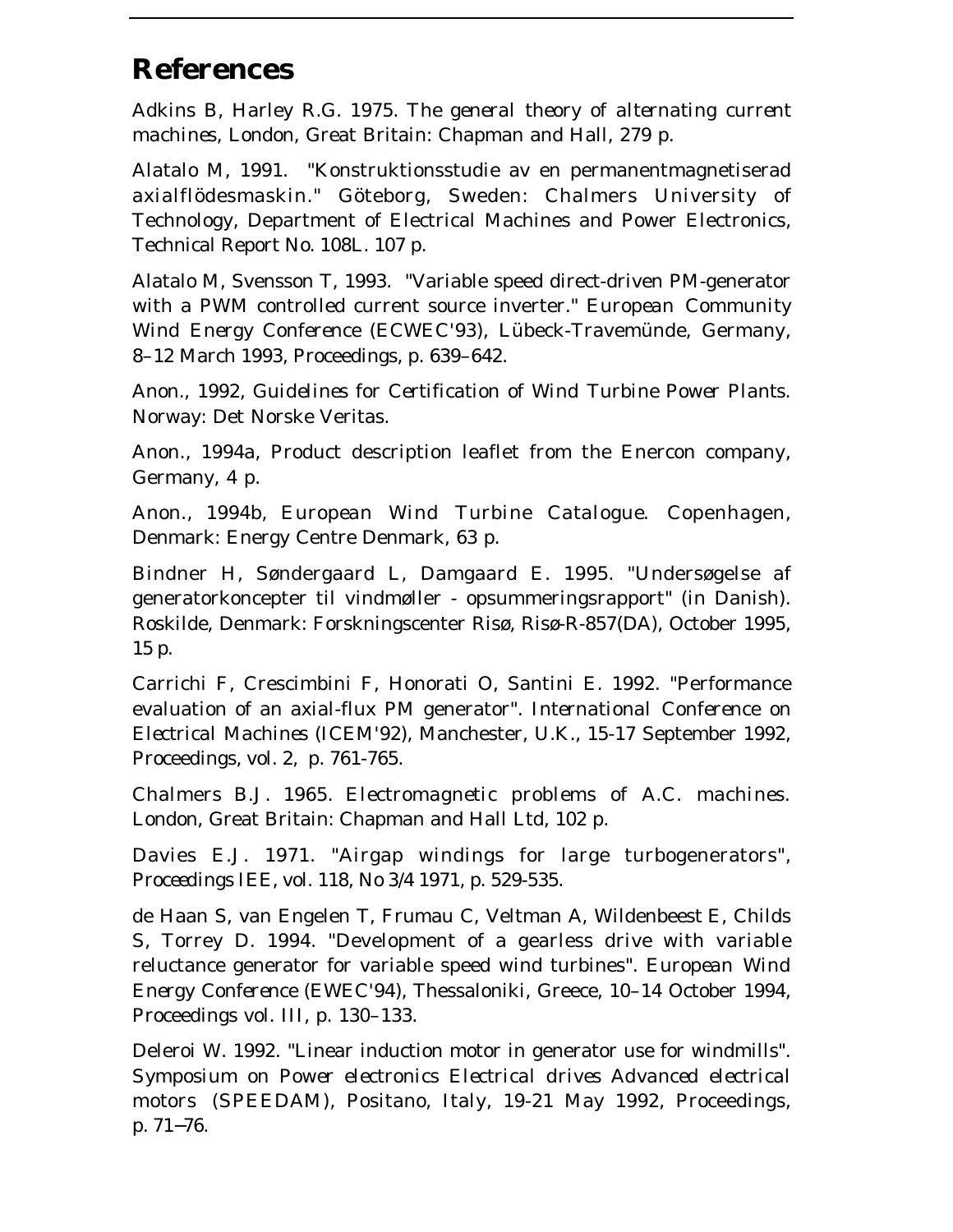Di Napoli A, Carrichi F, Crescimbini F, Noia G. 1991. "Design criteria of a low-speed axial-flux PM synchronous machine". *International Conference on the evolution and modern aspects of synchronous machines (SM 100)*, Zurich, Switzerland, 27-29 August 1991, Proceedings part 3, p. 1119-1123a.

Grauers A. 1994. "Synchronous generator and frequency converter in wind turbine applications: system design and efficiency", Göteborg, Sweden: Chalmers University of Technology, Department of Electrical Power Engineering, Technical report No. 175 L, 125 p.

Gribnau W.H.J.K., Kursten J.P.J. 1991. "Electrical flexibillity versus mechanical complexity through direct conversion." *European Wind Energy Conference (EWEC'91)*, Amsterdam, The Netherlands, 14–18 October 1991, Proceedings Part I, p. 809-813.

Honorati O, Caricchi F, Crescimbini F, Noia G. 1991. "Gear-less wind energy conversion system using an axial-flux PM synchronous machine". *European Wind Energy Conference (EWEC'91)*, Amsterdam, The Netherlands, 14-18 October 1991, Proceedings Part I, p. 814-818.

Jöckel S, 1996, "Gearless Wind Energy Converters with Permanent Magnet Generators–An Option for the Future?". *European Union Wind Energy Conference (EUWEC'96)*, Göteborg, Sweden, 20–24 May 1996, Proceedings, (in press).

Kylander G. 1993. "Modellering och mätning av temperatur och förluster i mindre asynkronmaskiner" (In Swedish). Göteborg, Sweden: Chalmers University of Technology, Department of Electrical Machines and Power Electronics, Technical Report No. 147L, 107 p.

Lampola P, Perho J, Saari J. 1995a. "Electromagnetic and thermal design of a low-speed permanent magnet wind generator". *Stockholm Power Tech Conference*, Stockholm, Sweden, 18-22 June 1995, Proceedings vol. "Electrical machines and drives", p. 211-216.

Lampola P. 1995b. "Dirtectly driven generators for wind power applications". *EWEA special topic conference: The economics of wind energy*, Finland, 5-7 September 1995, Proceedings p. E4-1 to E4-6.

Lampola P, Perho J, Väänänen J. 1996a. "Analysis of a low-speed permanent-magnet wind generator". *European Union Wind Energy Conference (EUWEC'96)*, Göteborg, Sweden, 20–24 May 1996, Proceedings, (in press).

Lampola P, Perho J, Väänänen J. 1996b. "Analysis of a low-speed permanent-magnet wind generator connected to a frequency converter". *International Conference on Electrical Machines (ICEM'96)*, Vigo, Spain, 10-12 September 1996, Proceedings, vol II, p. 393-398.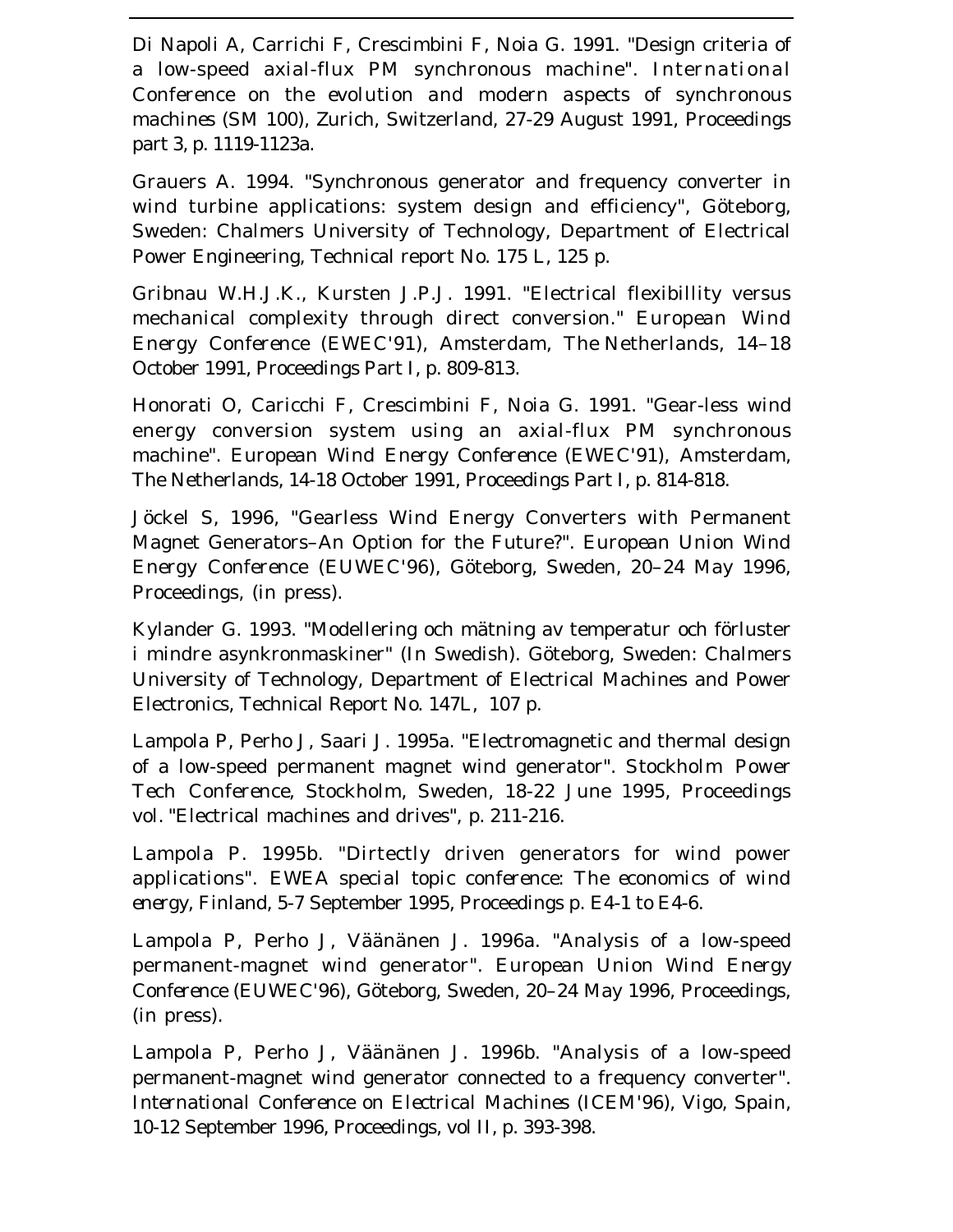Richter R, 1951. *Elektrische Machinen I*. 2nd ed. Basel, Germany: Verlag Birkhäuser. 630 p.

Richter R. 1953. *Elektrische Machinen II*. 2nd ed. Basel, Germany: Verlag Birkhäuser. 707 p.

Slemon G.R, Xian L. 1992. "Modeling and design optimization of permanent magnet motors" *Electric Machines and Power Systems*, vol. 20, 1992, p. 71-92.

Spooner E. 1992a "Direct-coupled, direct-connected, permanent-magnet generators". *Wind energy conversion 1992*, Nottingham, U.K., 25-27 March 1992, Proceedings, p. 149-154.

Spooner E, Williamson A.C. 1992b. "The feasiabillity of direct-coupled permanent-magnet generators for wind power applications". *Symposium on Power electronics Electrical drives Advanced electrical motors (SPEEDAM)*, Positano, Italy, 19-21 May 1992, Proceedings, p. 105-112.

Spooner E, Williamson A.C. 1992c. "Permanent-magnet generators for wind power applications". *International Conference on Electrical Machines (ICEM'92)*, Manchester, U.K., 15-17 September 1992, Proceedings, p. 1048–1052.

Spooner E, Williamson A.C, Thompson L. 1994. "Direct-drive, gridconnected, modular permanent-magnet generators". *Wind Energy Conversion 1994 (BWEA'94)*, Sterling, U.K., 15–17 June 1994, Proceedings, p. 339–343.

Søndergaard L, Bindner H, 1995, "Undersøgelse af generatorkoncepter til vindmøller - Direkt drevet generator til gearløs vindmølle" (in Danish). Roskilde, Denmark: Forskningscenter Risø, Risø-R-801(DA), 52 p.

Thorborg K. 1988. *Power Electronics*. United Kingdom: Prentice Hall, 504 p.

Veltman A, Thijssen G, de Haan S. 1994. "Direct drive generators for wind turbines". *European Wind Energy Conference (EWEC'94)* Thessaloniki, Greece, 10-14 October 1994, Proceedings vol. I, p. 541-546.

Weh H, Hoffman H, Landrath J,Mosebach H, Poschadel J. 1988. "Directly-driven permanent-magnet excited synchronous generator for variable speed operation". *European Wind Energy Conference (EWEC'88)*, Herning, Denmark, 6-10 June 1988, Proceedings p. 566-572.

Westlake A.J.G, Bumby J.R, Spooner E, 1996. "Damping the power-angle oscillations of a permanent-magnet synchronous generator with particular reference to wind turbine applications". *IEE Proc.-Electrical Power Applications* , Vol. 143, No. 3, p. 269-280.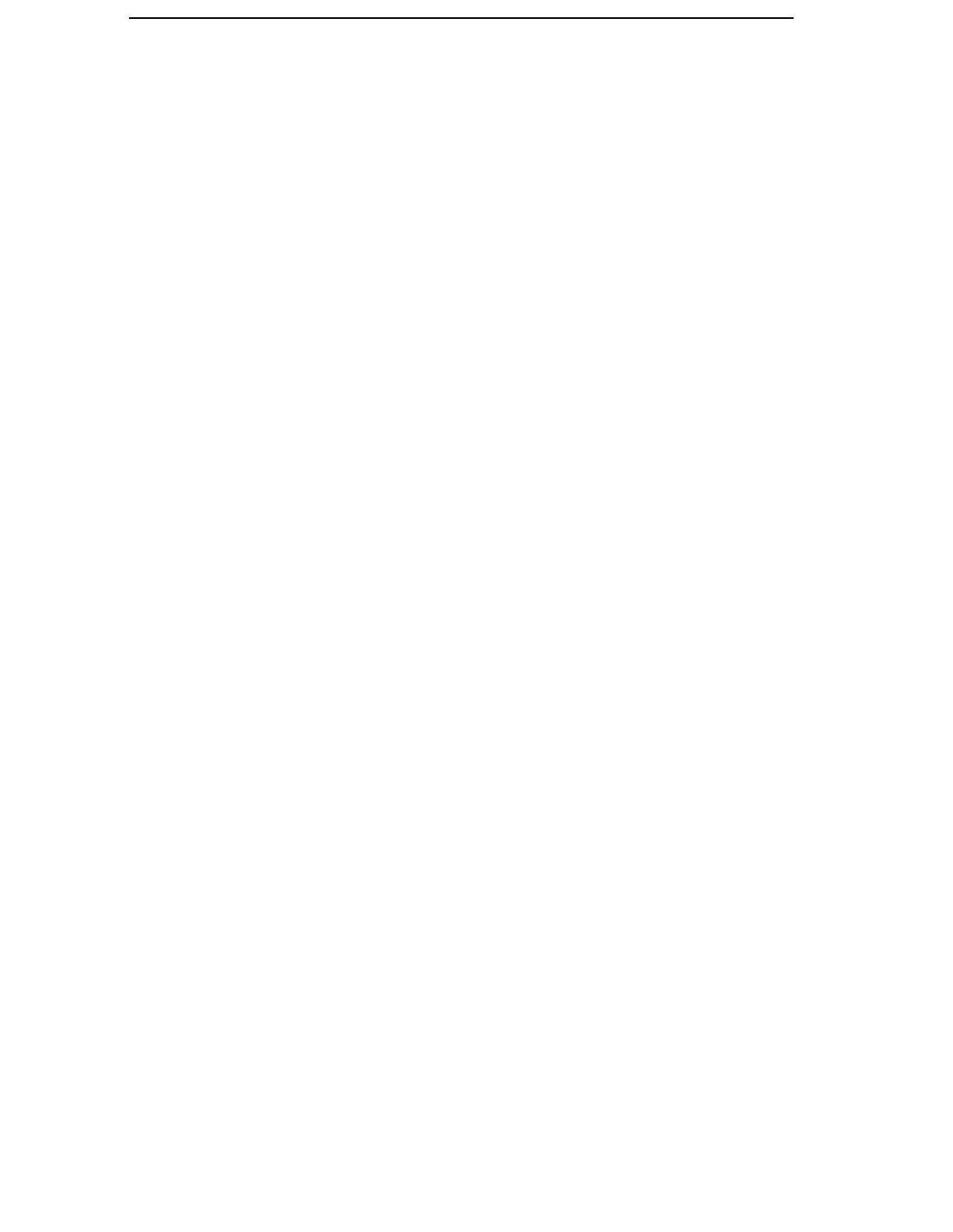# **Appendix A Magnetizing Inductance**

In this appendix the magnetizing inductance of the armature winding is derived. The total air gap flux generated by the armature currents is included in the inductance calculations, while only the fundamental flux density wave from the magnets is included in the torque calculations. The reason is that no torque can be produced by flux-density harmonics since the armature currents are assumed to be sinusoidal, but the flux-density harmonics do increase the required reactive power consumed by the generator.

The assumptions for the inductance calculations are that:

- the number of slots per pole and phase is one;
- each slot contains two conductors which are parallel connected (Consequently, the total current in one slot is equal to the phase current);
- the winding pitch is equal to the pole pitch;
- the flux in the air gap is assumed to cross the air gap perpendicular to the rotor and stator surfaces;
- the permeabilities of the stator and rotor iron are assumed to be infinite and the relative permeability of the magnets is assumed to be 1.

In Figure A.1 the flux caused by a current in the R-phase is illustrated, the two other phase currents are assumed to be zero. The self-inductance of phase R can be expressed as

$$
L_{\rm RR} = \frac{\Psi_{\rm RR}}{I_{\rm R}}\tag{A.1}
$$

where  $\Psi_{RR}$  is the total flux linkage of phase R caused by the current  $I_R$ . The total flux linkage is the pole flux  $\Phi_{RR}$  times the number of pole pairs, i.e.,

$$
\Psi_{\rm RR} = p \, \Phi_{\rm RR} \tag{A.2}
$$

The air gap reluctance of a pole pitch is

$$
\mathcal{R} = \frac{\delta_{\text{ef}} + h_{\text{m}}}{\mu_0 \, l_{\text{e}} \, \tau_p} \tag{A.3}
$$

and since the magnetizing mmf of one pole is  $I_R$  and the flux passes the air gap twice, the pole flux (excluding the leakage flux) becomes

$$
\Phi_{\rm RR} = \frac{I_{\rm R} \mu_0 I_{\rm e} \tau_p}{2 (\delta_{\rm ef} + h_{\rm m})}
$$
(A.4)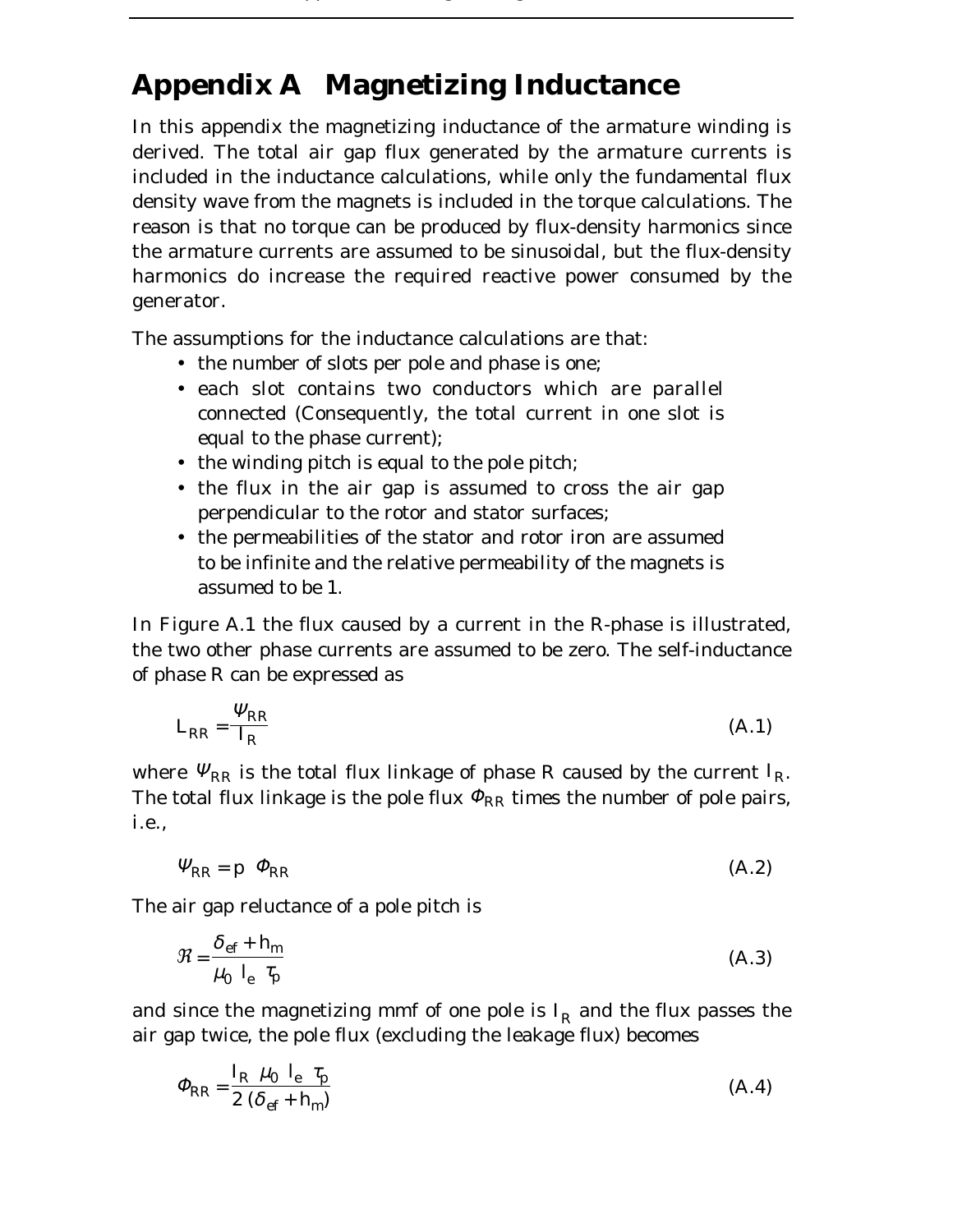

*Figure A.1 The flux of the different phases caused by a current in the R-phase.*

Now the self-inductance, for *p* pole pairs, can be expressed as

$$
L_{\rm RR} = p \mu_0 l_{\rm e} \frac{\tau_p}{2 (\delta_{\rm ef} + h_{\rm m})} \tag{A.5}
$$

which makes it possible to identify the permeance coefficient  $\lambda_{\rm m}$  of Equation (5.35). The mutual inductances between the phases will all be equal, and can be calculated in a way similar to the self-inductance, i.e.,

$$
M = \frac{\Psi_{\rm SR}}{I_{\rm R}}\tag{A.6}
$$

where  $\Psi_{SR}$  is the flux linkage of the S-phase caused by the current in the R-phase. Figure A.1 shows the pole flux linking to phase S to be minus one third of the pole flux linking to phase R. Consequently, the mutual inductance of the phases will be

$$
M = -1/3 L_{\rm RR} \tag{A.7}
$$

The equivalent Y-phase inductance must include both the self-inductance of one phase and the mutual inductance to the two other phases. The total flux linkage in phase R caused by all the windings is

$$
\Psi_{\mathcal{R}} = L_{\mathcal{R}\mathcal{R}} I_{\mathcal{R}} + M I_{\mathcal{S}} + M I_{\mathcal{T}}
$$
\n(A.8)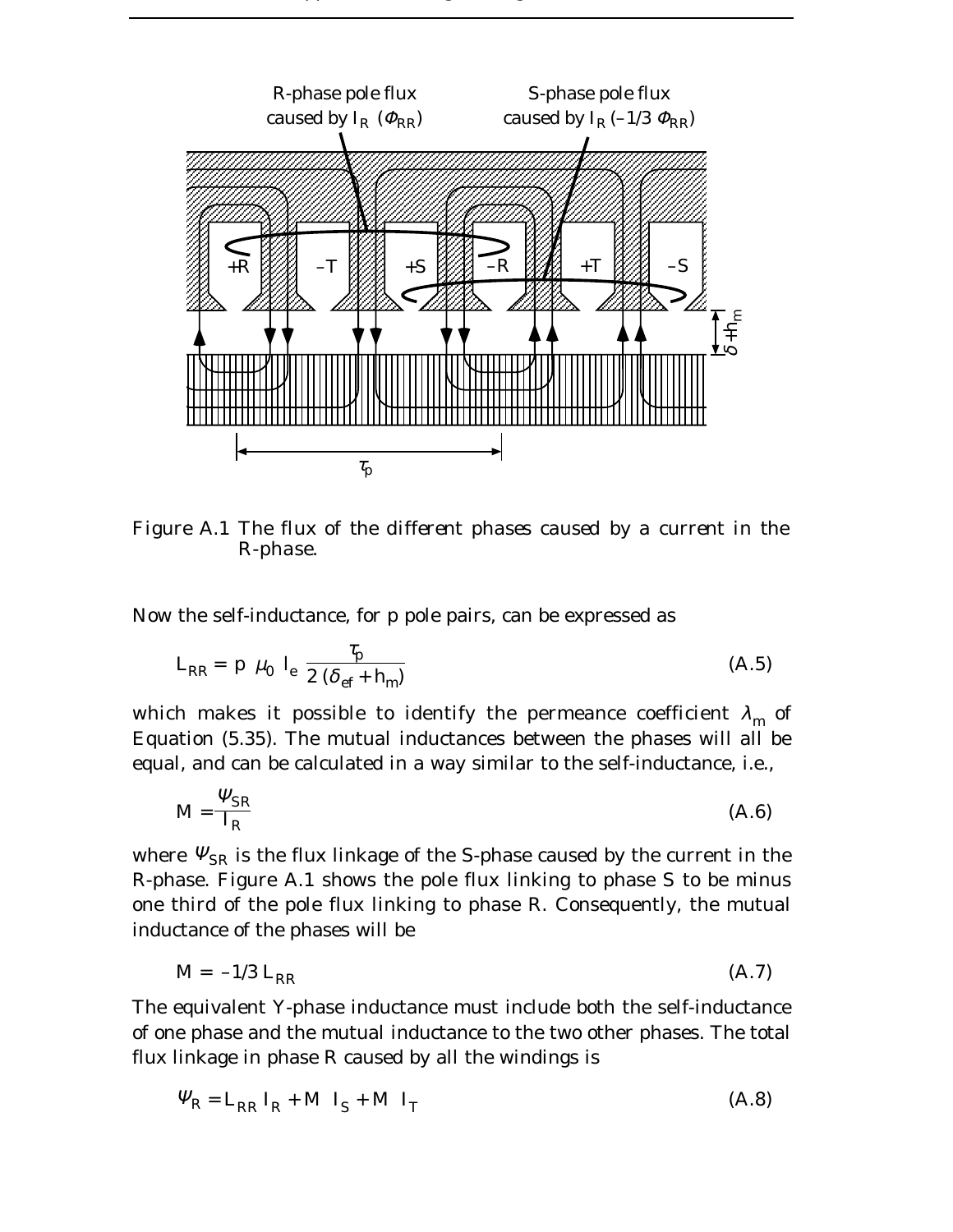Since the neutral point of the Y-connected windings is not connected, the sum of the three phase currents is always zero. Therefore,

$$
I_{\rm S} + I_{\rm T} = -I_{\rm R} \tag{A.9}
$$

The flux linkage of phase R can with Equations (A.8) and (A.9) be written

$$
\Psi_{\mathcal{R}} = (L_{\mathcal{R}\mathcal{R}} - M) I_{\mathcal{R}}
$$
 (A.10)

Using Equation (A.7), the equivalent Y-phase inductance can be expressed as

$$
L_{\text{eq}} = 4/3 \ L_{\text{RR}} \tag{A.11}
$$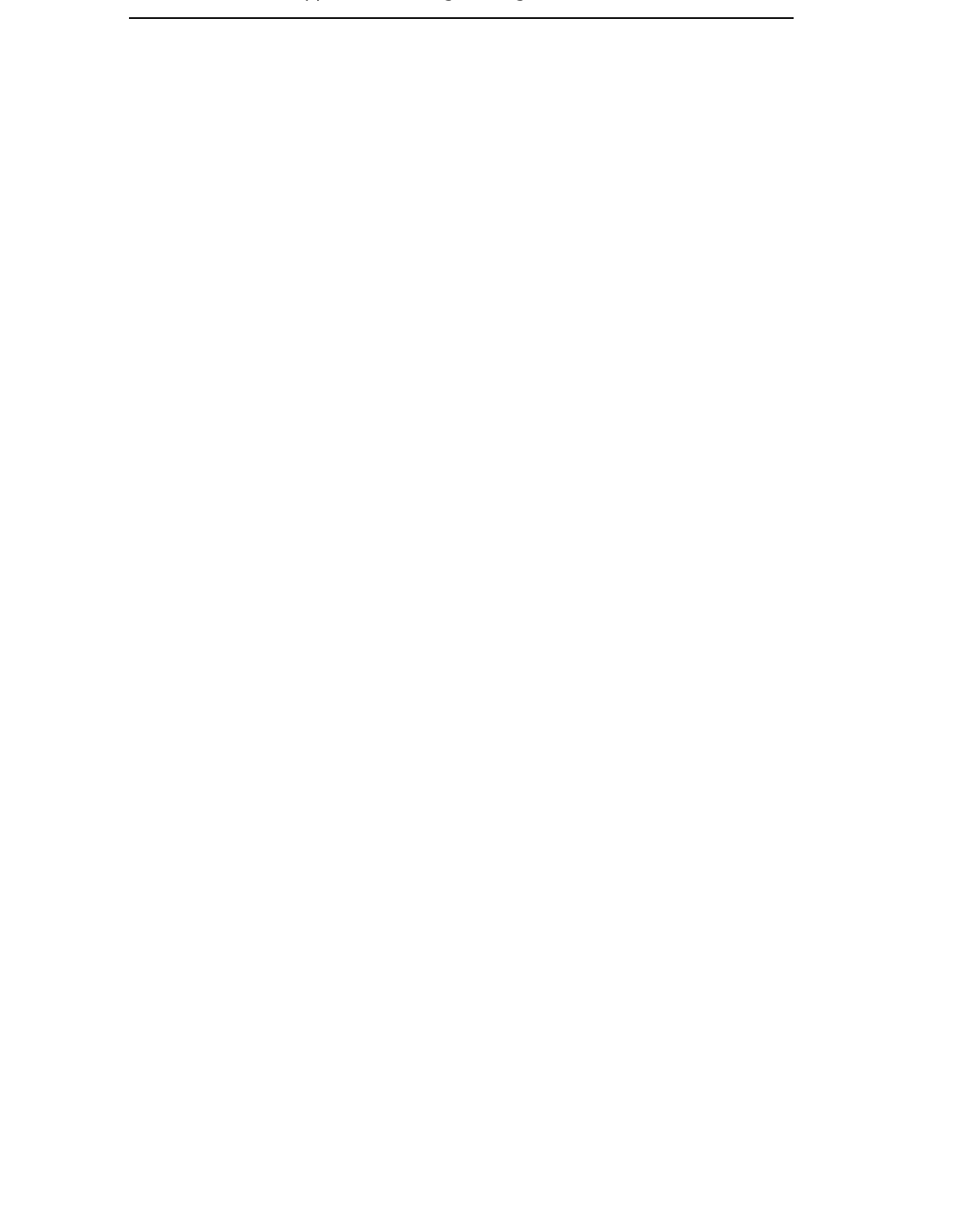# **Appendix B Thermal Model of the Generator**

A thermal model of the generator is used to calculate the temperature of the hottest part of the stator winding, which is the end windings, and the magnet temperature. Only steady-state temperatures are calculated.

To make it easy to calculate the values of the thermal resistances in the complete model, the thermal resistances are first derived for thermal models of one slot pitch of the stator, one coil, one pole pitch of the rotor and the end shields. The values of these thermal resistances can be calculated by using definitions for one-, two- or three-dimensional heat flow in rectangular elements. The thermal model of the generator is derived by combining the detailed models for *Q* slots, *Q* coils, 2 *p* rotor poles, and two end shields. Finally, the complete thermal model of the generator is slightly simplified. All nodes which are not needed for the calculation of the winding and magnet temperatures are eliminated and series and parallel connected thermal resistances are replaced with the total thermal resistance. The result is a thermal network model with twelve nodes and eighteen thermal resistances.

#### **Basic Theory**

Three-dimensional heat flow can be approximately modelled by a lumpedparameter thermal circuit (Perez and Kassakian, 1979). The generator is divided into rectangular elements, like the one in Figure B.1, and they are represented by the simplified network models in Figure B.2. The total thermal resistances through the body in the *x*, *y* and *z*-directions are

$$
R_X = \frac{l_X}{l_Y l_Z \lambda} \qquad R_Y = \frac{l_Y}{l_X l_Z \lambda} \qquad R_Z = \frac{l_Z}{l_X l_Y \lambda} \qquad (B.1)
$$

where  $I_x$ ,  $I_y$  and  $I_z$  are the lengths of the body in *x*, *y* and *z* directions and  $\lambda$ 



*Figure B.1 A rectangular body with homogeneously distributed internal losses*  $P_d$ , the heat conductivity  $\lambda$  and the average *temperature TAv.*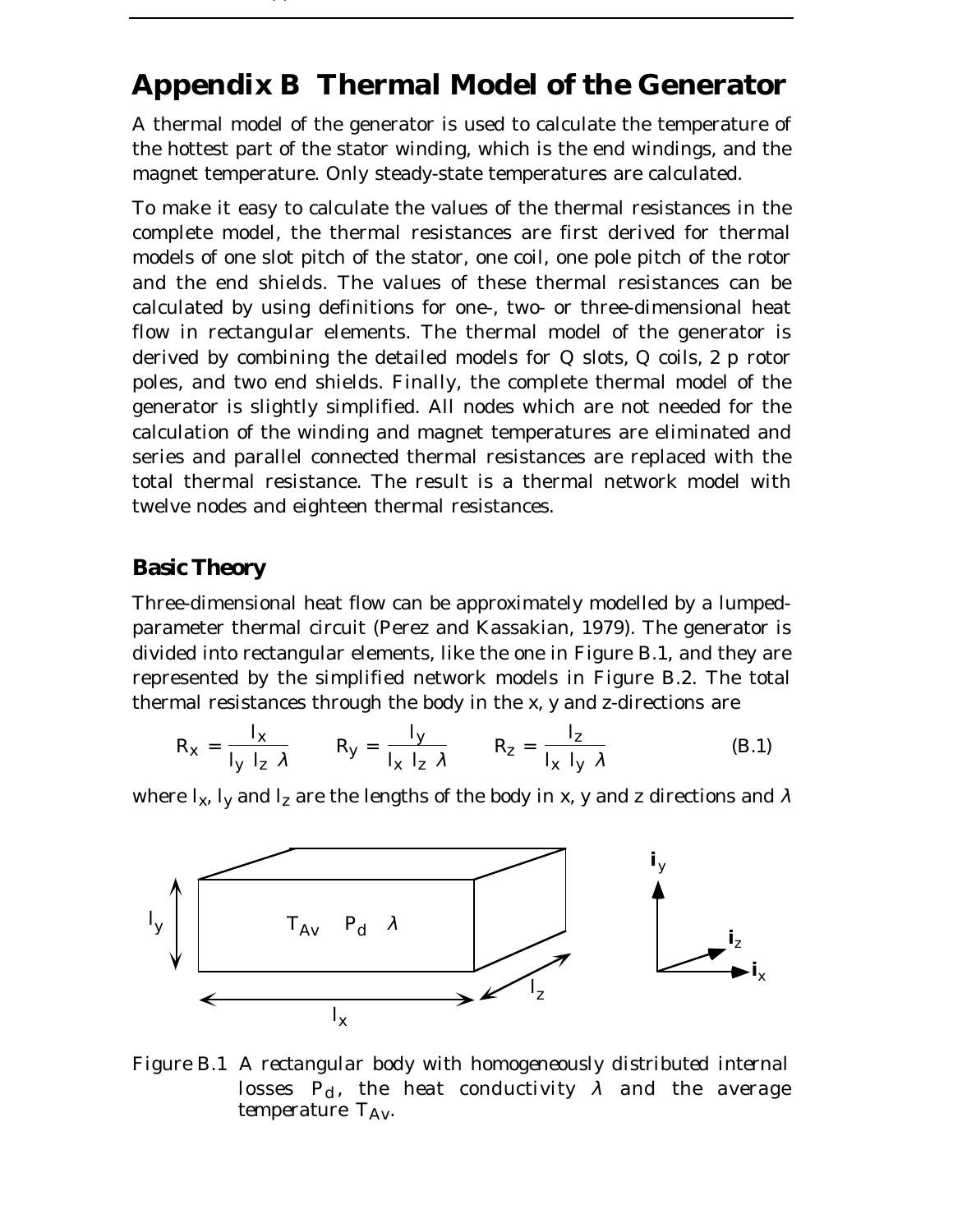



*Figure B.2 Lumped-parameter thermal models for three-dimensional heat flow through the rectangular body.*

is the thermal conductivity of the material. The average temperature of the body is  $T_{Av}$  and the power losses  $P_d$  are assumed to be homogeneously distributed within the body. If there is no heat flow in one direction, the corresponding thermal resistances are excluded (i.e., infinite thermal resistance).

The generator outer surface of the stator core is cooled by air forced through circumferential cooling channels. The temperature increase of the cooling air is included in the model, as an equivalent thermal resistance. The temperature increase of the cooling air depends on the heat flow  $P_c$ , the volumetric flow  $q_{vc}$ , the density  $\rho_c$  and the specific heat capacitivity *k*thc of the cooling air. The temperature rise of the cooling air is

$$
\Delta \theta_{\rm c} = \frac{P_{\rm c}}{q_{\rm vc} \ \rho_{\rm c} \ k_{\rm thc}} \tag{B.2}
$$

This extra temperature rise will occur in the parts of the stator close to an outlet of the stator cooling channels. In the model, the cooling air at the stator yoke is assumed to have this temperature rise. The model then represents the warmest part of the stator. The magnet temperature is, therefore, overestimated by about 0.5  $\Delta\theta_c$ . The error of the magnet temperature is in the order of 5˚C.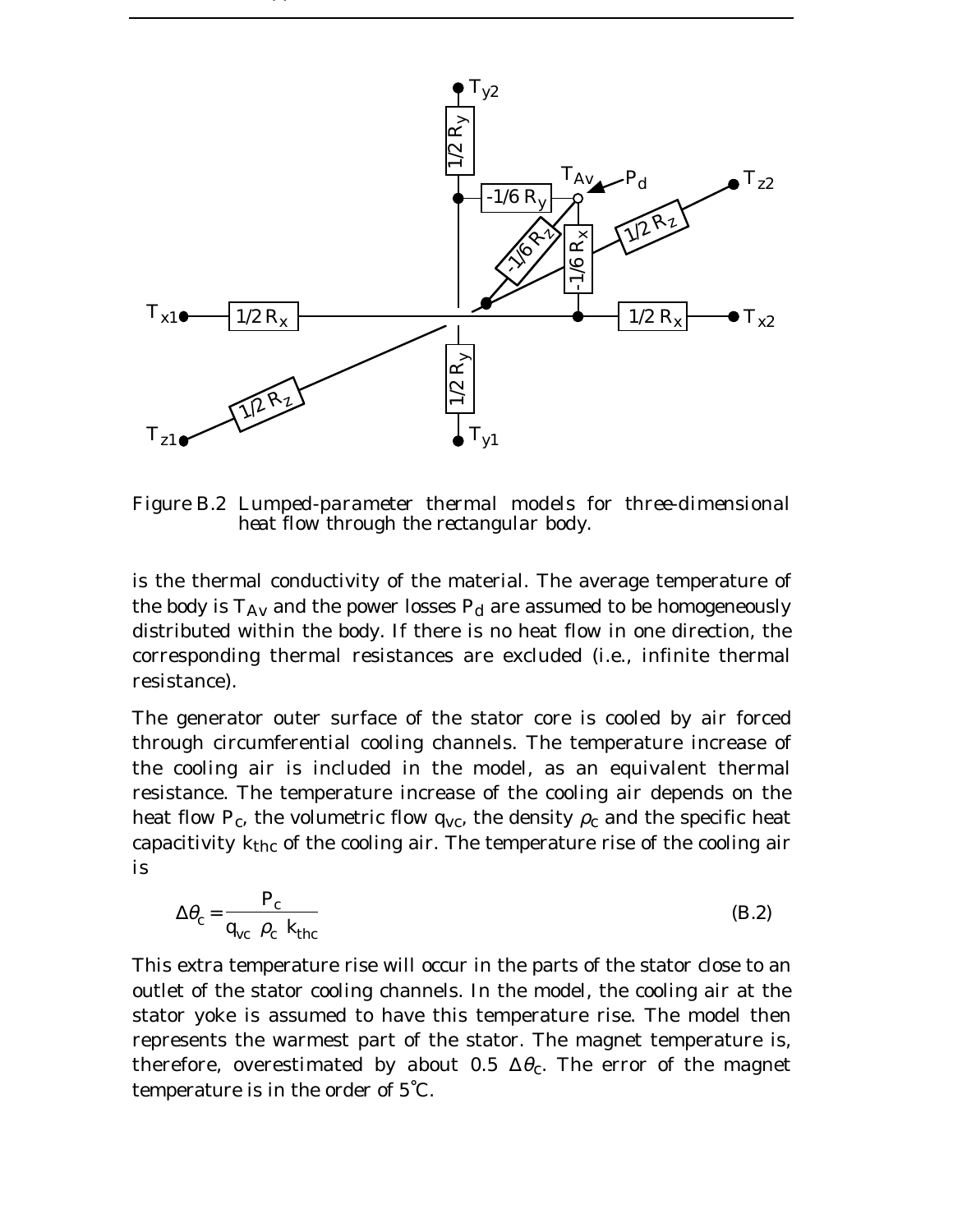The temperature rise of the cooling air is included in the thermal model by introducing the equivalent thermal resistance of the cooling duct

$$
R_{\text{eq}} = \frac{1}{q_{\text{vc}} \ \rho_{\text{c}} \ k_{\text{thc}}}
$$
 (B.3)

which represents the heating of the cooling air. The total volumetric cooling air flow depends on the number of cooling circuits and the flow in each circuit. It is assumed that the cooling channel length  $\tau_{Air}$  should be 2 m. The number of cooling circuits has not been restricted to an integer number. Instead, it is defined as

$$
N_{\text{Air}} = \frac{\pi \ d_{\text{se}}}{\tau_{\text{Air}}} \tag{B.4}
$$

The volumetric flow in each cooling channel is determined by the stator length *l*, the height of the cooling channel  $h_{\text{Air}}$  and the cooling air velocity  $v_{\text{Air}}$  as

$$
q_{\text{vAir}} = v_{\text{Air}} \cdot l \quad h_{\text{Air}} \tag{B.5}
$$

The total volumetric cooling air flow is

$$
q_{\rm vc} = N_{\rm Air} \, q_{\rm vAir} \tag{B.6}
$$

The parameters for the stator cooling have the following values

| $\rho_c = 1.1 \text{ kg/m}^3$            | (constant)        |
|------------------------------------------|-------------------|
| $k_{\text{thc}} = 1010 \text{ J/(kg K)}$ | (constant)        |
| $h_{\text{Air}} = 100 \text{ mm}$        | (design variable) |
| $v_{\text{Air}} = 15 \text{ m/s}$        | (design variable) |
| $\tau_{\text{Air}} = 2 \text{ m}$        | (design variable) |

#### **The Detailed Model**

The detailed models of a slot pitch, a rotor pole, a coil and the two end shields are presented in Figures B.3 and B.4. Note that the thermal models of the two figures are connected. All parts of the generator are modelled by a one-, two- or three-dimensional version of the thermal model in Figure B.2. The definitions of the thermal resistances in these figures are found in Table B.1 and the values of the thermal constants used are found in Table B.2. Some clarifications of the model and the thermal resistances follow below.

The unconnected thermal conductors marked with I up to VII are connected to the other unconnected thermal conductor with the same number.  $P_{\rm a}$  to  $P_{\rm f}$  are losses in different parts of the generator.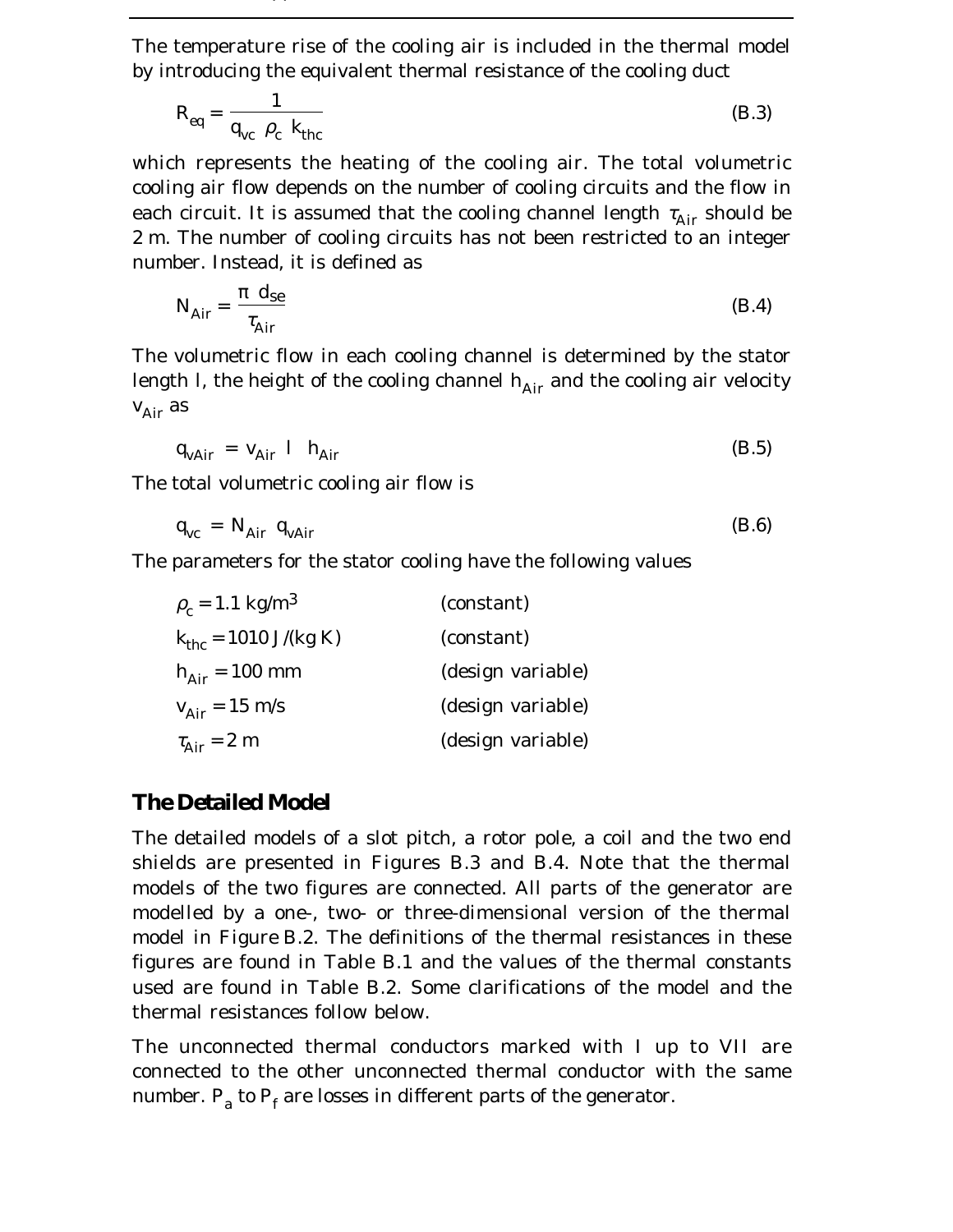

*Figure B.3 The detailed model of the rotor and stator and the model of the radial and circumferential heat flow in the coil in the slots*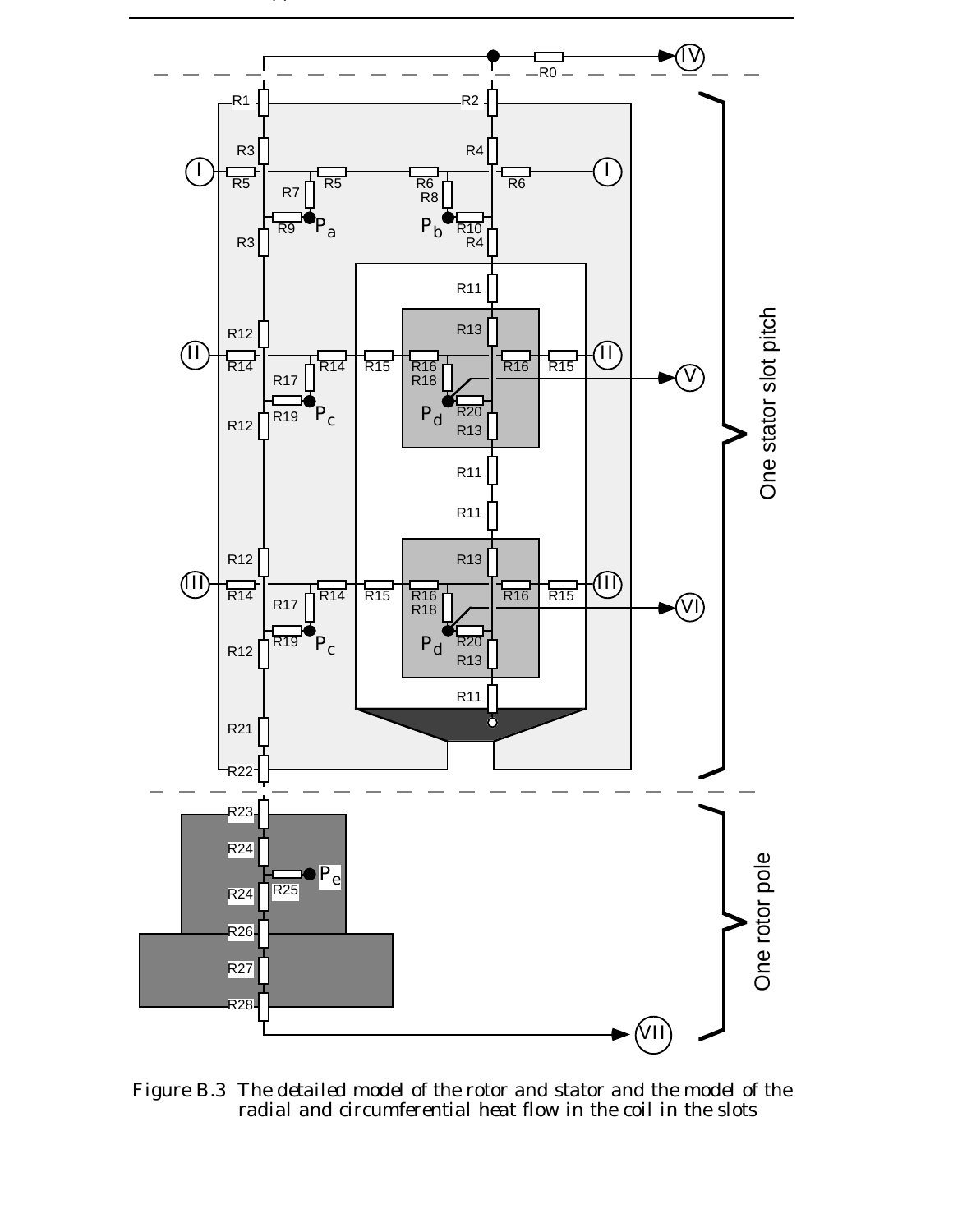

*Figure B.4 The detailed model of the axial heat flow in the coil in the slots and the complete model of the end windings and the end shields.*

The heat flow in the iron core is assumed to be two-dimensional. No heat flow in the axial direction is assumed because the thermal conductivity is about 30 times lower in that direction than along the laminations.

The heat flow in the coils is three-dimensional. The model of the slot pitch is connected to the model of a coil through the average temperatures (points V and VI) of the upper and lower coil sides.

The heat transfer coefficient  $\alpha_1$  at the outer surface of the stator yoke is estimated from data by Luke (1923). With a cooling air velocity of about 15 m/s, the value is assumed to be 60 W/(K  $m^2$ ). The stator yoke is assumed to have cooling fins that increase the cooling surface to three times its own outer surface.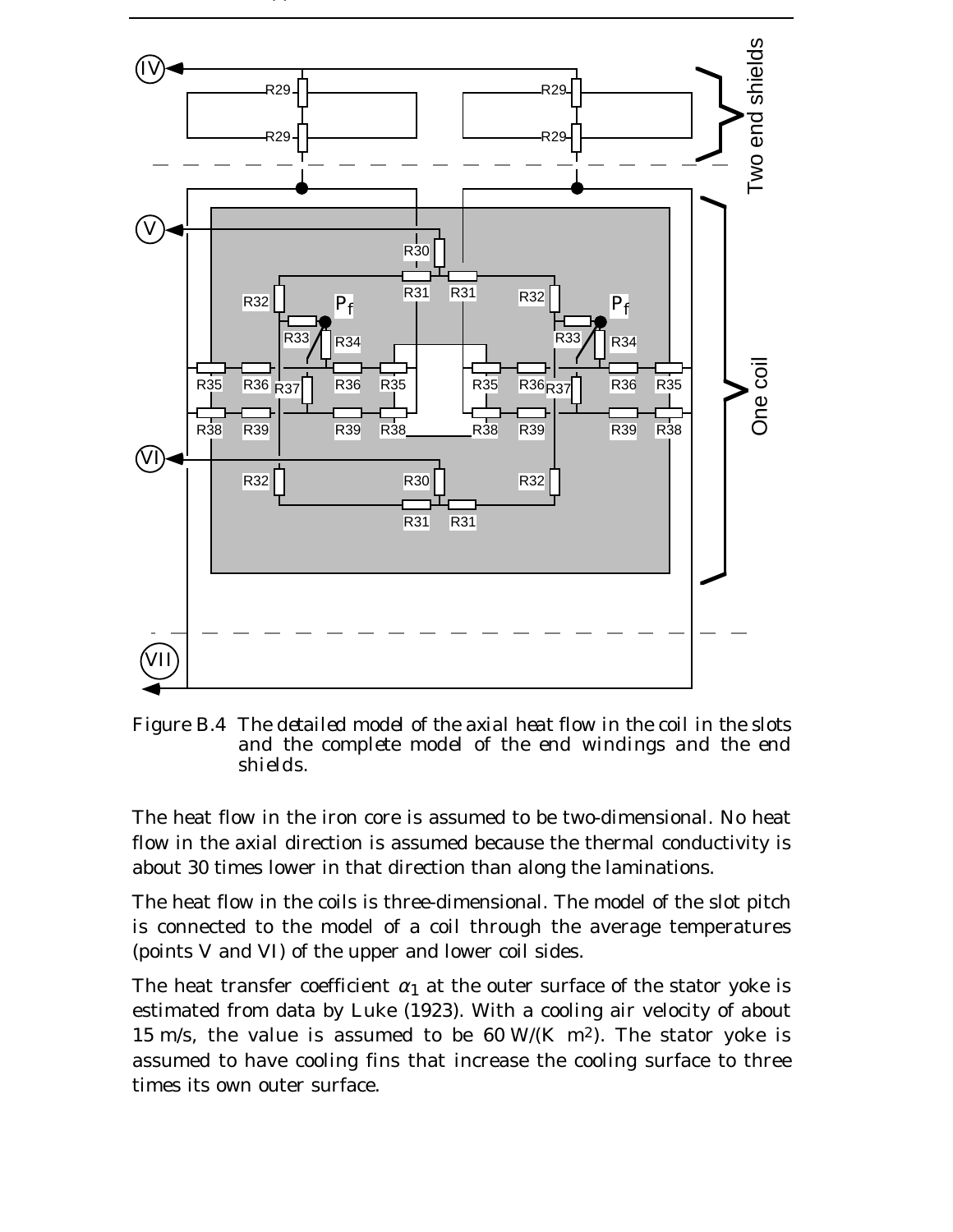| $R0 = \frac{1}{q_{\text{vc}} \rho_{\text{c}} k_{\text{thc}}}$                           | $R21 = \frac{h_{s1} + h_{s2}}{l_{s1} (0.5 \tau + 0.5 h_{d}) \lambda_{Fg}}$                                   |
|-----------------------------------------------------------------------------------------|--------------------------------------------------------------------------------------------------------------|
| $R1 = \frac{1}{3 l b_d \alpha_1}$                                                       | R22 = $\frac{1}{1 + (\tau - b_{s1}) + \alpha_2}$                                                             |
| $R2 = \frac{1}{3 l b_0 \alpha_1}$                                                       | $R23 = \frac{1}{l_b_m \alpha_2} + \frac{h_{m1}}{l_b_m \lambda_{\text{CRP}}}$                                 |
| $R3 = \frac{0.5 \; h_{\text{ys}}}{l_{\text{n}} \; h_{\text{d}} \; \lambda_{\text{E}}}.$ | $R24 = \frac{0.5 \; h_{\rm m}}{l \; h_{\rm m} \; \lambda_{\rm m}}$                                           |
| $R4 = \frac{0.5 \; h_{\text{ys}}}{l_{\text{L}} \; b_{\text{s}} \; \lambda_{\text{Fe}}}$ | $R25 = -\frac{1}{3} R24$                                                                                     |
| $R5 = \frac{0.5 b_d}{l_{\text{u}} h_{\text{vs}} \lambda_{\text{Fe}}}$                   | $R26 = \frac{h_{\rm m0}}{I - h_{\rm m} \lambda_{\rm glu}}$                                                   |
| $R6 = \frac{0.5 b_s}{l_{\text{u}} h_{\text{vs}} \lambda_{\text{Fe}}}$                   | $R27 = \frac{h_{\text{yr}}}{I - \tau_{\text{n}} \lambda_{\text{Fe}}}$                                        |
| $R7 = -\frac{1}{3} R5$                                                                  | R28 = $\frac{1}{1 + \tau_0 \alpha_5}$                                                                        |
| $R8 = -\frac{1}{3} R6$                                                                  | R29 = $\frac{1}{\pi (0.5 d + h_s + h_{vs})^2 \alpha_3}$                                                      |
| $R9 = -\frac{1}{3} R3$                                                                  | $R30 = -\frac{1}{3} R31$                                                                                     |
| $R10 = -\frac{1}{3} R4$                                                                 | $R31 = \frac{0.5 \text{ } I}{h_{\text{Cu}} - h_{\text{Cu}} - h_{\text{Cu}} - h_{\text{Cu}} - h_{\text{Cu}}}$ |
| R11 = $\frac{h_i}{l}$ $\frac{h_i}{b_{\text{Cu}} \lambda_i}$                             | R32 = $\frac{0.5 \, I_b}{h_{\text{Cu}} \, b_{\text{Cu}} \, k_{\text{Cu}} \, \lambda_{\text{Cu}}}$            |
| $R12 = \frac{0.5 (h_{Cu} + z h_{i})}{l_{u} b_{d} \lambda_{Fe}}$                         | $R33 = -\frac{1}{3} R32$                                                                                     |
| R13 = $\frac{0.5 \ h_{\text{Cu}}}{l \ h_{\text{Cu}} \ \lambda_{\text{coil}}}$           | $R34 = -\frac{1}{3} R36$                                                                                     |
| $R14 = \frac{0.5 b_{d}}{l_{11} (h_{C11} + 2 h_{1}) \lambda_{Fe}}$                       | R35 = 2 $\frac{1}{l_{\rm b} b_{\rm Cu} \alpha_4}$                                                            |
| R <sub>15</sub> = $\frac{h_i}{I_h}$                                                     | $R36 = \frac{0.5 \ h_{\rm Cu}}{I_{\rm b} \ b_{\rm Cu} \ \lambda_{\rm Coil}}$                                 |
| $R16 = \frac{0.5 b_{Cu}}{l h_{Cu} \lambda_{coil}}$                                      | $R37 = -\frac{1}{3} R39$                                                                                     |
| $R17 = -\frac{1}{3} R14$                                                                | R38 = 2 $\frac{1}{h_0}$ $\frac{1}{h_{\text{Cu}}$ $\alpha_4}$                                                 |
| $R18 = -\frac{1}{3} R16$                                                                | $R39 = \frac{0.5 b_{\text{Cu}}}{l_{\text{b}} - h_{\text{Cu}} \lambda_{\text{Coil}}}$                         |
| $R19 = -\frac{1}{3} R12$                                                                |                                                                                                              |
| $R20 = -\frac{1}{3} R13$                                                                |                                                                                                              |

*Table B.1 Definitions of thermal resistances in the detailed model.*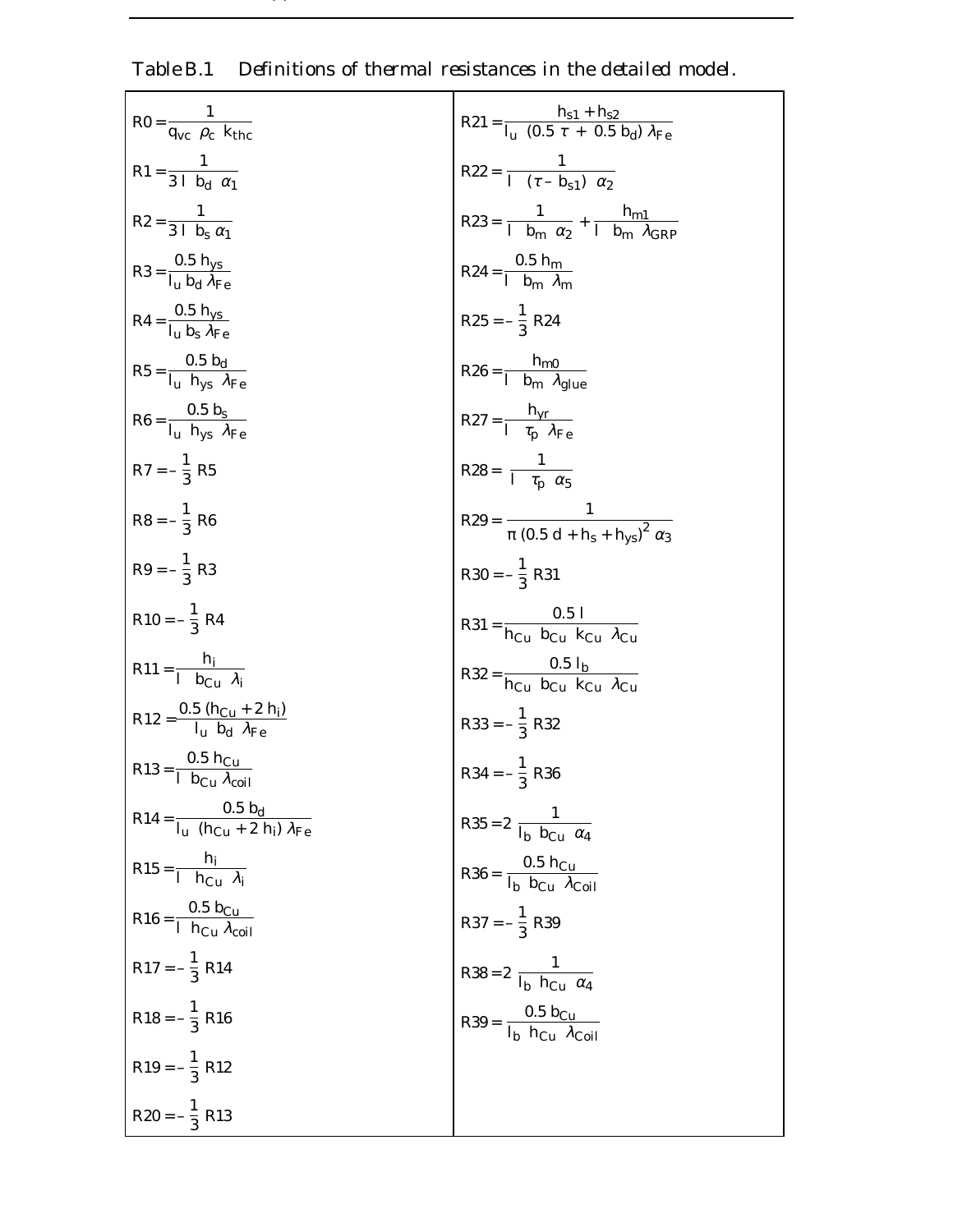*Appendix B Thermal Model of the Generator* 125

The heat transfer coefficient at the tooth tip  $\alpha_2$  is assumed to be lower than at the stator yoke back, because the rotor surface velocity is less than 15 m/s. The air flow in the air gap is assumed to be turbulent because of the rough rotor surface and, therefore, only the thermal resistances of the convective heat transfer at the tooth tip and at magnet surfaces are included in the model. The heat transfer coefficients at the end shields  $\alpha_3$ , the end windings  $\alpha_4$  and the inner surface of the rotor yoke  $\alpha_5$  are all assumed to be equal.

The rotor pole model is simple and is mainly included to show that the temperature rise of the magnets should not be a problem. It includes losses in the magnets and cooling through the magnet and rotor yoke to the internal air of the generator. In addition, the thermal resistances of

| Heat transfer coefficient at the stator yoke back       | $\alpha_1 = 60$ W/(K m <sup>2</sup> )         |
|---------------------------------------------------------|-----------------------------------------------|
| Heat transfer coefficient in the air gap                | $\alpha_2 = 40$ W/(K m <sup>2</sup> )         |
| Heat transfer coefficient at the end shields            | $\alpha_3 = 25$ W/(K m <sup>2</sup> )         |
| Heat transfer coefficient at the end windings           | $\alpha_4 = 25$ W/(K m <sup>2</sup> )         |
| Heat transfer coefficient at the rotor yoke back        | $\alpha_5 = 25$ W/(K m <sup>2</sup> )         |
| Thermal conductivity of iron                            | $\lambda_{\text{Fe}} = 38 \text{ W/(K m)}$    |
| Thermal conductivity through the coil                   | $\lambda_{\text{Coil}} = 1.8 \text{ W/(K m)}$ |
| Thermal conductivity of copper, along the coil          | $\lambda_{Cu} = 400$ W/(K m)                  |
| Thermal conductivity of insulation                      | $\lambda_i = 0.2$ W/(K m)                     |
| Thermal conductivity of NdFeB magnets                   | $\lambda_m = 9$ W/(K m)                       |
| Thermal conductivity of the magnet glue                 | $\lambda$ <sub>glue</sub> = 0.7 W/(K m)       |
| Thermal conductivity of the GRP<br>magnet<br>protection | $\lambda_{\rm GRP} = 0.2$ W/(K m)             |
| Thickness of magnet glue                                | $h_{\rm m0} = 0.1$ mm                         |
| Thickness of magnet reinforcement                       | $h_{m1} = 0.5$ mm                             |
| Coil insulation thickness                               | $h_i = 1$ mm                                  |

*Table B.2 The thermal constants used.*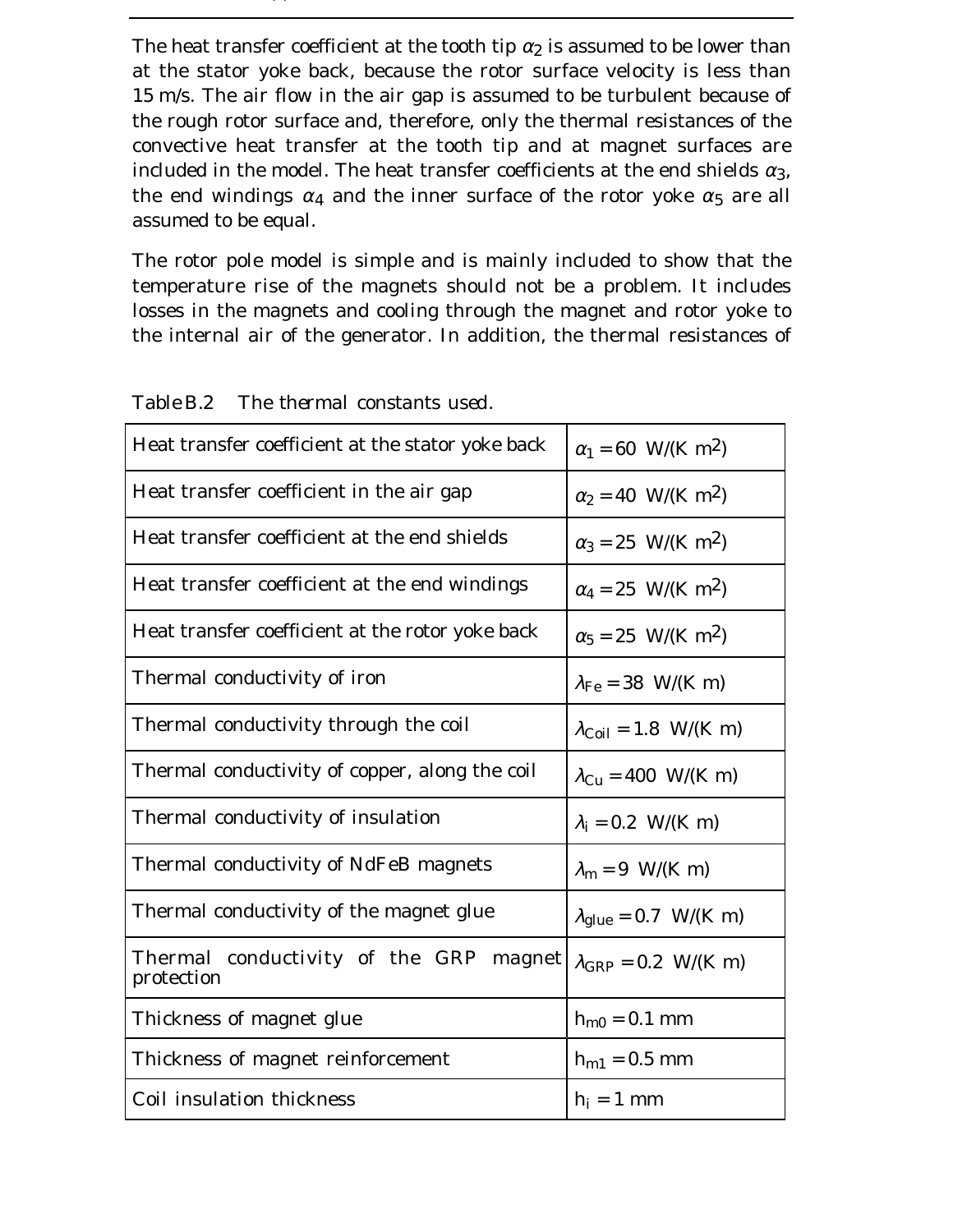the magnet glue and the glass fibre reinforcement over the magnets are included. The thickness of the magnet glue is  $h_{\text{m0}}$  and of the glass fibre reinforcement *h*m1.

The internal air in the generator is assumed to have a homogeneous temperature except in the air gap. The cooling is also assumed to be equally efficient at both end shields.

The value of the thermal resistance R21 is derived assuming that the tooth tip is rectangular instead of trapezoidal. It is assumed that the end windings overlap so that only half of their outer surface is used for cooling. Therefore, R35 and R38 include the factor 2.

### **The Simplified Model**

From the detailed models for the different parts described above, a simplified thermal model of the complete generator can be derived. The simplified model is derived by connecting *Q* parallel models for a stator slot pitch, *Q* parallel models of a coil, 2 *p* parallel models of a rotor pole and the model for the internal air and the two end shields.

The thermal model is simplified by using symmetry to reduce the number of thermal resistances in the yoke, teeth, coil sides, end windings and end shields. The network is simplified as much as possible while keeping only the nodes that are necessary to model the temperature of the end windings and magnets accurately. Figures B.5 and B.6 illustrate how the simplified model is derived from the detailed models. The thermal resistances of the simplified model are defined in terms of the thermal resistances of the basic models and their definitions are shown in Table B.3.

The symmetry between the two end windings and end shields is used to reduce the model. Since the core losses are smaller than the copper losses and the temperature rise inside the stator iron is not so large, the core losses are moved in the thermal network to allow simplifications. The losses P1, P2, P3 and P9 are all moved to the other side of R9, R10, R19 and R19, respectively. By doing so, the number of nodes and thermal resistances can be decreased but the temperature rise of the iron core will be slightly overestimated. The same simplification is used for the magnet losses, thus, R25 is neglected. Since the aim of the model is only to show that the temperature in the magnets can be low enough, it is justified to overestimate the temperature rise of the magnets slightly. The thermal resistances ending at the slot wedge are excluded.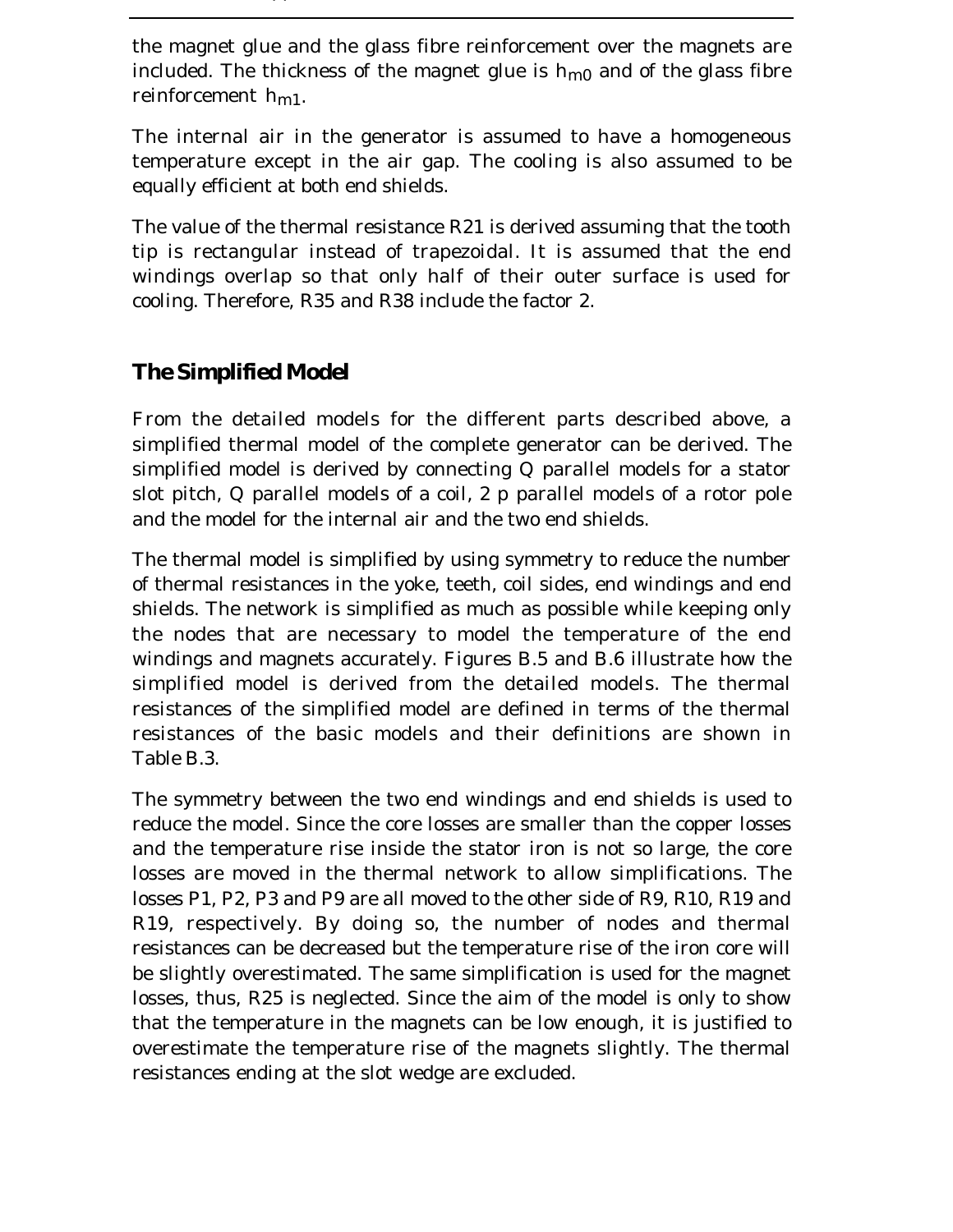

*Figure B.5 Simplified thermal network for the stator and rotor.*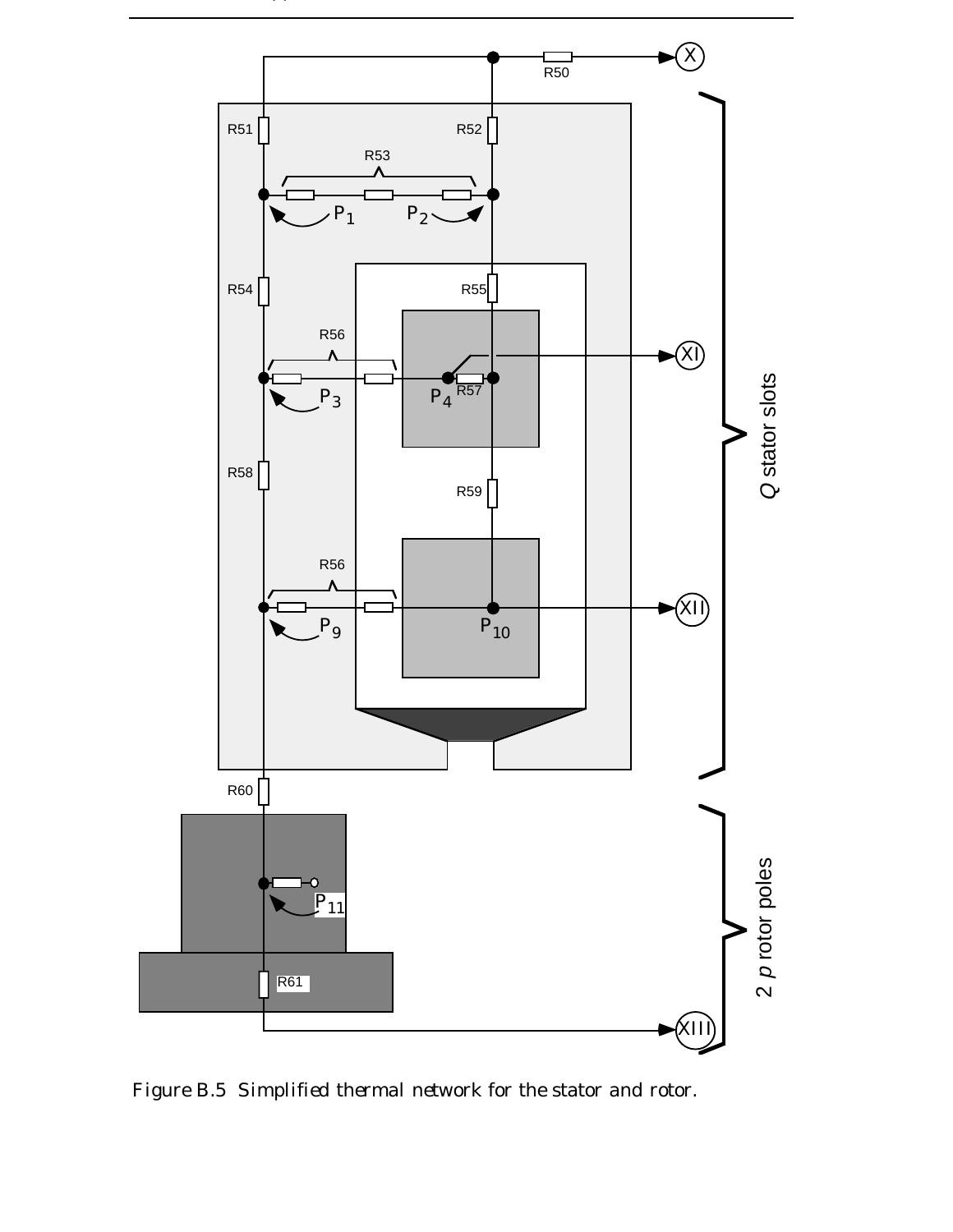

128 *Appendix B Thermal Model of the Generator*

*Figure B.6 Simplified thermal network for the end windings and end shields.*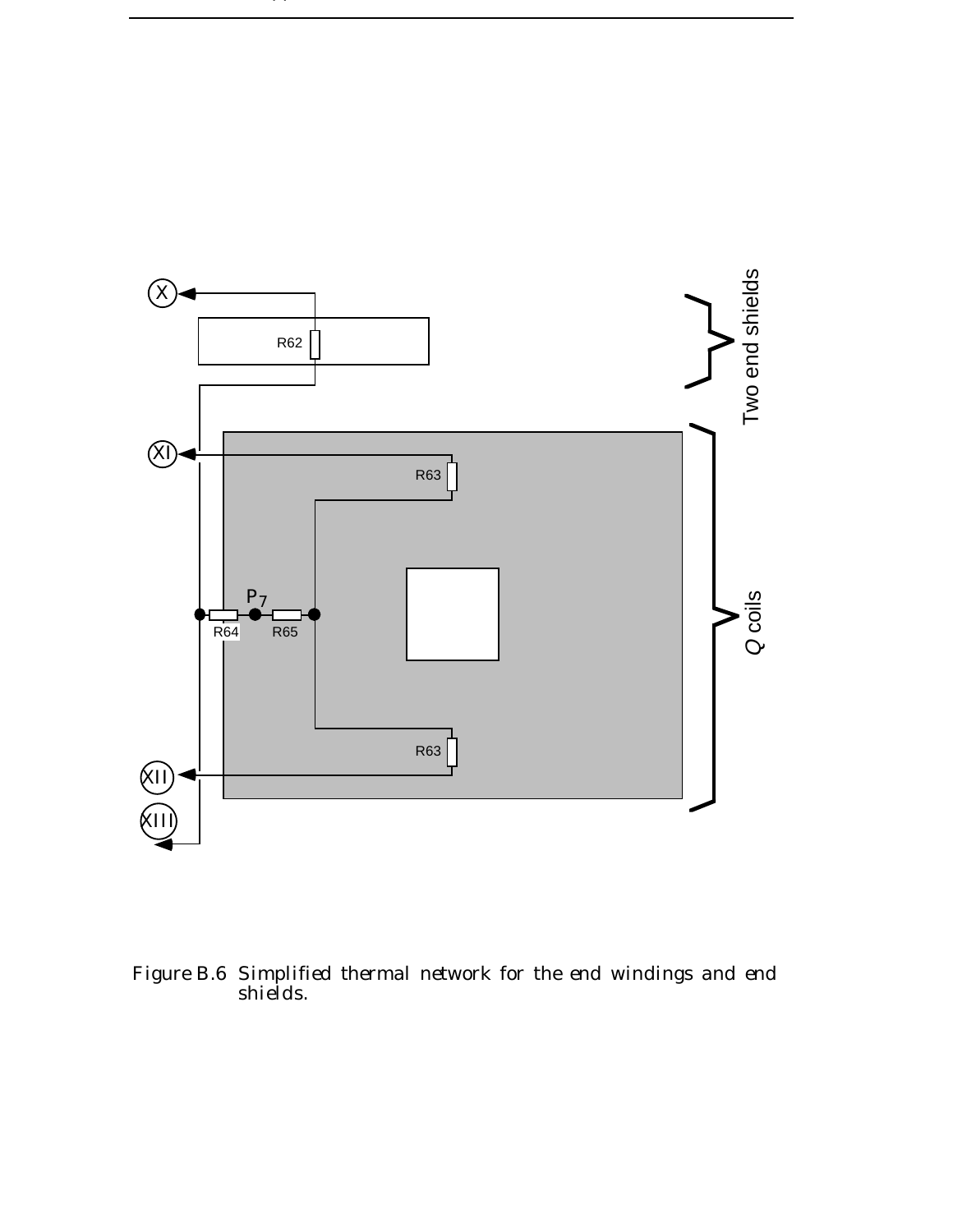| $R50 = R0$<br>$R51 = \frac{R1 + R3}{Q}$               | $R59 = \frac{2 R13 + 2 R11 + R20}{2}$                                    |
|-------------------------------------------------------|--------------------------------------------------------------------------|
| $R52 = \frac{R2 + R4}{Q}$                             | $R60 = \frac{R12 + R21 + R22}{Q} +$                                      |
| $R53 = \frac{R7 + R8 + R9 + R10 + 0.5(R5 + R6)}{R51}$ | $+\frac{R23+R24}{2 p}$                                                   |
| $R54 = \frac{R3 + R12}{Q}$                            | $R61 = \frac{R24 + R26 + R27 + R28}{2 p}$<br>$R62 = R29$                 |
| $R55 = \frac{R4 + R11 + R13}{C}$                      | $R63 = \frac{R30 + 0.5(R31 + R32)}{6}$                                   |
| $R56 = \frac{R19 + R17 + R18}{Q} +$                   | $R64 = R64a/R64b$ (in parallel)                                          |
| $+ 0.5 \frac{R14 + R15 + R16}{ }$<br>Q                | $R64a = 0.5 \frac{R34 + 0.5(R36 + R35)}{Q}$                              |
| $R57 = \frac{R20}{Q}$                                 | $R64b = 0.5 \frac{R37 + 0.5(R39 + R38)}{Q}$<br>$R65 = \frac{0.5 R33}{Q}$ |
| $R58 = \frac{2 R12}{Q}$                               |                                                                          |

*Table B.3 Thermal resistances of the simplified model.*

#### **Summary of the Thermal Model**

The final thermal model is shown in Figure B.7 and the losses used in it are given in Table B.4. The thermal model has twelve nodes, plus the ambient temperature, and eighteen thermal resistances. The temperature rise problem is formulated as a matrix equation. The vector of temperature rises is evaluated by multiplying the loss vector by the inverse of the thermal conductance matrix.

#### **References:**

Luke G. E. 1923. "The Cooling of Electric Machines". Transactions of the AIEE 42, p. 636–652.

Perez I.J., Kassakian J.G., 1979. "A Stationary Thermal Model for Smooth Air-gap Rotating Electric Machines". Electric Machines and Electromechanics 3, 1979, p. 258-303.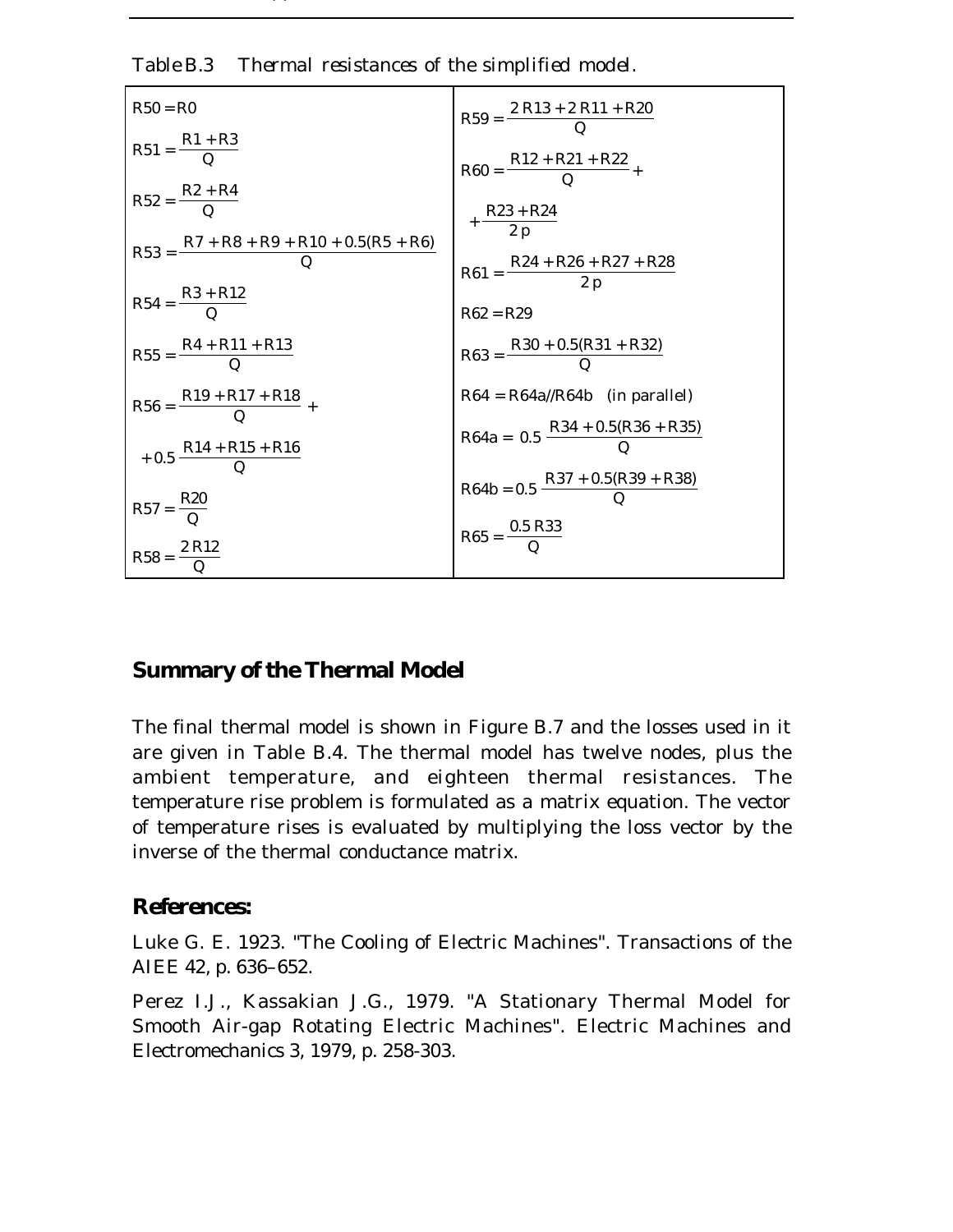

*Figure B.7 The simplified thermal model.*

| 0: Stator cooling air (average temperature)       | $P_0 = 0$                                                    |
|---------------------------------------------------|--------------------------------------------------------------|
| 1: Temperature in the yoke above a tooth          | $P_1 = \frac{b_d}{\tau} (P_{\text{Hsys}} + P_{\text{Frys}})$ |
| 2: Temperature in the yoke above a slot           | $P_2 = \frac{D_s}{\tau} (P_{\text{Hyys}} + P_{\text{Ftys}})$ |
| 3: Temperature in a tooth at the bottom coil side | $P_3 = 0.5 (P_{\text{Hyd}} + P_{\text{Ftd}})$                |
| 4 : Temperature in a bottom coil in a slot        | $P_4 = 0.5 \frac{I}{I + I_h} P_{Cu}$                         |
| 5: Fictitious model temperature                   | $P_5 = 0$                                                    |
| 6: Fictitious model temperature                   | $P_6 = 0$                                                    |
| 7: Temperature in an end winding                  | $P_7 = \frac{I_b}{I + I_b} P_{Cu}$                           |
| 8: Temperature of the internal air                | $P_{\rm g}=0$                                                |
| 9: Temperature in a tooth at the top coil side    | $P_9 = P_3 + P_{\text{ad}}$                                  |
| 10: Temperature in a top coil side in a slot      | $P_{10} = P_4$                                               |
| 11: Temperature in the magnets                    | $P_{11} = P_{\text{Ftm}}$                                    |

*Table B.4 The nodes and the losses of the simplified thermal model.*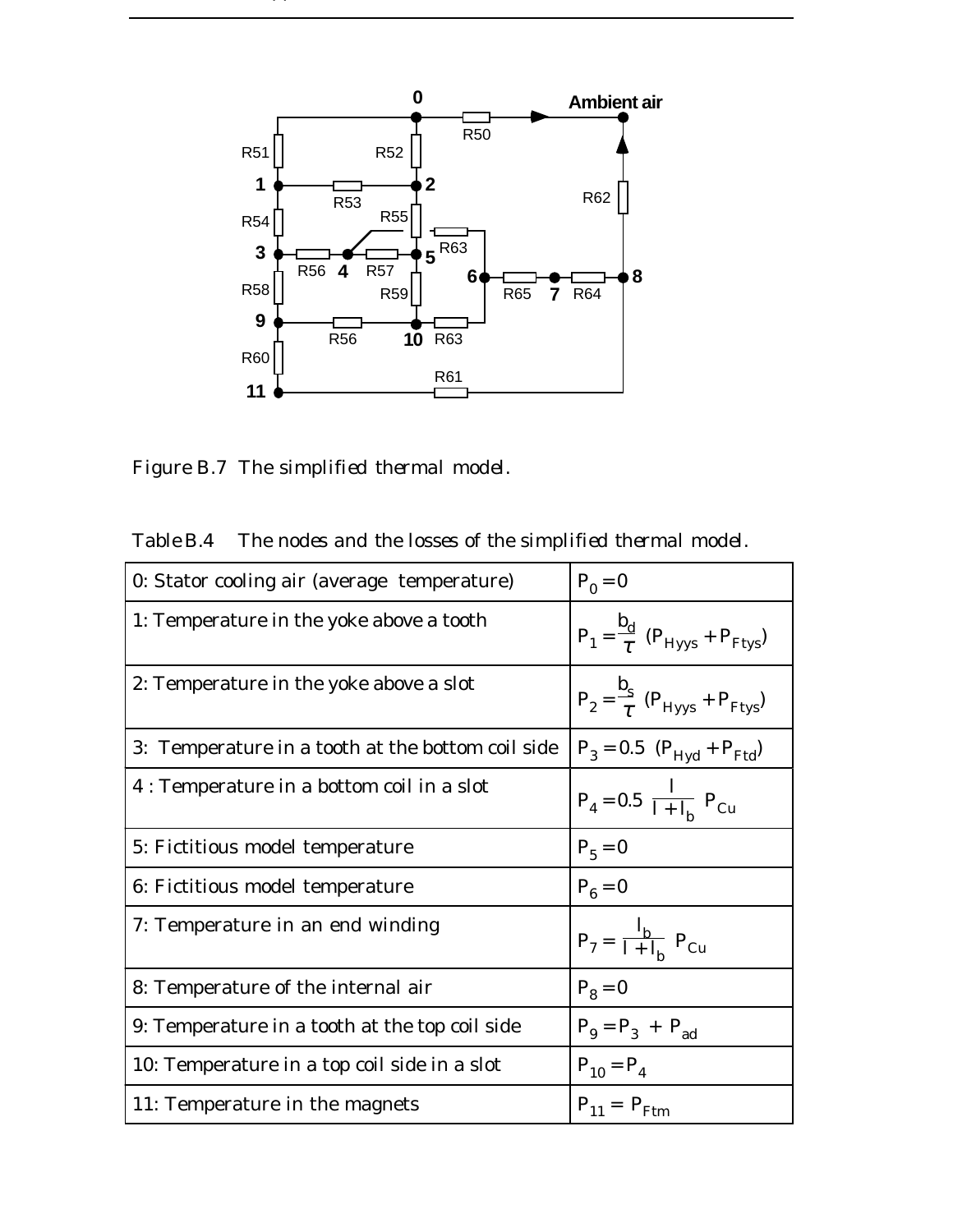# **Appendix C Average Efficiencies**

In this appendix, the average efficiencies of a direct grid-connected induction generator and its gear are derived. In addition, the average efficiency of the frequency converters for the proposed direct-driven generators are derived.

The calculations are made in the same way as the average efficiency is calculated for the direct-driven generators, with average loss factors calculated with the wind speed probability density function. A medium wind speed site is assumed, with an average wind speed of 6.8 m/s and a capacity factor for the turbine power of 0.25.

### **Induction Generator Efficiency**

The losses of a constant-speed induction generator can be divided into three types with different average loss factors:

- No-load losses which are independent of the load. (Includes stator core losses, friction and windage losses);
- Stator copper losses which are proportional to the square of the stator current;
- Rotor copper losses which are proportional to the square of the rotor current.

The additional losses are not neglected; they are included in the copper losses.

To calculate the average loss factors, the rotor and stator currents have to be expressed as functions of the wind speed. For this purpose, the following approximations are made. The rotor current is assumed to be proportional to the produced torque, and, thus, proportional to the active power. The stator current has been divided into one reactive part, which is assumed to be constant, and one active part which is assumed to be proportional to the active power. The reactive current, magnetizing current, is about 30 % of the rated current. With the function for the active power given as a function of wind speed, Equation (3.29), the average loss factors can be calculated. Note that the generator speed is constant for this generator system.

For the medium wind speed site, the average loss factor for the no-load losses is 0.77, for the stator copper losses 0.24, for the rotor copper losses 0.15 and the average factor for the active power is 0.25. The reason that the average loss factor for the no-load losses is less than 1 is that the wind energy converter is only operating 77 % of the year.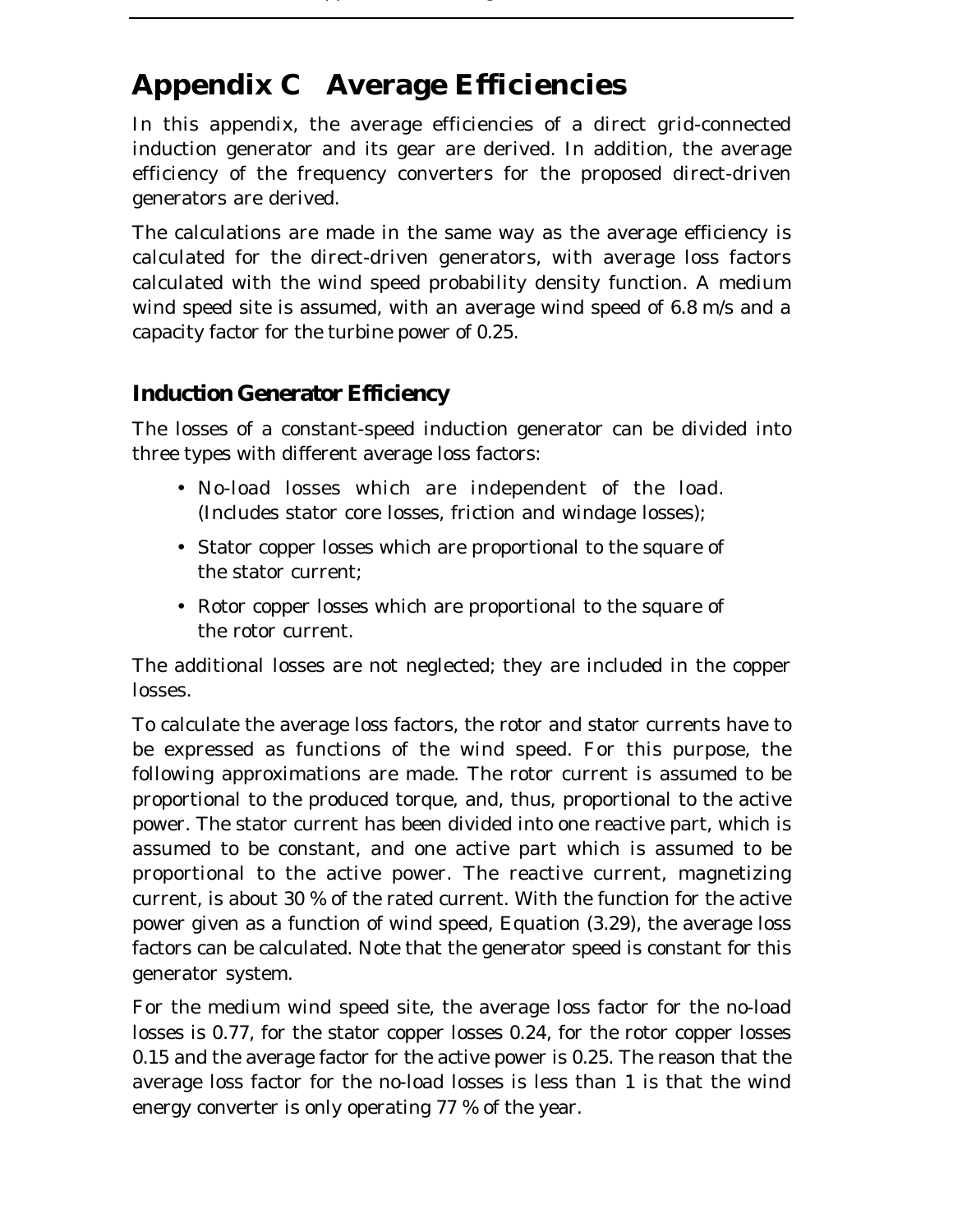With these average loss factors and loss data for different machine sizes (ABB, 1991), the average efficiencies can be calculated. The losses and the average efficiencies are shown in Table C.1. Note that all the generators are standard induction generators. Recently, high-slip generators have been used in large wind energy converters, to limit turbine power peaks and damp power oscillations. The high slip generators have rotor copper losses of 2–3 % at rated load. Two-speed generators will also have lower efficiency than assumed here, in the order of 0.5–1 % lower at rated load.

| Rated<br>power | No-load<br>losses | <b>Stator</b><br>copper<br>losses | Rotor<br>copper<br>losses | Efficiency<br>at rated<br>load | Average<br>losses | Average<br>efficiency |
|----------------|-------------------|-----------------------------------|---------------------------|--------------------------------|-------------------|-----------------------|
| (kW)           | (p.u.)            | (p.u.)                            | (p.u.)                    | $(\%)$                         | (p.u.)            | $(\%)$                |
| 30             | 0.035             | 0.020                             | 0.020                     | 92.5                           | 0.0348            | 86.1                  |
| 500            | 0.020             | 0.009                             | 0.007                     | 96.4                           | 0.0186            | 92.6                  |
| 3000           | 0.018             | 0.010                             | 0.007                     | 96.5                           | 0.0173            | 93.1                  |

*Table C.1 The different losses of the induction generators and their efficiencies.*

### **Gear Efficiency**

The gear losses can be divided into (Shipley, 1991):

- No-load losses which are independent of load (Include friction and windage losses);
- Gear mesh losses, which are a constant percentage of the active power.

Since the gear mesh losses are a constant percentage of the power, their average factor will be equal to the average factor for the active power. The average factor for the gear mesh losses is 0.25 and for the no-load losses it is 0.77. In Table C.2, the losses and the average efficiencies of the different gear sizes are shown.

| Rated<br>power | No-load<br>losses | Gear mesh<br>losses | Efficiency at<br>rated load | Average<br>losses | Average<br>efficiency |
|----------------|-------------------|---------------------|-----------------------------|-------------------|-----------------------|
| (kW)           | (p.u.)            | (p.u.)              | $(\%)$                      | (p.u.)            | $(\%)$                |
| 30             | 0.010             | 0.020               | 97.0                        | 0.0127            | 94.9                  |
| 500            | 0.008             | 0.020               | 97.2                        | 0.0112            | 95.5                  |
| 3000           | 0.005             | 0.018               | 97.7                        | 0.0084            | 96.7                  |

*Table C.2 The different gear losses and the gear efficiencies.*